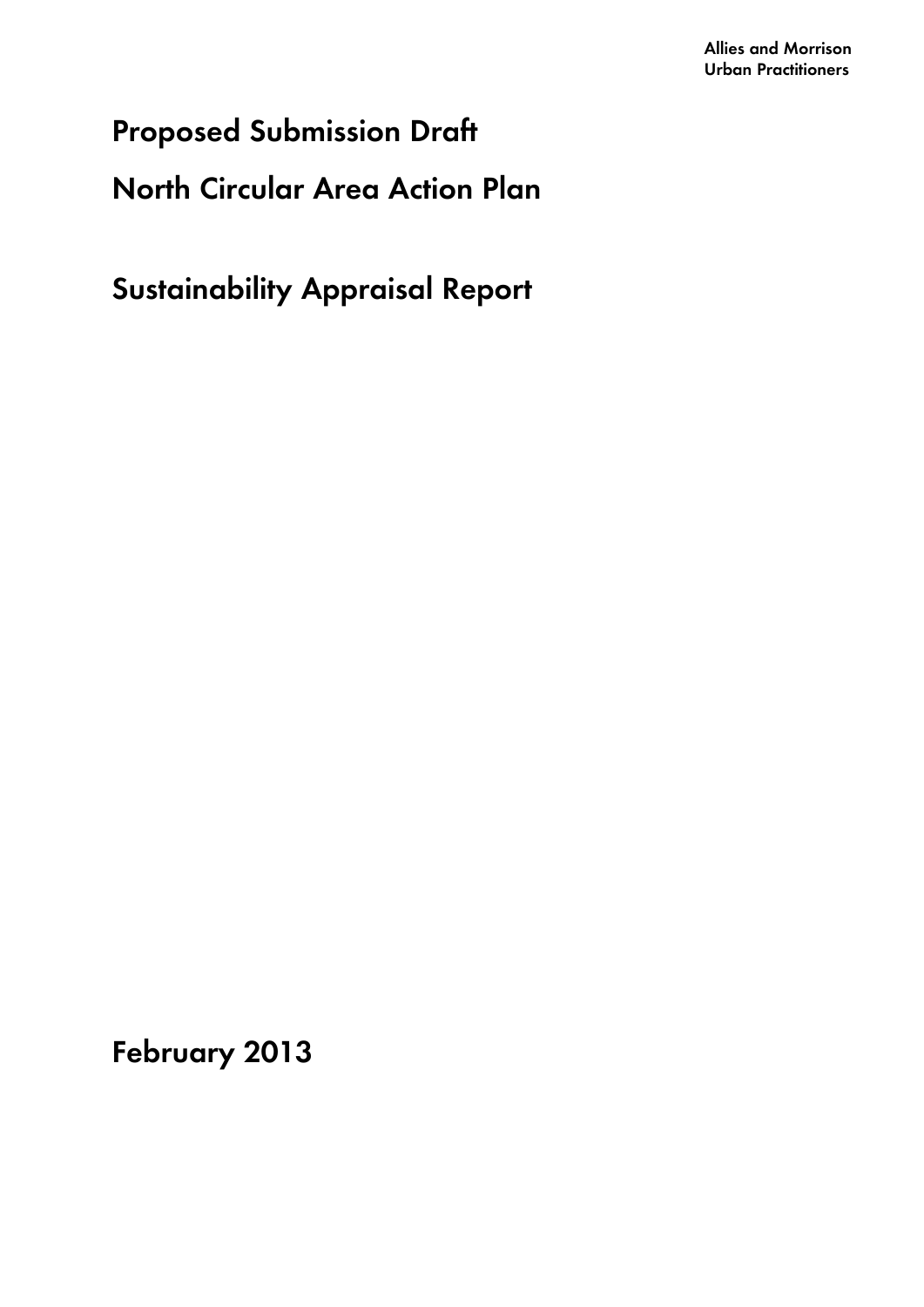## **Contents**

| 1.  |  |
|-----|--|
| 2.  |  |
| 3.  |  |
| 4.  |  |
| 5.  |  |
| 6.  |  |
| 7.  |  |
| 8.  |  |
| 9.  |  |
| 10. |  |
| 11. |  |
| 12. |  |
| 13. |  |
| 14. |  |
| 15. |  |
| 16. |  |
| 17. |  |
| 18. |  |
| 19. |  |
|     |  |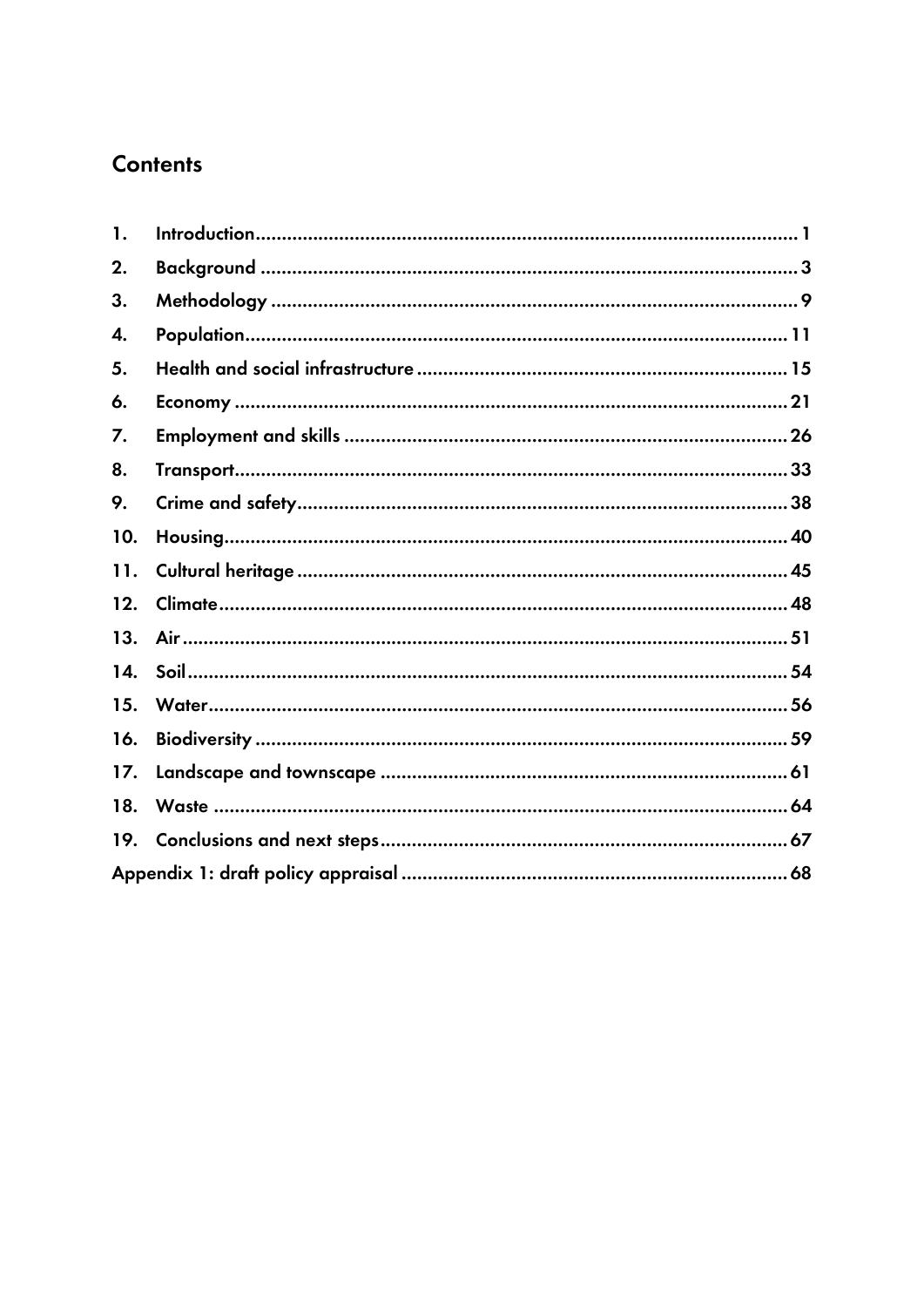## **1. Introduction**

This report sets out the Sustainability Appraisal (SA), including Strategic Environmental Assessment (SEA), of the Proposed Submission Draft North Circular Area Action Plan (NCAAP). The NCAAP will form a part of the Enfield Local Plan.

## **1.1 Strategic Environmental Assessment and Sustainability Appraisal**

SEA is required by European and by English law. It involves the systematic identification and evaluation of the environmental impacts of a strategic action, such as a plan or programme. In 2001, the EU legislated for SEA with the adoption of Directive 2001/42/EC on the assessment of the effects of certain plans and programmes on the environment (the 'SEA Directive'). The aim of the SEA Directive is "to provide for a high level of protection of the environment and to contribute to the integration of environmental considerations into the preparation and adoption of plans and programmes, with a view to promoting sustainable development".

The Directive was transposed by the Environmental Assessment of Plans and Programmes Regulations 2004 (the 'SEA Regulations'), which came into force on 21st July 2004. The SEA Regulations apply, with some specific exceptions, to plans and programmes subject to preparation and/or adoption by a national, regional or local authority or those prepared by an authority for adoption through a legislative procedure by Parliament or Government and are required by legislative, regulatory or administrative provisions.

The Government's approach is to incorporate the requirements of the SEA Directive into a wider SA process that considers economic and social, as well as environmental effects. To this end, in November 2005, the Government published guidance on undertaking SA of Local Plans that incorporates the requirements of the SEA Directive ('the Guidance'). The combined SA/SEA process documented in this report is referred to as SA.

## **1.2 Compliance with the SEA Regulations**

The table below sets out the required content of the Environmental Report as defined in the SEA Regulations and details how these have been met in this SA Report and the wider suite of documents associated with the NCAAP.

| Requirement                                  | Section where covered                         |  |  |
|----------------------------------------------|-----------------------------------------------|--|--|
| An outline of the contents, main objectives  | Introduction to Section 2 of this SA and also |  |  |
| of the plan or programme and relationship    | Section 2.3.                                  |  |  |
| with other relevant plans and programmes     |                                               |  |  |
| The relevant aspects of the current state of | SA Scoping Report, baseline sections and      |  |  |
| the environment and the likely evolution     | 'likely future condition' sections throughout |  |  |
| thereof without implementation of the plan   | this SA report.                               |  |  |
| or programme                                 |                                               |  |  |
| The environmental characteristics of areas   | Baseline Report of 2007 and the AAP itself    |  |  |
| likely to be significantly affected          | in Section 4.                                 |  |  |
| Any existing environmental problems          | Context review in chapters 4 to 18 of this    |  |  |
| which are relevant to the plan or            | SA report.                                    |  |  |
| programme including, in particular, those    |                                               |  |  |
| relating to any areas of a particular        |                                               |  |  |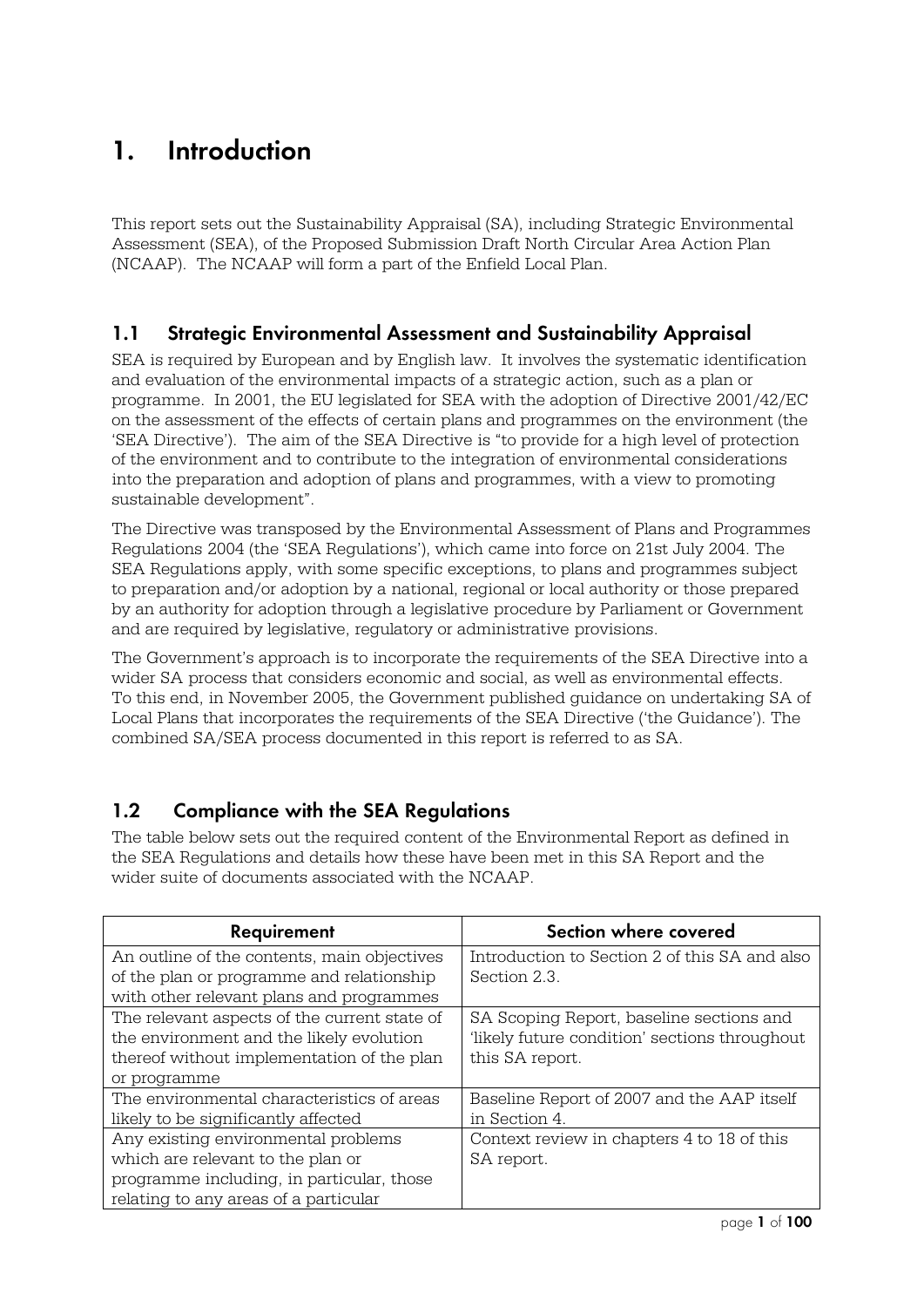| environmental importance, such as areas<br>designated pursuant to Directives                                                                                                                                                                                                                                                                        |                                                                                                                                                                                                                               |
|-----------------------------------------------------------------------------------------------------------------------------------------------------------------------------------------------------------------------------------------------------------------------------------------------------------------------------------------------------|-------------------------------------------------------------------------------------------------------------------------------------------------------------------------------------------------------------------------------|
| 79/409/EEC and 92/43/EEC                                                                                                                                                                                                                                                                                                                            |                                                                                                                                                                                                                               |
| The environmental protection objectives,<br>established at international, Community or<br>Member State level, which are relevant to<br>the plan or programme and the way those<br>objectives and any environmental<br>considerations have been taken into<br>account during its preparation                                                         | Objectives in chapters 4 to 18 of this SA<br>report.                                                                                                                                                                          |
| The likely significant effects on the<br>environment, including on issues such as<br>biodiversity, population, human health,<br>fauna, flora, soil, water, air, climatic factors,<br>material assets, cultural heritage including<br>architectural and archaeological heritage,<br>landscape and the interrelationship<br>between the above factors | Chapters 4 to 18 of this SA report.                                                                                                                                                                                           |
| The measures envisaged to prevent, reduce<br>and as fully as possible offset any<br>significant adverse effects on the<br>environment of implementing the plan or<br>programme                                                                                                                                                                      | Proposed mitigation chapters 4 to 18 of this<br>SA report.                                                                                                                                                                    |
| An outline of the reasons for selecting the<br>alternatives dealt with, and a description of<br>how the assessment was undertaken<br>including any difficulties(such as technical<br>deficiencies or lack of know-how)<br>encountered in compiling the required<br>information                                                                      | A considered review of the range of options<br>and approached considered and a<br>description of the policy evolution process<br>is outlined in the Proposed mitigation<br>sections of chapters 4 to 18 of this SA<br>report. |
| A description of the measures envisaged<br>concerning monitoring in accordance with<br>Article 10                                                                                                                                                                                                                                                   | Proposed monitoring chapters 4 to 18                                                                                                                                                                                          |
| A non-technical summary of the<br>information provided under the above<br>headings                                                                                                                                                                                                                                                                  | See separate document                                                                                                                                                                                                         |

Table 1.1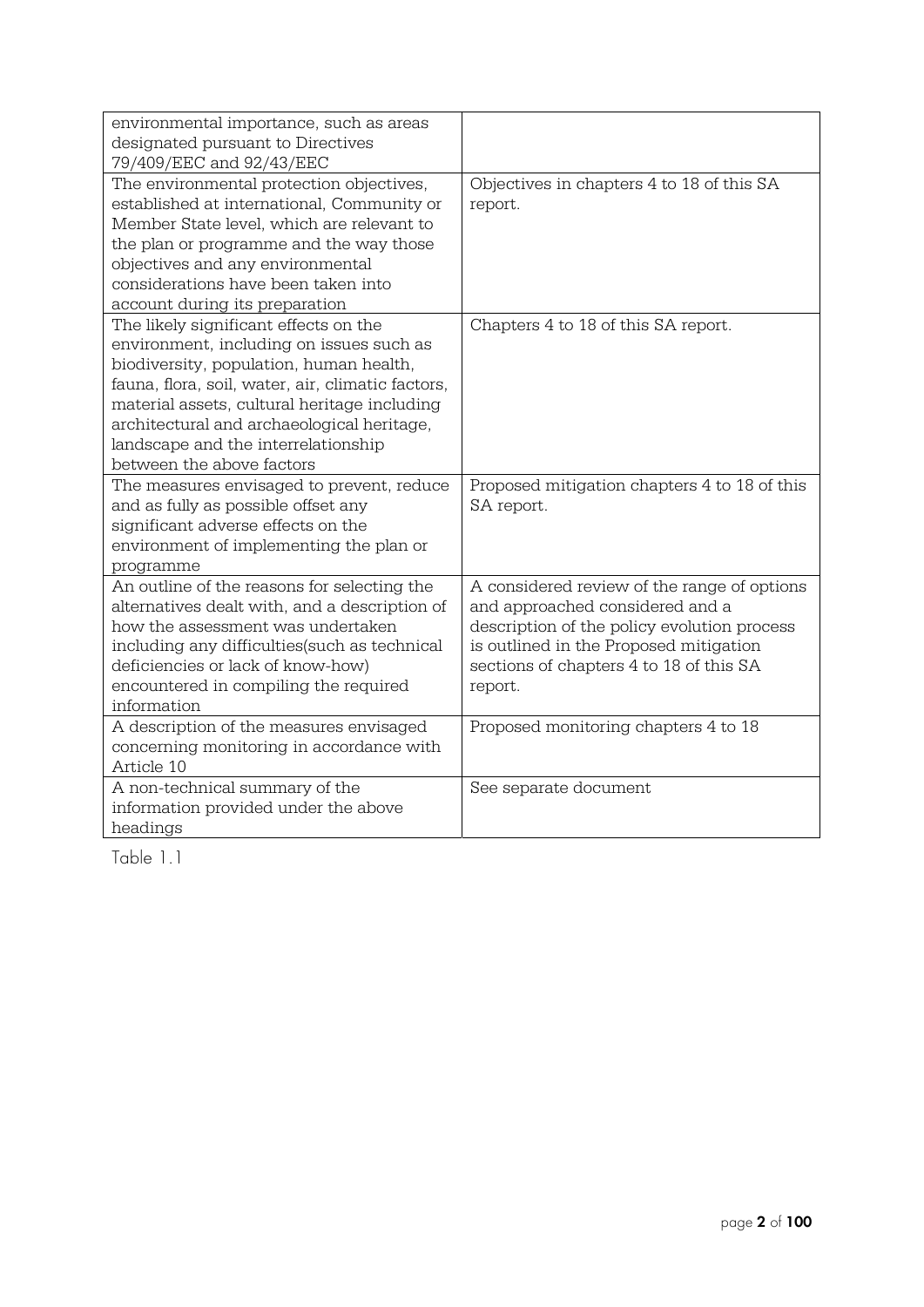## **2. Background**

The NCAAP is a development plan document forming part of Enfield's Local Plan. The NCAAP provides the detailed policies to guide development within the North Circular Area Action Plan area. The NCAAP will sit alongside the Enfield Core Strategy which was adopted in November 2010. An SA was carried out on the Core Strategy, and since the NCAAP is considered to comply and be in conformity with the Core Strategy, as a whole it is considered to promote sustainable development. The purpose of this approach has been to assess individual policies against SA Objectives and to recommend changes that have made policies more robust in sustainability terms.

The process of preparing the North Circular Area Action Plan has been relatively protracted with work first commencing on baselines studies in 2006 and a baseline report being published in 2007. Initially, work progressed on the production of the AAP well with preferred options for the area being published (alongside the associated sustainability appraisal) for public consultation in May 2008. However, a view was taken at that time, in liaison with the Government Office for London, that, given the strategic nature of the issues associated with the NCAAP, priority should be given to progressing the Core Strategy and establishing a higher order policy basis on which to proceed.

This report presents the sustainability appraisal of the proposed submission draft of the AAP which has been prepared following the previous preferred options stage. An additional 'bridging' stage of AAP preparation was undertaken to help move from the preferred options stage of 2008 to the current planning policy position and proposed policy framework. The Towards a Pre-Submission stage document, published for public consultation in November 2011, was an informal but important evolutionary stage AAP preparation. It provided details of and reflected on the implications of a number of changes in circumstances which were of direct relevance to the AAP. These can be summarised as follows:

- 1. The progress made on the physical improvements then being made to the road corridor through the implementation of Transport for London's Safety and Environment improvement scheme;
- 2. The new housing-led investment being directed towards the area following the Government's £54 million award allocated towards upgrading and refurbishing the land and property that TfL had inherited which had originally been set aside for a major road widening scheme and the subsequent transfer of the land to Notting Hill Housing Trust who themselves would invest a further £35m into promoting the redevelopment of the land;
- 3. The progress made in agreeing plans for the regeneration of the Ladderswood Estate following the agreement of a new planning and development framework (adopted as a Supplementary Planning Document) for the estate and the wider area; and
- 4. Progress on the Core Strategy and the policies that related specifically and/or were of direct relevance to the NCAAP area.

The proposed submission draft AAP and this accompanying SA report was prepared following consideration of the comments received on the informal 'Towards a Pre-Submission' document.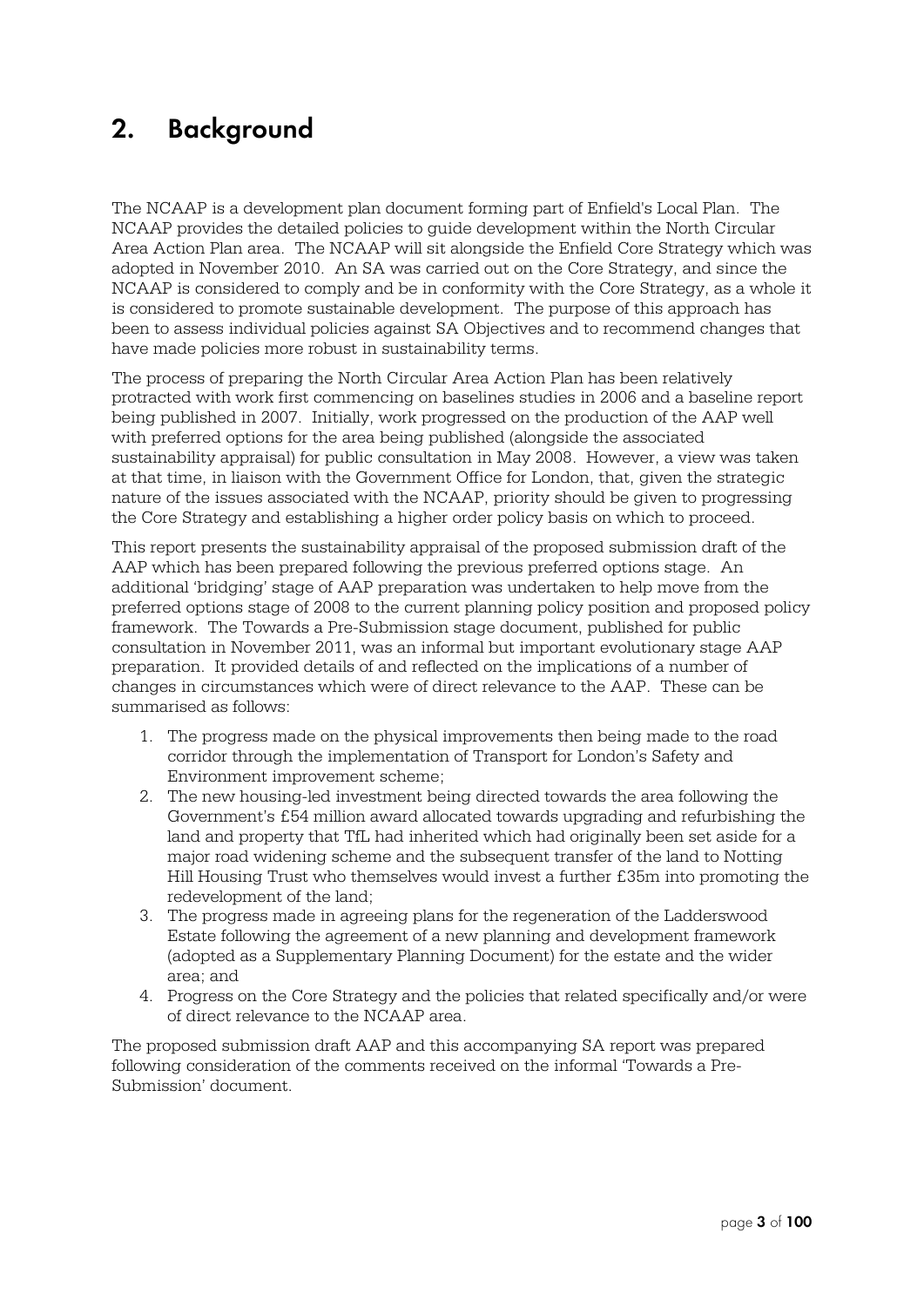## **2.1 Purpose of the Sustainability Appraisal**

The purpose of SA is to promote sustainable development through the integration of social, environmental and economic considerations into the preparation of new or revised policies. The SA Report is the means by which stakeholders and the public can comment on the findings of the SA. It sets out the process followed, methods used and conclusions reached, together with proposed mitigation and monitoring measures.

#### **2.2 Legislative Framework**

The National Planning Policy Framework (NPPF) states that, to achieve sustainable development, economic, social and environmental gains should be sought jointly and simultaneously through planning processes. The importance of this is recognised by the legislative requirement for Local Plans to undergo SA.

Under the Planning and Compulsory Purchase Act 2004, as amended by the Planning Act 2008, SAs are to be undertaken for development plan documents, including the production of any Area Action Plans (AAPs). SAs are needed to assist the formulation of the Local Plan by integrating sustainability considerations into the process. SAs must assess the potential impacts of various policies and programmes on the social, environmental and economic characteristics of an area and must propose measures to change policy and/or mitigate any conflicting effects identified from alternatives.

Government guidance advises an integrated approach to SA and SEA through the single application of SAs. This process has been followed through the production of this report and sets out a breadth of social, environmental and economic aspects that contribute to sustainable development.

This SA Report is being published for consultation to accompany the proposed submission consultation on the NCAAP.

## **2.3 The NCAAP**

The NCAAP will provide a more detailed and supportive planning policy framework to the relevant policies contained in the Enfield Core Strategy and London Plan. In doing so, the NCAAP will set out a framework for future development in the area around the North Circular between the A109 at Bounds Green and the A10 Great Cambridge Road.

This area has been blighted for many years because of uncertainty over proposed road improvements to the North Circular Road. Land has been safeguarded over a long period of time and this safeguarding has led to a lack of investment in the area. The NCAAP aims to end this uncertainty and deliver change through the setting out of area-wide and site-specific policies aimed at delivering new homes, and community and employment opportunities.

#### **2.4 How to make comments on the SA**

Comments can be made in relation to the NCAAP's soundness and legal compliance during the pre-submission consultation. These comments may also relate to the SA. The NCAAP proposed submission consultation will start on Wednesday 10th April and close at 5.00pm on Wednesday 29th May 2013.

The Council welcomes relevant views on the NCAAP and, in relation to this, SA Report. Please contact: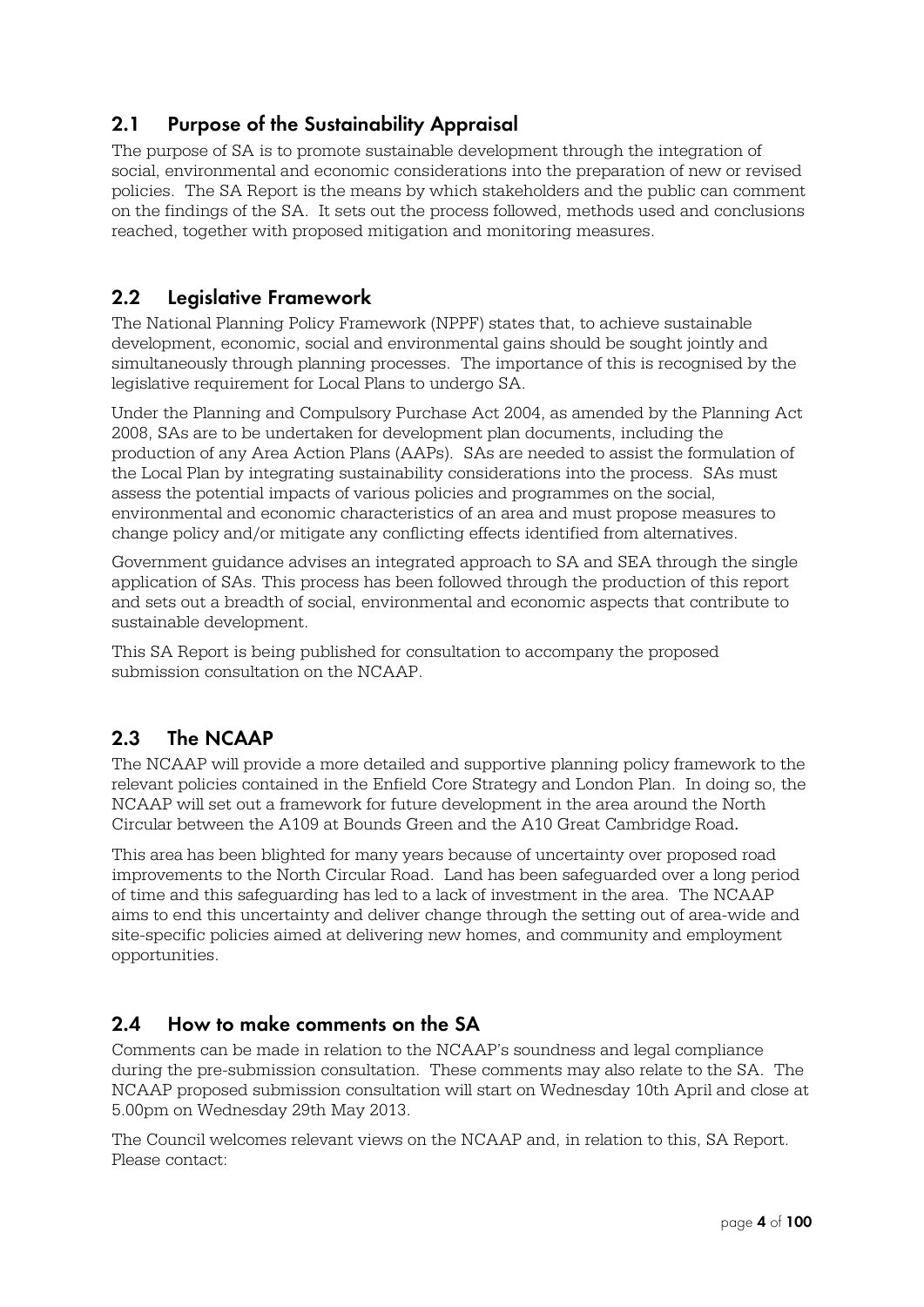| Planning Policy Team      |
|---------------------------|
| Enfield Council           |
| Civic Centre              |
| Silver Street             |
| Enfield                   |
| EN1 3XE                   |
|                           |
| Tel: 020 8379 3866        |
| Fax: 020 8379 3887        |
|                           |
| Email: ldf@enfield.gov.uk |

Table 2.1

Details can be found on the Enfield Council website by visiting: www.enfield.gov.uk/ncapp

Please be aware that comments made on the SA Report and the NCAAP document cannot be treated as confidential and will be made for public inspection.

## **2.5 The SA process**

Guidance advocates a five-stage approach to undertaking SA (see table below). According to the Guidance, the Scoping Report should set out the findings of Stage A (which includes gathering an evidence base) together with information on what happens next in the process.

Stage A: Setting the context, establishing the baseline and defining SA Objectives (scoping) Stage B: Predicting and assessing the impacts of the plan or programme Stage C: Documenting the findings of the Appraisal in the SA Report Stage D: Consulting on the draft Local Development Document and the SA Report Stage E: Monitoring implementation of the Local Development

Table 2.2

The preparation of the NCAAP was subject to an extended break between 2008 and 2011 to allow for the preparation of the Core Strategy. As such, Stages A to C were undertaken once between 2006 and 2008. Given that a number of changes took place to the context and baseline for the SA since 2006, Stage A was undertaken again in 2012 and this SA Report seeks to revisit some of the ground previously covered in relation to stages B and C, as well as cover Stage D.

The 2012 version of the Scoping Report was submitted to the Environment Agency, Natural England, English Heritage and other stakeholders for comment before being finalised and changes were made to its SA objectives to reflect the feedback received.

The final version of the Scoping Report can be found at:

http://www.enfield.gov.uk/downloads/file/7017/ncaap\_scoping\_report\_2012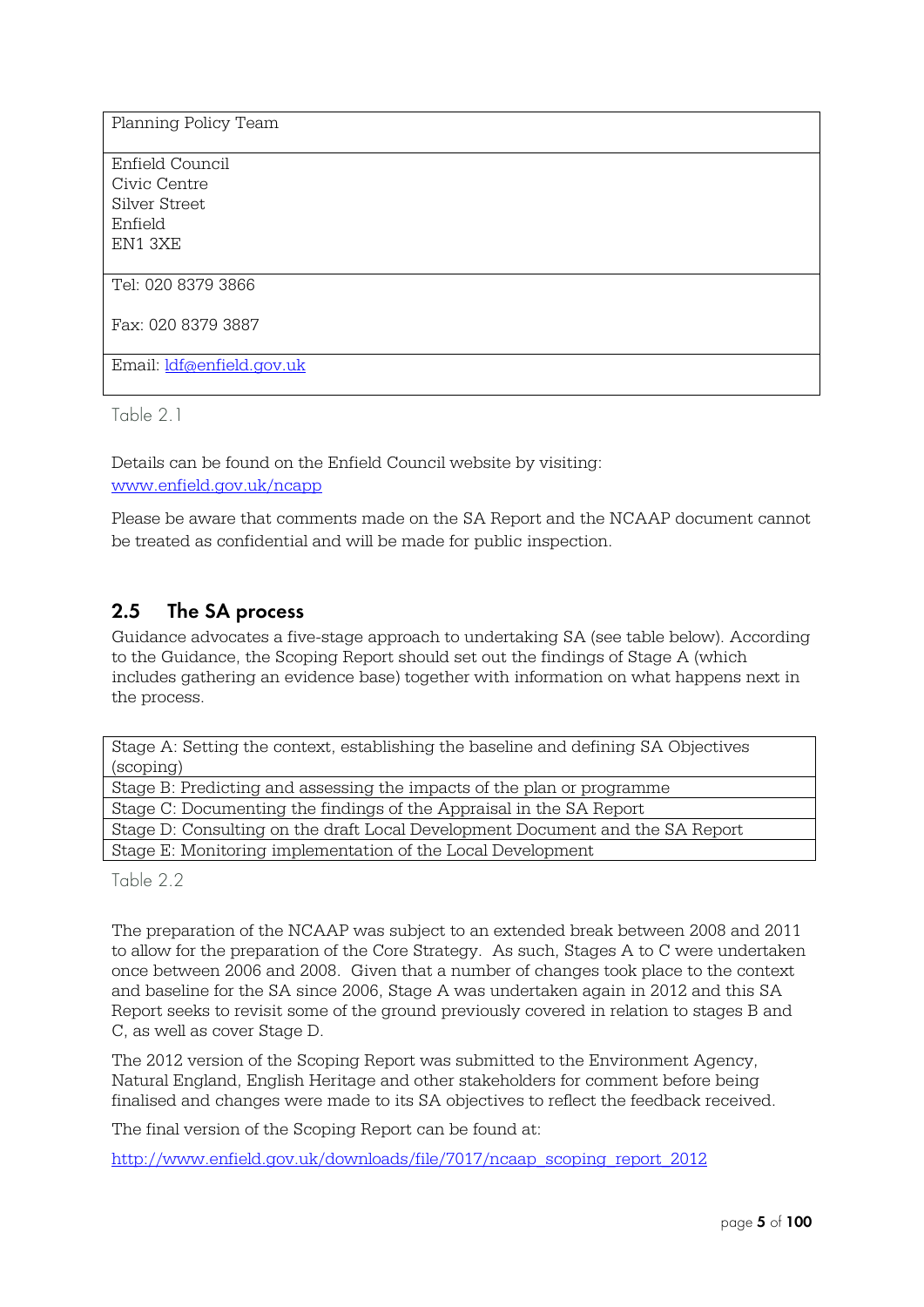The output of the scoping process was a set of SA objectives, with supporting decisionmaking criteria. These are reproduced in the table below.

| <b>SA Objective</b>                                                    | Will the policy                                                            |  |  |  |  |  |
|------------------------------------------------------------------------|----------------------------------------------------------------------------|--|--|--|--|--|
| <b>ENVIRONMENT</b>                                                     |                                                                            |  |  |  |  |  |
| To reduce air pollution and ensure air<br>quality continues to improve | Contribute to a reduction the levels of NO2<br>and PM10 in the NCAAP?      |  |  |  |  |  |
|                                                                        | Reduce congestion and reliance on the<br>private car?                      |  |  |  |  |  |
|                                                                        | Encourage the use of sustainable transport?                                |  |  |  |  |  |
| To reduce disturbance from noise                                       | Help reduce disturbance from noise?                                        |  |  |  |  |  |
| To meet the challenge of climate change                                | Limit emissions of greenhouse gases?                                       |  |  |  |  |  |
|                                                                        | Ensure that the NCAAP is prepared for the<br>impacts of climate change?    |  |  |  |  |  |
|                                                                        | Reduce reliance on the private car?                                        |  |  |  |  |  |
|                                                                        | Encourage the use of sustainable transport?                                |  |  |  |  |  |
|                                                                        | Ensure that development does not increase                                  |  |  |  |  |  |
|                                                                        | the borough's vulnerability to flooding?                                   |  |  |  |  |  |
|                                                                        | Use of SUDS and green roofs?                                               |  |  |  |  |  |
| To conserve and enhance the NCAAP's                                    | To protect and enhance NCAAP areas of                                      |  |  |  |  |  |
| biodiversity                                                           | biodiversity identified on the Core Strategy                               |  |  |  |  |  |
|                                                                        | Policies map?                                                              |  |  |  |  |  |
|                                                                        | Alleviate fragmentation and link areas of<br>green space and biodiversity? |  |  |  |  |  |
| To protect, enhance and make accessible                                | Protect, enhance and improve accessibility                                 |  |  |  |  |  |
| for enjoyment, the NCAAP's green and                                   | to NCAAP green and open spaces?                                            |  |  |  |  |  |
| open spaces and the historic environment                               | Alleviate fragmentation and link areas of                                  |  |  |  |  |  |
|                                                                        | green space and biodiversity?                                              |  |  |  |  |  |
| To protect and enhance heritage and                                    | Protect and enhance the significance of                                    |  |  |  |  |  |
| cultural assets in the NCAAP and                                       | heritage assets and other culturally                                       |  |  |  |  |  |
| surrounding area                                                       | important features in the NCAAP and                                        |  |  |  |  |  |
|                                                                        | surrounding area?                                                          |  |  |  |  |  |
| To achieve the sustainable management of<br>waste                      | Support the proximity principle in relation<br>to waste?                   |  |  |  |  |  |
|                                                                        | Reduce waste arising?                                                      |  |  |  |  |  |
|                                                                        | Increase the re-use of materials?                                          |  |  |  |  |  |
|                                                                        | Increase the rates of recycling and                                        |  |  |  |  |  |
|                                                                        | composting, or recovery of energy from                                     |  |  |  |  |  |
|                                                                        | waste?                                                                     |  |  |  |  |  |
| To achieve sustainable water resources                                 | Improve the quality of water in the                                        |  |  |  |  |  |
| management                                                             | borough?                                                                   |  |  |  |  |  |
|                                                                        | Reduce the demand for water?                                               |  |  |  |  |  |
| Meet the requirements of sustainable<br>design and construction        | Increase energy efficiency in the NCAAP's<br>buildings?                    |  |  |  |  |  |
|                                                                        | Reduce the demand for water?                                               |  |  |  |  |  |
|                                                                        | Increase the proportion of energy generated                                |  |  |  |  |  |
|                                                                        | from renewable sources?                                                    |  |  |  |  |  |
|                                                                        | <b>SOCIAL</b>                                                              |  |  |  |  |  |
| To ensure that everyone has the                                        | Minimise flood risk to new developments                                    |  |  |  |  |  |
| opportunity to live in a decent, sustainably                           | and promote the use of sustainable draining                                |  |  |  |  |  |
| constructed and affordable home                                        | systems?                                                                   |  |  |  |  |  |
|                                                                        |                                                                            |  |  |  |  |  |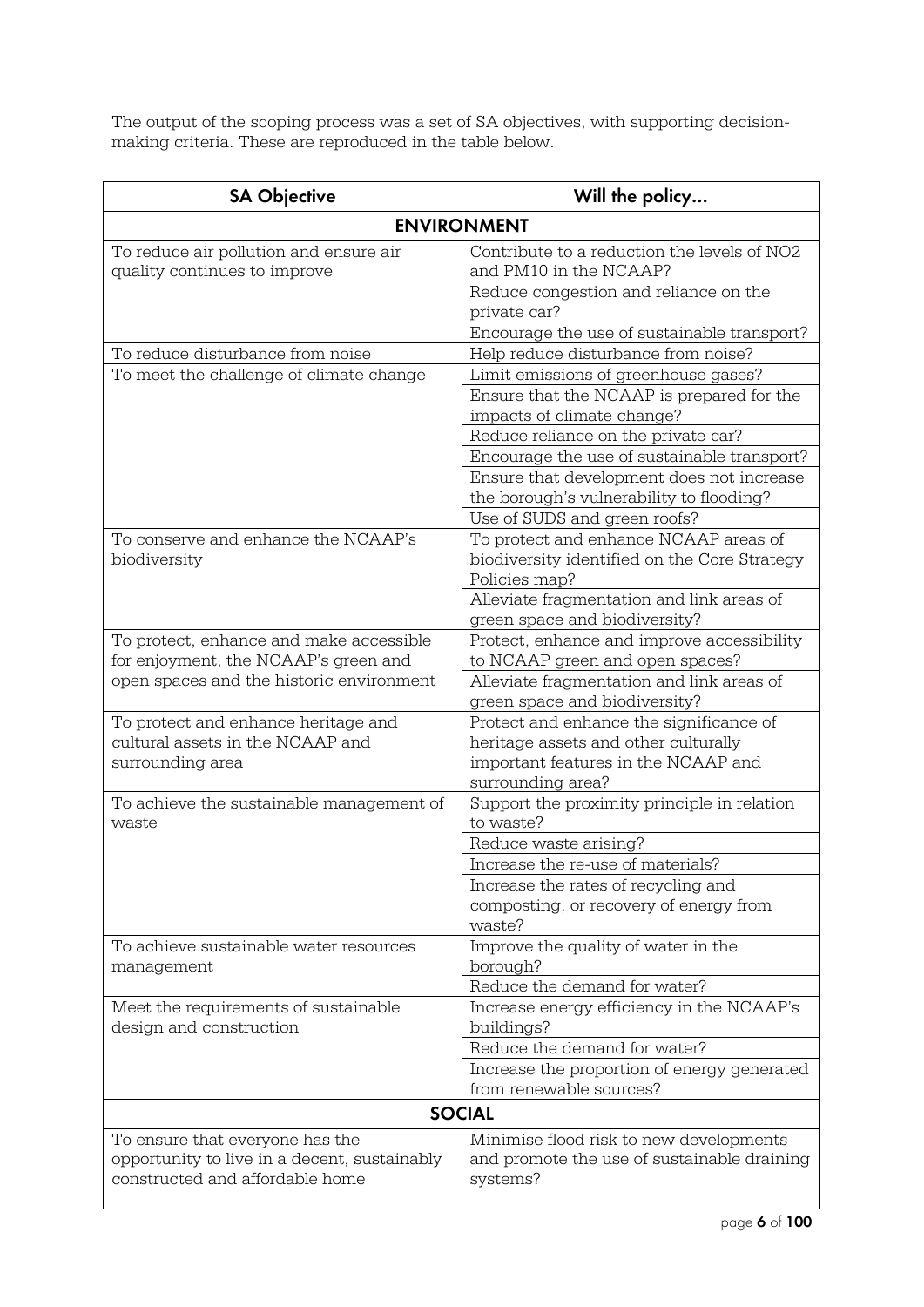|                                              | Promote the provision of warm,               |
|----------------------------------------------|----------------------------------------------|
|                                              | weatherproof homes with reasonably           |
|                                              | modern facilities?                           |
|                                              |                                              |
|                                              | Ensure energy and resource efficiency both   |
|                                              | during construction and afterwards?          |
|                                              | Contribute to the provision of affordable    |
|                                              | housing, including social housing?           |
|                                              | Ensure the housing mix includes sufficient   |
|                                              | family housing?                              |
|                                              | Reduce the number of people in temporary     |
|                                              | accommodation?                               |
|                                              | Address issues of transient population?      |
| To improve the health and well-being of the  | Assist in reducing health inequalities       |
| NCAAP and reduce inequalities in health      | within the NCAAP and between the             |
|                                              | NCAAP and other areas, including the         |
|                                              |                                              |
|                                              | impact of climate change on health?          |
|                                              | Address rising levels of childhood obesity?  |
|                                              | Improve access to health services, in        |
|                                              | particular to a General Practitioner?        |
|                                              | Increase the number of active children and   |
|                                              | adults in the NCAA?                          |
|                                              | Improve access to green and open spaces      |
|                                              | and the natural environment?                 |
| To reduce poverty and social exclusion       | Assist in the regeneration of deprived areas |
|                                              | of the NCAAP?                                |
| To raise educational achievement levels      | Improve the exam performance of pupils in    |
| across the NCAAP                             | NCAAP schools?                               |
|                                              | Ensure there are sufficient school places    |
|                                              | available for the growing number of school-  |
|                                              | aged children?                               |
| To reduce crime and the fear of crime        | Help reduce the fear of crime?               |
|                                              | Help reduce crime rates, especially in those |
|                                              | areas where crime is highest?                |
| To improve accessibility for all to services | Improve access to green and open spaces      |
| and facilities                               | for all?                                     |
|                                              |                                              |
|                                              | Improve access to key services for all?      |
| To improve efficiency in land use            | Promote the re-use of previously developed   |
|                                              | land and existing buildings?                 |
|                                              | <b>ECONOMY</b>                               |
| To sustain economic growth and               | Support SMEs and companies in the            |
| competitiveness                              | NCAAP?                                       |
|                                              | Increase the numbers of higher paid jobs in  |
|                                              | the NCAAP?                                   |
|                                              | Improve transport infrastructure and reduce  |
|                                              | congestion on the NCAAP's roads?             |
|                                              | Develop the workforce skills necessary to    |
|                                              |                                              |
|                                              | support and grow the economy?                |
| To ensure high and stable levels of          | Help reduce worklessness?                    |
| employment                                   | Help people to acquire the skills needed to  |
|                                              | find and remain in work?                     |
| Increase the skill levels of NCAAP           | Reduce the proportion of adults of working   |
| workforce                                    | age with no qualifications?                  |
|                                              |                                              |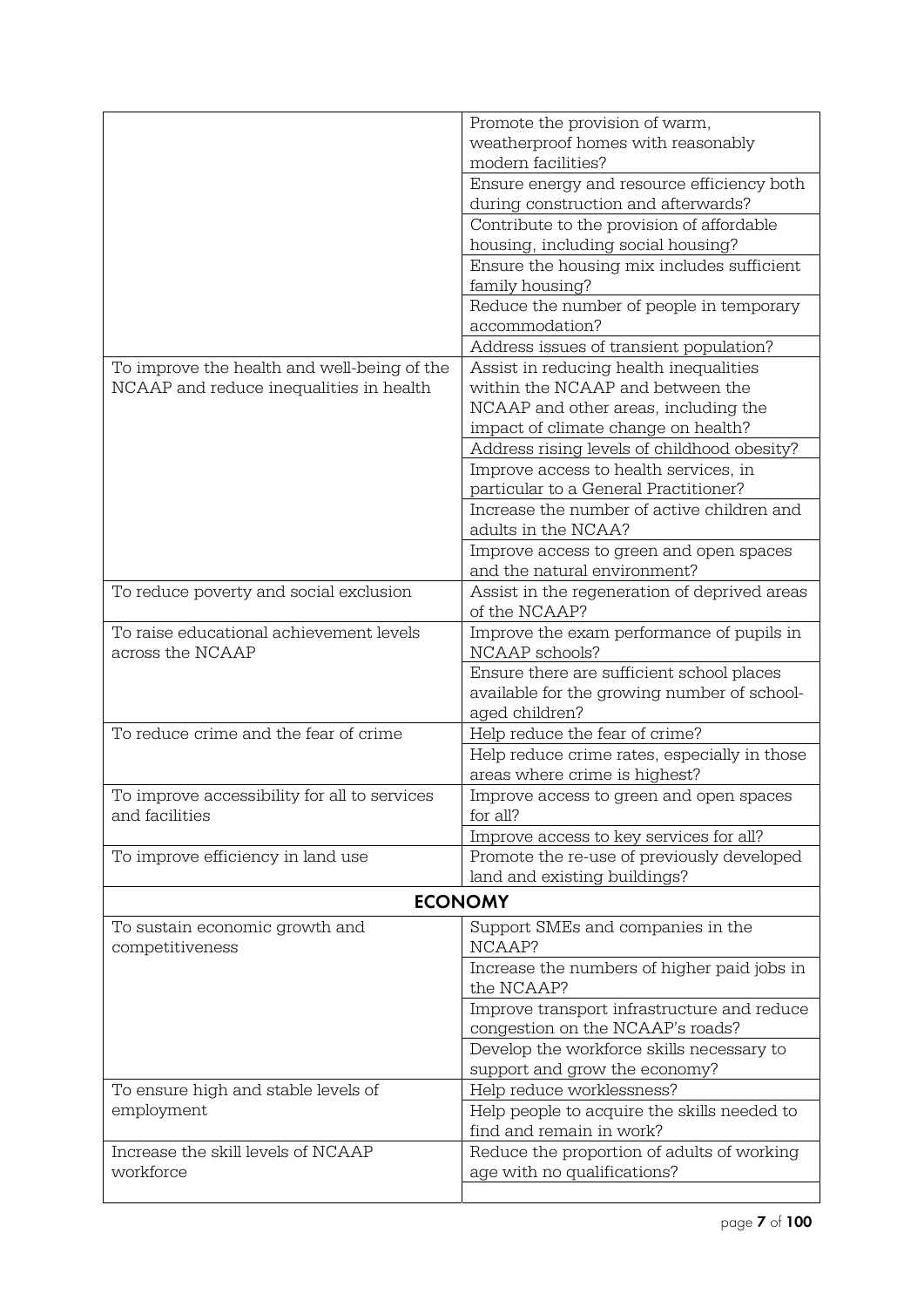|                                                                   | Decrease the numbers of young people Not<br>in Education, Employment or Training<br>$(NEETs)$ ? |  |
|-------------------------------------------------------------------|-------------------------------------------------------------------------------------------------|--|
| To improve transport infrastructure and<br>reduce road congestion | Improve green transport networks for<br>cyclists and pedestrians?                               |  |
|                                                                   | Reduce the need to travel?                                                                      |  |
|                                                                   | Reduce congestion and reliance on the                                                           |  |
|                                                                   | private car?                                                                                    |  |
|                                                                   | Improve north south access through the                                                          |  |
|                                                                   | NCAAP?                                                                                          |  |

Table 2.3

## **2.6 Influence of the SA process**

The SA process has helped to shape the NCAAP and influenced a number of changes that have been made to the document. A detailed discussion of these changes can be found below in relation to each sustainability topic and the mitigation of significant impacts.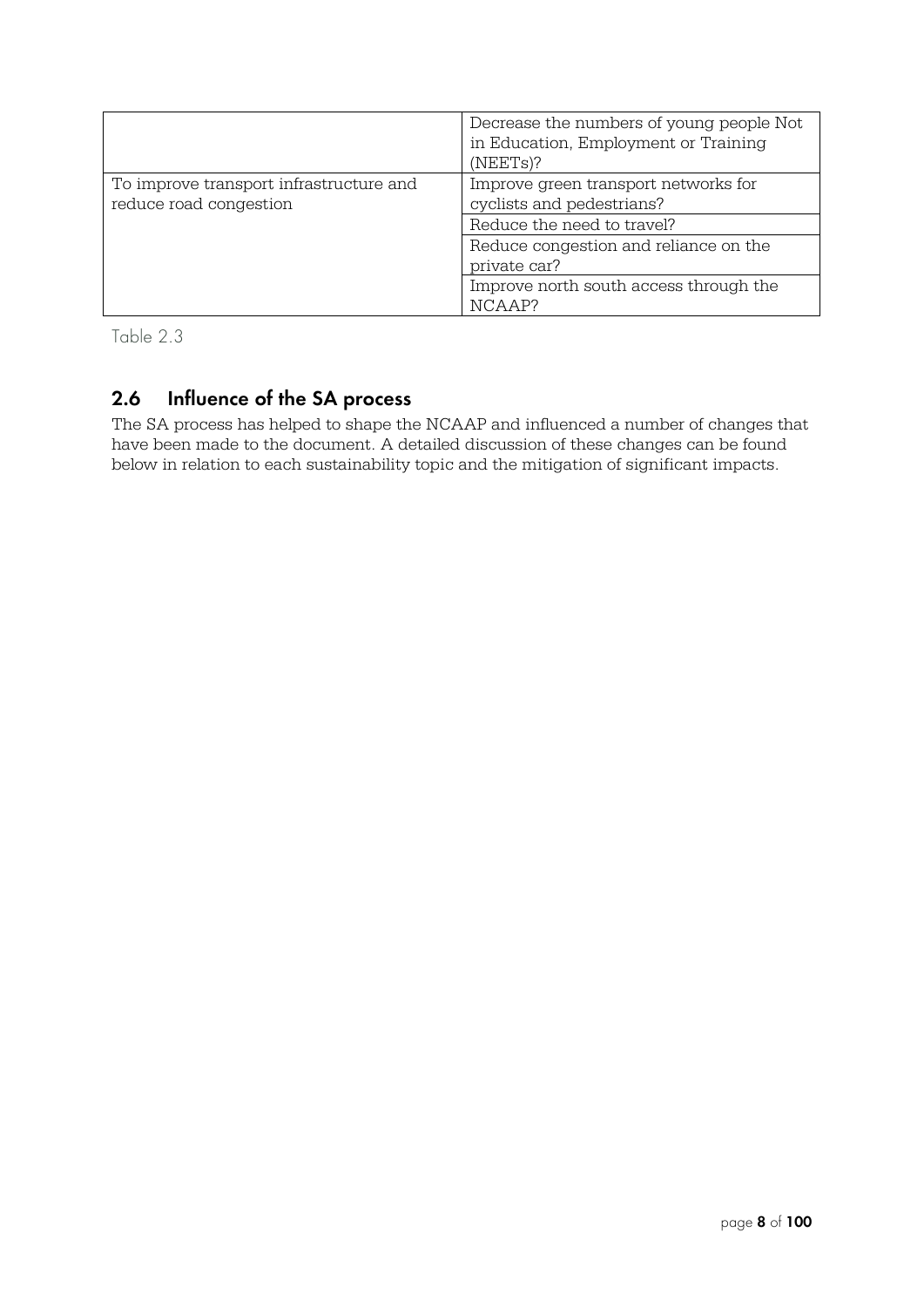## **3. Methodology**

The approach to the appraisal of the NCAAP will follow the direction as set out in government guidance, assessing the performance of each policy against each SA objective using a set of matrices.

The assessment is a qualitative exercise based on professional judgement, taking into account the information gathered in the SA Scoping Report and other available background information relevant to the issues raised in the NCAAP.

### **3.1 General approach**

The approach is to compare each policy to the sustainability objectives established by the Scoping Report. The aim of this approach is to assess whether the NCAAP policies are socially, economically and environmentally sustainable.

Where the likely future trend seems set to improve markedly, or where the new policy is likely to result in a specific sustainability target being reached, the new policy can be regarded as having a beneficial significant effect. Conversely, where the policy seems likely to cause a trend to deteriorate markedly, or miss a target, the policy can be regarded as significantly adverse.

The NCAAP supports and will sit alongside the Core Strategy, for which a SA was carried out in 2009. It should also be stressed that the SA focuses on reporting significant effects, but a policy may still be beneficial, even if it is not considered likely to have a significant effect. The NCAAP was prepared having regard to Government policy, as set out in the NPPF.

The policies in paragraphs 18 to 219 of the NPPF, taken as a whole, constitute the Government's view of what sustainable development means in practice for the planning system. The NCAAP is considered to be in conformity with the NPPF, and by definition is considered to promote sustainable development.

Each Policy is assessed in terms of the nature of its impacts (beneficial/ adverse/ neutral/ uncertain) and of its relative magnitude and duration over time. These criteria are then used to judge whether the resulting effect would be minor or significant. This assessment is shown in Appendix 1. The symbols used in the assessment are explained at the beginning of Appendix 1.

## **3.2 The Sustainability Appraisal Report**

The SEA Regulations require the assessment of the likely significant environmental effects of the plan or programme on issues such as:

- Population
- Human health
- Cultural heritage
- Climate
- Air
- Soil
- Water
- **•** Biodiversity
- Landscape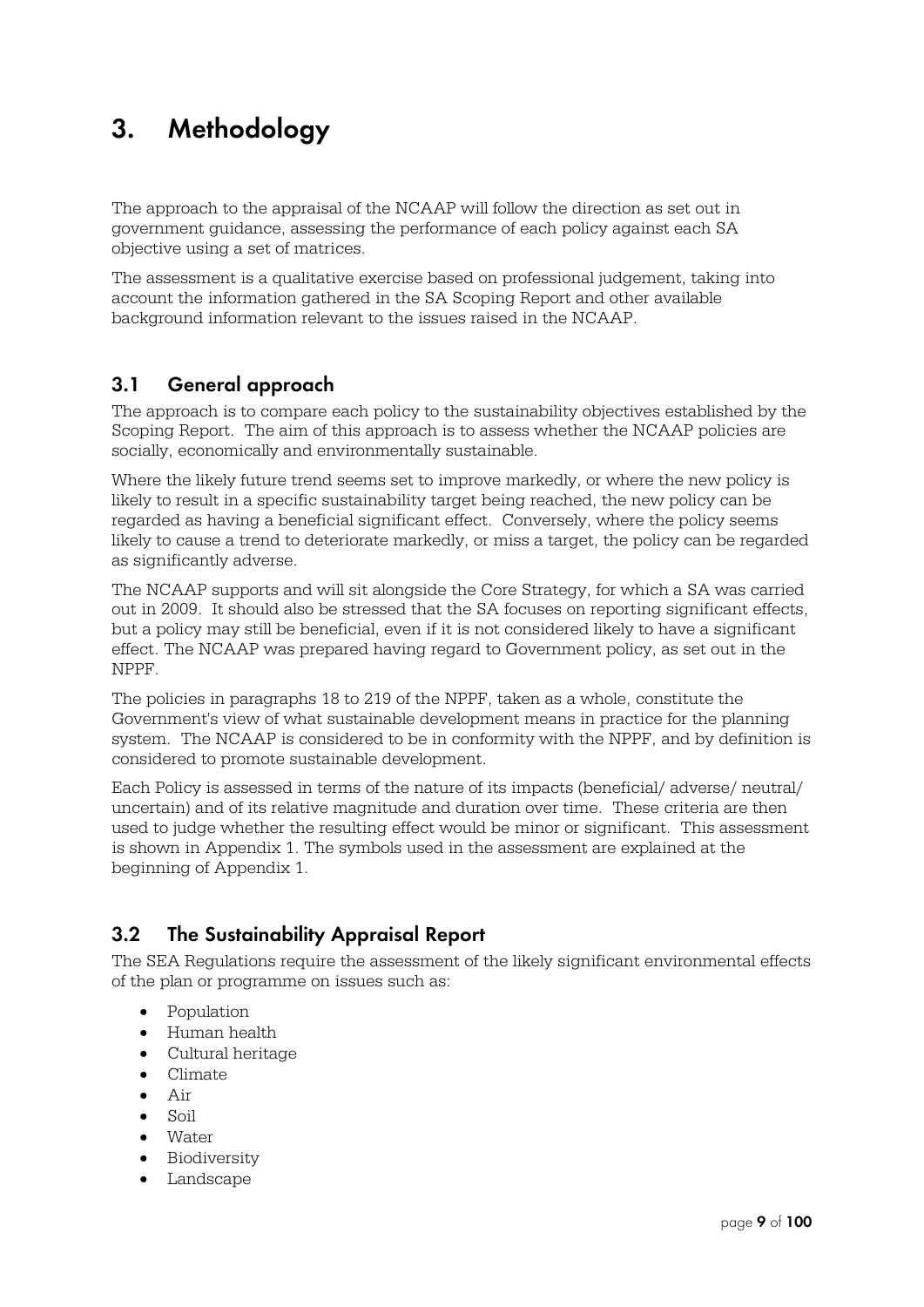An assessment of the interrelationship between the above factors is also required.

The SA process extends the assessment to include the likely significant social and economic effects of the topics listed above and to assess social and economic factors such as:

- The economy
- Employment and skills
- Transport
- Crime and safety

This SA Report includes a chapter on each of the above sustainability topics. Each chapter is structured in a series of themes, as follows:

- Introduction
- Baseline
- Future Trends
- Relevant SA objectives
- Appraisal findings likely significant effects of the policies and proposals
- Proposed mitigation recommended measures to ameliorate adverse impacts or enhance beneficial impacts
- Proposed monitoring recommended ongoing monitoring of significant effects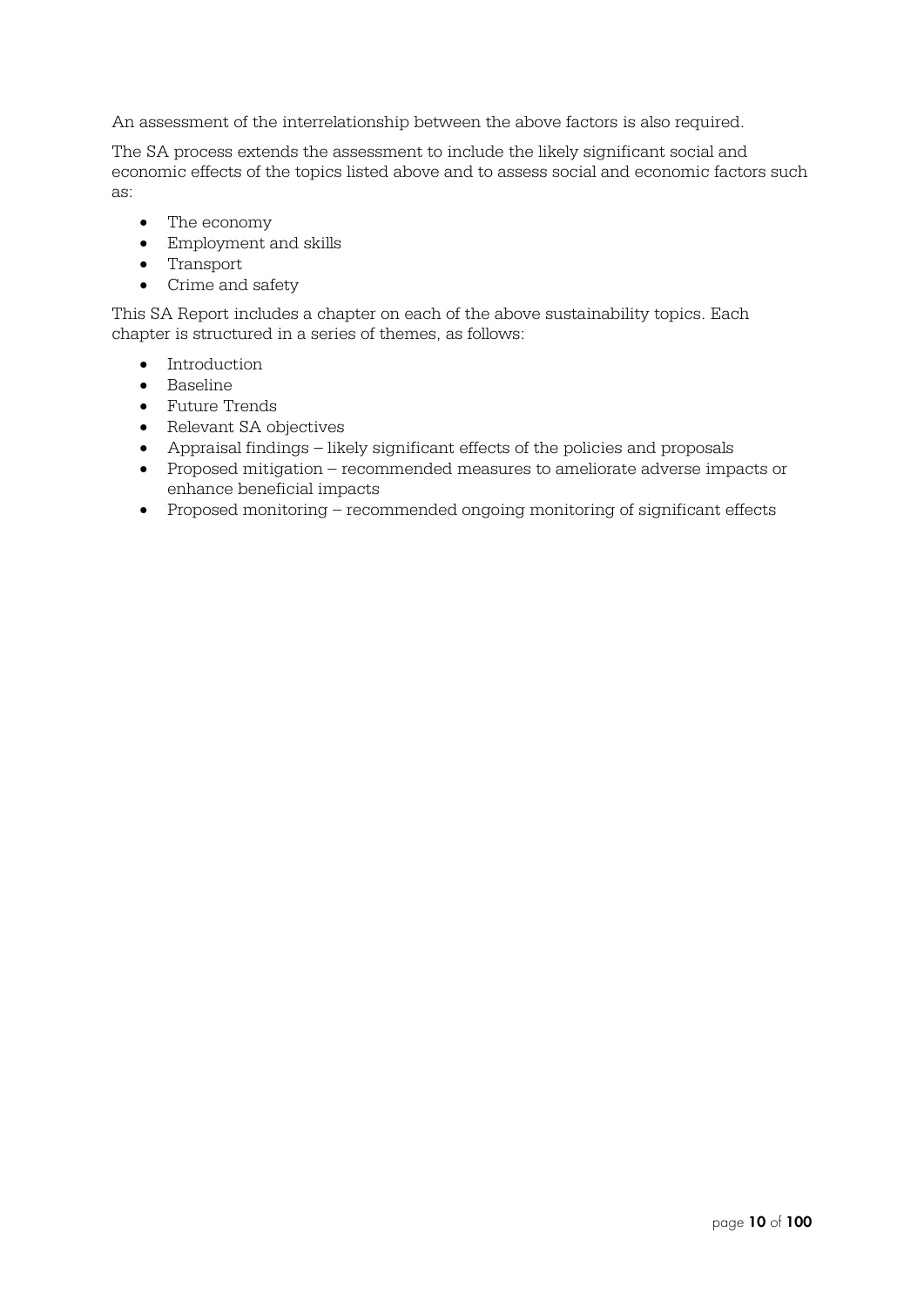## **4. Population**

This chapter considers the population of the NCAAP area, its composition and distribution, now and in the future and the likely significant social, economic and environmental effects of the AAP on the population of the NCAAP area.

#### **4.1 Context review**

The following are the key messages from the context review:

| Key message                                         | <b>Source</b>                         |  |  |
|-----------------------------------------------------|---------------------------------------|--|--|
| It is essential to provide for the needs of all the | NPPF; Enfield Equality and Diversity  |  |  |
| community, including needs relating to age, sex,    | Report 2010: Enfield's Core Strategy: |  |  |
| ethnic background, religion, disability and         | The Mayor's London Plan               |  |  |
| income                                              |                                       |  |  |
| Need to meet the requirements of the growing        | Enfield Children and Young People's   |  |  |
| number of young people in the borough               | Plan 2011-2015; JSNA: Review of       |  |  |
|                                                     | Health Needs Across Enfield;          |  |  |
| There is a growing need for new school places in    | Monitoring Report 2010/11; Primary    |  |  |
| the borough                                         | Pupil Places - Revised                |  |  |
|                                                     | 10 Year Strategy                      |  |  |

Table 4.1

## **4.2 Baseline**

Bowes Ward has a population of 12,450, with a relatively high population density at 21% above the borough average. 2011 data shows a slightly lower proportion of children aged 0-14 and older people aged 65+ than the borough average, with a higher proportion than the borough average of people of 25-64 years of age.

The total population of Enfield has been growing in recent years, while there has been a significant increase in the number of school aged children.

Ethnicity data shows that compared to the borough average the NCAAP contains a relatively high proportion of people of Greek (2.7%), Greek Cypriot (8.5%), Turkish (4.8%), Turkish Cypriot (4.1%) and Pakistani (2.0%) heritage. There is also a disproportionately high level of the population described as 'white other' (21.1%), while people of white British ethnicity form a relatively low proportion of Bowes Ward (29.2%).

| Year | Item    | <b>Bowes</b> | Southgate   | <b>Palmers</b> | <b>Enfield</b> |
|------|---------|--------------|-------------|----------------|----------------|
|      |         | Ward         | Green       | Green          |                |
|      |         |              | Ward        | Ward           |                |
| Mid- |         |              |             |                | 294,900        |
| 2012 |         |              |             |                |                |
| 2011 | No.     | 12,450       | 13,650      | 14,050         |                |
|      | Density | 152          | 101 persons | 136 persons    |                |
|      |         | persons per  | per ha.     | per ha.        |                |
|      |         | ha.          |             |                |                |
|      |         |              | 20% lower   | 8% higher      |                |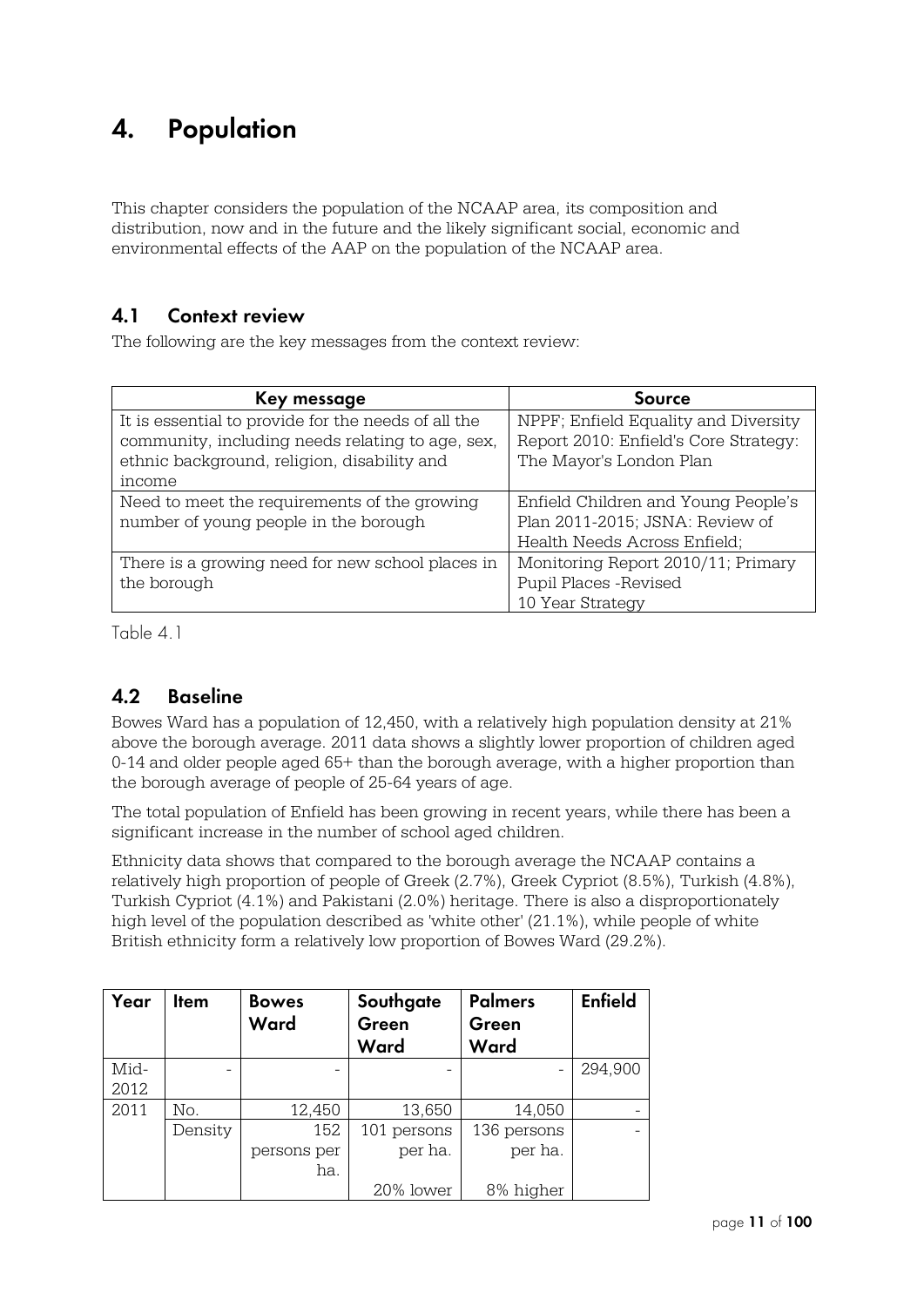|                                                               |  | 21% higher | than the | than the |  |
|---------------------------------------------------------------|--|------------|----------|----------|--|
|                                                               |  | than the   | borough  | borough  |  |
|                                                               |  | borough    | average  | average  |  |
|                                                               |  | average    |          |          |  |
|                                                               |  |            |          |          |  |
| Source: LB Enfield Chief Executives Unit – 2011 ward profiles |  |            |          |          |  |

Table 4.2 – population figures and density

| Year | Item     | <b>Bowes</b><br>Ward | Southgate<br>Green<br>Ward                                    | <b>Palmers</b><br>Green<br>Ward | <b>Enfield</b> |
|------|----------|----------------------|---------------------------------------------------------------|---------------------------------|----------------|
| 2011 | $0 - 4$  | 6.5%                 | 7.0%                                                          | 7.3%                            | 8.2%           |
|      | $5 - 14$ | 9.8%                 | 12.2%                                                         | 11.6%                           | 13.3%          |
|      | 15-24    | 12.6%                | 10.1%                                                         | 11.4%                           | 12.3%          |
|      | 25-44    | 35.2%                | 31.2%                                                         | 34.4%                           | 31.1%          |
|      | 45-64    | 23.6%                | 24.5%                                                         | 23.5%                           | 22.5%          |
|      | 65-74    | 6.7%                 | 7.2%                                                          | 6.6%                            | 6.6%           |
|      | $75+$    | 5.6%                 | 7.7%                                                          | 5.2%                            | 6.0%           |
|      |          |                      | Source: LB Enfield Chief Executives Unit – 2011 ward profiles |                                 |                |

Table 4.3 – population age structure percentage split

| Year | Item               | <b>Bowes</b> | Southgate | <b>Palmers</b> | <b>Enfield</b> |
|------|--------------------|--------------|-----------|----------------|----------------|
|      |                    | Ward         | Green     | Green          |                |
|      |                    |              | Ward      | Ward           |                |
| 2011 | Bangladeshi        | 1.5%         | 1.2%      | 0.4%           | 1.8%           |
|      | <b>Black</b>       | 4.3%         | 2.6%      | 4.6%           | 5.2%           |
|      | Caribbean          |              |           |                |                |
|      | <b>Black Other</b> | 0.5%         | 0.5%      | 0.4%           | 0.6%           |
|      | Chinese            | 1.7%         | 0.9%      | 0.5%           | 0.7%           |
|      | Greek              | 2.7%         | 1.6%      | 1.4%           | 0.9%           |
|      | Greek              | 8.5%         | 8.9%      | 9.1%           | 5.8%           |
|      | Cypriot            |              |           |                |                |
|      | Indian             | 9.0%         | 7.3%      | 7.2%           | 3.9%           |
|      | Kurdish            | 0.7%         | 0.4%      | 0.5%           | 0.9%           |
|      | Other              | 2.8%         | 2.3%      | 2.3%           | 1.9%           |
|      | Other Asian        | 3.7%         | 1.7%      | 2.2%           | 2.6%           |
|      | Other Black        | 4.3%         | 3.4%      | 2.8%           | 6.4%           |
|      | African            |              |           |                |                |
|      | Other              | 1.4%         | 1.2%      | 1.5%           | 1.1%           |
|      | mixed              |              |           |                |                |
|      | Pakistani          | 2.0%         | 1.1%      | 1.7%           | 0.8%           |
|      | Somali             | 1.7%         | 0.6%      | 0.8%           | 1.5%           |
|      | Turkish            | 4.8%         | 2.6%      | 3.7%           | 4.9%           |
|      | Turkish            | 4.1%         | 1.6%      | 4.6%           | 3.1%           |
|      | Cypriot            |              |           |                |                |
|      | White &            | 1.3%         | 1.2%      | 1.0%           | 1.4%           |
|      | <b>Black</b>       |              |           |                |                |
|      | Caribbean          |              |           |                |                |
|      | White and          | 1.4%         | 2.5%      | 1.6%           | 1.2%           |
|      | Asian              |              |           |                |                |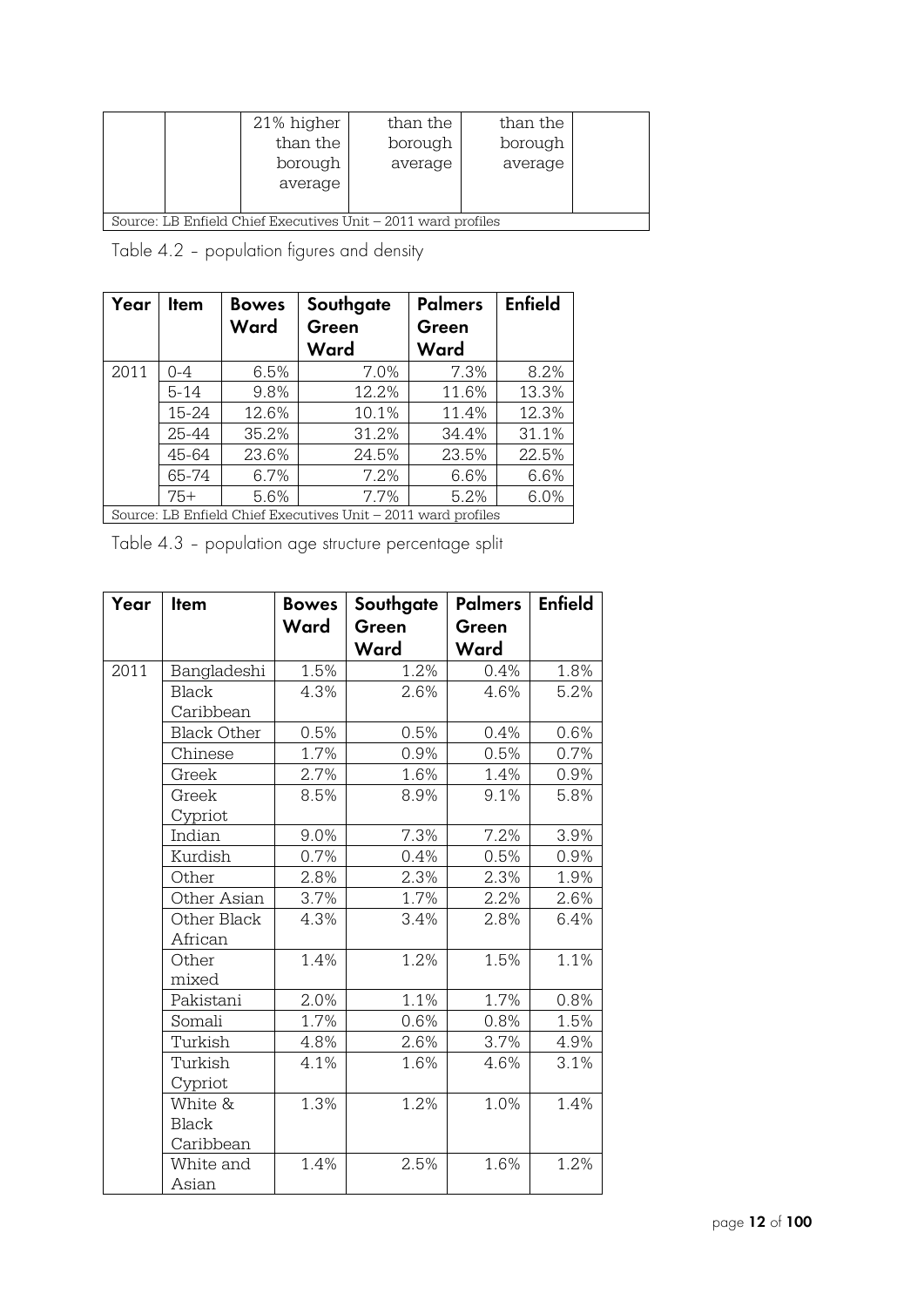|                                                               | White and   | 0.5%  | 0.5%  | 0.7%  | 0.6%  |  |  |  |
|---------------------------------------------------------------|-------------|-------|-------|-------|-------|--|--|--|
|                                                               | Black       |       |       |       |       |  |  |  |
|                                                               | African     |       |       |       |       |  |  |  |
|                                                               | White       | 29.2% | 45.2% | 38.3% | 44.7% |  |  |  |
|                                                               | British     |       |       |       |       |  |  |  |
|                                                               | White Irish | 1.6%  | 3.3%  | 4.6%  | 2.9%  |  |  |  |
|                                                               | White Other | 21.1% | 9.7%  | 10.2% | 7.2%  |  |  |  |
| Source: LB Enfield Chief Executives Unit - 2011 ward profiles |             |       |       |       |       |  |  |  |

Table 4.4 – ethnic mix percentage split

### **4.3 Likely future conditions**

The general trend expected for the Borough is one of a population stabilising in size and ageing. However in the AAP area population predictions indicate a 7% increase in the number of 5-9 year olds between 2007 and 2017. This will result in an increased demand for school places.

The degree to which the area would attract mobile populations and newly forming families is uncertain. However the current poor environment and quality of some of the housing is likely to act as a deterrent.

#### **4.4 Environmental and sustainability problems**

The following environmental and sustainability problems have been identified:

- A high proportion of the population in the three wards are of working age
- Employment and the means to travel to employment will be required
- Increasing demand for school places

#### **4.5 Relevant SA objectives**

No SA objectives are expressly//solely relevant to this sustainability topic however many are indirectly relevant, particularly those under the 'social' heading.

## **4.6 Appraisal findings**

The population of the NCAAP area is likely to increase as new homes are built. The NCAAP plans for a total of 1,300 new homes, though some of these would replace existing units.

There are no SA objectives that relate directly to population; however, it is clear that an increase in population would have a significant cumulative impact on some other sustainability topics. In particular, there would be an effect on the need for facilities, such as health services, school places, and jobs.

#### **4.7 Proposed mitigation**

A key issue that has emerged through the various consultation stages is the need for provision to be in place to ensure that local community infrastructure can cope with the projected/anticipated population increases associated with the planned housing growth.

NCAAP area-wide policies, such as 3, 4, 5 and 8, dealing with jobs, education, healthcare and transport respectively, have been prepared in collaboration with relevant officers and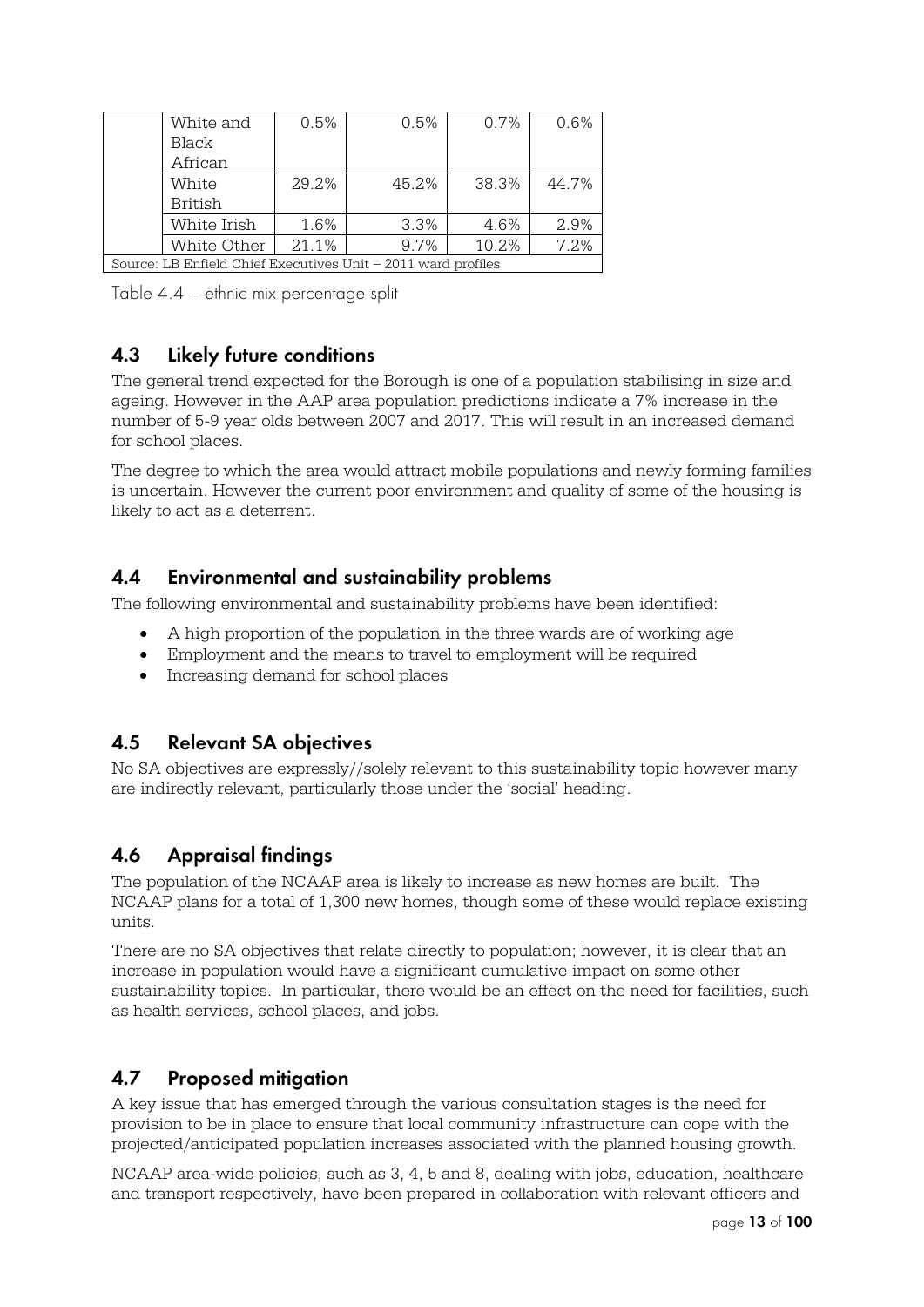stakeholders to ensure that new housing will be delivered alongside the requisite improvements in associated community infrastructure. During the iterative process of AAP preparation and appraisal, a new section on delivery has been included in the NCAAP to help co-ordinate this provision.

### **4.8 Proposed monitoring**

Population levels would be monitored through the Census, which is informed by data collected nationally by the central government. The last Census took place in 2011 and the next will take place in 2021.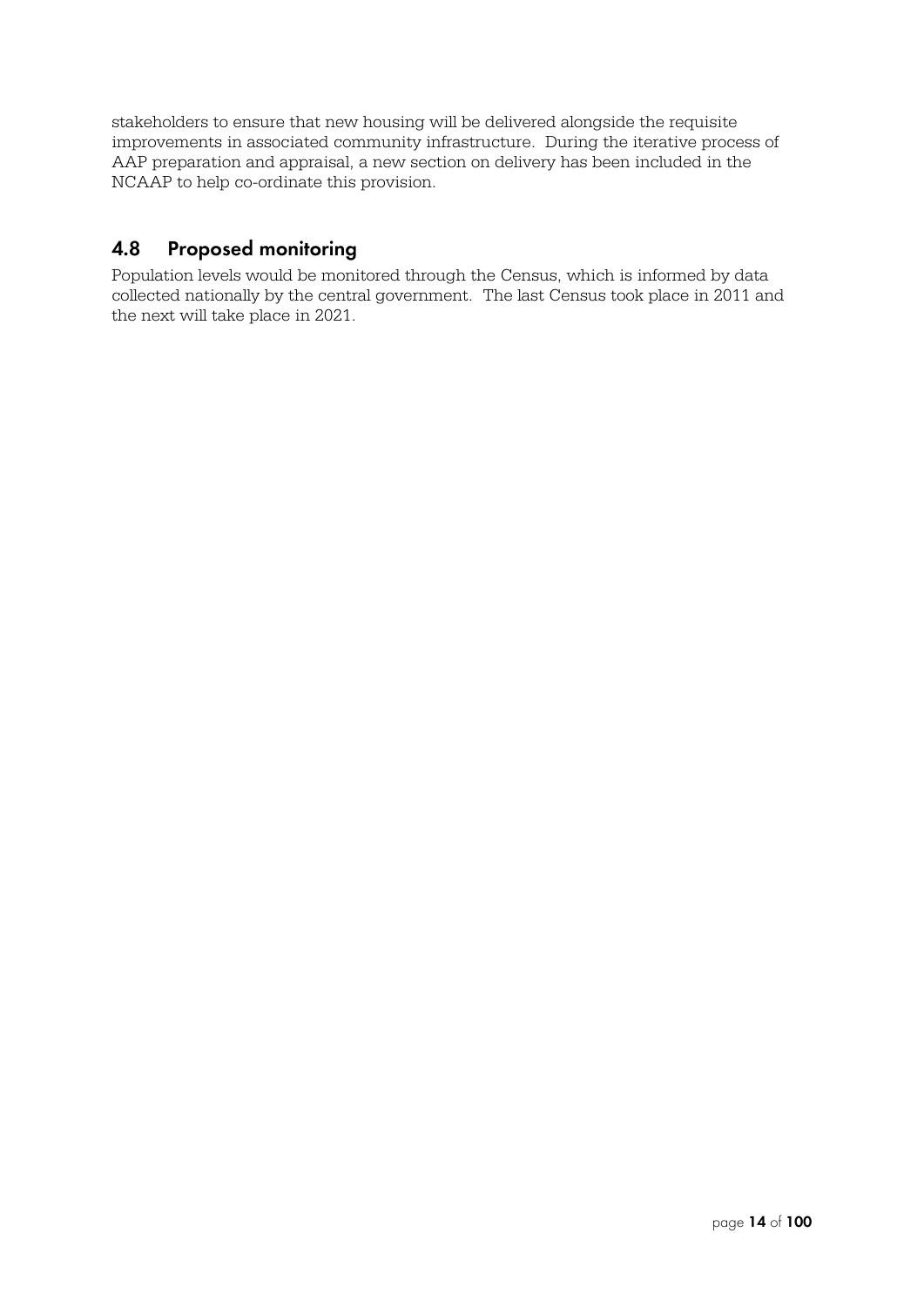## **5. Health and social infrastructure**

Planning policy influences the wide determinants of health and wellbeing, such as housing quality, employment, education and access to green spaces. Spatial planning is also concerned with the location of primary and acute health care facilities.

#### **5.1 Context review**

The following are the key messages from the context review:

| Key message                                                                                                                                                                                                        | <b>Source</b>                                                                                                                                        |
|--------------------------------------------------------------------------------------------------------------------------------------------------------------------------------------------------------------------|------------------------------------------------------------------------------------------------------------------------------------------------------|
| Open spaces in and around the NCAAP and<br>across the borough need to be provided /                                                                                                                                | NPPF; Enfield Parks and Open Spaces<br>Strategy; Enfield Characterisation Study;                                                                     |
| protected in order to promote health / well-<br>being, support urban renewal, encourage<br>social cohesion and also benefit biodiversity                                                                           | Core Strategy; Enfield's Draft<br>Development Management Document                                                                                    |
| Five environmental priority areas: climate<br>change, biodiversity, human health,<br>resource use and waste                                                                                                        | Mayor's Biodiversity Strategy; Enfield's<br>Biodiversity Action Plan; Enfield's Core<br>Strategy; Enfield's Draft Development<br>Management Document |
| Improve green transport routes for<br>pedestrians and cyclists                                                                                                                                                     | Mayor's Transport Strategy; Local<br>Implementation Plan; NCAAP Towards<br>the Pre-submission stage                                                  |
| Health inequalities need to be addressed,<br>along with the challenge of climate change<br>as a threat to public health                                                                                            | Joint Strategic Needs Assessment<br>(JSNA): Review of Health Needs Across<br>Enfield; Enfield's Core Strategy; London<br>Plan                        |
| Most deprivation in south and south eastern<br>parts of the borough                                                                                                                                                | <b>JSNA: Review of Health Needs Across</b><br>Enfield; Enfield's Core Strategy                                                                       |
| Rising level of childhood obesity                                                                                                                                                                                  | <b>JSNA: Review of Health Needs Across</b><br>Enfield; Improving Health and Wellbeing<br>Strategy                                                    |
| There is a need to address accessibility to<br>jobs, health, housing, education, shops,<br>leisure and community facilities (both in<br>terms of location and physical access) for all<br>members of the community | NPPF; London Plan; Enfield's Core<br>Strategy; Enfield Local Implementation<br>Plan; NCAAP Towards the Pre-<br>submission stage                      |

Table 5.1

#### **5.2 Baseline**

In 2005-07 life expectancy in Bowes Ward for females at 83.9 years was significantly above the borough average, while that for males was slightly below the average at 77.2. Figures from 2001 showed the NCAAP area to have a similar level of good health and long term illnesses in comparison to the borough average.

Obesity among children had become a concern in Enfield, with 2010/11 figures showing 25.2% of Year 6 pupils to be obese, placing the borough among the highest levels of obesity in England.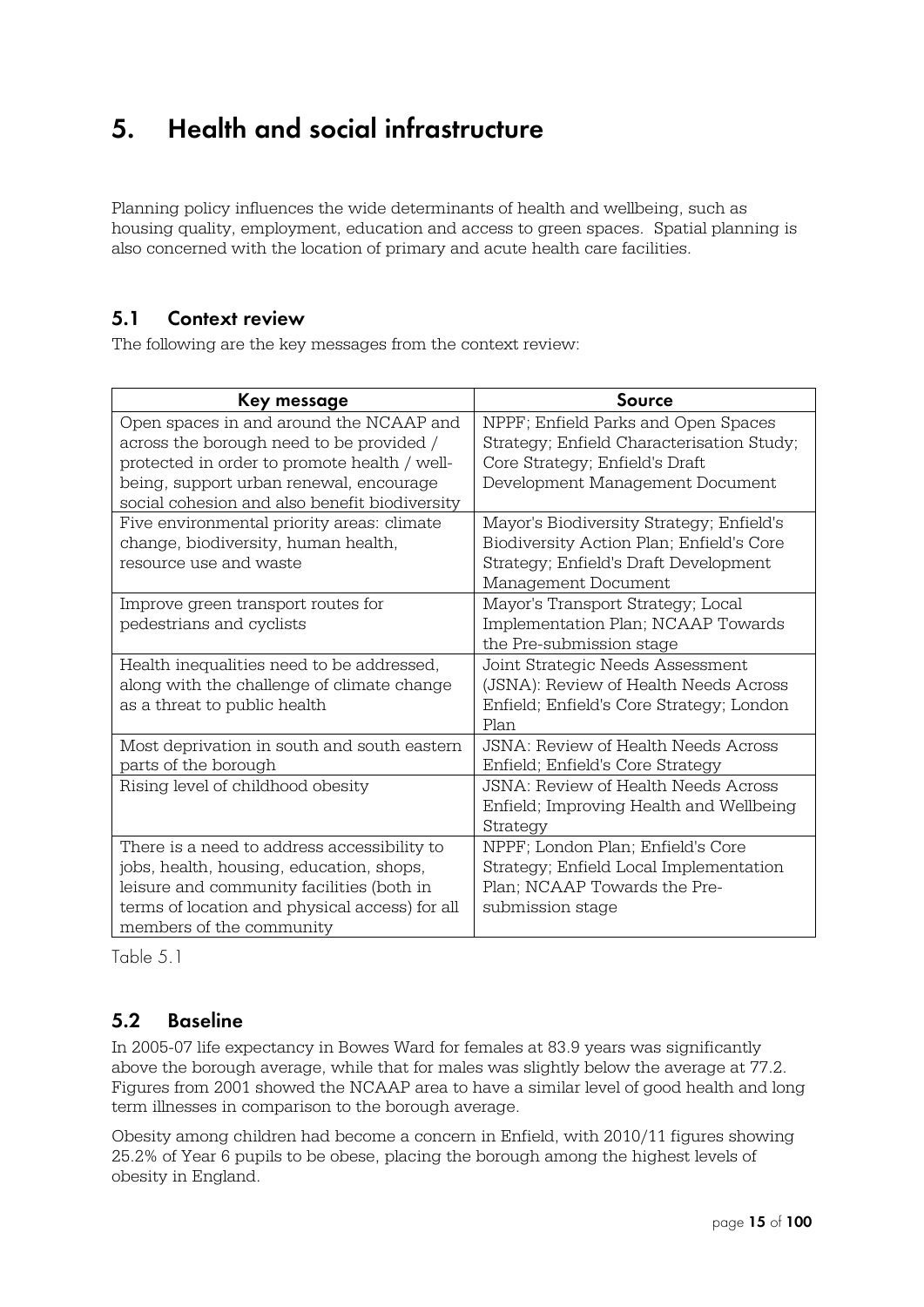The teenage conception rate in the borough has fallen in recent years, and the 2008-10 figure of 40.9 per 1,000 15-17 year old females is not significantly different from the national average.

In relation to social infrastructure, it is noted that the three wards that overlap with the NCAAP area contain a good mix of different types of social infrastructure, including libraries, leisure centres, sports facilities, and places of worship.

| Year        | Item                                                                    | <b>Bowes</b><br>Ward | Southgate<br>Green<br>Ward | <b>Palmers</b><br>Green<br>Ward | <b>Enfield</b> |
|-------------|-------------------------------------------------------------------------|----------------------|----------------------------|---------------------------------|----------------|
| 2001        | Person's<br>with long-<br>term illness<br>$\%$                          | 16.3%                | 15.7%                      | 15.4%                           | 16.2%          |
|             |                                                                         |                      |                            |                                 |                |
| 2001        | General<br>health good                                                  | 68.7%                | 71.0%                      | 70.8%                           | 69.6%          |
|             | General<br>health fairly<br>good                                        | 22.2%                | 21.5%                      | 21.1%                           | 22.0%          |
|             | General<br>health not<br>good                                           | 9.1%                 | 7.5%                       | 8.1%                            | 8.5%           |
|             |                                                                         |                      |                            |                                 |                |
| 2005-<br>07 | Life<br>expectancy<br>$-$ males<br>(years)                              | 77.2                 | 77.7                       | 78.6                            | 77.5           |
|             | Life<br>expectancy<br>- females<br>(years)                              | 83.9                 | 83.0                       | 82.1                            | 81.1           |
|             |                                                                         |                      |                            |                                 |                |
| 2004-<br>08 | Standardised<br>mortality<br>$ratio - all$<br>persons, all<br>causes of | 92.6                 | 90.4                       | 92.0                            | 95.5           |
|             | death<br>Source: LB Enfield Chief Executives Unit - 2011 ward profiles  |                      |                            |                                 |                |

Table 5.2 – health

| Year<br>Item                                           |           | <b>Enfield</b> | London |  |  |  |
|--------------------------------------------------------|-----------|----------------|--------|--|--|--|
| 2010/11                                                | Reception | 14.6%          | 11.1%  |  |  |  |
|                                                        | Year      |                |        |  |  |  |
|                                                        | Year 6    | 25.2%          | 21.9%  |  |  |  |
| Note: Data shows the percentage of children classified |           |                |        |  |  |  |
| as obese                                               |           |                |        |  |  |  |
| Source: NHS The Information Centre;                    |           |                |        |  |  |  |
| http://www.ic.nhs.uk                                   |           |                |        |  |  |  |

Table 5.3 – child obesity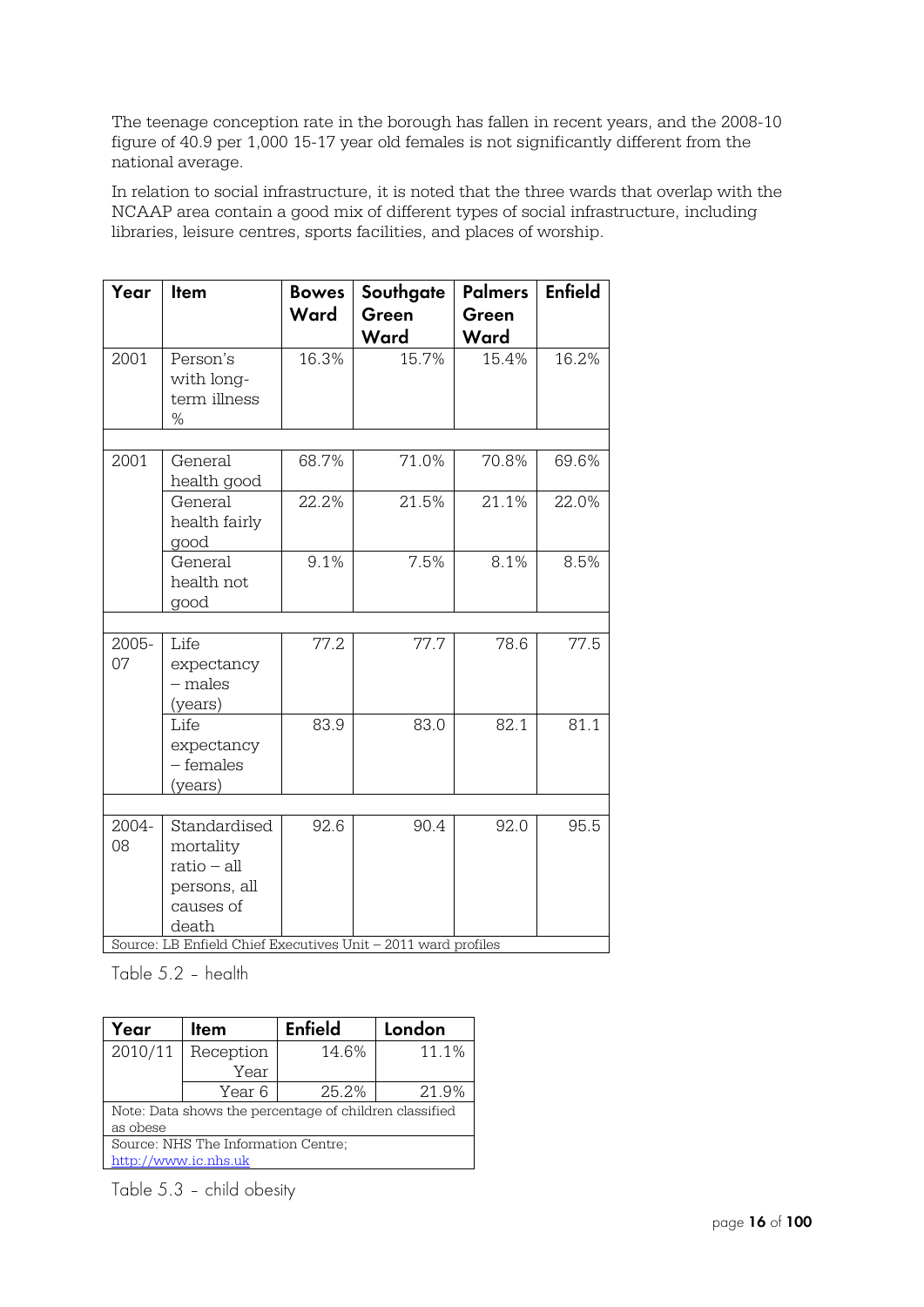| Year                                                              | Item       |      | London |  |  |  |  |
|-------------------------------------------------------------------|------------|------|--------|--|--|--|--|
| 2008/09                                                           | Conception | 38.5 | 40.9   |  |  |  |  |
|                                                                   | rate       |      |        |  |  |  |  |
| Note: Under -18 conception rate per 1,000 females aged<br>$15-17$ |            |      |        |  |  |  |  |
| Source: Public Health Observatories;                              |            |      |        |  |  |  |  |
| http://www.apho.org.uk                                            |            |      |        |  |  |  |  |
|                                                                   |            |      |        |  |  |  |  |

Table 5.4 – teenage pregnancy (under 18)

| <b>Item</b>                 | <b>Bowes Ward</b>                                                                                       | <b>Southgate Green</b>                                                                                                                                                                   | <b>Palmers Green</b>                                                                                                                                               |
|-----------------------------|---------------------------------------------------------------------------------------------------------|------------------------------------------------------------------------------------------------------------------------------------------------------------------------------------------|--------------------------------------------------------------------------------------------------------------------------------------------------------------------|
|                             |                                                                                                         | Ward                                                                                                                                                                                     | Ward                                                                                                                                                               |
| Libraries                   | There are no<br>libraries in the<br>ward                                                                | There is one static<br>library in the ward                                                                                                                                               | There is one static<br>library in the ward                                                                                                                         |
| Leisure<br>Centres          | There are no<br>leisure centres in<br>the ward                                                          | The ward has one<br>leisure centre<br>within its<br>boundaries                                                                                                                           | There are no<br>leisure centres in<br>the ward                                                                                                                     |
| Parks and<br>open<br>spaces | The Strays<br>Tile Kiln Lane<br>Open Space<br>Tottenhall Sports<br>Ground<br>Boundary Playing<br>Fields | Minchenden Oak<br>Garden<br>Conway Road<br>Recreation Ground<br>Arnos Park<br>Broomfield Park<br>Grove Road Open<br>Space<br>High Road Open<br>Space<br>Millennium Green<br>(Trust Land) | Hazelwood Sports<br>Ground<br>Tatem Park                                                                                                                           |
| Sports                      | <b>Bounds Green</b><br><b>Bowls and Tennis</b><br>Club on Brownlow<br>Road                              | Southgate Weld<br>Lawn Tennis Club<br>The Lawn Indoor<br><b>Bowling Club</b><br>Selborne Bowling<br>Club                                                                                 | Triangle Fitness<br>Mayfield Athletic<br>Football Club<br>New Salamis<br>Football Club<br>Palmers Green<br><b>Billiards</b><br>Broomfield<br><b>Badminton Club</b> |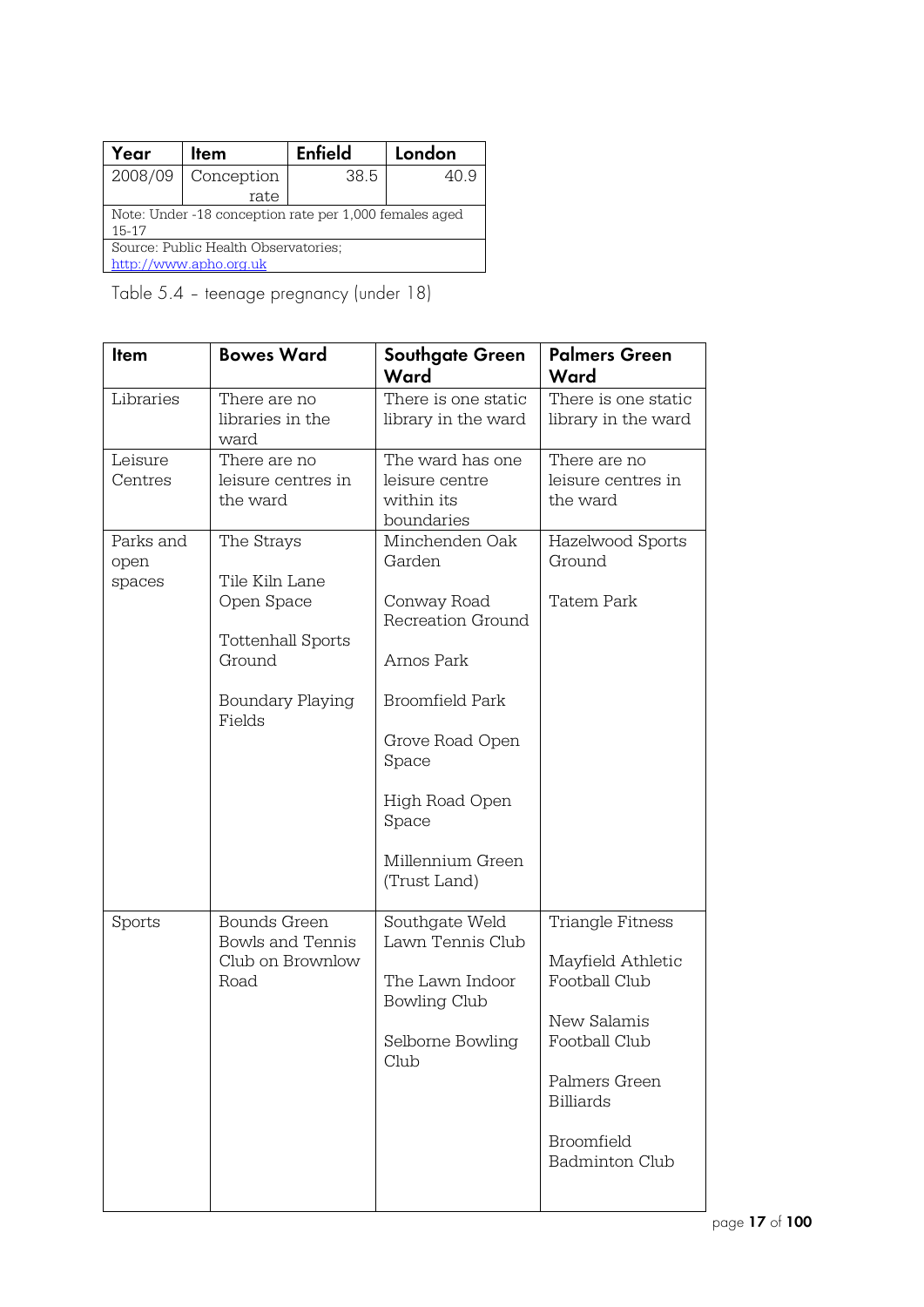| Princes Avenue<br>Bowes Road         | Raith Avenue                                                                                                                       | Farndale Avenue |
|--------------------------------------|------------------------------------------------------------------------------------------------------------------------------------|-----------------|
| Palmers Green &                      | Nanak Darbar                                                                                                                       | Palmers Green   |
| Southgate                            | North London                                                                                                                       | Baptist Church  |
|                                      | St Paul's Church,                                                                                                                  |                 |
| Christian Science                    | New Southgate                                                                                                                      |                 |
|                                      |                                                                                                                                    |                 |
| St Michael at<br><b>Bowes</b>        | Lourdes                                                                                                                            |                 |
|                                      | Jehovah's Witness                                                                                                                  |                 |
| Trinity-at-Bowes<br>Methodist Church | Place of Worship                                                                                                                   |                 |
|                                      | Christ Church                                                                                                                      |                 |
| National Christian                   | Southgate                                                                                                                          |                 |
| Spiritualist Church                  |                                                                                                                                    |                 |
|                                      | Synagogue<br>Society<br>$O_{\text{average}}$ , $\text{ID}$ , $\text{Data}$ and $O_{\text{height}}$ $\text{Distance}$ $\text{Data}$ | Our Lady of     |

Source: LB Enfield Chief Executives Unit – 2011 ward profiles

Table 5.5 – social infrastructure

#### **5.3 Likely future conditions**

Transport for London has recently completed the implementation of their improvement programme which was designed to improve the safety of and environment along the road corridor in this location. However, the blighted land along this corridor remains undeveloped. The AAP has been prepared to directly facilitate the development of this land and therefore address and remove the blight.

There is an opportunity for new development to respond directly with the noise and air pollution issues associated with the opportunity sites alongside the North Circular Road corridor, an issues addressed directly by Policy 9. This should result in a more appropriately designed and better standard of accommodation for new residents of the area. The careful planning and design of new development along the corridor also has the potential to indirectly improve the environmental conditions of those living in the immediate area through a reduction in noise pollution. If the opportunity sites do not come forward, these improvements will not be forthcoming.

In accordance with policies in the NCAAP relating to the provision of and improvements to community and social infrastructure, new developments will play a central role in delivering improvements to and investments in local health, education and other community services. Without a co-ordinated approach towards new development, it is unlikely that there would be clear funding streams for social infrastructure, and therefore new or improved facilities may not be delivered.

## **5.4 Environmental and sustainability problems**

The following environmental and sustainability problems have been identified:

- There are a relatively high proportion of young people in the three wards that make up the AAP area. This means that the area has correspondingly different health and education needs.
- There is a need to provide services for those with long term illness, including assistance to help people get back to work if this is appropriate.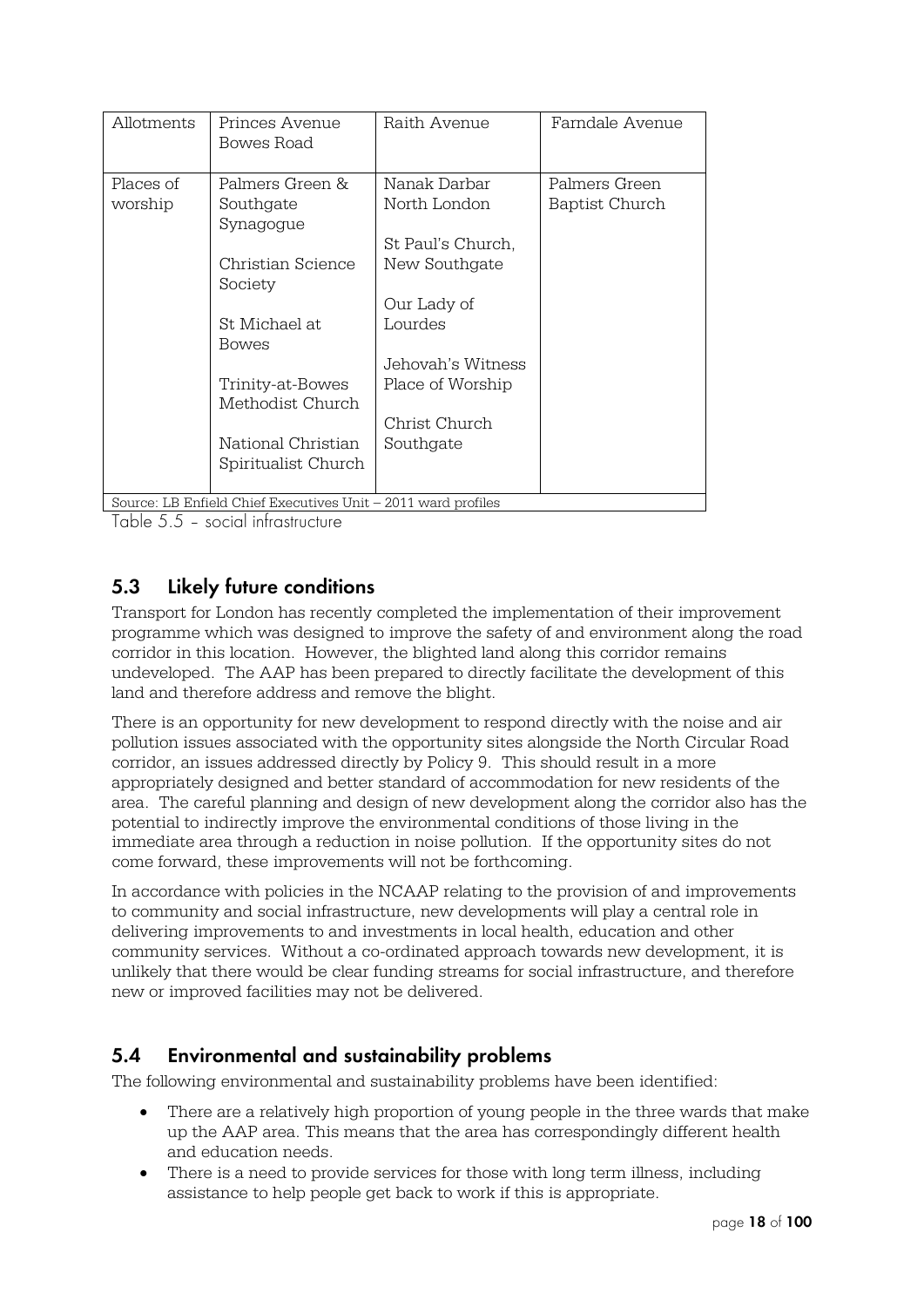## **5.5 Relevant SA objectives**

The following SA objectives are relevant to this sustainability topic:

- To reduce air pollution
- To reduce disturbance from noise
- To improve the health and well-being of the NCAAP and reduce inequalities in health
- To improve accessibility for all to services and facilities

### **5.6 Appraisal findings**

The NCAAP proposes the direct provision of more and better health facilities through the housing-led regeneration of key sites. In particular, Policies 5, 16, 18, 22 and 26 have the scope to be especially important in helping to deliver new or improved medical facilities in the area to meet local need and reduce inequalities.

NCAAP Policy 9 addresses the design of new buildings and requires mitigation against air and noise pollution. This policy would therefore have a significant positive effect on the health of future occupants, especially where new residential development is concerned. Policies dealing with the redevelopment of individual sites, such as Policies 21 and 22, specifically require that sites with a direct relationship to the North Circular Road are designed in a way that provides protection against air and noise pollution.

In relation to the likely cumulative impacts of the NCAAP's policies, better access to open spaces and the improvements of open spaces, including those along the blue ribbon network, is likely to encourage residents to participate in physical activity. This would mean that many would enjoy better health and also help to tackle childhood obesity. NCAAP Policy 10 requires that all new development contributes to the improvement of the quality of the existing open space network and Policies 13 and 24 would make on site contributions to open space.

With regard to social infrastructure, it is noted that the NCAAP's policies would have a significant positive impact. A number of NCAAP policies, in relation to specific sites, set out requirements for new or expanded community facilities as part of any redevelopment. These policies include 18, 22 and 26. Indeed, the NCAAP has a very strong emphasis on ensuring that any housing growth would be matched by the provision of adequate community facilities. Policies 12, 19 and 25 require that all new development within each of the identified 'neighbourhood places' contribute towards the provision of social infrastructure. Cumulatively, then, there would be a significant positive impact.

## **5.7 Proposed mitigation**

Through ongoing liaison with NHS Enfield, specific local health issues have been identified such as the priority need to improve the quality of and access to sexual health services in the area. Relevant policies – principally Policy 5 – have been revised accordingly to ensure the policy framework for this local area is specific and responds directly to known local issues.

During ongoing liaison with active developers in the area, including Notting Hill Housing Trust, the opportunity for the provision and delivery of community facilities within mixed use schemes has also become apparent. As a result, amendments have been made to specific policies during the drafting and redrafting and parallel SA process of the AAP. As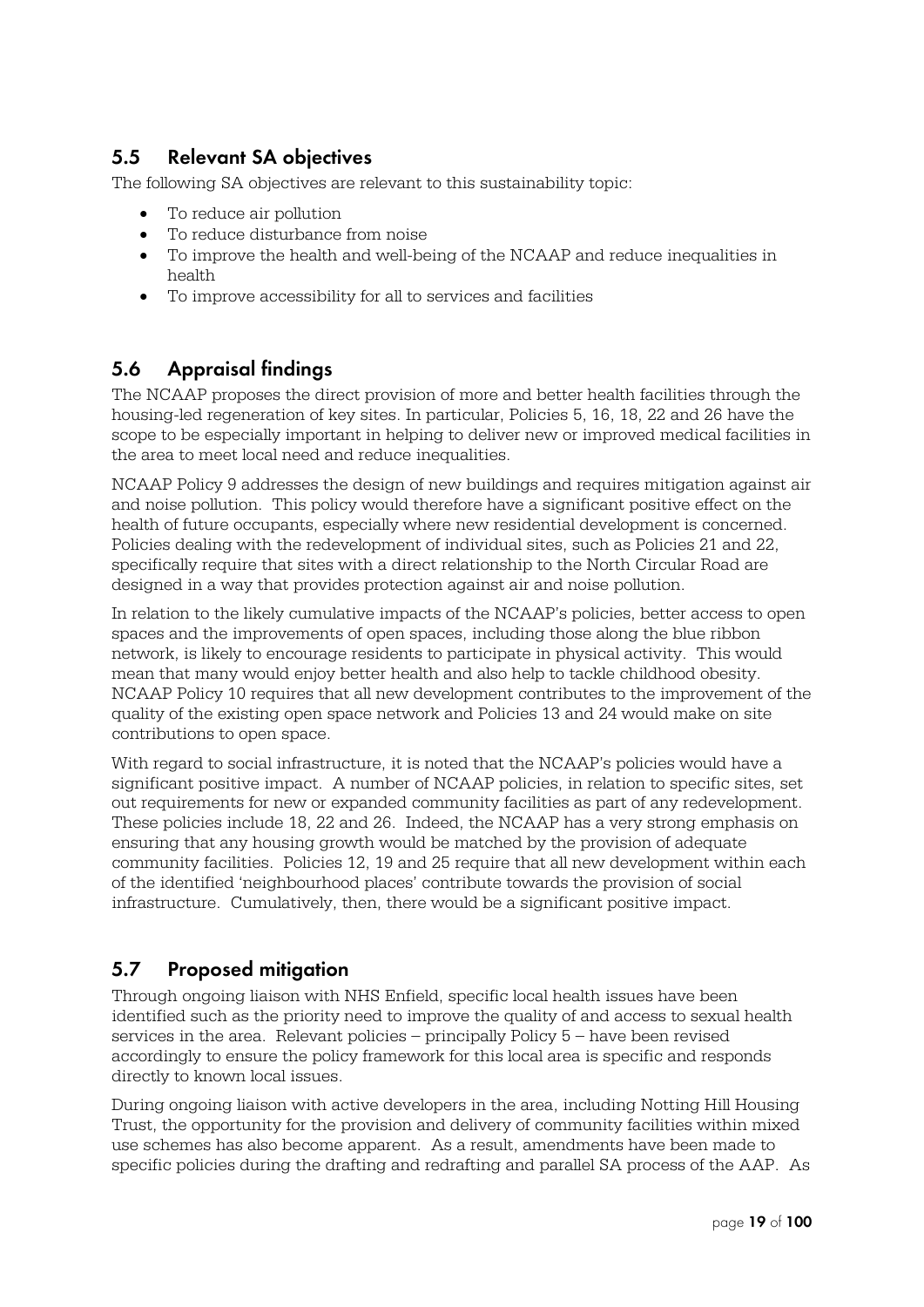a result Policy 22 now includes direct reference to the opportunity for new development to incorporate community facilities on the lower floors of new development.

#### **5.8 Proposed monitoring**

Monitoring will take place through the Local Plan monitoring procedures. There are a number of indicators that are relevant. The indicator assessing access to a GP is directly relevant and other indicators defined in the London Health Commissions' Local Basket of Indicators may be appropriate.

It is also possible to obtain statistics from the Office for National Statistics (ONS)/ Neighbourhood Statistics and www.communityhealthprofiles.info.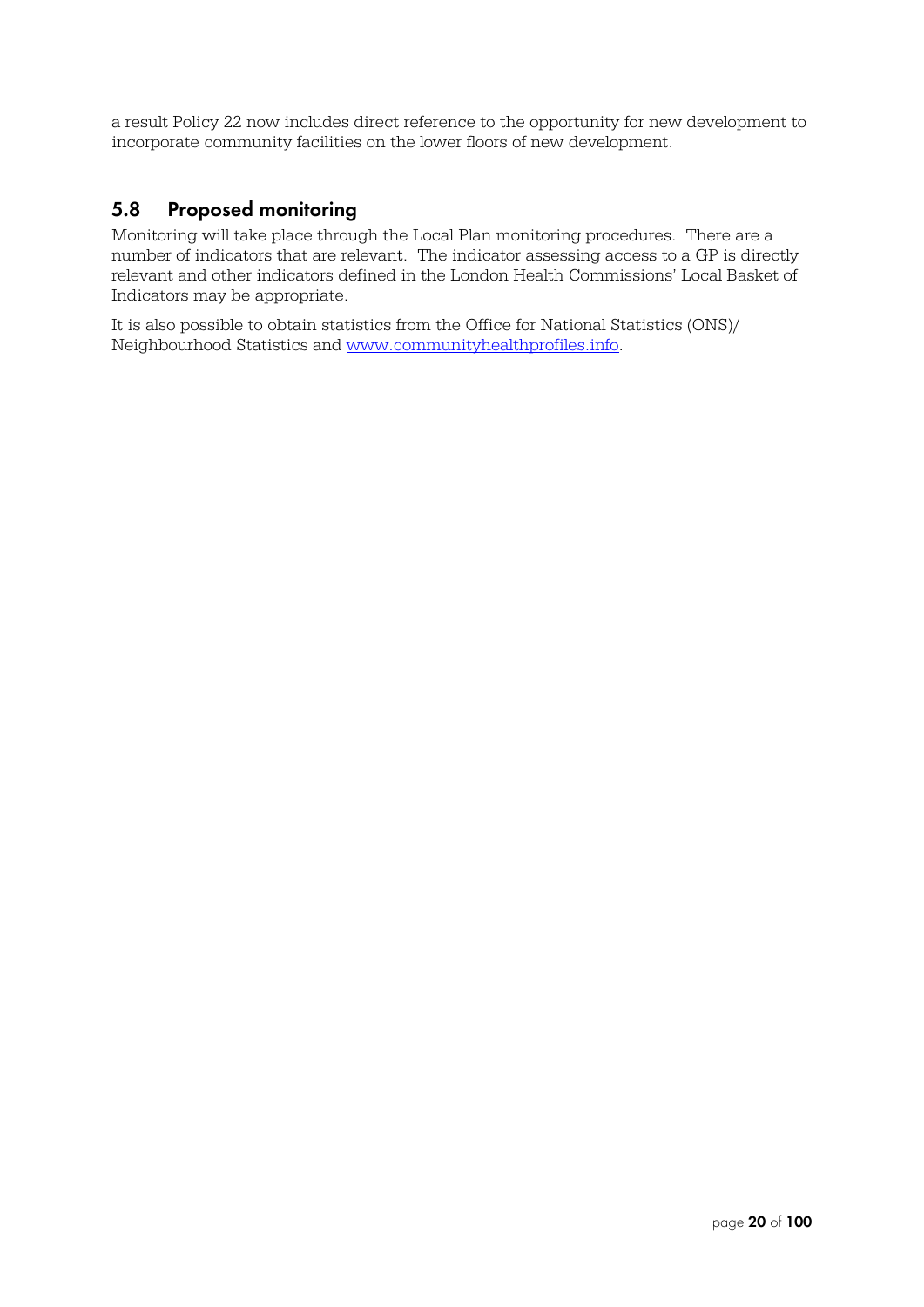## **6. Economy**

The performance of the economy is important to the achievement of sustainable communities. Economic development has both beneficial and adverse impacts. The economy provides the services and goods that the population demands, while private companies generate wealth and provide employment. Negative aspects include the generation of waste, pollution from industry and associated traffic congestion. The economy should be sustainable in its contribution to the wider community, while minimising the effect on the natural environment.

### **6.1 Context review**

The following are the key messages from the context review:

| Key message                                   | Source                                   |
|-----------------------------------------------|------------------------------------------|
| Government aims for vital, viable town        | NPPF; Enfield's Core Strategy            |
| centres, with higher density and              |                                          |
| accessibility                                 |                                          |
| There is a need to achieve a sustainable      | Enfield's Future: A Sustainable          |
| economy while living within environmental     | Community Strategy 2009-2019; Enfield's  |
| limits, ensure a strong, healthy and just     | Core Strategy; Local Implementation Plan |
| society                                       |                                          |
| There is a need to integrate policies for the | Enfield's Core Strategy                  |
| development and use of land with other        |                                          |
| policies and programmes                       |                                          |
| Enfield's working age population has a lack   | Enfield Skills and Employment Strategy   |
| of skills in relation to the economic         | 2008-2011; Local Economic Assessment;    |
| opportunities available and there is a higher | Enfield's Core Strategy                  |
| than national and London average number       |                                          |
| of NEETs (16-18 year olds Not in Education,   |                                          |
| Employment or Training)                       |                                          |
| The Enfield economy is not generating jobs    | Enfield Skills and Employment Strategy   |
| to the same extent as the wider London        | 2008-2011; Local Economic Assessment     |
| economy                                       |                                          |

Table 6.1

## **6.2 Baseline**

There are few employment opportunities within the NCAAP area, with only one designated employment site and retail activity limited to Large Local Centres, Local Centres and Local Parades. Industrial land and job opportunities in Enfield are concentrated to the east of the borough, while the closest retail centres to the NCAAP are the district centres at Palmers Green and Southgate. Pursuing other job opportunities is likely to mean NCAAP residents travelling outside Enfield to neighbouring boroughs or into central London.

As measured by the index of multiple deprivation, Bowes Ward was the 11th most deprived out of 21 in the borough. There are concentrations of deprivation in certain parts of the NCAAP, and the evidence points to an area of contrast, in which there are pockets of considerable deprivation amongst a relatively well-off population.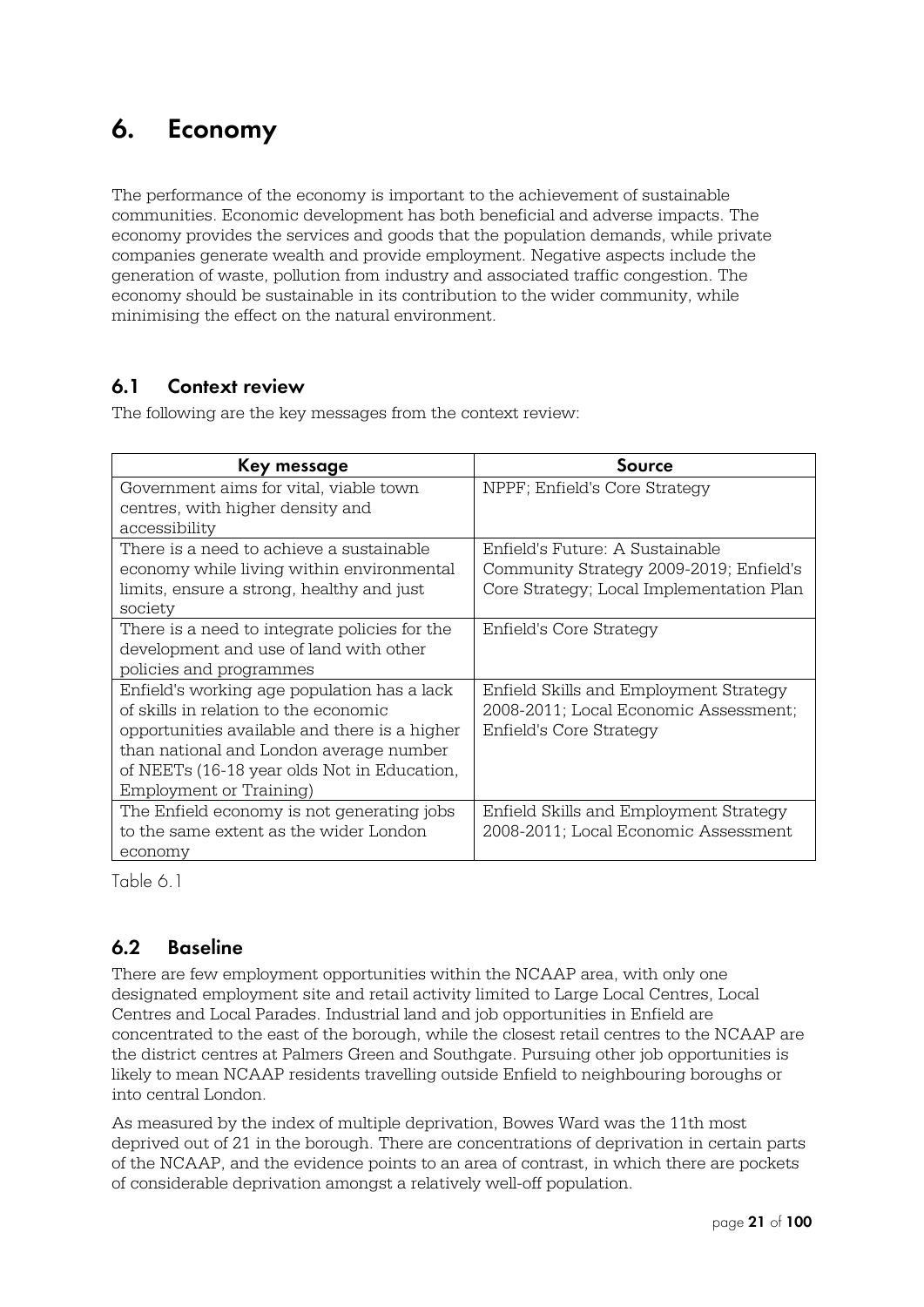| Year | <b>Bowes</b>                                                                                                                                | Southgate                                                                                                                          | <b>Palmers</b>                                                                                                                     |
|------|---------------------------------------------------------------------------------------------------------------------------------------------|------------------------------------------------------------------------------------------------------------------------------------|------------------------------------------------------------------------------------------------------------------------------------|
|      | Ward                                                                                                                                        | Green                                                                                                                              | Green                                                                                                                              |
|      |                                                                                                                                             | Ward                                                                                                                               | Ward                                                                                                                               |
| 2010 | $11^{\text{th}}$ most<br>deprived<br>out of 21<br>wards in<br>Enfield<br>Within the<br>$30\%$ of<br>most<br>deprived<br>wards in<br>England | $14^{\text{th}}$ most<br>deprived out<br>of 21 wards<br>in Enfield<br>Within the<br>40% of most<br>deprived<br>wards in<br>England | $13^{\text{th}}$ most<br>deprived out<br>of 21 wards<br>in Enfield<br>Within the<br>30% of most<br>deprived<br>wards in<br>England |
|      |                                                                                                                                             | Department of Communities and Local Government - Indices                                                                           |                                                                                                                                    |
|      |                                                                                                                                             | of Deprivation 2010 – produced using data from 2008                                                                                |                                                                                                                                    |
|      |                                                                                                                                             | Source: LB Enfield Chief Executives Unit – 2011 ward profiles                                                                      |                                                                                                                                    |

Table 6.2 – indices of deprivation

| Year                                                            | Item           | <b>Bowes</b><br>Ward | Southgate<br>Green<br>Ward                                    | <b>Palmers</b><br>Green<br>Ward | <b>Enfield</b> | London |
|-----------------------------------------------------------------|----------------|----------------------|---------------------------------------------------------------|---------------------------------|----------------|--------|
| 2001                                                            | AB             | 25.2%                | 30.8%                                                         | 24.3%                           | 22.5%          | 25.6%  |
|                                                                 | C <sub>1</sub> | 34.0%                | 34.9%                                                         | 35.7%                           | 33.0%          | 34.0%  |
|                                                                 | C <sub>2</sub> | 11.6%                | 10.2%                                                         | 12.4%                           | 13.4%          | 12.3%  |
|                                                                 | DF             | 29.1%                | 24.1%                                                         | 27.7%                           | 31.0%          | 28.1%  |
|                                                                 |                |                      | AB (high and intermediate professional & managerial), C1      |                                 |                |        |
| (junior non-manual), C2 (skilled manual), D (semi and unskilled |                |                      |                                                               |                                 |                |        |
|                                                                 |                |                      | manual), E (low-grade, unemployed on state benefits only)     |                                 |                |        |
|                                                                 |                |                      | Source: LB Enfield Chief Executives Unit - 2011 ward profiles |                                 |                |        |

Table 6.3 – social grades

## **6.3 Likely future conditions**

In the absence of the policies and proposals outlined in the AAP, it is likely that the area would continue to suffer from a poor environmental quality and under investment with some rundown buildings and land. This would hinder the ability of Enfield to acquire a greater proportion of those kinds of firms that are doing well in the overall London economy. Such firms include those operating in business services, high technology manufacture, culture, hospitality, retail, health and social care. The consequence of this would be a continued focus within Enfield's economy on firms in low growth sectors, which have only a limited scope to contribute new jobs.

Supporting the vitality and viability of retail centres in the AAP is particularly relevant to specific policies. Whilst TfL's Safety and Environment improvement scheme along the North Circular Road has delivered significant benefits and improvements, it lead to the removal of public parking areas serving the Ritz Parade together with the demolition of some of the business units contained within this Large Local Centre. Without the policies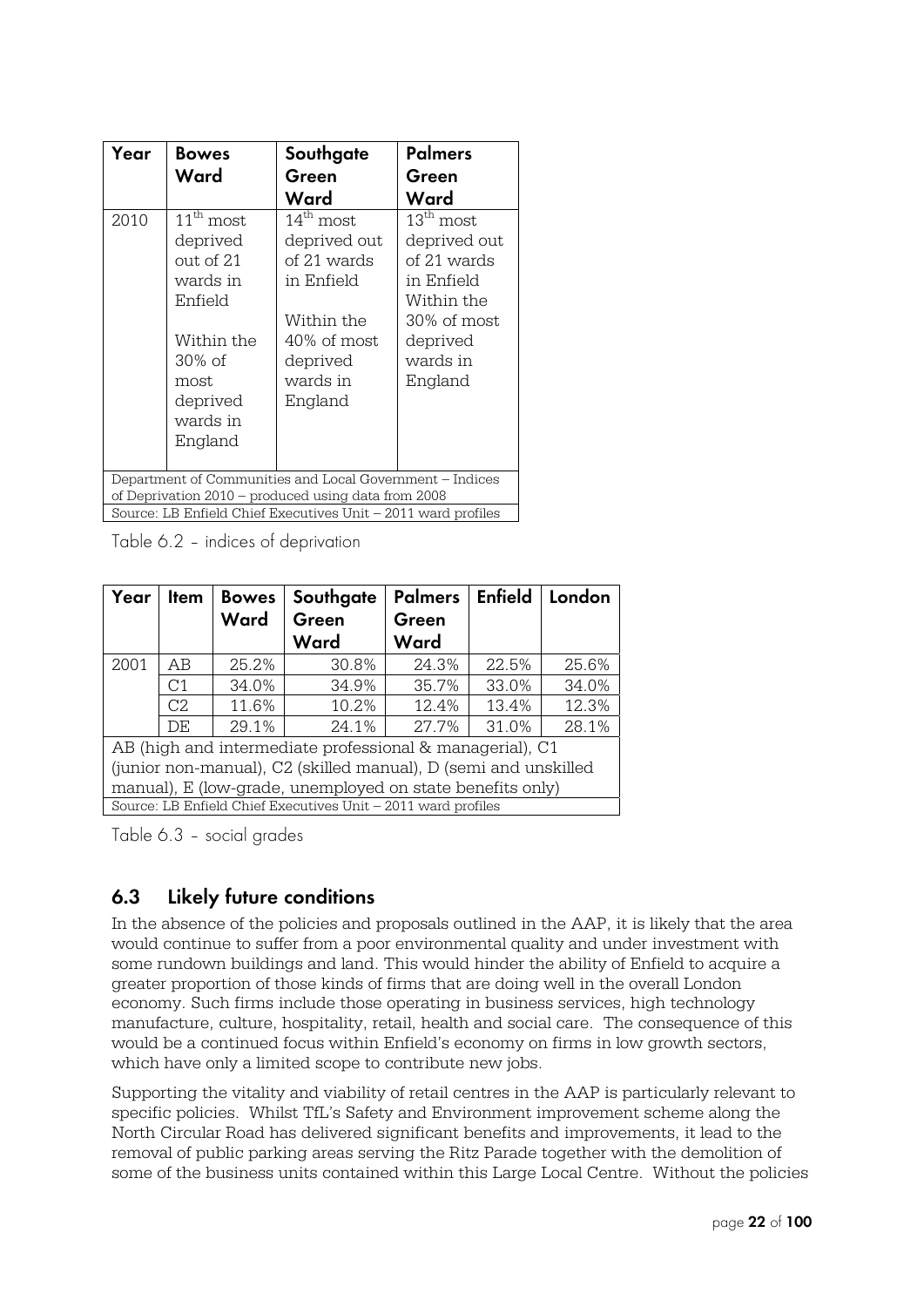contained in the AAP relating to this key location, there is a risk that the parade would have continued to suffer from a lack of investment and increased vacancies.

#### **6.4 Environmental and sustainability problems**

The following environmental and sustainability problem has been identified:

- Vacancy rates in the Green Lanes local centre are higher than nationally suggesting that it may be struggling; and
- Relatively high proportion of commercial building stock in Enfield is identified as 'Poor' or 'Very Poor'. Regents Avenue and New Southgate are described in the Enfield Employment Land Study as being of 'mixed quality'.

#### **6.5 Relevant SA objectives**

The following SA objectives are relevant to this sustainability topic:

- To reduce poverty and social exclusion; and
- To sustain economic growth and competitiveness.

#### **6.6 Appraisal findings**

The NCAAP includes policies that would seek to provide business accommodation directly, as well as those that would look to improve conditions more generally and, thus, make the area more attractive for businesses. NCAAP Policy 3 would seek to help create and protect local jobs, and other policies, such as Policy 13 and Policy 30, would contribute directly towards the provision of new commercial floorspace in specified locations. Other NCAPP policies, such as 2 and 6 would seek to regenerate the area more generally, and would have a significant cumulative impact through the creation of a more inviting environment for new business.

Economic growth, an increase in the number of job opportunities and regeneration in the NCAAP area would help to address deprivation, and would contribute towards a reduction in poverty and social exclusion. A number of factors would combine to have a significant cumulative impact in this respect.

#### **6.7 Proposed mitigation**

With the introduction of the localism act and the emerging prominence of neighbourhood planning, there is a growing awareness of the planning system within local communities together. With this, local communities have developed a growing appetite to get more actively and directly involved in helping to determine the future of their neighbourhoods. This positive shift in the planning system precipitated a review of the approach taken to the AAP production and the identification of three 'neighbourhood places' across the AAP area. These 'places' were identified as being centred around small commercial centres across the AAP area around which walkable catchments could be shown. The boundaries and shapes of these neighbourhood places have been useful in helping local people better understand the AAP process. The neighbourhood places are each centres on concentration of economic activity – local centres which each play a role in helping to meet the day to day community and retail needs of the local community. The approach has helped emphasise the important role these local commercial centres play in establishing sustainable communities.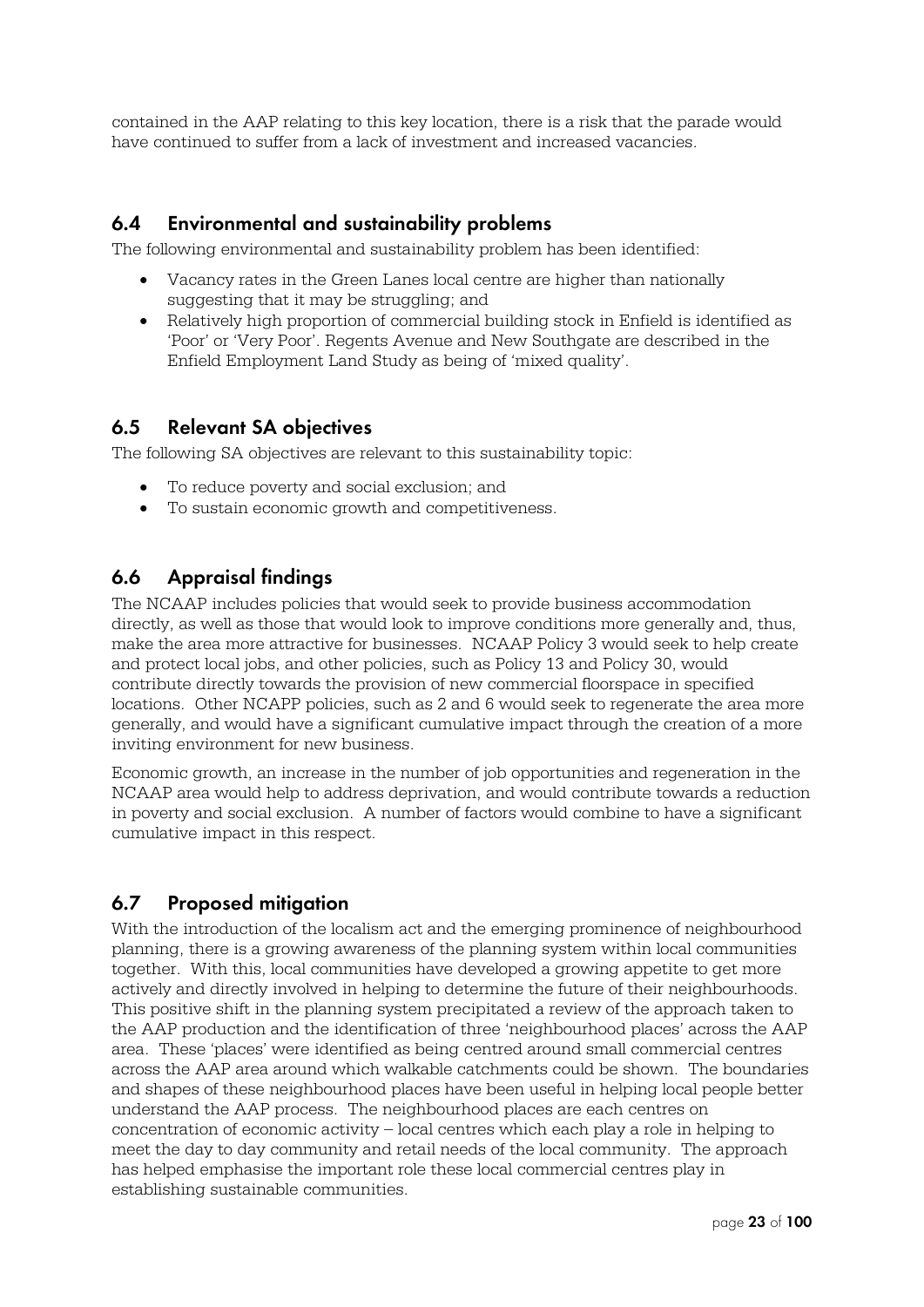The need to promote local job opportunities through the policies and proposals contained with the AAP has been an ongoing priority throughout its iterative preparation. There are significant opportunities for the Western Gateway sites to deliver major economic development and attract significant inward investment to the area. These sites have the potential to create new job opportunities for local people and the proposed policy approach has evolved during the course of the preparation of the AAP, taking into account the views of the landowners and the need for a balanced and sustainable planning and development strategy for the area and borough as a whole.

The importance of promoting a viable development opportunity and a growing appreciation of the importance of the regenerative opportunities presented by the location has seen greater emphasis for high density mixed use development on the site compared with the position taken in the Preferred Options report of 2008.

These opportunities however need to be considered against the overriding objective of protecting Enfield's, and its neighbouring authorities', existing established commercial centres as sequentially the most appropriate and preferable locations for town centre commercial uses. The policies and supporting text for these sites has developed iteratively during the preparation and parallel appraisal process with the aim of establishing a balanced and sustainable policy that protects the vitality of existing town centres whilst providing a sufficiently positive and flexible policy framework for this key opportunity area to help attract much needed inward investment and create new job opportunities for local people.

The evolution of the policy approach to the Ritz Parade site is also relevant in terms of considering the mitigation measures that have been considered and that have led to policy amendments and revisions. A range of policy options have been considered for this prominent parade. Options considered include the total demolition of the parade against it preservation and reuse for new commercial uses. However, this was originally considered and discounted as an option before the implementation of the TfL Safety and Environment Scheme which has undermined the viability of the parade through the necessary demolition of some commercial floorspace and the removal of much of the remaining parade's public parking spaces.

During earlier stages of AAP preparation, local community groups campaigned to save the Ritz Parade from demolition, citing the local townscape and landmark value of the building. The policy position has now been refined to seek to recognise the townscape value of the existing parade and the role it plays in helping to animate or help orientate those using the road corridor. However, if the existing buildings do not prove to be viable then the policy framework encourages more comprehensive redevelopment approaches to be taken to help secure the on-going economic sustainability of this retail centre.

The third identified neighbourhood place is focussed along the axis of Green Lanes, which is the strongest and most long established commercial centre in the AAP area. Whilst, during discussions with Notting Hill Housing Trust, ideas for the comprehensive redevelopment of sites along Green Lanes at the junction with the A406 were put forward – which would have the potential to create new modern commercial floorspace, a view was taken that a more sustainable approach would be to seek to retain the existing established businesses in the location. The approach does not, however, rule out more comprehensive development proposals coming forward in the future. On Green Lanes sites on the northern side of the A406 where the integrity of the commercial frontage has eroded over time, greater emphasis was placed, during the iterative process of policy review and appraisal, on residential uses at ground floor rather than commercial uses which may prove to be unviable over the plan period and beyond.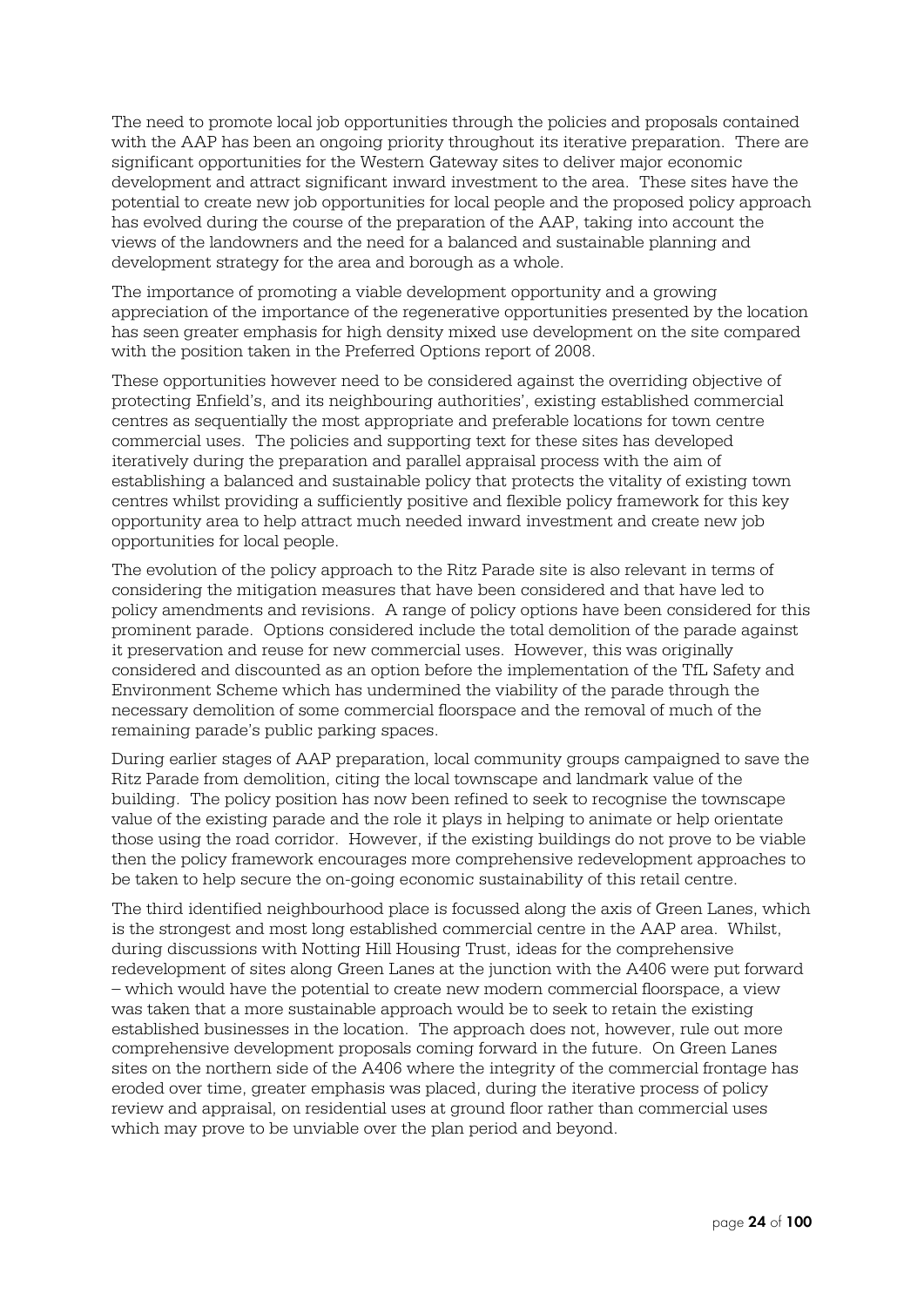## **6.8 Proposed monitoring**

Monitoring will take place through the Local Plan monitoring procedures. There are a number of indicators that are directly relevant to the economic condition of the NCAAP area.

Also, the number of VAT registrations and de-registrations should be monitored to provide an indication of the health of the local economy, and the breakdown of VAT Based Enterprises by Broad Industry Group and Employment Size Band should be monitored to help understand the structure of the economy. These figures would be available from the ONS.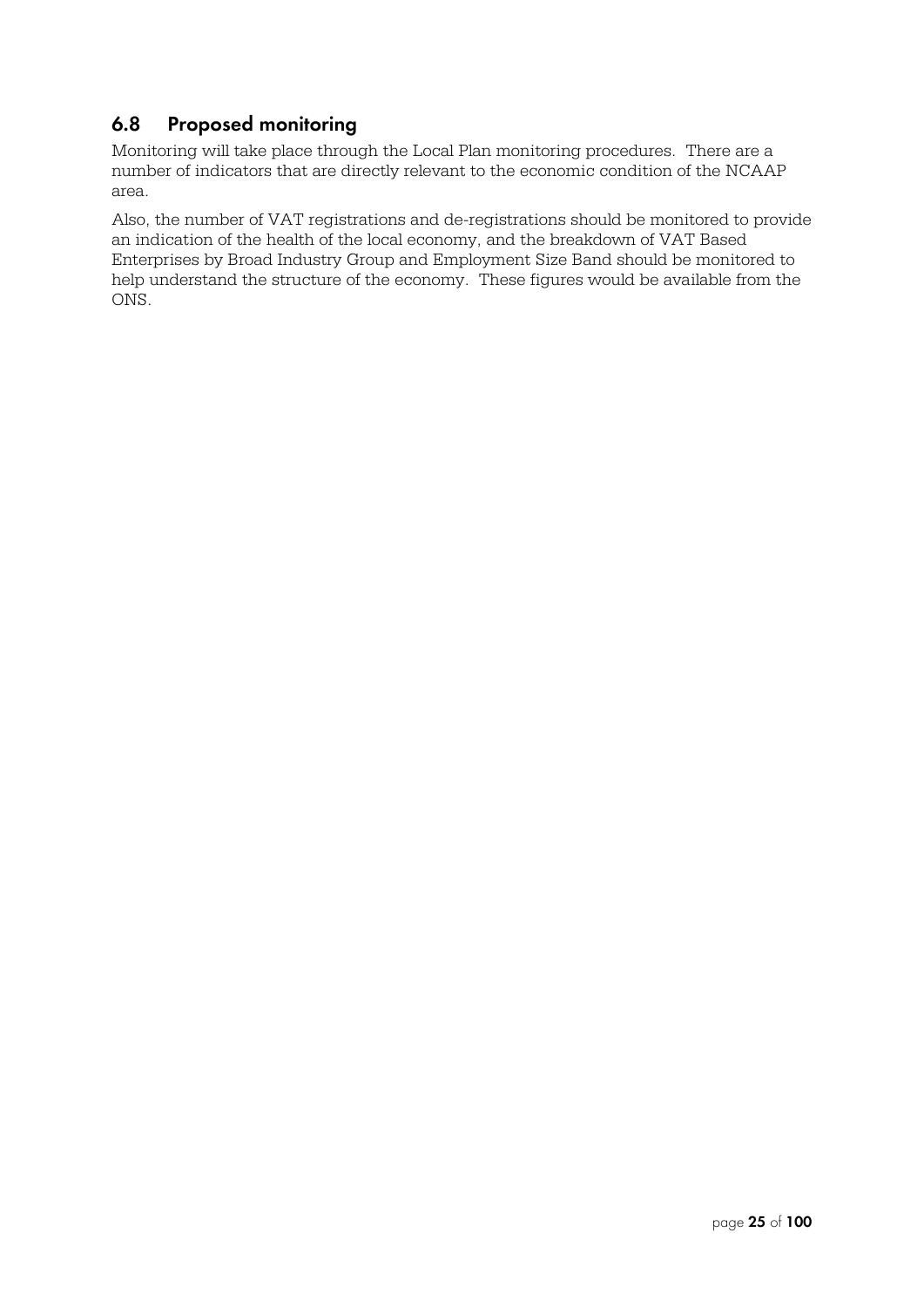## **7. Employment and skills**

The right skills are essential for the NCAAP area's population to find and retain employment. Employment is vital for providing incomes and gives a range of social and personal benefits, while lack of employment can lead to socio-economic deprivation. Enfield's economy, covered in Section 6, is both vital to providing employment and benefits from the workforce possessing the right skills. Skills and employment are therefore an important element to economic and social sustainability in the borough.

## **7.1 Context review**

The following are the key messages from the context review:

| Key message                                    | Source                                    |
|------------------------------------------------|-------------------------------------------|
| Need to meet the requirements of the           | Draft Enfield Children and Young People's |
| growing number of young people in the          | Plan 2011-2015; JSNA: Review of Health    |
| borough                                        | Needs Across Enfield                      |
| There is a growing need for new school         | Monitoring Report 2010/11; Primary Pupil  |
| places in the borough                          | Places – Revised 10 Year Strategy         |
| Most deprivation in south and south eastern    | JSNA: Review of Health Needs Across       |
| parts of the borough                           | Enfield; Enfield's Core Strategy          |
| There is a need to address accessibility to    | NPPF; London Plan; Enfield's Core         |
| jobs, health, housing, education, shops,       | Strategy; Enfield Local Implementation    |
| leisure and community facilities (both in      | Plan; NCAAP Towards the Pre-              |
| terms of location and physical access) for all | submission stage                          |
| members of the community                       |                                           |
| There is a need to achieve a sustainable       | Enfield's Future: A Sustainable           |
| economy while living within environmental      | Community Strategy 2009-2019; Enfield's   |
| limits, ensure a strong, healthy and just      | Core Strategy; Local Implementation Plan  |
| society                                        |                                           |
| Enfield's working age population has a lack    | Enfield Skills and Employment Strategy    |
| of skills in relation to the economic          | 2008-2011; Local Economic Assessment,     |
| opportunities available and there is a higher  | Enfield's Core Strategy                   |
| than national and London average number        |                                           |
| of NEETs (16-18 year olds Not in Education,    |                                           |
| Employment or Training)                        |                                           |
| The Enfield economy is not generating jobs     | Enfield Skills and Employment Strategy    |
| to the same extent as the wider London         | 2008-2011; Local Economic Assessment      |
| economy                                        |                                           |

Table 7.1

## **7.2 Baseline**

Gross weekly income levels for Enfield's residents has remained considerably lower than the London average, suggesting that Enfield needs to increase the skill level of its population and increase the availability of jobs, particularly jobs which require high level skills and command a higher level of income.

At 7.1% the proportion of job seekers allowance claimants in Bowes Ward was lower in 2011 than the borough average at 8.0%. Furthermore, households with less than £15,000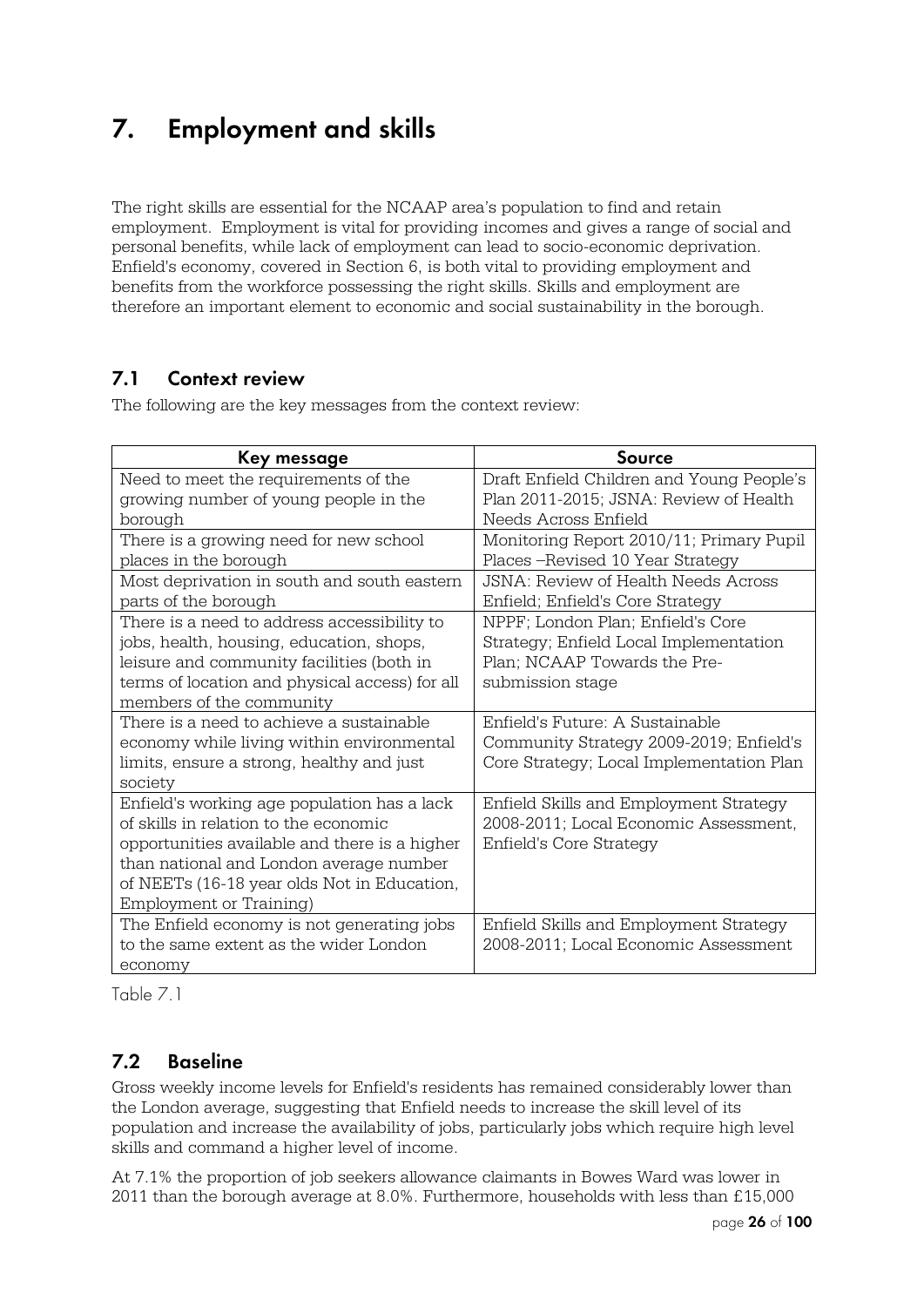(gross) a year income were also lower in Bowes Ward (14.6%) and Southgate Green and Palmers Green Ward than the borough average (18.4%).

The proportion of JSA claimants in Bowes Ward in the 25-49 year old category is above the borough average of 61.0%, while the proportion of youth unemployment (18-24 year olds) at 23.6% of JSA claimants is lower than the borough and national averages (29%). However, given the small age range of the youth unemployment category, this age group is experiencing a relatively high rate of job seekers when compared to the older age categories.

Long term unemployment (over 12 months) as a proportion of total JSA claimants, is slightly lower in the NCAAP wards than the borough and national averages. However, the 22.4% of the workforce in Bowes Ward not in work for more than 12 months represents a large number of people experiencing the consequences long term unemployment.

In 2001 29.9% of the working age population of Bowes Ward had no or an unknown level of qualifications, while 31.2% had higher level qualifications. The proportion of the population with higher level qualification was higher in 2001 in all three wards than the borough and national averages, while the proportion of the population with no qualifications was lower.

There is a need in Enfield to increase skill levels of the working age population to meet the requirements of the economy, both ensuring that people can successfully find work and in turn supporting the economy.

The GCSE pass rate borough-wide (59.5%) is slightly above the national figure (58.2%). Figures for the secondary schools in the NCAAP wards show diverging results.

School absences, both unauthorised and authorised, vary between schools in the NCAAP.

| Year | <b>I</b> tem                                                        | <b>Bowes</b><br>Ward | Southgate<br>Green<br>Ward | <b>Palmers</b><br>Green<br>Ward | <b>Enfield</b> |  |  |
|------|---------------------------------------------------------------------|----------------------|----------------------------|---------------------------------|----------------|--|--|
| 2011 | Working<br>and looking<br>for work                                  | 72.5%                | 74.0%                      | 74.1%                           | 71.6%          |  |  |
|      | Unemployed<br>Jobseekers<br>Allowance<br>claimants                  | 7.1%                 | 5.0%                       | 6.3%                            | 8.0%           |  |  |
|      | Notes: Percentages are of the total number of people of working age |                      |                            |                                 |                |  |  |
|      | Source: LB Enfield Chief Executives Unit - 2011 ward profiles       |                      |                            |                                 |                |  |  |

Table 7.2 – economic activity

| Year | Item                                                            | <b>Bowes</b><br>Ward | Southgate<br>Green<br>Ward | <b>Palmers</b><br>Green<br>Ward | <b>Enfield</b> |
|------|-----------------------------------------------------------------|----------------------|----------------------------|---------------------------------|----------------|
| 2011 | Households<br>with less<br>than<br>£15,000<br>(gross) a<br>vear | 14.6%                | 13.8%                      | 15.8%                           | 18.4%          |
|      | Working<br>age benefit                                          | 16.1%                | 11.1%                      | 13.8%                           | 17.6%          |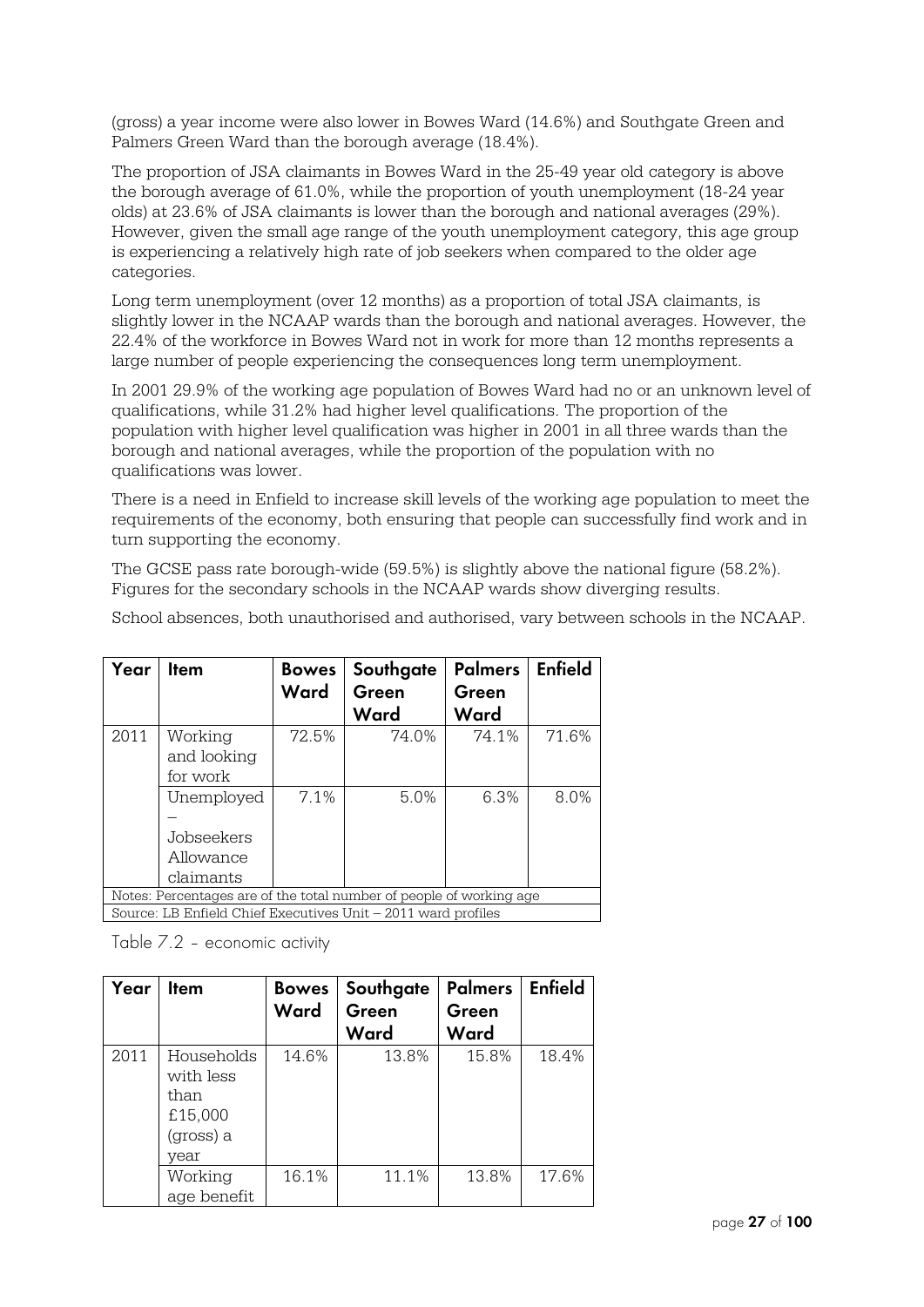|                                                    | claimants                                                       |  |  |  |  |  |
|----------------------------------------------------|-----------------------------------------------------------------|--|--|--|--|--|
|                                                    | The number of people claiming the key out of work benefits as a |  |  |  |  |  |
| percentage of the estimated working age population |                                                                 |  |  |  |  |  |
|                                                    | Source: LB Enfield Chief Executives Unit – 2011 ward profiles   |  |  |  |  |  |

#### Table 7.3 – income

| Year | Item              | <b>Bowes</b><br>Ward | Southgate<br>Green<br>Ward                                                                                                    | <b>Palmers</b><br>Green<br>Ward | <b>Enfield</b> |
|------|-------------------|----------------------|-------------------------------------------------------------------------------------------------------------------------------|---------------------------------|----------------|
| 2012 | Aged<br>18-24     | 23.6%                | 24.6%                                                                                                                         | 23.3%                           | 29.0%          |
|      | Aged<br>25-49     | 61.0%                | 60.1%                                                                                                                         | 58.7%                           | 54.8%          |
|      | Aged<br>$50+$     | 15.2%                | 15.3%                                                                                                                         | 18.0%                           | 15.6%          |
|      |                   |                      |                                                                                                                               |                                 |                |
| 2012 | Up to 6<br>months | 49.5%                | 50.5%                                                                                                                         | 51.1%                           | 47.7%          |
|      | 6-12<br>months    | 28.0%                | 27.4%                                                                                                                         | 26.8%                           | 24.6%          |
|      | $12+$<br>months   | 22.4%                | 22.1%                                                                                                                         | 22.0%                           | 27.7%          |
|      |                   |                      | The percentage figures represent the number of JSA claimants in a<br>particular category as a percentage of all JSA claimants |                                 |                |
|      |                   |                      | Source: <u>www.nomisweb.co.uk</u> (downloaded 11 <sup>th</sup> June 2012)                                                     |                                 |                |

Table 7.4 – JSA claims by age and duration

| <b>Enfield</b><br>Year                 |                               | London |  |  |  |
|----------------------------------------|-------------------------------|--------|--|--|--|
| 2011                                   | 560.9                         | 610.2  |  |  |  |
| 2010                                   | 561.2                         | 606.4  |  |  |  |
| 2009                                   | 546.1                         | 598.2  |  |  |  |
| Notes: For all full-time workers, male |                               |        |  |  |  |
| and female                             |                               |        |  |  |  |
| Source: www.nomisweb.co.uk             |                               |        |  |  |  |
|                                        | (downloaded $14th$ June 2012) |        |  |  |  |

Table 7.5 – gross weekly pay by residence

| Year | <b>I</b> tem                                                       | <b>Bowes</b><br>Ward | Southgate<br>Green | <b>Palmers</b><br>Green | <b>Enfield</b> | London |  |  |
|------|--------------------------------------------------------------------|----------------------|--------------------|-------------------------|----------------|--------|--|--|
|      |                                                                    |                      | Ward               | Ward                    |                |        |  |  |
| 2001 | Higher level                                                       | 31.2%                | 32.4%              | 28.5%                   | 22.4%          | 20.4%  |  |  |
|      | qualifications                                                     |                      |                    |                         |                |        |  |  |
|      | Lower level                                                        | 38.8%                | 39.6%              | 41.1%                   | 43.1%          | 43.9%  |  |  |
|      | qualifications                                                     |                      |                    |                         |                |        |  |  |
|      | $\overline{\text{No}}$                                             | 29.9%                | 28.0%              | 30.4%                   | 34.5%          | 35.8%  |  |  |
|      | qualifications                                                     |                      |                    |                         |                |        |  |  |
|      | or level                                                           |                      |                    |                         |                |        |  |  |
|      | unknown                                                            |                      |                    |                         |                |        |  |  |
|      | Notes: Figures are for all persons aged 16-74                      |                      |                    |                         |                |        |  |  |
|      | Source: www.nomisweb.co.uk (downloaded 14 <sup>th</sup> June 2012) |                      |                    |                         |                |        |  |  |

Table 7.6 – qualifications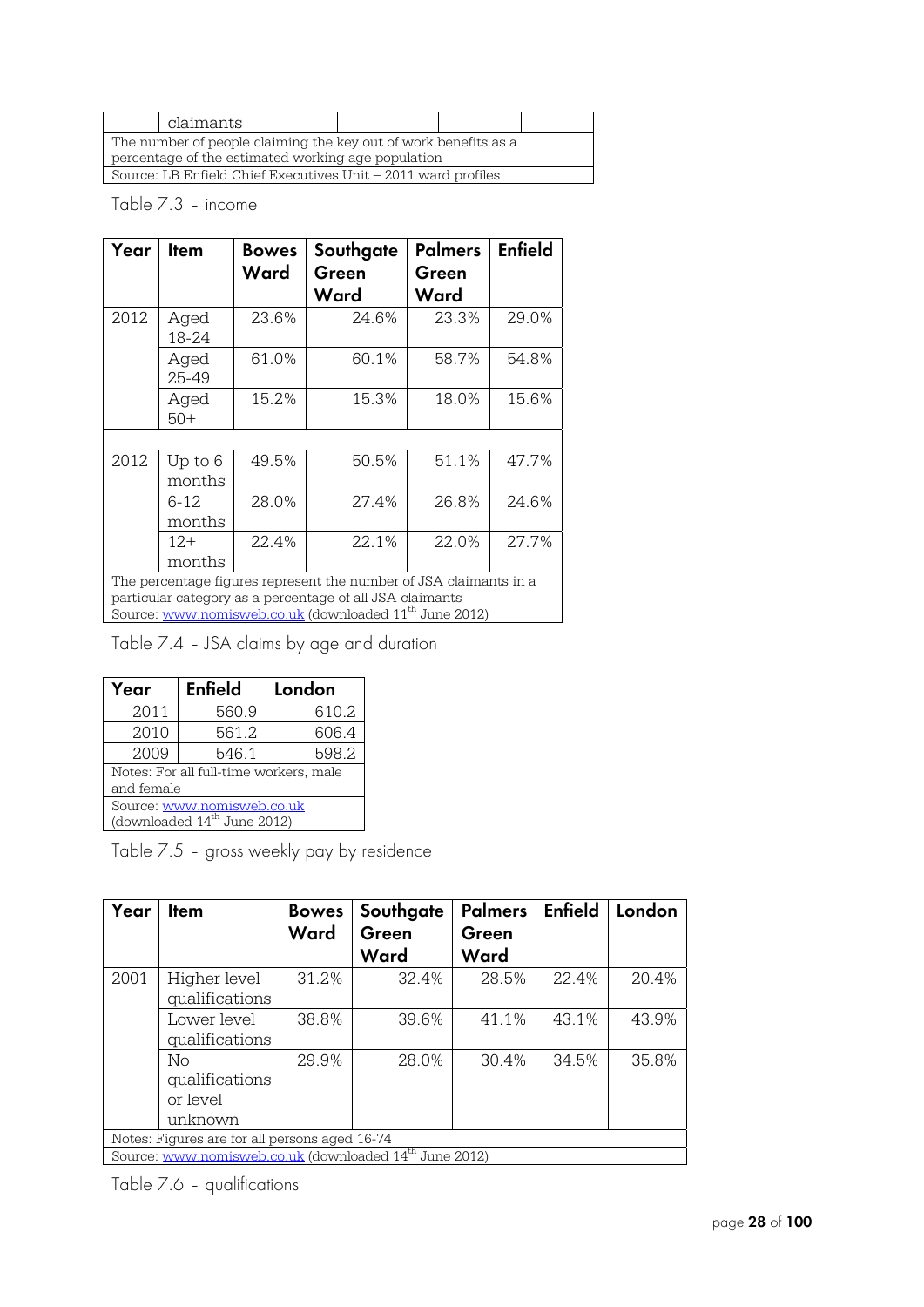| Year   | <b>Item</b> | <b>Bowes Ward</b>                                                 | <b>Southgate Green</b><br>Ward                                            | <b>Palmers Green</b><br>Ward                                                 |
|--------|-------------|-------------------------------------------------------------------|---------------------------------------------------------------------------|------------------------------------------------------------------------------|
| 2012   |             | There are 3<br>schools in the<br>ward:<br>- Bowes Primary         | There are 3<br>primary schools in<br>the ward and 1<br>secondary school:  | There are 2<br>primary schools<br>and 1 secondary<br>school in the ward:     |
|        |             | - St Michael at<br>Bowes CE<br>School                             | Garfield Primary<br>School<br>Our Lady of<br>$\qquad \qquad \blacksquare$ | Hazelwood<br>$\overline{\phantom{a}}$<br>Junior School<br>- Hazelwood Infant |
|        |             | - Tottenhall<br>infant School                                     | Lourdes Catholic<br>School                                                | School<br>- St Anne's                                                        |
|        |             |                                                                   | St Monica's<br>$\blacksquare$<br>Catholic Primary<br>School               | Catholic High<br>School Upper<br>School Site                                 |
| $\sim$ |             | $\sim$ $\sim$ $\sim$ $\sim$ $\sim$ $\sim$ $\sim$<br>$\tau$ $\tau$ | Broomfield<br>$\overline{\phantom{a}}$<br>School                          |                                                                              |

Source: LB Enfield Chief Executives Unit – 2011 ward profiles

Table 7.7 – schools

| <b>Item</b>                                                                      | Year | Southgate                          | <b>Palmers</b>                                    | <b>Enfield</b> | England-     |
|----------------------------------------------------------------------------------|------|------------------------------------|---------------------------------------------------|----------------|--------------|
|                                                                                  |      | Green                              | Green                                             |                | state funded |
|                                                                                  |      | Ward                               | Ward                                              |                | schools only |
| % achieving<br>$5+ A*-C$<br>GCSEs (or<br>equivalent)<br>including<br>English and | 2011 | <b>Broomfield</b><br>School<br>55% | St<br>Anne's<br>Catholic<br>High<br>School<br>67% | 59.5%          | 58.2%        |
| Maths GCSEs                                                                      | 2010 | Broomfield<br>School<br>51%        | St<br>Anne's<br>Catholic<br>High<br>School<br>65% | 55.3%          | 55.2%        |
|                                                                                  | 2009 | Broomfield<br>School<br>51%        | St<br>Anne's<br>Catholic<br>High<br>School<br>64% | 50.4%          | 50.7%        |
| Source: Department for Education website                                         | 2008 | Broomfield<br>School<br>48%        | St<br>Anne's<br>Catholic<br>High<br>School<br>59% | 48.0%          | 48.2%        |

Source: Department for Education website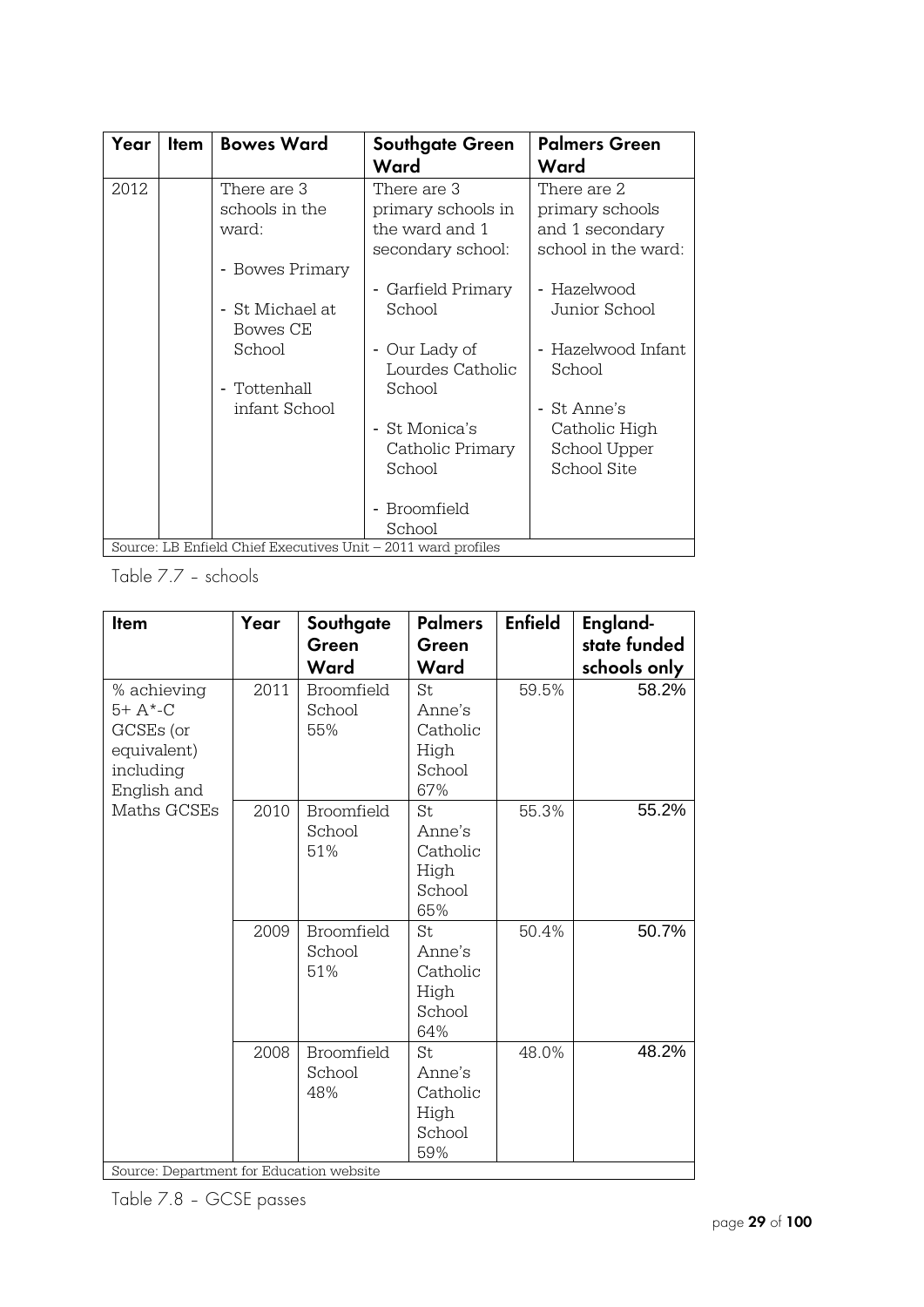| Year              | <b>Bowes Ward</b>                                                                                   | Southgate<br><b>Green Ward</b>                                                       | <b>Palmers Green</b><br>Ward                                                 | <b>Enfield</b> |
|-------------------|-----------------------------------------------------------------------------------------------------|--------------------------------------------------------------------------------------|------------------------------------------------------------------------------|----------------|
| 2010/11           | 4.8% Bowes<br>Primary                                                                               | 8.3% Garfield<br>Primary School                                                      | 4.8% Hazelwood<br>Junior School                                              | 5.0% primary   |
|                   | 6.0% St Michael<br>at Bowes CE<br>School                                                            | 2.5% Our Lady<br>of Lourdes RC<br>School                                             | 6.1% Hazelwood<br>Infant School<br>5.9% St Anne's                            | 6.4% secondary |
|                   | 5.7% Tottenhall<br>infant school                                                                    | 4.4% St<br>Monica's RC<br>Primary School                                             | Catholic High<br>School                                                      |                |
|                   |                                                                                                     | 7.0% Broomfield<br>School<br>(secondary)                                             |                                                                              |                |
| 2009/10           | 4.6% Bowes<br>Primary                                                                               | 7.4% Garfield<br>Primary School                                                      | 6.4% Hazelwood<br>Junior School                                              | 5.0% primary   |
|                   | 5.8% St Michael<br>at Bowes CE<br>School<br>7.6% Tottenhall<br>infant school                        | 3.3% Our Lady<br>of Lourdes RC<br>School<br>3.8% St<br>Monica's RC<br>Primary School | 6.6% Hazelwood<br>Infant School<br>5.9% St Anne's<br>Catholic High<br>School | 5.4% secondary |
|                   |                                                                                                     | 7.1% Broomfield<br>School<br>(secondary)                                             |                                                                              |                |
| 2008/09           | 4.8% Bowes<br>Primary                                                                               | 7.4% Garfield<br>Primary School                                                      | 4.8% Hazelwood<br>Junior School                                              | 5.5% primary   |
|                   | 6.2% St Michael<br>at Bowes CE<br>School<br>7.4% Tottenhall<br>infant school                        | 2.9% Our Lady<br>of Lourdes RC<br>School<br>4.0% St<br>Monica's RC                   | 6.4% Hazelwood<br>Infant School<br>6.2% St Anne's<br>Catholic High<br>School | 7.2% secondary |
|                   | Note: Percentages are for total absences i.e. authorised absences plus unauthorised absences (which | Primary School<br>7.2% Broomfield<br>School<br>(secondary)                           |                                                                              |                |
| includes truancy) | Source: LBE Schools and Children's Service                                                          |                                                                                      |                                                                              |                |

Table 7.9 – school absences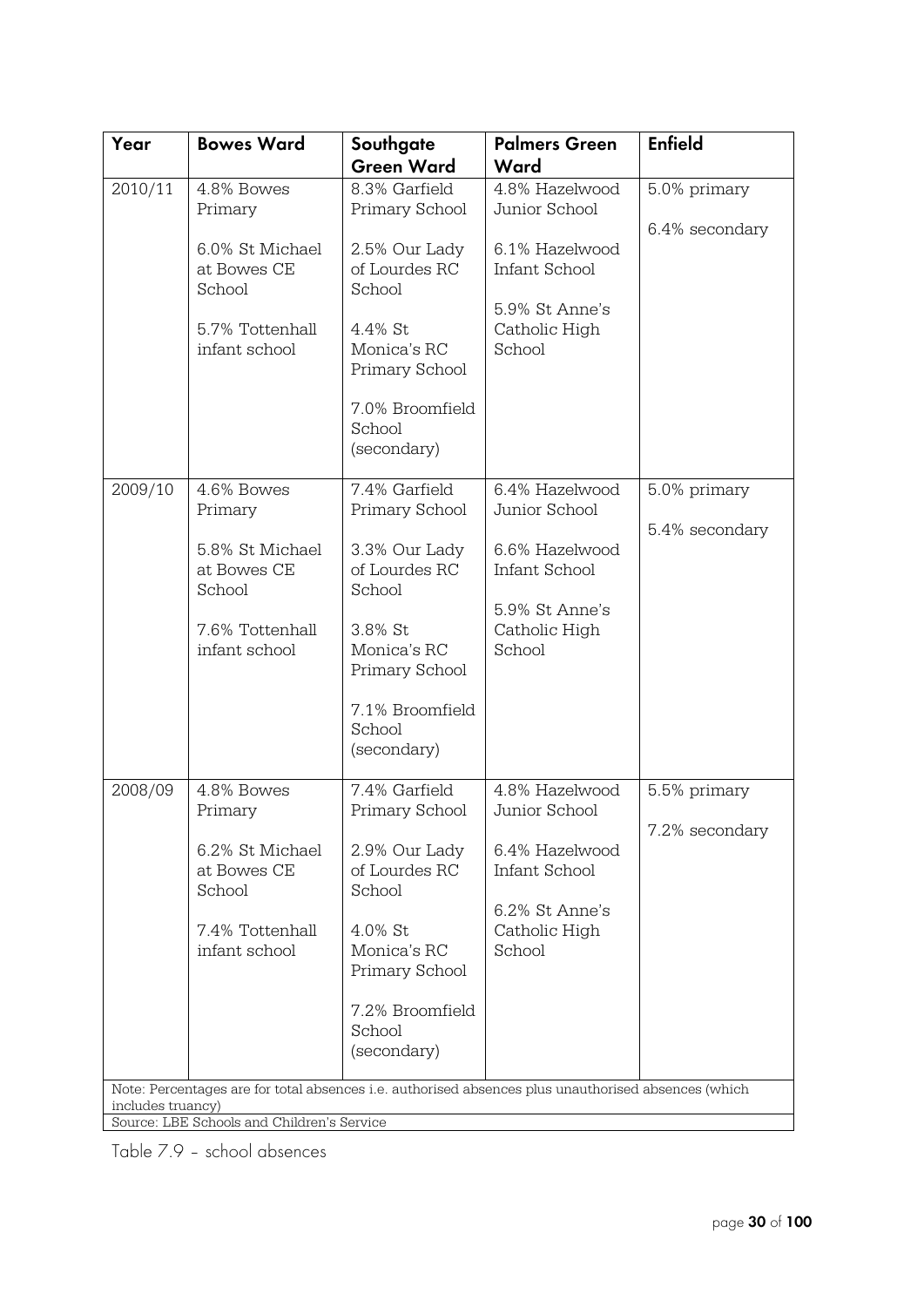## **7.3 Likely future conditions**

Economic performance in Enfield will be strongly influenced by the performance of the London economy and that of the UK.

Earnings from employment in Enfield are likely to continue to be lower than the London average since the latter statistic is distorted by high salaries earned in the City of London.

Inequalities between male and female pay have persisted for many decades and regrettably seem likely to continue for the foreseeable future

Educational achievement appears to be improving.

#### **7.4 Environmental and sustainability problems**

The following environmental and sustainability problems have been identified:

- Wages earned by people who work in Enfield are lower than those earned by people who work in other parts of London
- Female earnings are lower than male earnings
- Qualifications of school leavers and adults are lower than the average for London as a whole
- Relatively high proportion of residents have no qualifications
- High employment deprivation in the west of the AAP area

### **7.5 Relevant SA objectives**

The following SA objectives are relevant to this sustainability topic:

- To raise educational achievement levels across the NCAAP
- To improve accessibility for all to services and facilities
- To sustain economic growth and competitiveness
- To ensure high and stable levels of employment
- Increase the skill levels of NCAAP workforce

## **7.6 Appraisal findings**

In terms of education, learning and skills, it is not considered that the NCAAP's policies would be a significant impact. It should be noted that NCAAP Policy 4 would require that increased house building in the area results in appropriate contributions towards schools, and directs these contributions towards suitable schemes. It is not thought this policy would not have a significant effect in raising levels of educational achievement, however, as policies requiring contributions toward improvements to local schools already exist.

In terms of employment, The NCAAP includes policies that would seek to create and improve business premises, as well as others that would seek to improve environmental conditions and, therefore, make the area more appealing to businesses. These policies would have a direct impact on job retention and creation, and would also help to increase the potential of opportunities for on-the-job training. In particular, NCAAP Policy 3 would seek to help create and protect local jobs.

Some of the NCAAP policies would also seek the development of office accommodation, which could help to increase and create higher paid jobs in the area. This is particularly the case in relation to Polices, such as 28 and 30, which would promote mixed-use development, with opportunities for offices on upper floor levels.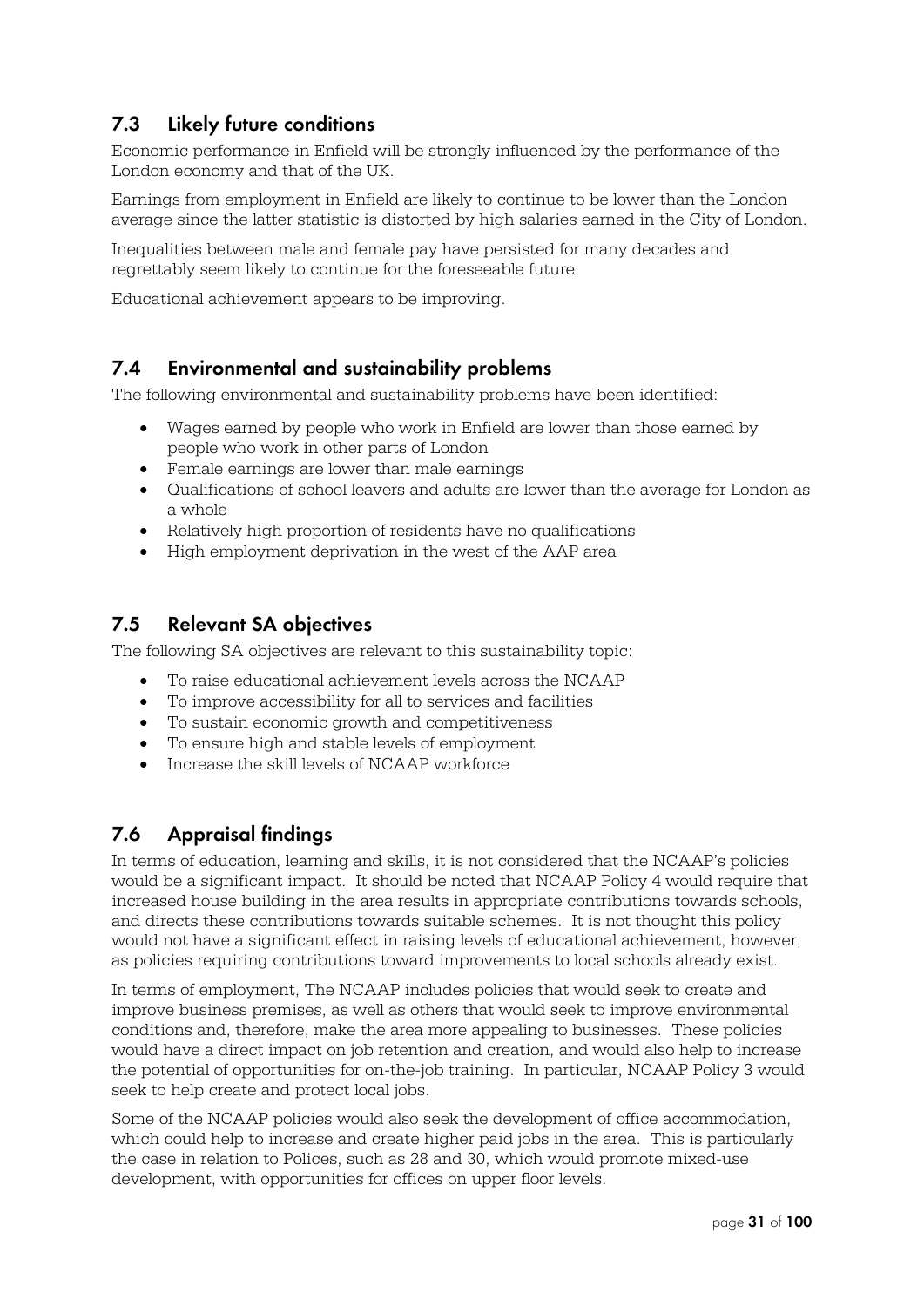### **7.7 Proposed mitigation**

It has been necessary for policy developments relating to the provision of school places in the AAP area to take account of the phasing out of the Government's Building Schools for the Future (BSF) programme. At the Preferred Options AAP stage, it was envisaged that Bowes Primary School would relocate to Broomfield School, a move which was envisaged as being partly funded by the BSF programme. The approach has been revised and the co-location proposal has been removed from the AAP. However, the policy approach developed, particularly that which relates to the provision of new school places to meet the needs of a growing residential population, has been informed by ongoing liaison with relevant officers and departments within Enfield Council.

## **7.8 Proposed monitoring**

Unemployment should be monitored by ward to identify the parts of the Borough where jobs are scarce. Earnings by residence and earnings by workplace should be monitored to determine how well paid jobs in the NCAAP area are compared to other parts of London. Skills should be tracked by monitoring the qualifications of adults and school leavers. All of this data is available through NOMIS.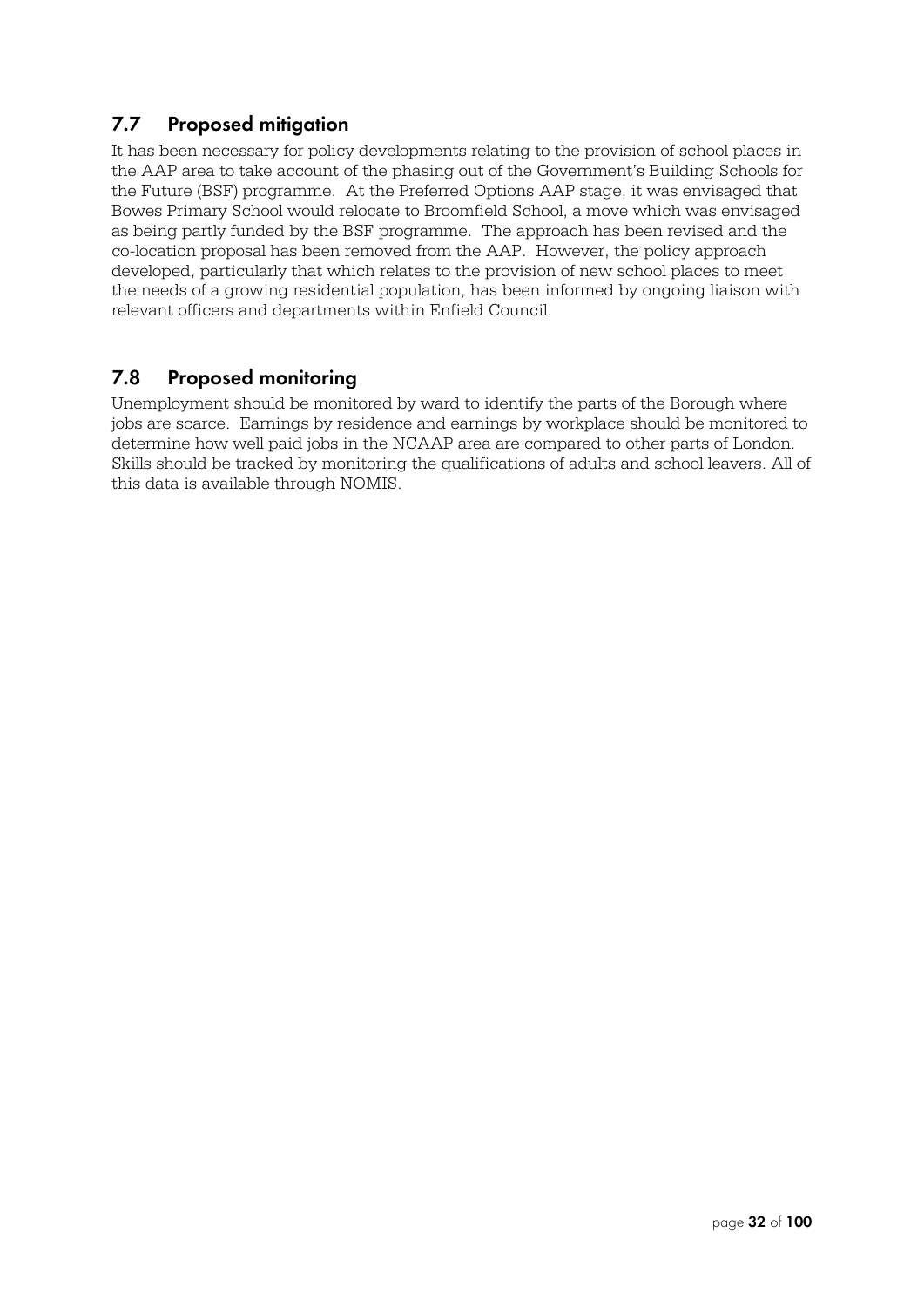## **8. Transport**

Sustainable transport is central to the wider sustainable development agenda. An efficient transport network is also an essential component for a successful, modern economy. A safe and accessible transport network helps fulfil societal objectives, while a low-pollution transport network is essential to safeguard the environment and climate. Reconciling these, often conflicting, requirements is at the heart of the planning process.

There are specific transport issues and opportunities within the AAP area and which the policies and proposals contained within the AAP will need to address. The area has been blighted for many years as a result of uncertainty associated with the once planned major highways scheme to upgrade this section of the A406. During the course of AAP preparation, Transport for London implemented their Safety and Environment programme of improvements. This improved facilities for cyclists and introduced improved bus priority measures along the corridor.

### **8.1 Context review**

The following are the key messages from the context review:

| Key message                                                                                                                                                                                                                                                                                                                          | Source                                                                                                                                                                                                                                                                                                                                                                           |
|--------------------------------------------------------------------------------------------------------------------------------------------------------------------------------------------------------------------------------------------------------------------------------------------------------------------------------------|----------------------------------------------------------------------------------------------------------------------------------------------------------------------------------------------------------------------------------------------------------------------------------------------------------------------------------------------------------------------------------|
| Air quality generally (and in London in<br>especially) needs to be improved; traffic-<br>sourced PM10 and NO2 are a particular<br>problem<br>in Enfield<br>There is a need to improve noise<br>environments especially for housing,<br>schools, hospitals and other noise sensitive<br>uses; protect and enhance the tranquillity of | Council Directive 96/62/EC on Ambient<br>Air Quality Assessment and<br>Management; Cleaning London's air: The<br>Mayor's Air Quality Strategy; London<br>Borough of Enfield Air Quality Action<br>Plan; Enfield's Core Strategy; Enfield<br>Local Implementation Plan<br>Mayor's Ambient Noise Strategy;<br>Enfield's Core Strategy; Enfield Local<br><b>Implementation Plan</b> |
| open spaces, green networks and public<br>realm                                                                                                                                                                                                                                                                                      |                                                                                                                                                                                                                                                                                                                                                                                  |
| New development must be energy efficient,<br>minimise trips generated by vehicles and<br>avoid adding to congestion                                                                                                                                                                                                                  | NPPF; The Planning and Energy Act<br>2008; Enfield's Core Strategy; Enfield's<br>Draft Development Management<br>Document; The Mayor's London Plan                                                                                                                                                                                                                               |
| Improve green transport routes for<br>pedestrians and cyclists                                                                                                                                                                                                                                                                       | Mayor's Transport Strategy; Local<br>Implementation Plan; NCAAP Towards<br>the Pre-submission stage                                                                                                                                                                                                                                                                              |
| There is an urgent need to limit climate<br>change / increase the use of clean energy<br>and address threats to public health                                                                                                                                                                                                        | European Sustainable Development<br>Strategy; Enfield's Core Strategy; The<br>Mayor's London Plan                                                                                                                                                                                                                                                                                |
| Government aims for vital, viable town<br>centres, with higher density and<br>accessibility                                                                                                                                                                                                                                          | NPPF; Enfield's Core Strategy                                                                                                                                                                                                                                                                                                                                                    |
| There is a need to address accessibility to<br>jobs, health, housing, education, shops,<br>leisure and community facilities (both in<br>terms of location and physical access) for all                                                                                                                                               | NPPF; London Plan; Enfield's Core<br>Strategy; Enfield Local Implementation<br>Plan; NCAAP Towards the Pre-<br>submission stage                                                                                                                                                                                                                                                  |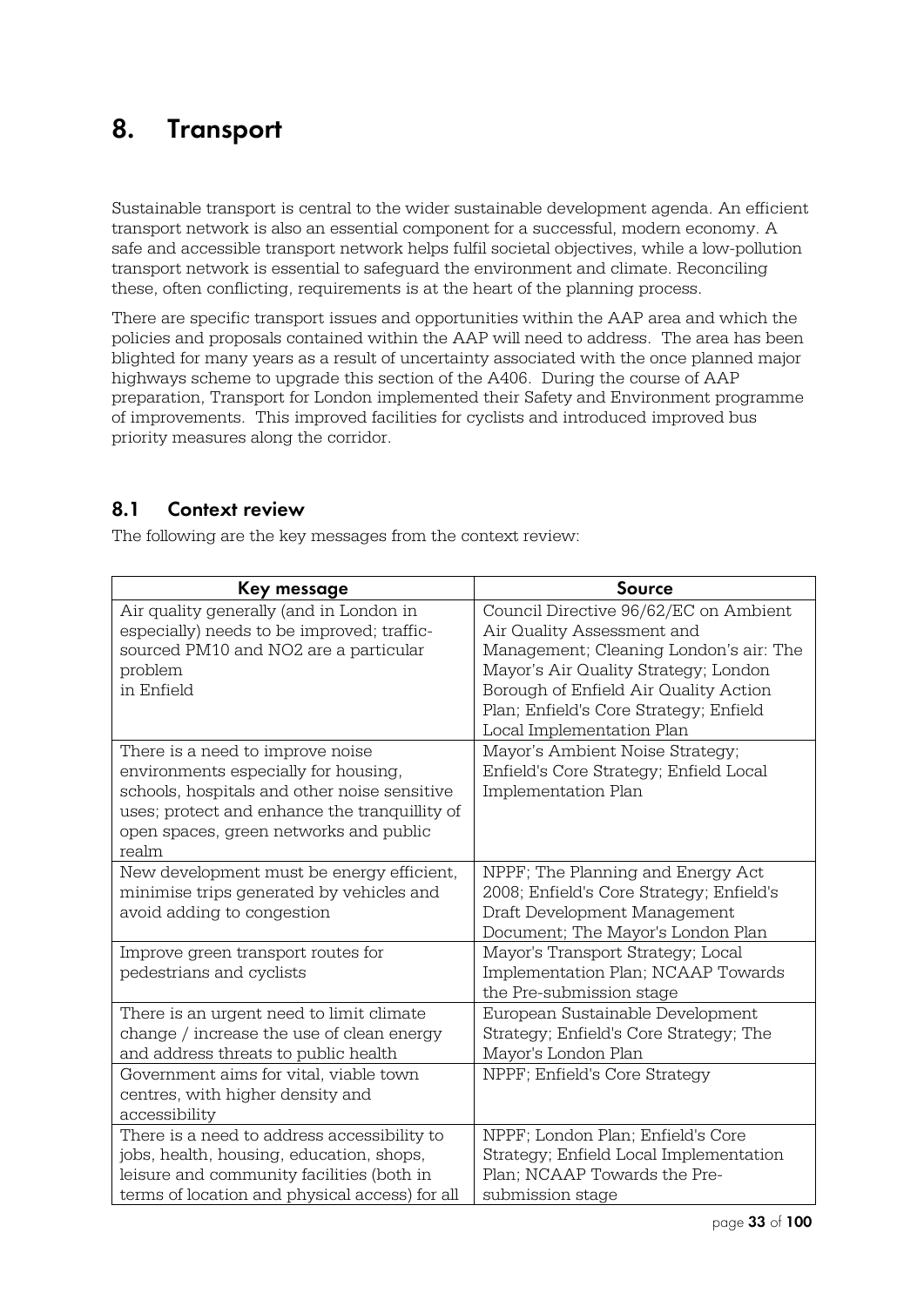| members of the community                   |                                    |
|--------------------------------------------|------------------------------------|
| Need to reduce congestion on the roads     | Enfield Local Implementation Plan; |
|                                            | Enfield's Core Strategy            |
| North south links through the NCAAP are in | NCAAP Towards the Pre-submission   |
| need of improvement                        | stage                              |

Table 8.1

## **8.2 Baseline**

The London Underground Piccadilly Line runs north south through the NCAAP area, with Arnos Grove station on the northern boundary of the area. The Kings Cross to Hertford North railway line runs north south through the middle of the NCAAP, with stations outside of, but close to, the AAP boundary at Bowes Park and Palmers Green. The Kings Cross to Letchworth Garden City railway line runs north south along the western boundary of the NCAAP, with a station at New Southgate.

There are 12 bus routes that run through the NCAAP and travel in north, south, east and west directions. There are a further 2 night bus routes that run through the area.

The key road in the NCAAP is the North Circular A406 which runs east to west. The other main roads run largely north south, including Green Lanes.

Public transport in the area is varied, extensive and permits access out of the area in all directions. However, north south journeys by road are disrupted by the dual-carriageway North Circular Road which forms a barrier to movement. The presence of the North Circular is a significant impediment to implementing green transport infrastructure for pedestrians and cyclists, in particular in north-south directions.

The traffic flow figures show a high volume of traffic on the North Circular that has been increasing in recent years. The Green Lanes route, however, shows a decrease of traffic in recent years. It will be a challenge to reduce traffic volumes through encouraging a fall in the number of journeys made and a shift to other, more sustainable modes of transport

| Year | <b>Item</b> | <b>Bowes</b><br>Ward                                                                                                                                                                                                                 | Southgate<br>Green                                                                                                                                                                                        | <b>Palmers</b><br><b>Green Ward</b>                                                                                                                                                                                    |
|------|-------------|--------------------------------------------------------------------------------------------------------------------------------------------------------------------------------------------------------------------------------------|-----------------------------------------------------------------------------------------------------------------------------------------------------------------------------------------------------------|------------------------------------------------------------------------------------------------------------------------------------------------------------------------------------------------------------------------|
|      |             |                                                                                                                                                                                                                                      | Ward                                                                                                                                                                                                      |                                                                                                                                                                                                                        |
| 2012 | Rail        | The railway<br>from<br>Hertford<br>North to<br>Moorgate<br>and Kings<br>Cross runs<br>through the<br>ward.<br>Palmers<br>Green<br>station lies<br>to the north<br>and Bowes<br>Park station<br>to the<br>south; both<br>stations are | The railway<br>from<br>Letchworth<br>Garden<br>City to<br>Kings Cross<br>nıns<br>through the<br>edge of the<br>NCAAP<br>area, the<br>new<br>Southgate<br>station lies<br>within the<br>NCAAP<br>boundary. | The railway<br>from Hertford<br>North and<br>Stevenage to<br>Moorgate and<br>Kings Cross<br>runs through<br>the ward, with<br>a station at<br>Palmers Green<br>town centre,<br>lying outside<br>the NCAAP<br>boundary. |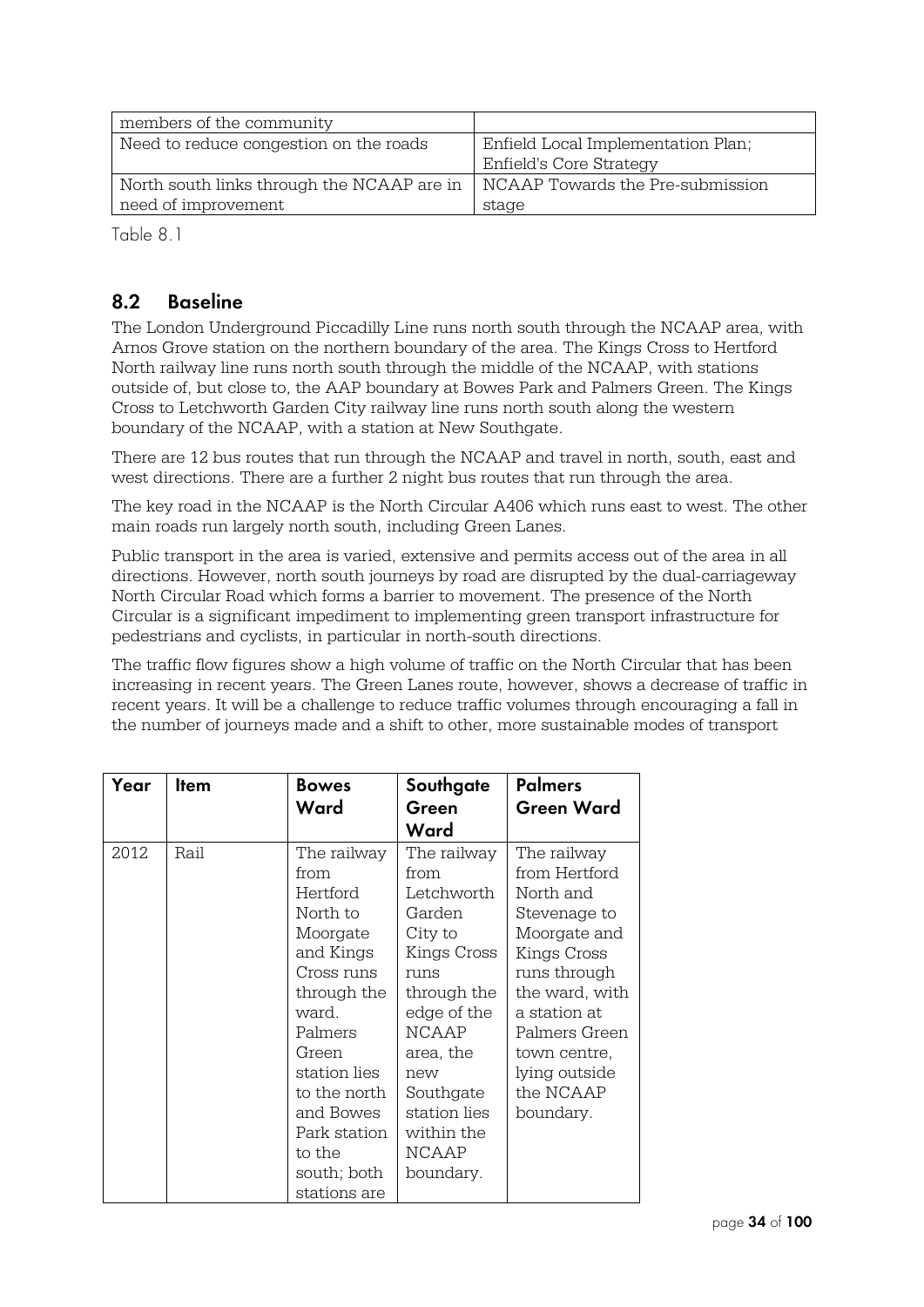|             | outside the  |              |                                                                                   |
|-------------|--------------|--------------|-----------------------------------------------------------------------------------|
|             | <b>NCAAP</b> |              |                                                                                   |
|             | boundary.    |              |                                                                                   |
| Underground |              | Piccadilly   |                                                                                   |
|             |              | lines passes |                                                                                   |
|             |              | through      |                                                                                   |
|             |              | ward.        |                                                                                   |
|             |              | Arnos        |                                                                                   |
|             |              | Grove        |                                                                                   |
|             |              | station lies |                                                                                   |
|             |              | within the   |                                                                                   |
|             |              | NCAAP.       |                                                                                   |
| <b>Bus</b>  | 102, 121,    | 221, 298,    | 34, 102, 141,                                                                     |
|             | 141, 184,    | 299, 232,    | 232, 329                                                                          |
|             | 299, 329,    | N91          |                                                                                   |
|             | N29          |              |                                                                                   |
| Road        | East-west    | East-west    | East-west                                                                         |
|             | A406 North   | A406 North   | A406 North                                                                        |
|             | Circular     | Circular     | Circular and                                                                      |
|             | and the      | and A1110    | the north-                                                                        |
|             | north-south  | <b>Bowes</b> | south Green                                                                       |
|             | A105 Green   | Road         | Lanes                                                                             |
|             | Lanes        |              |                                                                                   |
|             |              |              | Source: LB Enfield Chief Executives Unit - 2011 ward profiles; TfL bus route maps |

Table 8.2 – transport

| Year   |                    | <b>Traffic Flows within NCAAP</b> |                                                               |                |  |  |
|--------|--------------------|-----------------------------------|---------------------------------------------------------------|----------------|--|--|
|        |                    | A406 (North                       | A1110                                                         | A105           |  |  |
|        |                    | Circular)                         | (Bowes                                                        | (Green         |  |  |
|        |                    |                                   | Road)                                                         | Lanes)         |  |  |
|        | <b>Section</b>     | <b>Section</b>                    | <b>Section</b>                                                | <b>Section</b> |  |  |
|        | A1110              | A109                              | A406                                                          | A406           |  |  |
|        | (Station<br>(Bowes |                                   | (North                                                        | (North         |  |  |
|        | Rd) to<br>Rd) to   |                                   | Circular)                                                     | Circular) to   |  |  |
|        | A1110<br>A105      |                                   | to A1003                                                      | A1004          |  |  |
|        | (Green<br>(Bowes   |                                   | (Waterfall                                                    | (Alderman's    |  |  |
|        | Lanes)             | Rd)                               | Rd)                                                           | Hill)          |  |  |
| 2010   | 50,835             | 53,943                            | 12,845                                                        | 16,459         |  |  |
| 2009   | 52,117             | 44,201                            | 15,841                                                        | 20,793         |  |  |
| 2008   | 43,611             | 48,835                            | 15,949                                                        | 20,994         |  |  |
| 2007   | 44,613             | 50,001                            | 16,276                                                        | 21,466         |  |  |
|        |                    |                                   |                                                               |                |  |  |
| (AADF) |                    |                                   | Data for all motor vehicles showing annual average daily flow |                |  |  |

Table 8.3 – traffic flows

## **8.3 Likely future conditions**

Under the TfL Safety and Environmental Improvements Scheme the conditions for pedestrians and cyclists are likely to improve. Closing off residential streets which are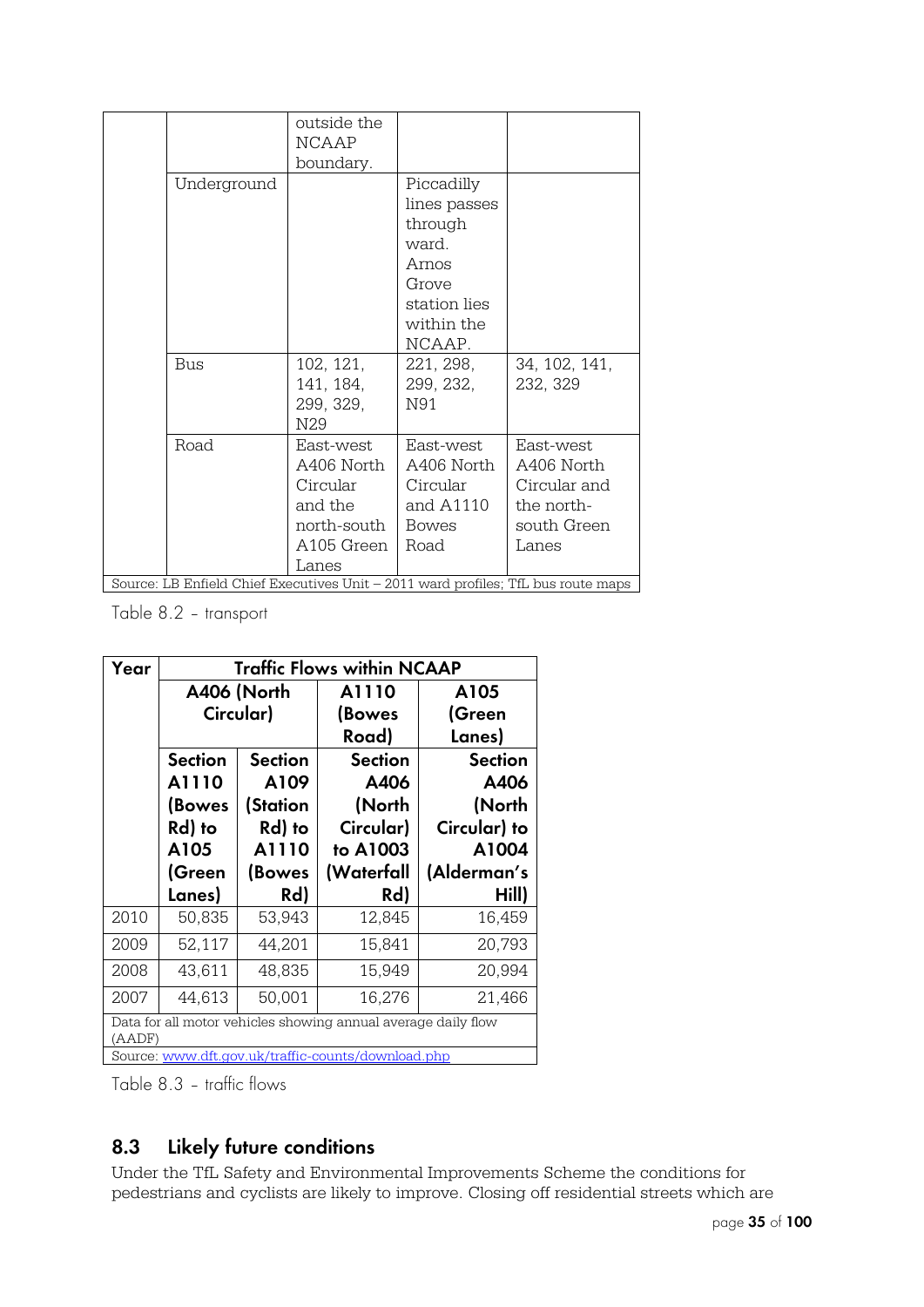subject to rat running, and implementing the landscaping scheme will improve the living environment for residents living close to the NCR.

Under the TfL scheme some of the existing footbridges over the A406 in this section are proposed to be replaced by street level crossings. The removal of these bridges may possibly worsen pedestrian safety.

## **8.4 Environmental and sustainability problems**

The following environmental and sustainability problems have been identified:

- Congestion on the NCR and associated rat running on residential streets
- Reliance on the private car as the main form of transport to work
- Severance of the AAP area due to the heavy traffic and problems crossing the NCR

#### **8.5 Relevant SA objectives**

The following SA objectives are relevant to this sustainability topic

- To reduce air pollution and ensure that air quality continues to improve
- To meet the challenge of climate change
- To improve transport infrastructure and reduce road congestion

## **8.6 Appraisal findings**

NCAAP Policy 8 would help to reduce congestion in the area through small-scale improvements to the road network. Although the road improvements that may take place are yet to be identified, it is thought that any impact is unlikely to be significant.

In terms of the transport network for cyclists and pedestrians, it is noted that the NCAAP's policies would have a cumulatively significant positive impact through the connection and improvement of the area's network of open spaces. An attractive, usable and well connected network of open spaces would encourage walking and cycling through providing additional or improved routes. It is noted that NCAAP Policy 10 would be especially significant, given that it would play a role in co-ordinating improvements to the open space network in the area and prioritising those areas of the network alongside waterways.

The NCAAP's policies would also have positive impact in terms of encouraging sustainable travel and reducing reliance of the private car. As an example, NCAAP Policies 5 and 7 would seek to direct trip generating medical facilities and denser residential developments toward more accessible locations. Site specific policies, such as 13, 14, 15, 17 and 23, promote development that would constitute either a sustainable mix of uses that would reduce the need for travel or be close to a public transport hub.

#### **8.7 Proposed mitigation**

The current version of the proposed AAP develops an approach based on the identification of three neighbourhood places which are focussed on existing concentrations of commercial activity which area areas which also tend to be better served by public transport. This approach has helped present the case for growth and new development being directed to and focussed on these centres/locations which is a sustainable approach to take.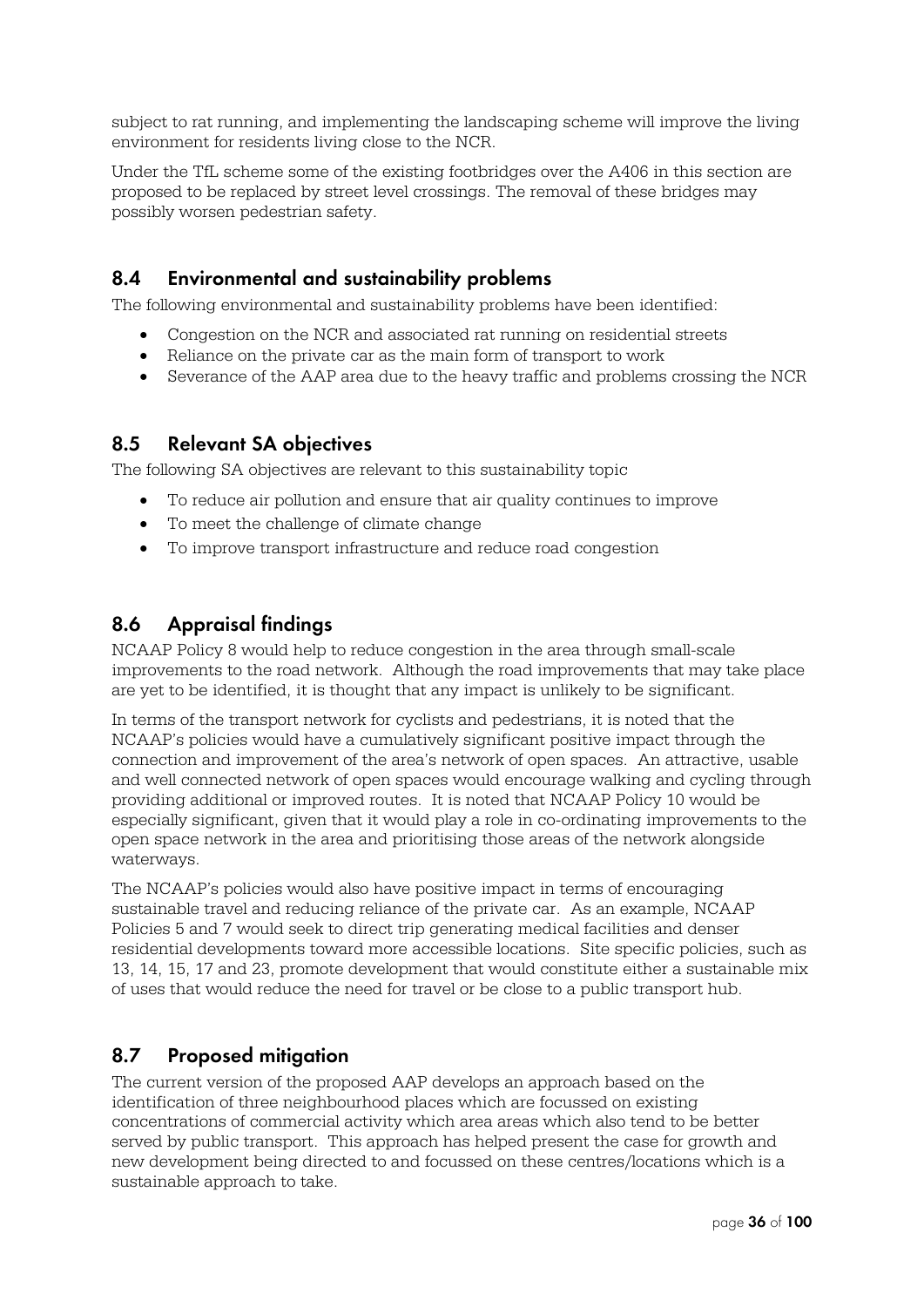There are also opportunities to improve on the network of riverside waking routes across the area which will require a coordinated and long term approach involving a number of agencies. Opportunities to deliver such improvements should continue to be made throughout the plan period and beyond.

## **8.8 Proposed monitoring**

Transport statistics have been difficult to obtain. However, accessibility and use of public transport would be useful datasets to monitor, if available.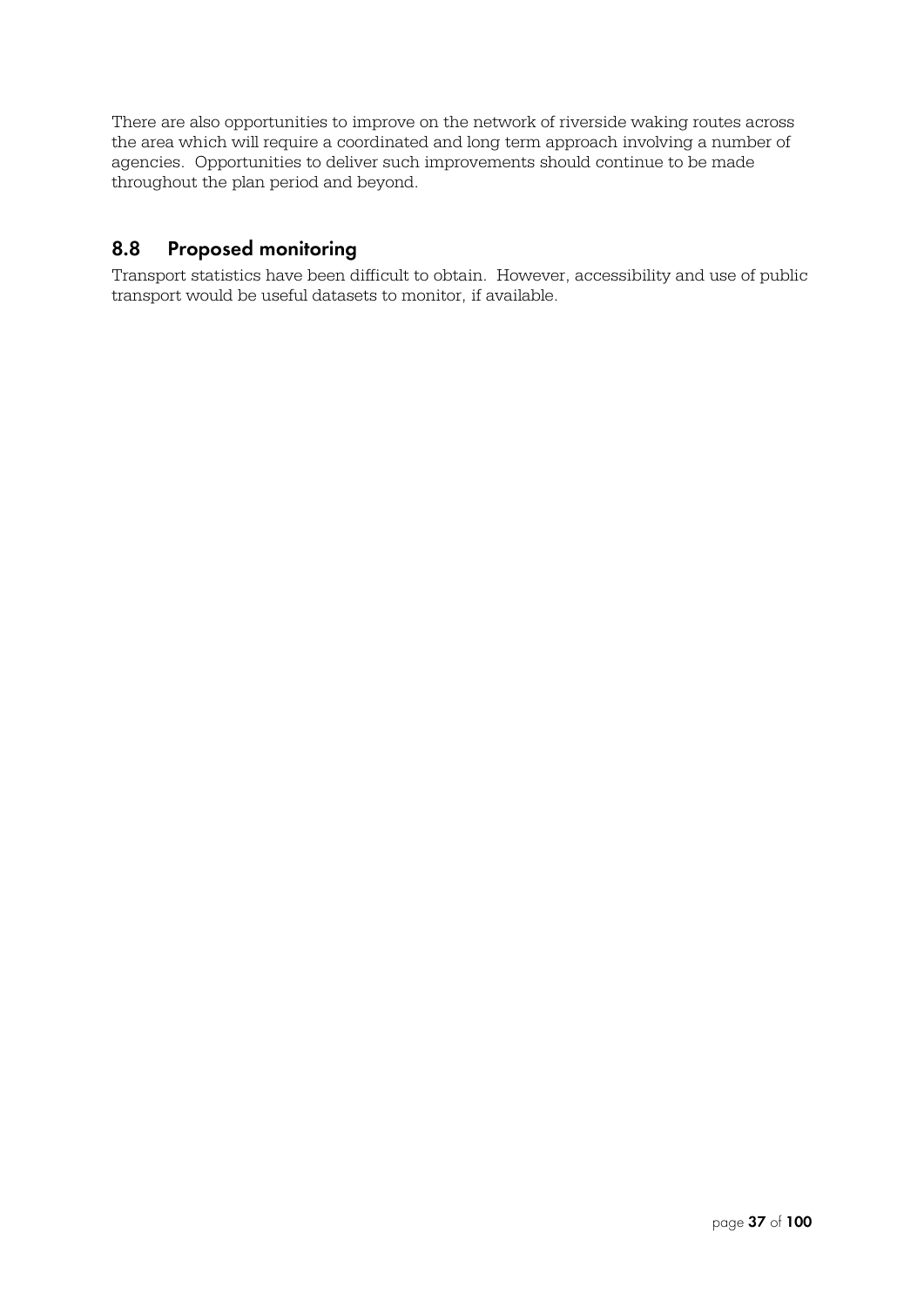## **9. Crime and safety**

Crime and the perception of crime and safety in the NCAAP area is important to the wellbeing of the people who live and work in the borough.

#### **9.1 Context review**

The following are the key messages from the context review:

| Key message                             | <b>Source</b>                      |
|-----------------------------------------|------------------------------------|
| Crime and the fear of crime are of high | Community Safety Strategy 2005/08, |
| concern in Enfield                      | Enfield's Core Strategy            |

Table 9.1

#### **9.2 Baseline**

At 76.9 crimes per 1,000 of population in 2010/11, crime rates in Bowes Ward are below the borough average, but there are areas of particular concern around crime and antisocial behaviour, in particular along the North Circular Road and Ladderswood Estate.

While it is encouraging that the proportion of people feeling unsafe outside after dark is below the average at 35%, that still means over one third of the population do have a considerable fear of crime limiting their lifestyle after dark.

| Year    | Item       | <b>Bowes</b> | Southgate | <b>Palmers</b> | <b>Enfield</b> | London |
|---------|------------|--------------|-----------|----------------|----------------|--------|
|         |            | Ward         | Green     | Green          |                |        |
|         |            |              | Ward      | Ward           |                |        |
| 2010/11 | Crime rate | 76.9         | 66.5      | 80.4           | 80.1           | 106.2  |
|         | per 1,000  |              |           |                |                |        |
|         | population |              |           |                |                |        |
|         | Anti-      | 120.2        | 98.8      | 113.9          | 123.6          |        |
|         | social     |              |           |                |                |        |
|         | behaviour  |              |           |                |                |        |
|         | rate per   |              |           |                |                |        |
|         | 1,000      |              |           |                |                |        |
|         | population |              |           |                |                |        |
|         | Feeling    | 35.0%        | 42.0%     | 33.0%          | 40.0%          |        |
|         | unsafe     |              |           |                |                |        |
|         | after dark |              |           |                |                |        |
|         | in the     |              |           |                |                |        |
|         | local area |              |           |                |                |        |
|         | %          |              |           |                |                |        |

Source: LB Enfield Chief Executives Unit – 2011 ward profiles

Table 9.2 – crime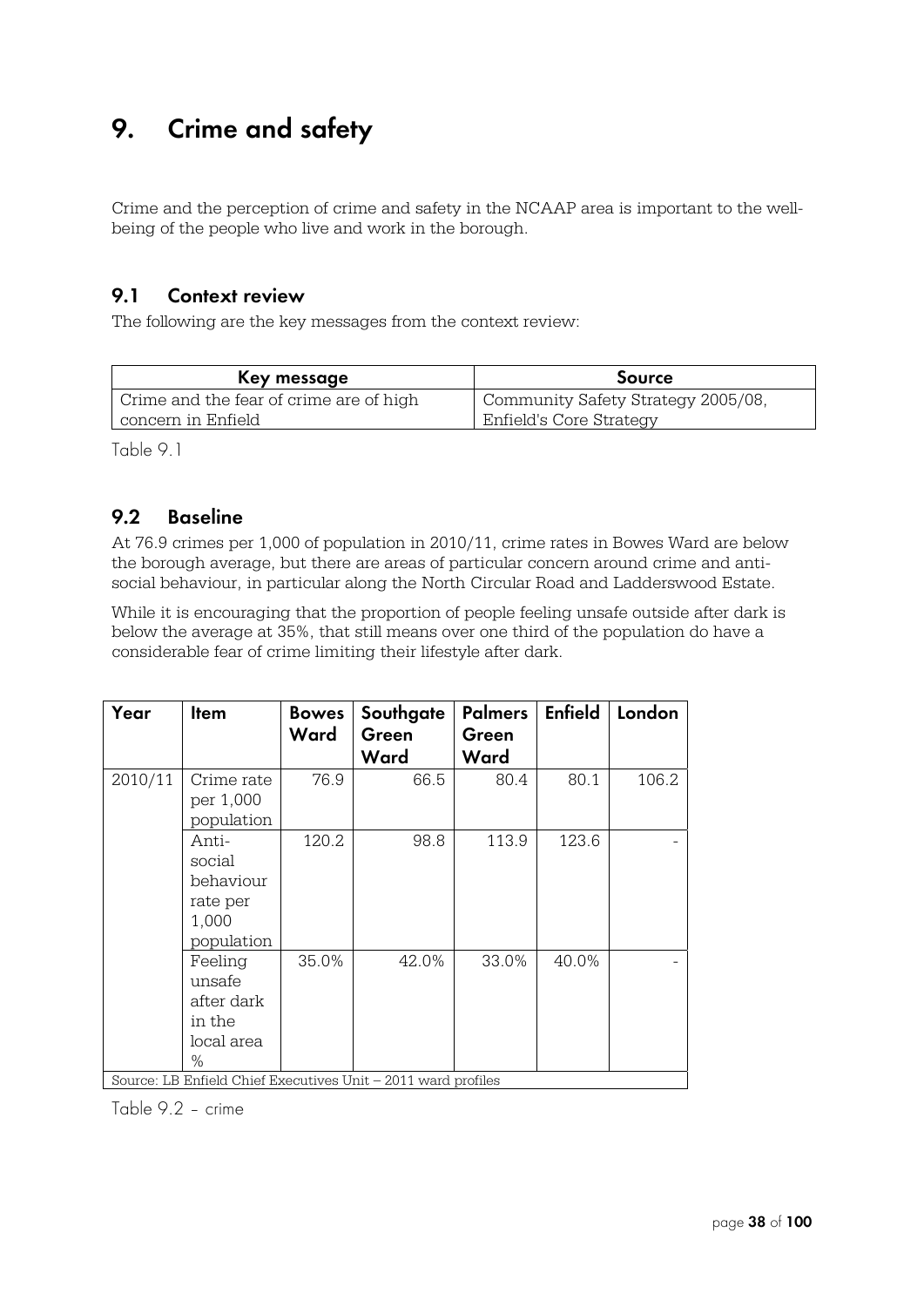## **9.3 Likely future conditions**

Under the TfL Safety and Improvements Scheme it is possible that road accidents causing serious injuries and deaths will be reduced on the NCR.

The scheme will make significant changes to the junctions of Bounds Green Road/A406 Telford Road and the A406 Telford Road/Wilmer Way. These changes will improve the safety and efficiency of these junctions and will address the high rates of accidents occurring here.

#### **9.4 Environmental and sustainability problems**

The following environmental and sustainability problem has been identified:

- The section of the NCR running through the AAP is congested
- Increasing drug offences.

#### **9.5 Relevant SA objectives**

The following SA objectives are relevant to this sustainability topic:

To reduce crime and the fear of crime

## **9.6 Appraisal findings**

The redevelopment of areas that have suffered from blight and are derelict would help to reduce crime and the fear or crime. This would be achieved through the creation environments that are safer due to, for example, being more conducive to natural surveillance. Many of the NCAAP's policies would lead to the regeneration of areas that are currently in disrepair. For example, Policies 20, 21 and 22 would regeneration abandoned sites, bringing these back into active use and reducing opportunities for and perceptions of criminal activity.

#### **9.7 Proposed mitigation**

It is important to ensure that public routes are well lit and addressed directly by uses which overlook them and generate pedestrian movements across them. Throughout the AAP preparation process there has been acknowledgement of the role played by new development in keeping local public routes safe and reducing the fear of crime.

The route of the North Circular Road itself is one that is not pedestrian friendly. There is a particular opportunity to ensure new development creates a positive address to this route and Policy 22 has been drafted specifically to address this.

#### **9.8 Proposed monitoring**

Monitoring will take place through the Local Plan monitoring procedures. There are a number of indicators that are directly relevant to crime and the fear of crime in the NCAAP area. The key source for data on recorded crimes would be the Home Office, and information regarding environmental crimes can be obtained through either the Environment Agency or the Council's Environmental Health Department.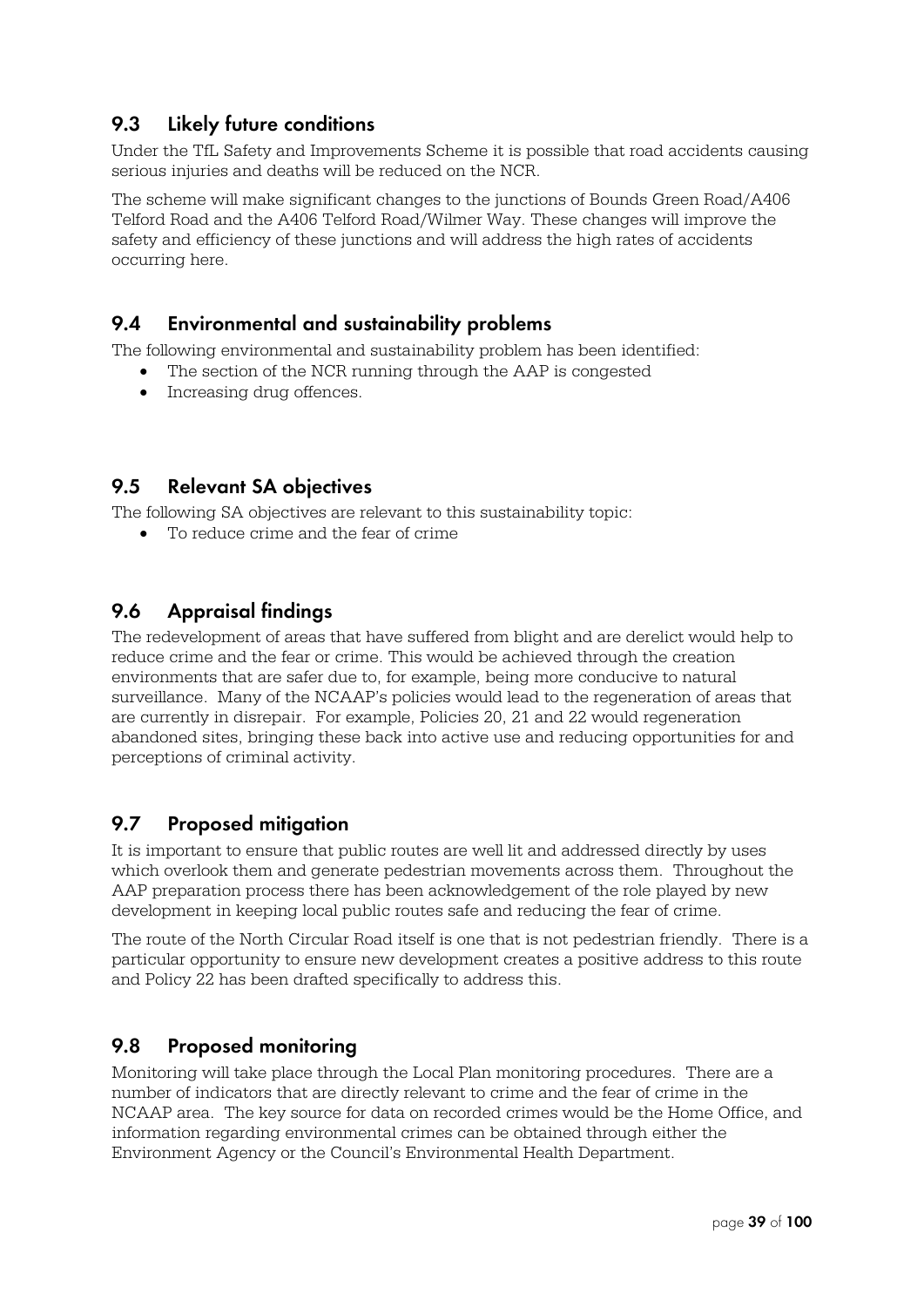## **10. Housing**

The availability of decent housing, comprising a mix of tenures, including affordable housing, is a key element to sustainability. In some areas the quality of the housing is an issue, while the changing demographic profile of the NCAAP area is influencing current and future housing needs. Generally, housing is increasingly costly in comparison to the earnings of residents.

## **10.1 Context review**

The following are the key messages from the context review:

| Key message                                     | Source                                    |
|-------------------------------------------------|-------------------------------------------|
| New development must be energy efficient,       | NPPF; The Planning and Energy Act         |
| minimise trips generated by vehicles and        | 2008; Enfield's Core Strategy; Enfield's  |
| avoid adding to congestion                      | Draft Development Management              |
|                                                 | Document; The Mayor's London Plan         |
| It is essential to provide for the needs of all | NPPF; Enfield Equality and Diversity      |
| the community, including needs relating to      | Report 2010; Enfield's Core Strategy; The |
| age, sex, ethnic background, religion,          | Mayor's London Plan                       |
| disability and income                           |                                           |
| There is a need to improve the condition of     | Sustainable Communities in London;        |
| the housing stock in Enfield and in some        | Enfield Council Housing Strategy 2005-    |
| parts of the NCAAP                              | 2010; Enfield's Core Strategy; NCAAP      |
|                                                 | Towards the Pre-submission stage; New     |
|                                                 | Southgate Masterplan SPD                  |
| Homelessness is declining in Enfield            | Enfield Homelessness Strategy; Enfield's  |
|                                                 | Core Strategy                             |
| Affordability of housing is a key issue in      | NPPF; Strategic Housing Market            |
| both in Enfield and further afield              | Assessment; Affordable Housing            |
|                                                 | Economic Viability Study                  |

Table 10.1

## **10.2 Baseline**

2009 house prices in Bowes Ward were below those for the borough average, a figure which can be read in two ways since it means both lower housing costs for residents, while also pointing to a below-average economic situation for residents. The aboveaverage house prices in Southgate Green Ward, only a small part of which lies in the NCAAP area, suggest a sharp transition in terms of the socio-economic landscape between the NCAAP area and the areas of Southgate Green to the immediate north.

The housing types for Bowes Ward show a higher proportion of flats (37.3%) and terraced housing (41.9%) compared to the borough averages, and a far lower proportion of semidetached and detached housing.

Enfield's Core Strategy requires that new build homes should contain a high proportion of family housing to meet the needs of the borough, and the housing mix set out in Core Policy 5 applies to the NCAAP area. Bowes Ward has a relatively high level of owneroccupied housing (69.4%) and a low level of council house occupation (2.1%) compared to the borough average. The proportion of single-person households is above average in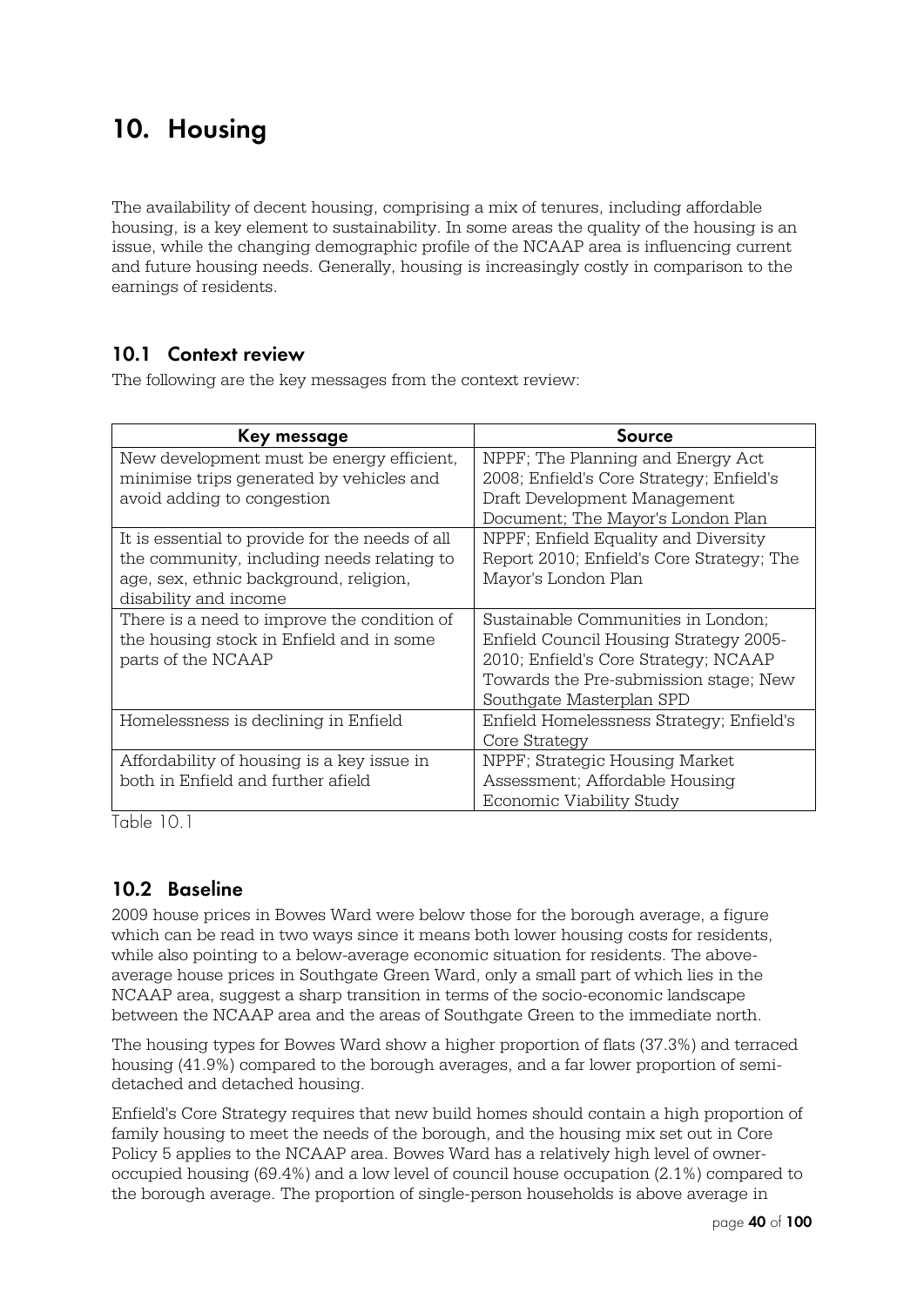Bowes (35.3%) while the proportion of pensioner households and couples with children is lower than average.

The growth of a transient population in recent years has been a feature of the NCAAP area, largely housed in the private rental sector. The main focus of the transient population has been in the housing along the North Circular Road. There are perceived to be issues associated with a more rapid turnover of population, and the Notting Hill Housing Trust programme is addressing housing blight of some properties along the North Circular Road.

In 2001 Bowes Ward had a higher proportion of households than the borough average which owned no car (32.6%), an indication of lower income and potentially more deprived households.

| Year | <b>Item</b> | <b>Bowes</b><br>Ward             | Southgate   Palmers   Enfield<br>Green<br>Ward                | Green<br>Ward     |          |
|------|-------------|----------------------------------|---------------------------------------------------------------|-------------------|----------|
| 2009 |             | $\vert$ Average $\vert$ £250,100 |                                                               | £316,300 £263,500 | £266,900 |
|      |             |                                  | Source: LB Enfield Chief Executives Unit - 2011 ward profiles |                   |          |

Table 10.2 – house prices

| <b>Item</b>                                    | Year    | <b>Enfield</b> |  |  |
|------------------------------------------------|---------|----------------|--|--|
| Households in                                  | 2010/11 | 2,221          |  |  |
| temporary                                      | 2009/10 | 2,672          |  |  |
| accommodation                                  | 2008/09 | 3,134          |  |  |
|                                                | 2007/08 | 3,222          |  |  |
| Source:                                        |         |                |  |  |
| http://www.communities.gov.uk/housing/homeless |         |                |  |  |
| ness/                                          |         |                |  |  |

Table 10.3 – households in temporary accommodation

| Year | Item     | <b>Bowes</b><br>Ward | Southgate<br>Green<br>Ward                                    | <b>Palmers</b><br>Green<br>Ward | <b>Enfield</b> |
|------|----------|----------------------|---------------------------------------------------------------|---------------------------------|----------------|
| 2001 | Detached | 2.7%                 | 5.4%                                                          | 2.2%                            | 5.8%           |
|      | Semi-    | 15.9%                | 39.2%                                                         | 20.7%                           | 23.9%          |
|      | detached |                      |                                                               |                                 |                |
|      | Terraced | 41.9%                | 20.8%                                                         | 45.0%                           | 35.3%          |
|      | Flat.    | 37.3%                | 32.6%                                                         | 29.8%                           | 33.2%          |
|      | Other    | 2.2%                 | 2.0%                                                          | 2.5%                            | 1.8%           |
|      |          |                      | Source: LB Enfield Chief Executives Unit – 2011 ward profiles |                                 |                |

Table 10.4 – housing type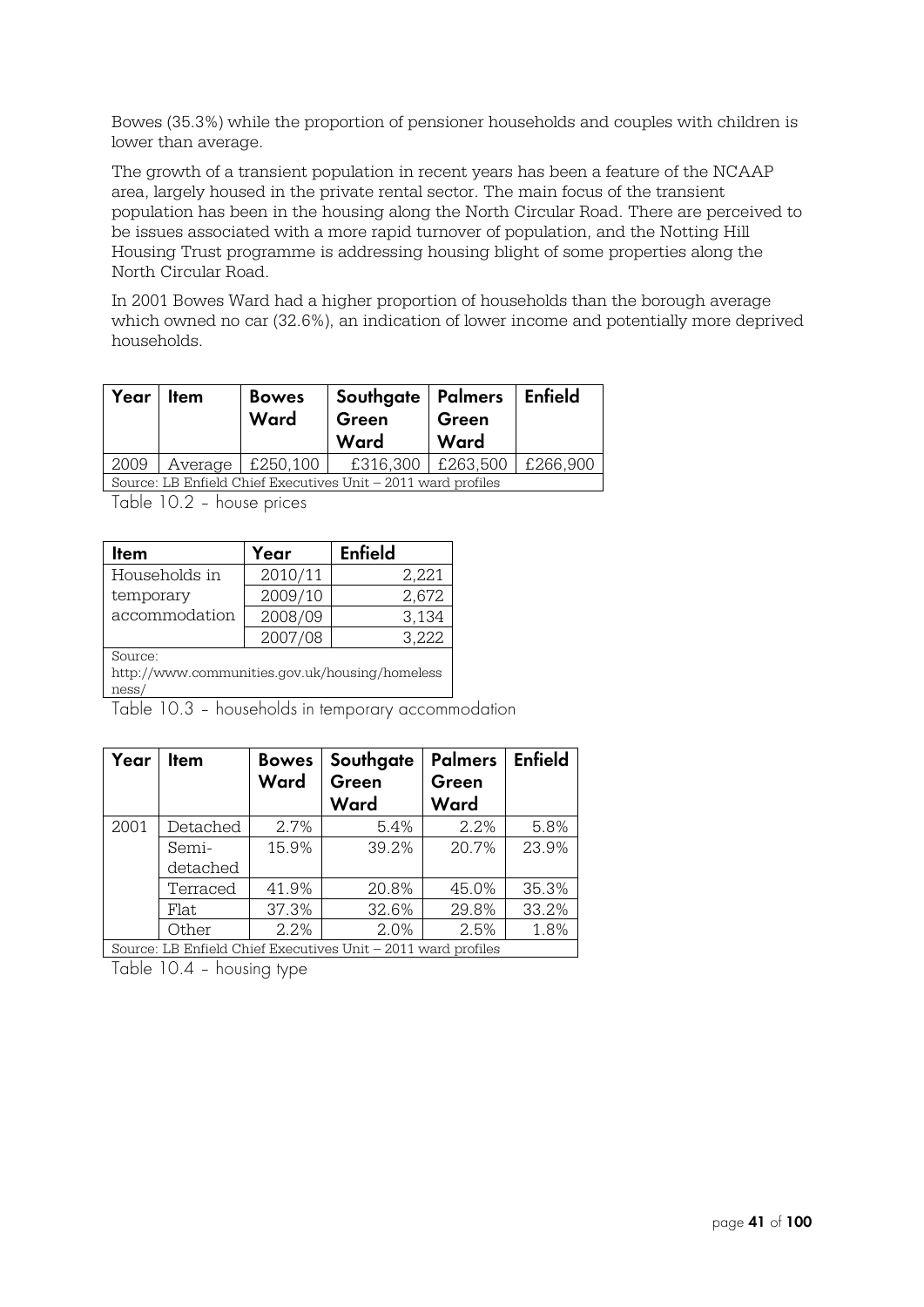| <b>I</b> tem                                                  | <b>Bowes</b><br>Ward | Southgate<br>Green<br>Ward | <b>Palmers</b><br>Green<br>Ward | <b>Enfield</b> |
|---------------------------------------------------------------|----------------------|----------------------------|---------------------------------|----------------|
| Owner<br>occupied                                             | 69.4%                | 75.4%                      | 75.7%                           | 65.3%          |
|                                                               |                      |                            |                                 |                |
| Private rented                                                | 18.1%                | 14.0%                      | 15.8%                           | 18.0%          |
| Council                                                       | 2.1%                 | 7.6%                       | 3.3%                            | 9.1%           |
| Social landlord                                               | 10.4%                | 3.0%                       | 5.2%                            | 7.6%           |
| Source: LB Enfield Chief Executives Unit – 2011 ward profiles |                      |                            |                                 |                |

Table 10.4 – housing tenure / sector

| Year   | Item                 | <b>Bowes</b><br>Ward | Southgate<br>Green<br>Ward | <b>Palmers</b><br>Green<br>Ward | Enfield |
|--------|----------------------|----------------------|----------------------------|---------------------------------|---------|
| 2001   | ∩<br>cars<br>$\%$    | 32.6%                | 23.8%                      | 26.1%                           | 28.5%   |
|        | 1<br>car<br>%        | 49.2%                | 44.9%                      | 47.6%                           | 45.5%   |
| $\sim$ | $2+$<br>cars<br>$\%$ | 18.2%                | 31.3%                      | 26.3%                           | 26.0%   |

Source: LB Enfield Chief Executives Unit – 2011 ward profiles

Table 10.6 – cars in household

| Year | <b>Item</b>                                                    | <b>Bowes</b> | Southgate | <b>Palmers</b> | <b>Enfield</b> | London |
|------|----------------------------------------------------------------|--------------|-----------|----------------|----------------|--------|
|      |                                                                | Ward         | Green     | Green          |                |        |
|      |                                                                |              | Ward      | Ward           |                |        |
| 2001 | One person                                                     | 35.3%        | 27.6%     | 32.5%          | 31.4%          |        |
|      | All                                                            | 5.1%         | 7.9%      | 6.6%           | 6.8%           |        |
|      | pensioner                                                      |              |           |                |                |        |
|      | Married /                                                      | 12.4%        | 13.2%     | 13.4%          | 13.0%          |        |
|      | cohabiting                                                     |              |           |                |                |        |
|      | couple no                                                      |              |           |                |                |        |
|      | children                                                       |              |           |                |                |        |
|      | Married /                                                      | 25.0%        | 31.4%     | 29.3%          | 28.9%          |        |
|      | cohabiting                                                     |              |           |                |                |        |
|      | couple                                                         |              |           |                |                |        |
|      | with                                                           |              |           |                |                |        |
|      | children                                                       |              |           |                |                |        |
|      | Lone                                                           | 9.7%         | 9.1%      | 8.2%           | 11.3%          |        |
|      | parent                                                         |              |           |                |                |        |
|      | Other                                                          | 12.5%        | 10.8%     | 10.0%          | 8.6%           |        |
|      | Source: I R Enfield Chief Executives Unit - 2011 word profiles |              |           |                |                |        |

Source: LB Enfield Chief Executives Unit – 2011 ward profiles

Table 10.7 – household type

## **10.3 Likely future conditions**

Although house prices appear to have peaked for the time being it would be unwise to rule out sustained rises in the future. Affordability is likely to remain an issue regardless since it is clear that market housing is already beyond the average first time buyer. The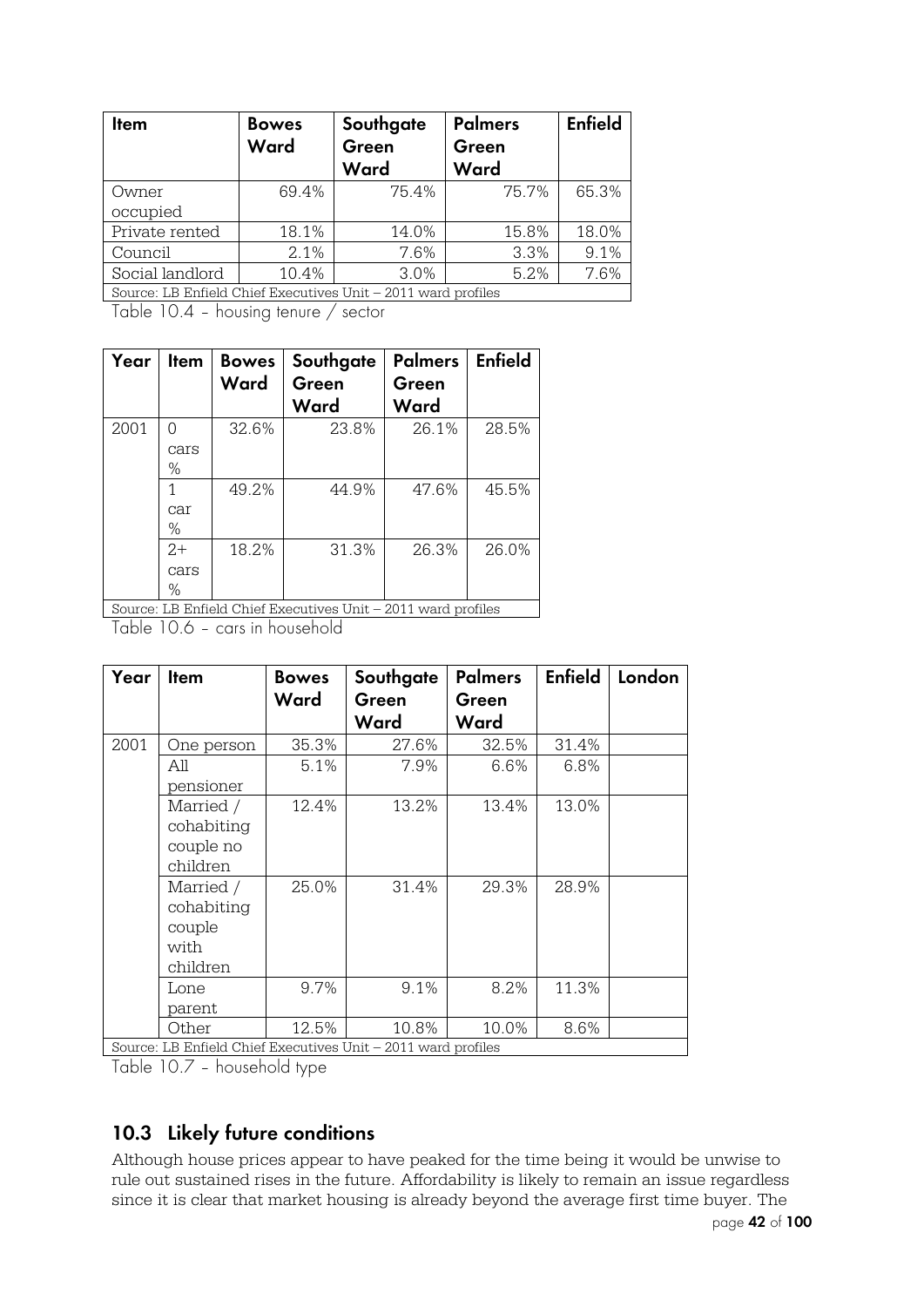Government's new Code for Sustainable Homes and the London Plan regulations are likely to alter the construction and perhaps the appearance of new housing as energy-efficiency and adapting to climate change become ever more important.

In the absence of the AAP those areas, which have suffered dereliction and neglect, will remain. There will continue to be areas with high levels of unfit housing such as the area around New Southgate Station.

## **10.4 Environmental and sustainability problems**

The following environmental and sustainability problems have been identified:

- Poor quality housing in the AAP area, especially around New Southgate Station and Ladderswood Estate
- Affordability of housing

#### **10.5 Relevant SA objectives**

The following SA objectives are relevant to this sustainability topic

 To ensure that everyone has the opportunity to live in a decent, sustainably constructed and affordable home

## **10.6 Appraisal findings**

The NCAAP's policies would have a significant impact in terms of providing both additional and better quality housing. The NCAAP plans for a total of approximately 1,300 new homes, built to modern standards. Indeed, although some of these new homes would replace existing units, these replacement homes would provide a higher quality and more sustainable accommodation. Policy 2 would be especially important; however, most of the NCAAP's site specific policies deal with housing-led regeneration, and would together have a cumulatively significant impact on the number and quality of homes.

With regard to the affordability of housing, it is not thought that the NCAAP's policies would have a significant effect over the baseline conditions. The London Plan and Core Strategy set targets for the provision of affordable housing and the NCAAP does not seek to deviate from what has been prescribed. The only real impact of the NCAAP's policies on housing affordability would be through the promoting of additional homes more generally.

## **10.7 Proposed mitigation**

The Towards Pre-Submission report of November 2011 considered the varying priorities for the NCAAP area and found that the Core Strategy was clear that the Council's principal priority for this area is the delivery of strategic growth as outlined in Core Strategy Policy 1. This has been a consistent priority and driver for the area throughout the AAP preparation process.

The focus, during the iterative process of policy drafting and refinement of the AAP, has been on the need to ensure the sites identified for housing take account of the need to attract new investment in to the area to help address the area's blight, and the need to respond positively to the concerns expressed locally by existing residents seeking to ensure that the design of new housing takes account of character of the area and is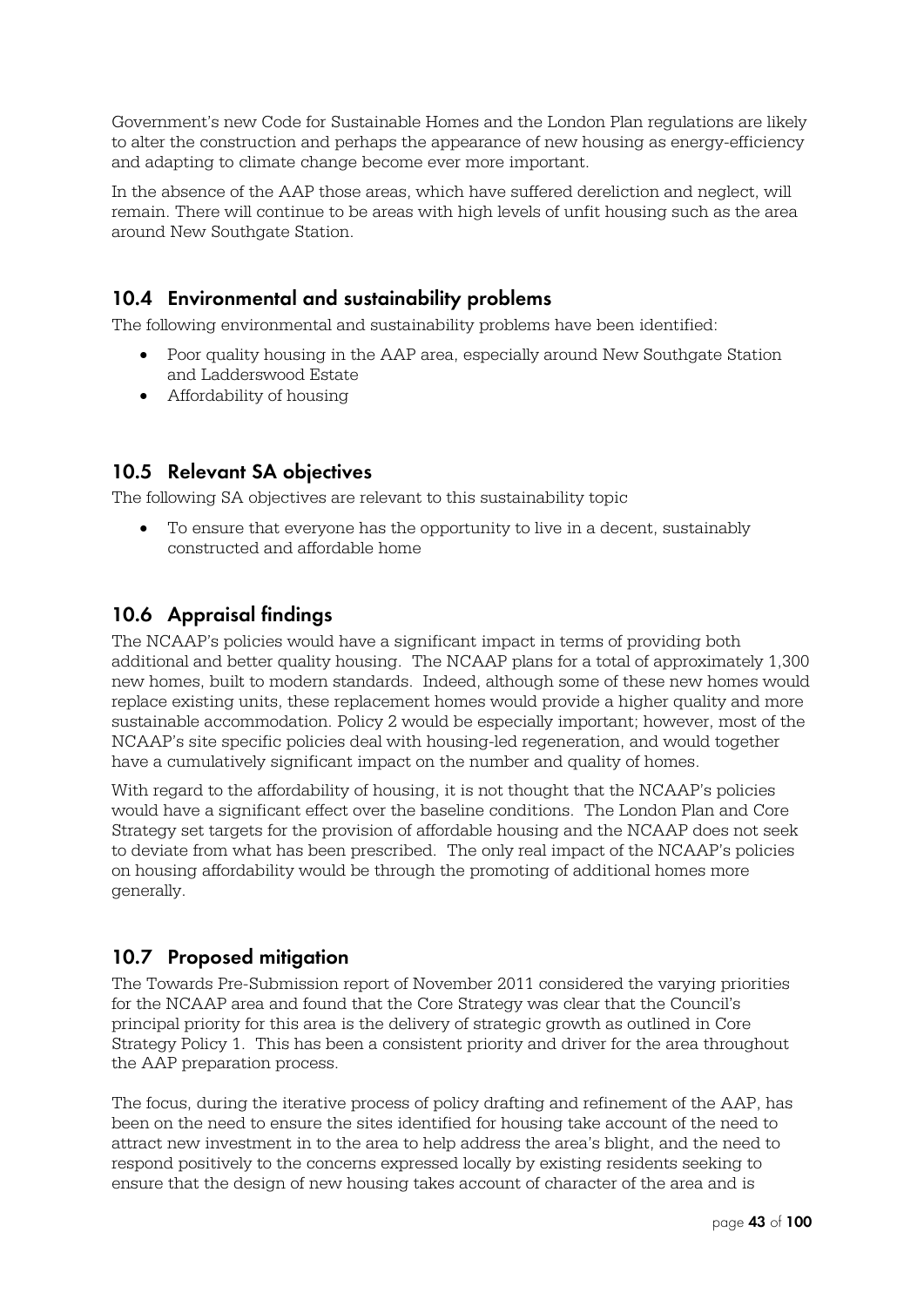therefore appropriate in terms of scale, massing, density and design. There are area-wide policies for the AAP area followed by site-specific policies for identified development sites. Policy

## **10.8 Proposed monitoring**

Detailed statistics will be available from the Council's Housing team. Key datasets for monitoring purposes would include the number of completions, including completions of affordable housing, the mix of housing and the average price of dwellings in the Borough.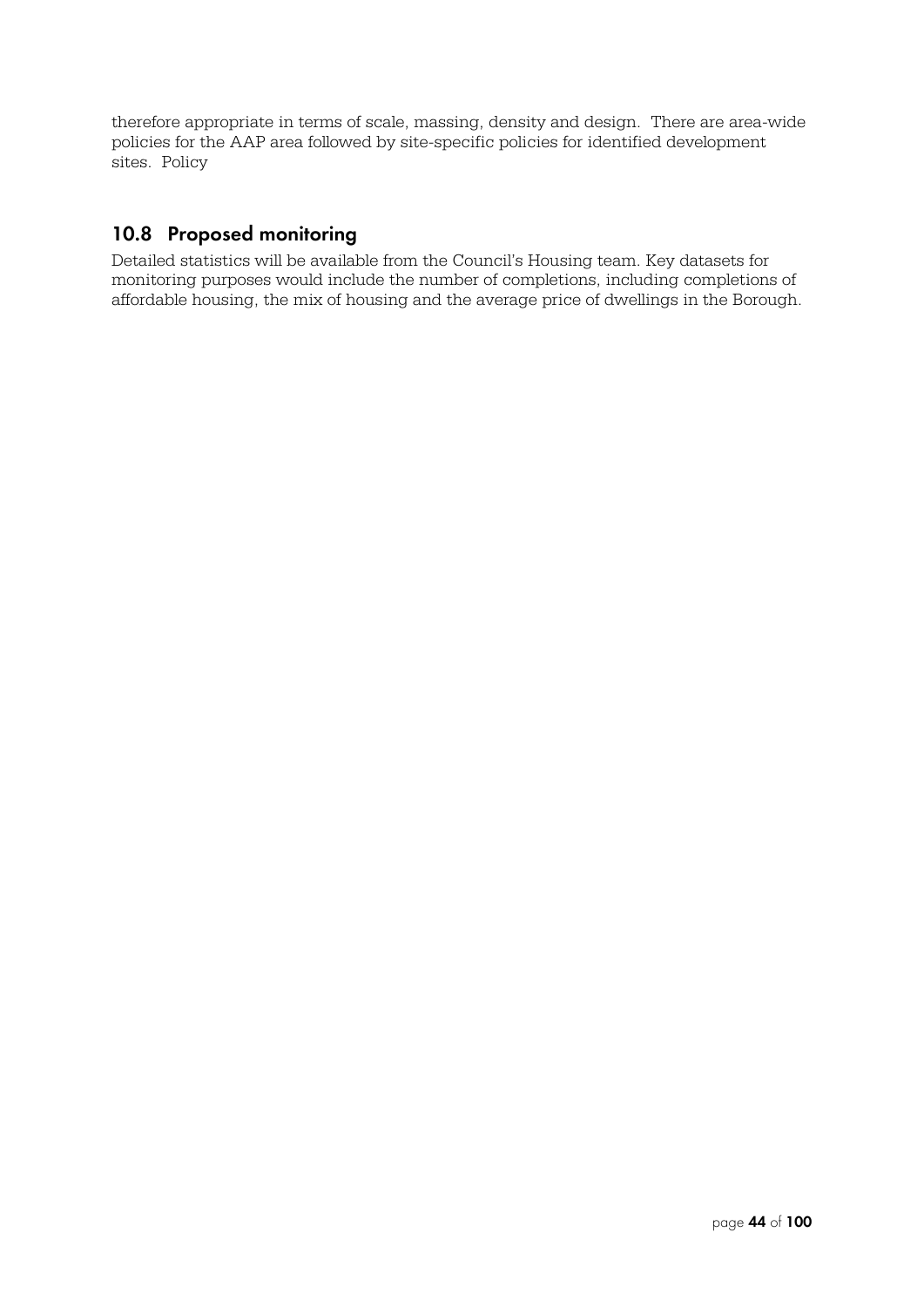## **11. Cultural heritage**

Cultural heritage has a wide definition, including historical buildings, conservation areas, archaeological sites as well as intangible heritage such as traditions, music and art. Preserving the cultural and historic environment provides benefits in a number of ways:

- It helps to sustain interesting and aesthetically pleasing places
- It gives people a sense of belonging to a unique and special place and can foster a sense of identity
- It contributes to the economy by promoting tourism
- There can be environmental benefits through the preservation of resources
- It provides an essential educational resource for an understanding of the past and its legacy

## **11.1 Context review**

The following are the key messages from the context review:

| Key message                                | Source                                   |
|--------------------------------------------|------------------------------------------|
| There is a need to protect and enhance the | NPPF; Enfield Heritage Strategy; Enfield |
| historic environment                       | Characterisation Study; Enfield's Core   |
|                                            | Strategy; Enfield's Draft Development    |
|                                            | Management Document                      |

Table 11.1

## **11.2 Baseline**

Listed buildings within the NCAAP are largely clustered to the west of the area, and include Arnos Road Underground Station, a swimming pool, library, clinic and school, which reflect the development of this area during the 20th Century and the public works nature of the uses.

Truro House on Green Lanes in on the Heritage at Risk register.

| <b>Item</b>           | <b>Bowes</b><br>Ward                           | Southgate<br>Green<br>Ward                                                           | <b>Palmers</b><br>Green<br>Ward   |
|-----------------------|------------------------------------------------|--------------------------------------------------------------------------------------|-----------------------------------|
| Conservation<br>areas |                                                |                                                                                      |                                   |
| Listed<br>Buildings   | Bowes<br>Road<br>Junior &<br>Infant.<br>School | Arnos<br>Grove<br>Station<br><b>Bowes</b><br>Road Pool<br>& Library<br>Bowes<br>Road | Truro<br>House,<br>Green<br>Lanes |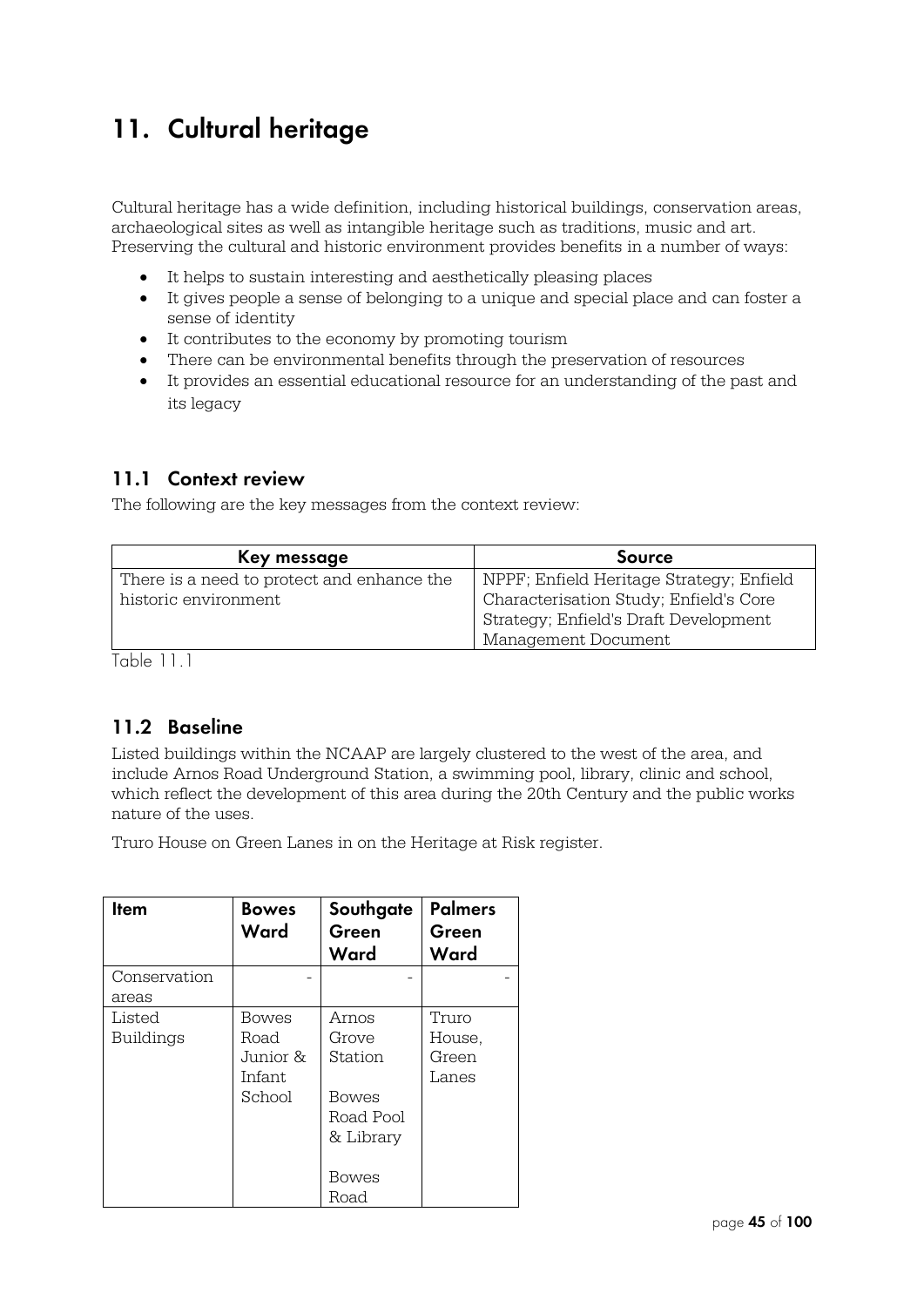|                                                           |  | Clinic |       |
|-----------------------------------------------------------|--|--------|-------|
| Locally Listed                                            |  |        |       |
| <b>Buildings</b>                                          |  |        |       |
| Ancient                                                   |  |        |       |
| Monuments                                                 |  |        |       |
| Historic Parks                                            |  |        |       |
| & Gardens                                                 |  |        |       |
| Heritage at                                               |  |        | Truro |
| Risk                                                      |  |        | House |
| Source: Enfield Council website; English Heritage website |  |        |       |

Table 11.2 – heritage

## **11.3 Likely future conditions**

Truro House is on the Heritage at Risk register and its condition may continue to worsen unless action is taken to improve its condition.

## **11.4 Environmental and sustainability problems**

The following environmental and sustainability problems have been identified:

• The condition of Truro House is at risk of worsening

## **11.5 Relevant SA/SEA objectives**

The following SA objectives are relevant to this sustainability topic

 To protect and enhance heritage and cultural assets in the NCAAP and surrounding area

## **11.6 Appraisal findings**

The NCAAP would promote the redevelopment of a number of key sites in the area and it is recognised that development could put pressure on listed buildings and their settings, unless appropriate measures are put in place for their protection. NCAAP Policy 6 generally requires design that would protect and enhance the existing townscape, and its supporting text makes specific mentioned of listed buildings. Development that respects and enhances the existing townscape would have a significant cumulative positive impact.

Two individual sites that would be promoted for redevelopment include listed buildings. However, Policies 17 and 18, which relate to Arnos Grove Station and Arnos Pool, Bowes Road Library and Arnos Grove Medical Centre respectively, require the protection and enhancement of these buildings. Indeed, these policies would have a significant positive impact on cultural heritage in the area, given that they seek to improve the setting of these buildings.

## **11.7 Proposed mitigation**

Policy 6 emphasises the importance of good quality design. There is a good level of control already in place relating to the quality of design affecting listed buildings and the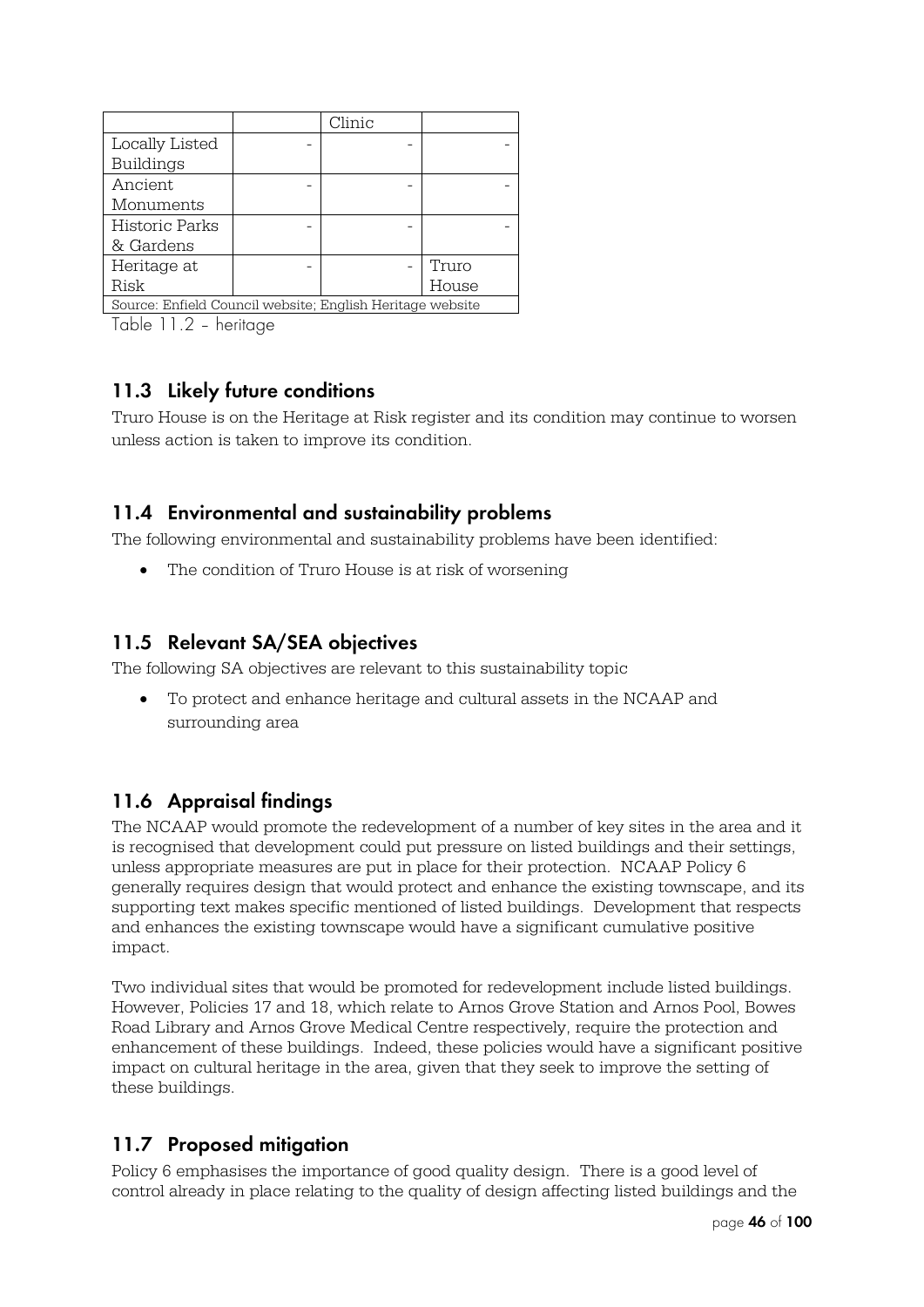character of conservation areas. A view has been taken that additional planning controls beyond those already in place relating to heritage assets are not required.

## **11.8 Proposed monitoring**

Development impacting on listed buildings and their settings would be monitored by the Planning Department and English Heritage as any relevant proposals come forward.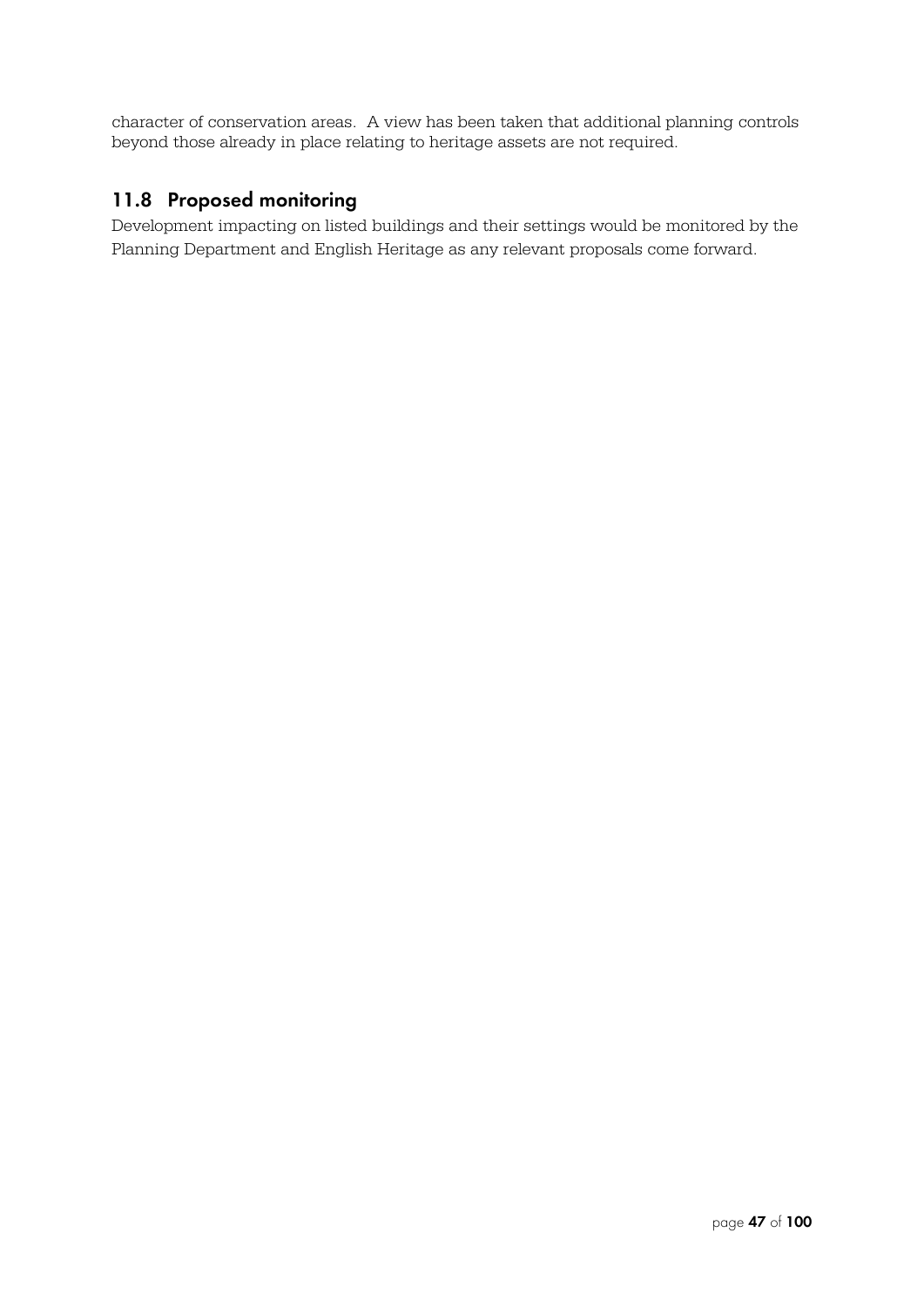## **12. Climate**

Scientific consensus is that a rise in global temperatures over the past century or so can be attributed to increasing emissions of greenhouse gases from human activity, primarily carbon dioxide from combustion of fossil fuels for energy generation.

Other greenhouse gases include methane, nitrous oxide, chlorofluorocarbons, hydrochlorofluorocarbons and sulphur hexafluoride. These gases are generated in smaller quantities than carbon dioxide but are more potent greenhouse gases.

Reducing greenhouse gas emissions is seen as essential to prevent a damaging increase in global temperatures. The impacts of climate change in the UK are expected to be warmer, wetter winters and hotter, drier summers. Sea levels are expected to rise and, together with an increase in rainfall, lead to more frequent flooding of rivers and the coastline. Extreme weather events such as storms or heat waves are likely to be more frequent.

These impacts are likely to have a number of indirect effects including changes in the availability and quality of water resources, damage to native habitats and migration or extinction of native plants and animals. Infrastructure and buildings could be damaged more frequently by storms. It is likely that there will be significant impacts upon the economy over the long term. Agriculture especially could be forced to adapt with new crops replacing traditional varieties. Unfamiliar diseases might become commonplace in a warmer climate, and patterns of mortality could change with, for example, reduced cold weather related mortality in winter but increased mortality from higher temperatures in the summer.

## **12.1 Context review**

The following are the key messages from the context review:

| Key message                                | Source                                   |
|--------------------------------------------|------------------------------------------|
| Five environmental priority areas: climate | Mayor's Biodiversity Strategy; Enfield's |
| change, biodiversity, human health,        | Biodiversity Action Plan; Enfield's Core |
| resource use and waste                     | Strategy; Enfield's Draft Development    |
|                                            | Management Document                      |
| An urgent need to address the causes of    | NPPF; The Mayor's Energy Strategy;       |
| climate change                             | Enfield's Core Strategy                  |
| New development must be energy efficient,  | NPPF; The Planning and Energy Act        |
| minimise trips generated by vehicles and   | 2008; Enfield's Core Strategy; Enfield's |
| avoid adding to congestion                 | Draft Development Management             |
|                                            | Document; The Mayor's London Plan        |
| There is an urgent need to limit climate   | European Sustainable Development         |
| change / increase the use of clean energy  | Strategy; Enfield's Core Strategy; The   |
| and address threats to public health       | Mayor's London Plan                      |
| There is a need to achieve a sustainable   | Enfield's Future: A Sustainable          |
| economy while living within environmental  | Community Strategy 2009-2019; Enfield's  |
| limits, ensure a strong, healthy and just  | Core Strategy, Local Implementation Plan |
| society<br>$\sim$ $\sim$                   |                                          |

Table 12.1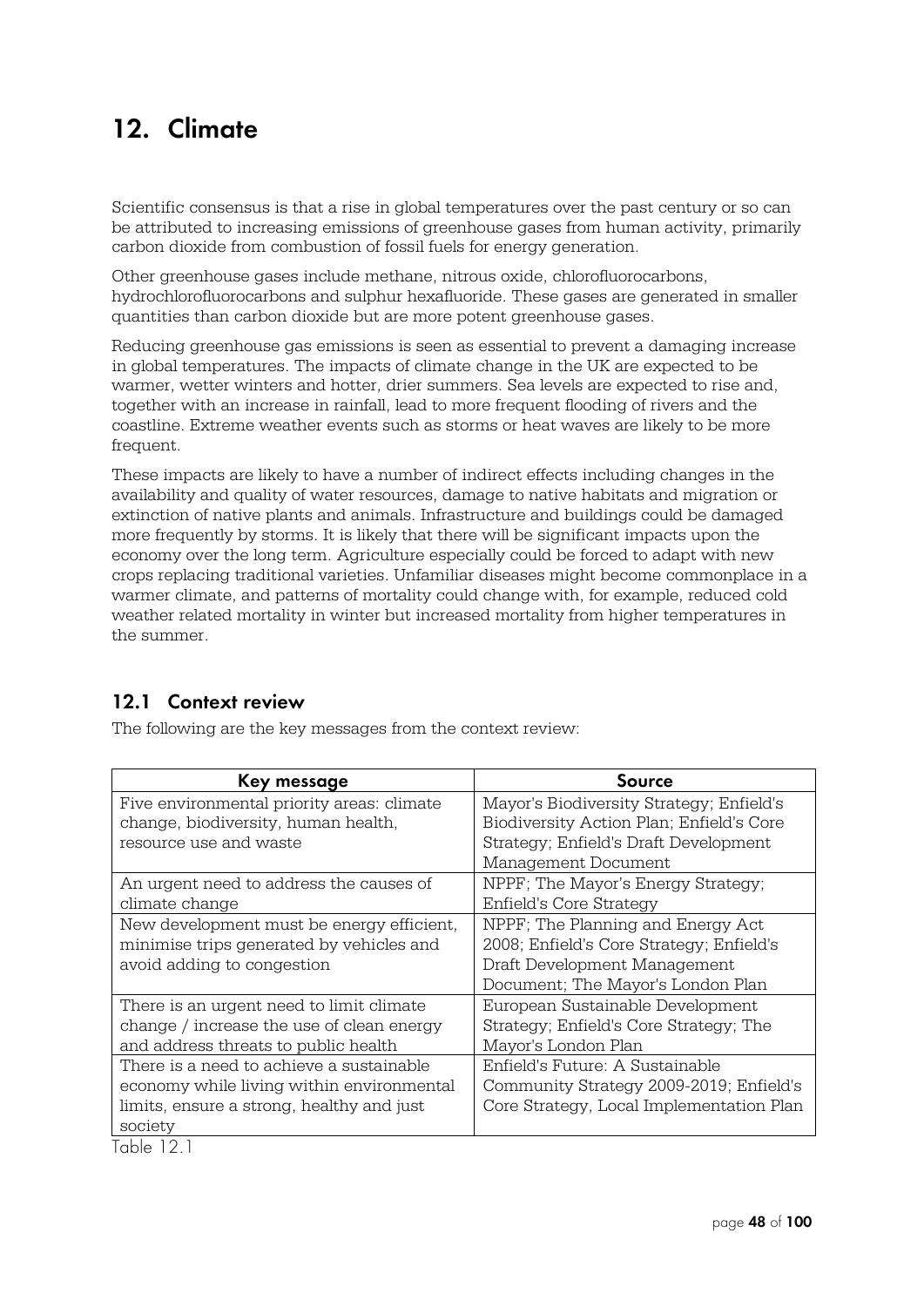## **12.2 Baseline**

At the borough level, Enfield shows a trend of falling per capita carbon dioxide emissions between 2006 and 2009, reducing from 5.6 tonnes per capita to 4.4 tonnes. One of the main ways in which the NCAAP will help to reduce carbon emissions is through lower household emissions and reduced use of private cars. Policies to encourage reductions in Carbon Dioxide emissions are present in the London Plan and Enfield's Core Strategy.

Adaptation to climate change includes preservation of green and open spaces to reduce the urban heat island effect, and managing development along the flood zones such as those around Pymmes Brook.

| Year                                                   | Item                  | Enfield |  |
|--------------------------------------------------------|-----------------------|---------|--|
| 2009                                                   | Annual per capita C)2 | 4.4     |  |
|                                                        | emissions (tonnes)*   |         |  |
| 2008                                                   | Annual per capita C)2 | 4.9     |  |
|                                                        | emissions (tonnes)*   |         |  |
|                                                        |                       |         |  |
| 2007                                                   | Annual per capita C)2 | 56      |  |
|                                                        | emissions (tonnes)*   |         |  |
|                                                        |                       |         |  |
| 2006                                                   | Annual per capita C)2 | 5.6     |  |
|                                                        | emissions (tonnes)*   |         |  |
|                                                        |                       |         |  |
| *Per capita emission estimates, industry, domestic and |                       |         |  |
| transport sectors                                      |                       |         |  |
| Source:                                                |                       |         |  |
| http://www.decc.gov.uk/en/content/cms/statistics/clim  |                       |         |  |
| ate change/data/data.aspx                              |                       |         |  |
| $T \cup 1000$ $C0$                                     |                       |         |  |

Table 12.2 – CO2 emissions

## **12.3 Likely future conditions**

It seems probable that the transport sector will continue to increase its contribution to the UK total emissions of greenhouse gases. Road traffic continues to rise and there is increasing concern about the role of air travel in adding to emissions.

The TfL scheme for the NCR aims to maintain the current volume of traffic on the road. Emissions may not therefore fall as a consequence of the road improvements. Low Emission Zones may have some impact on reducing emissions.

The 'Code for Sustainable Homes' is the Government's environmental standard for housing. The energy efficiency of new housing is likely to increase in the future as a consequence of this, as well as policies in the London Plan.

Projections by the Intergovernmental Panel on Climate Change (IPCC) result in an increase in globally averaged surface temperature between 1.1 and 6.4 °C (2.0 and 11.5 °F) over the period 1990 to 210078. What this would mean for the UK or for the AAP cannot be predicted with accuracy.

## **12.4 Environmental and sustainability problems**

The following environmental and sustainability problem has been identified:

 Rising emissions of greenhouses gases is perhaps the most important sustainability problem facing the Borough and is probably also the most difficult to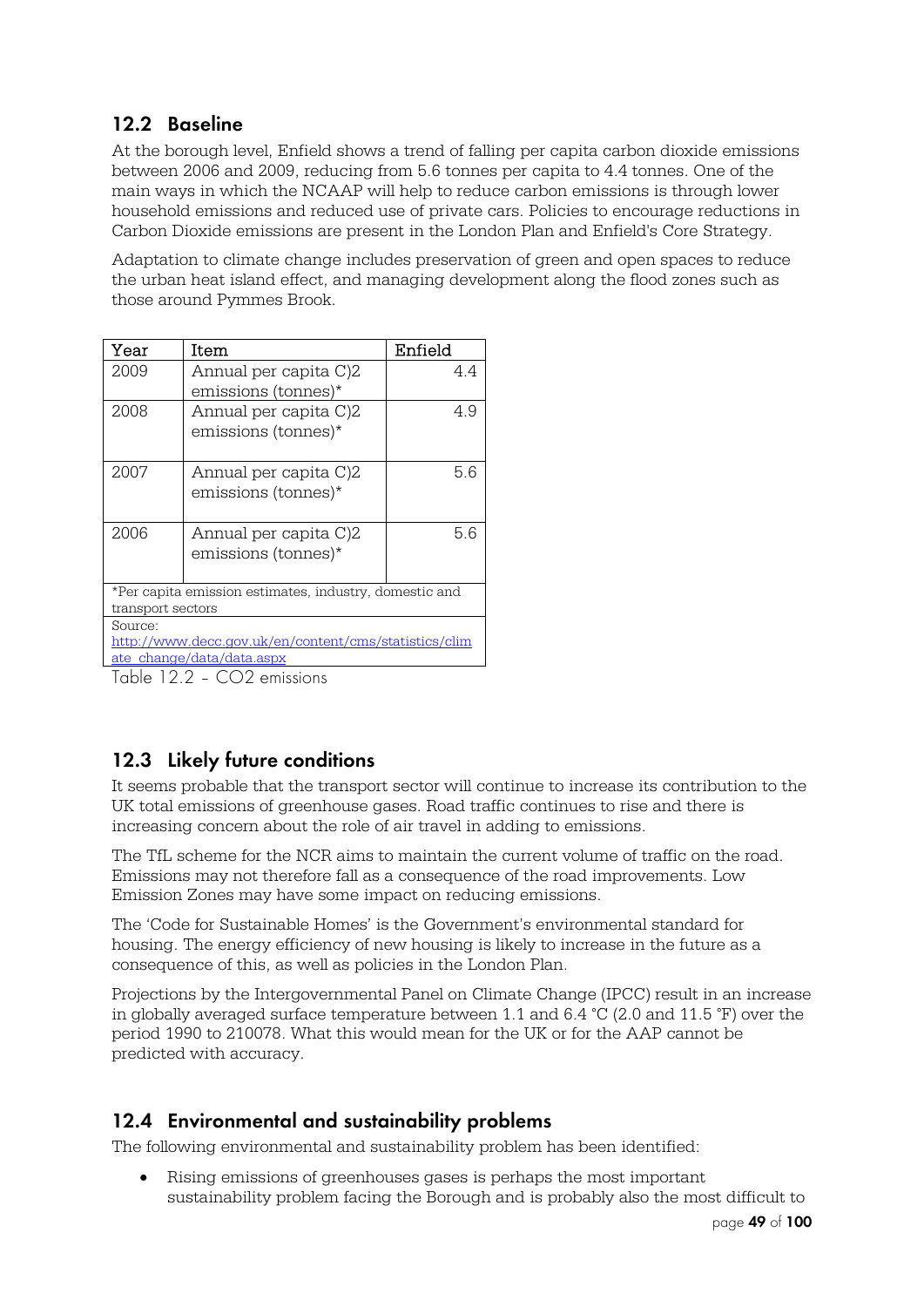address. Ensuring that Enfield is ready for future climate change is another important issue

## **12.5 Relevant SA/SEA objectives**

The following SA objectives are relevant to this sustainability topic

- To meet the challenge of climate change
- Meet the requirements of sustainable design and construction
- To ensure that everyone has the opportunity to live in a decent, sustainably constructed and affordable home

## **12.6 Appraisal findings**

The main positive impact that the NCAAP would have in relation to climate would be through the upgrading of the existing building stock. The housing-led regeneration of key sites would mean, especially, that older homes are refurbished or replaced with those that are more energy and resource efficient. Whilst NCAAP Policy 2 would be particularly significant, other policies, such as 16, 19 and 26, would promote sustainable design and construction in the regeneration of individual sites. Cumulatively, these would have a significant effect.

The NCAAP's policies would also have positive impact in terms of meeting the challenge of climate change, through the encouragement of sustainable travel and a reduction in reliance of the private car. NCAAP Policies 5 and 7, for example, would seek to direct trip generating medical facilities and denser residential developments toward more accessible locations. Other site specific policies, such as 13, 14, 15, 17 and 23, promote development that would constitute either a sustainable mix of uses that would reduce the need for travel or be close to a public transport hub.

## **12.7 Proposed mitigation**

The AAP is considered to generally have a positive impact in relation to climate change. Whilst there have been many iterative changes and amendments to the AAP during its evolution, none have related specifically to climate change issues. However, the central objectives of the AAP have remained to promote sustainable patterns of development across the AAP area which.

## **12.8 Proposed monitoring**

Overall emissions from the Borough should be monitored. It is possible that use could be made of Defra's data that is collected through its programme of estimating emissions by local authority and sector.

The energy efficiency of new development should also be monitored, if possible, given that the Council has some control over in this area.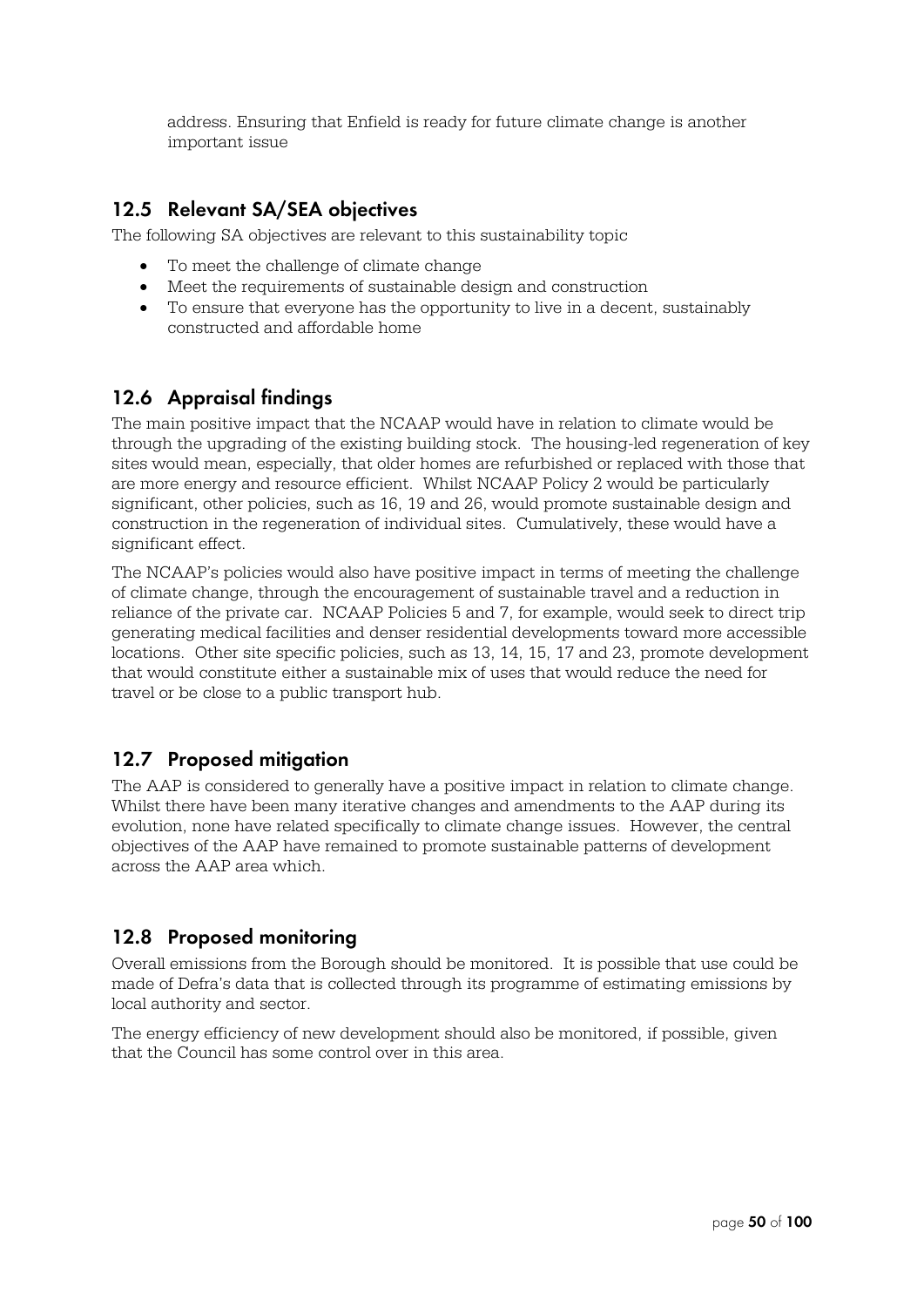## **13. Air**

Road traffic is the principal source of air pollution. London has the worst air pollution in the United Kingdom and amongst the worst in Europe, adversely affecting the health and quality of life of many Londoners. A London-wide Low Emission Zone came into force in February 2008. This is designed to tackle emissions from the most polluting, older, dieselengined lorries, buses, coaches, minibuses and large vans.

In Enfield the whole Borough has been declared an Air Quality Management Area with the aim of reducing concentrations of nitrogen dioxide (NO2) and small particles (PM10) emitted from vehicle exhausts. These compounds can cause severe cardio-vascular and respiratory harm to people, especially in the long term, and also have adverse effects on the natural and built environment. Pollution is at its worst around the Borough's major roads: especially the A406 and the A10.

## **13.1 Context review**

The following are the key messages from the context review:

| Key message                                           | Source                                   |
|-------------------------------------------------------|------------------------------------------|
| There is a need to reduce pollution and               | NPPF; Enfield's Core Strategy; Enfield's |
| enhance land, air and water quality                   | Draft Development Management             |
|                                                       | Document; EU Water Framework             |
|                                                       | Directive (2000/60/EC); Groundwater      |
|                                                       | Protection Policy and Practice           |
| Air quality generally (and in London in               | Council Directive 96/62/EC on Ambient    |
| especially) needs to be improved; traffic-            | Air Quality Assessment and               |
| sourced PM10 and NO2 are a particular                 | Management; Cleaning London's air: The   |
| problem in Enfield                                    | Mayor's Air Quality Strategy; London     |
|                                                       | Borough of Enfield Air Quality Action    |
|                                                       | Plan; Enfield's Core Strategy; Enfield   |
|                                                       | Local Implementation Plan                |
| New development must be energy efficient,             | NPPF; The Planning and Energy Act        |
| minimise trips generated by vehicles and              | 2008; Enfield's Core Strategy; Enfield's |
| avoid adding to congestion                            | Draft Development Management             |
|                                                       | Document; The Mayor's London Plan        |
| There is an urgent need to limit climate              | European Sustainable Development         |
| change / increase the use of clean energy             | Strategy; Enfield's Core Strategy; The   |
| and address threats to public health<br>$\sim$ $\sim$ | Mayor's London Plan                      |

Table 13.1

## **13.2 Baseline**

Air pollution is measured at the Bowes Road monitoring site. It shows Nitrogen Dioxide to be above the target level of 40 micrograms per cubic metre, while PM10 particulates are within the target level.

The presence of the dual carriageway North Circular Road generates high levels of air pollution from vehicle exhausts and is a considerable concern for the NCAAP, in particular along the A406 corridor.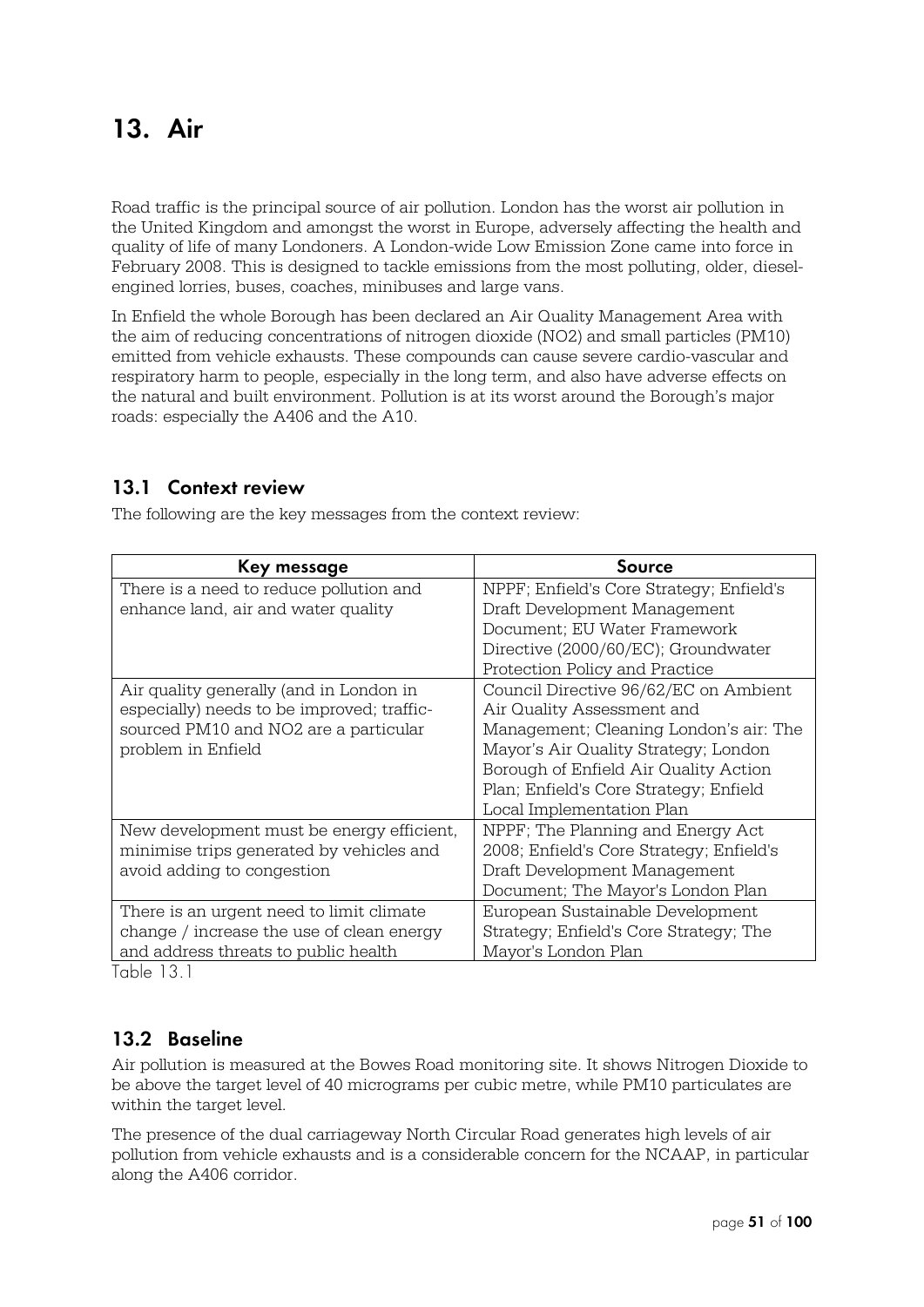| Year                                                                                          | Enfield                |              |                          | Target       |                        |
|-----------------------------------------------------------------------------------------------|------------------------|--------------|--------------------------|--------------|------------------------|
|                                                                                               | Nitrogen Dioxide*      |              | <b>PM10 particulate*</b> |              |                        |
|                                                                                               | Derby Rd               | <b>Bowes</b> | Derby Rd                 | <b>Bowes</b> |                        |
|                                                                                               | Upper                  | <b>Rd</b>    | Upper                    | <b>Rd</b>    |                        |
|                                                                                               | Edmonton               | <b>Bowes</b> | Edmonton                 | <b>Bowes</b> |                        |
|                                                                                               | $\mu$ g/m <sup>3</sup> | Park         | $\mu$ g/m <sup>3</sup>   | Park         |                        |
|                                                                                               |                        | $\mu$ g/m    |                          | pg/m         |                        |
| 2010/11                                                                                       | 45                     | 53           | 29                       | 29           | Target                 |
| 2009/10                                                                                       | 46                     | 53           | 27                       | 25           | maximum                |
| 2008/09                                                                                       | 47                     | 64           | 29                       | 24           | level 40               |
| 2007/08                                                                                       | 47                     | 53           | 31                       | 30           | $\mu$ g/m <sup>3</sup> |
| *Average airborne particulate levels over 12 month period, measured in $\mu$ g/m <sup>3</sup> |                        |              |                          |              |                        |
| (micrograms per cubic metre) (gravimetric equivalent)                                         |                        |              |                          |              |                        |
| Source: Enfield Council – Environment                                                         |                        |              |                          |              |                        |

Table 13.2 – air quality

## **13.3 Likely future conditions**

It is intended that the proposed TFL Safety and Environmental Improvements Scheme for the North Circular Road will improve the quality of pedestrian crossings and introduce bus priority measures. The volume of traffic is expected to be the same. The scheme is unlikely to significantly reduce congestion.

The Environmental Statement, which has been produced for the TfL scheme, suggests that overall the scheme is likely to result in an improvement of air quality in the study area as a whole. The study area includes the A406 as well as the side roads. The majority of the improvements in air quality occur due to the relocation of traffic from along Melville Gardens and Palmerston Road. The Environment Statement for the scheme found that within the study area approximately 4248 properties will benefit from improved PM10 and NO2 levels, 2580 properties are expected to experience deterioration and 193 properties will experience no change.

The relocation of traffic from residential side streets on the A406, which is a component of the TfL scheme, is predicted to increase the NO2 concentrations on the A406 itself. Modelling undertaken for the Environment Statement for the 'Do Something' scenario (the recent TfL safety and environment scheme) in 2010 predicted that there would continue to be exceedances of EU limit values at monitoring points in the study area for the annual average NO2 and 1 hour NO2.

Enfield falls within the new London Low Emission Zone (LEZ). Certain diesel-engined lorries, buses, coaches, large vans and minibuses travelling in this zone must meet the LEZ emissions standards or they will be subject to a charge. The presence of the zone is likely to promote the use of vehicles that meet the emissions standards, and to discourage the use of more polluting vehicles. Over time the standards will become more stringent. The effect of the LEZ therefore is likely to be a gradual increase in the standards of vehicles using Enfield's roads and improved air quality

## **13.4 Environmental and sustainability problems**

The following environmental and sustainability problem has been identified:

 The key pollutants in Enfield are nitrogen dioxide and small particles, mostly sourced from traffic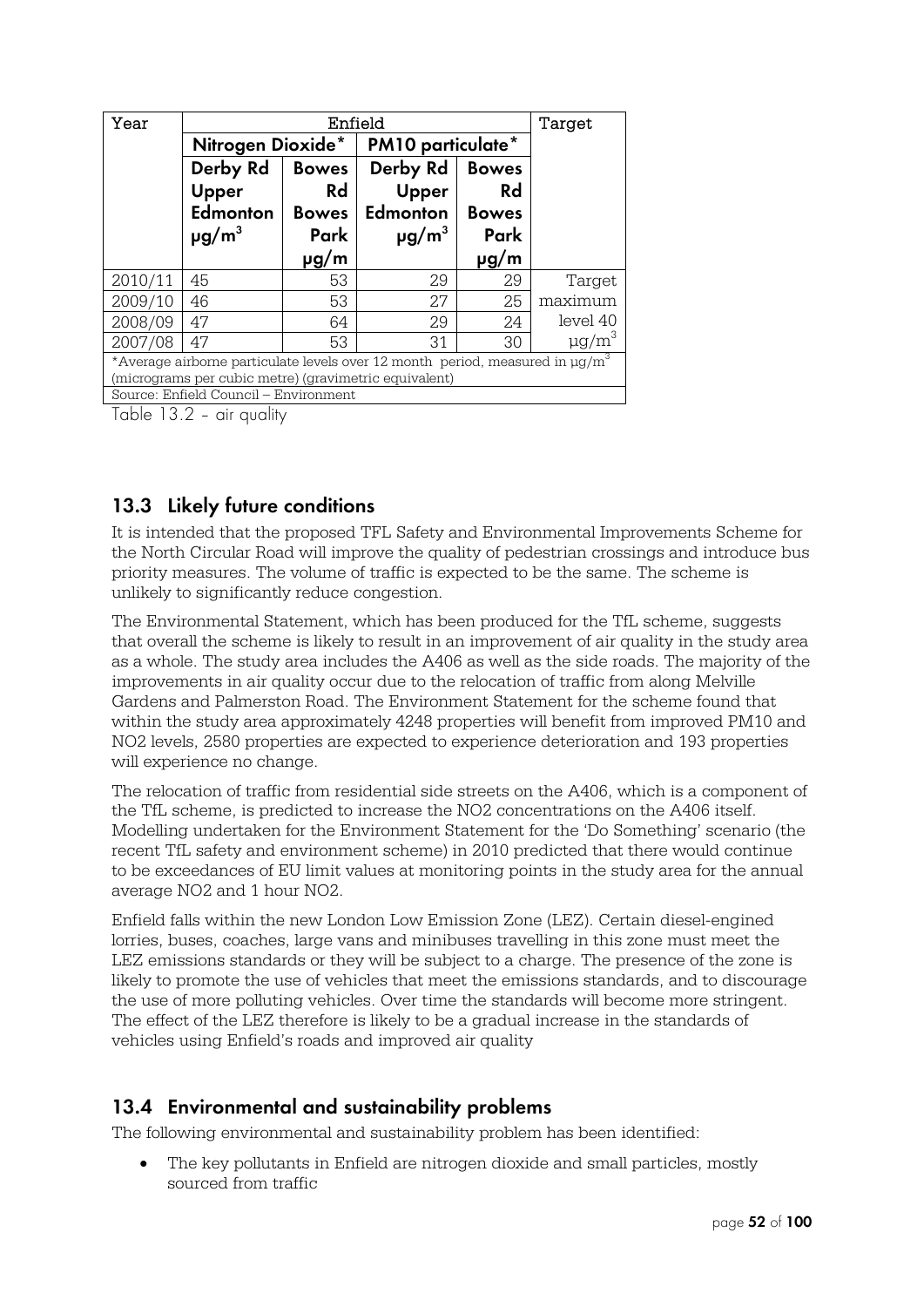## **13.5 Relevant SA/SEA objectives**

The following SA objectives are relevant to this sustainability topic

- To reduce air pollution and ensure that air quality continues to improve
- To meet the challenge of climate change

## **13.6 Appraisal findings**

NCAAP Policy 9 seeks to mitigate against poor air quality through ensuring that new developments are designed so that habitable accommodation is orientated away from sources of pollution, most notably the North Circular Road, and natural ventilation is used to pull in air from the clean side of any building. Although this would have a significant cumulative effect in ensuring that residents are not exposed to undue levels of air pollution, it would not, in itself, have any significant effect in terms of reducing air pollution and improving air quality.

Some other policies would have a significant cumulative impact in terms of improving air quality through either the encouragement of sustainable travel and/or the reduction of congestion and reliance of the private car. For example, NCAAP Policies 5 and 7, would seek to direct trip generating medical facilities and denser residential developments toward more accessible locations. Other site specific NCAAP policies, such as 13, 14, 15, 17 and 23 promote development that would constitute either a sustainable mix of uses that would reduce the need for travel or be close to a public transport hub.

## **13.7 Proposed mitigation**

Air quality is an issue for the sites alongside the A406 road corridor. Policy 6 put measures in place which puts the onus of the developer to consider how the design of new development can respond to this particular environmental condition to seek to ensure that the occupants of new development are not overly exposed to air pollution.

## **13.8 Proposed monitoring**

Monitoring will take place through the Local Plan monitoring procedures. There are indicators that are directly relevant to air quality in the NCAAP area. The Council's own data can also be supplemented by statistic collected by the Air Quality Network.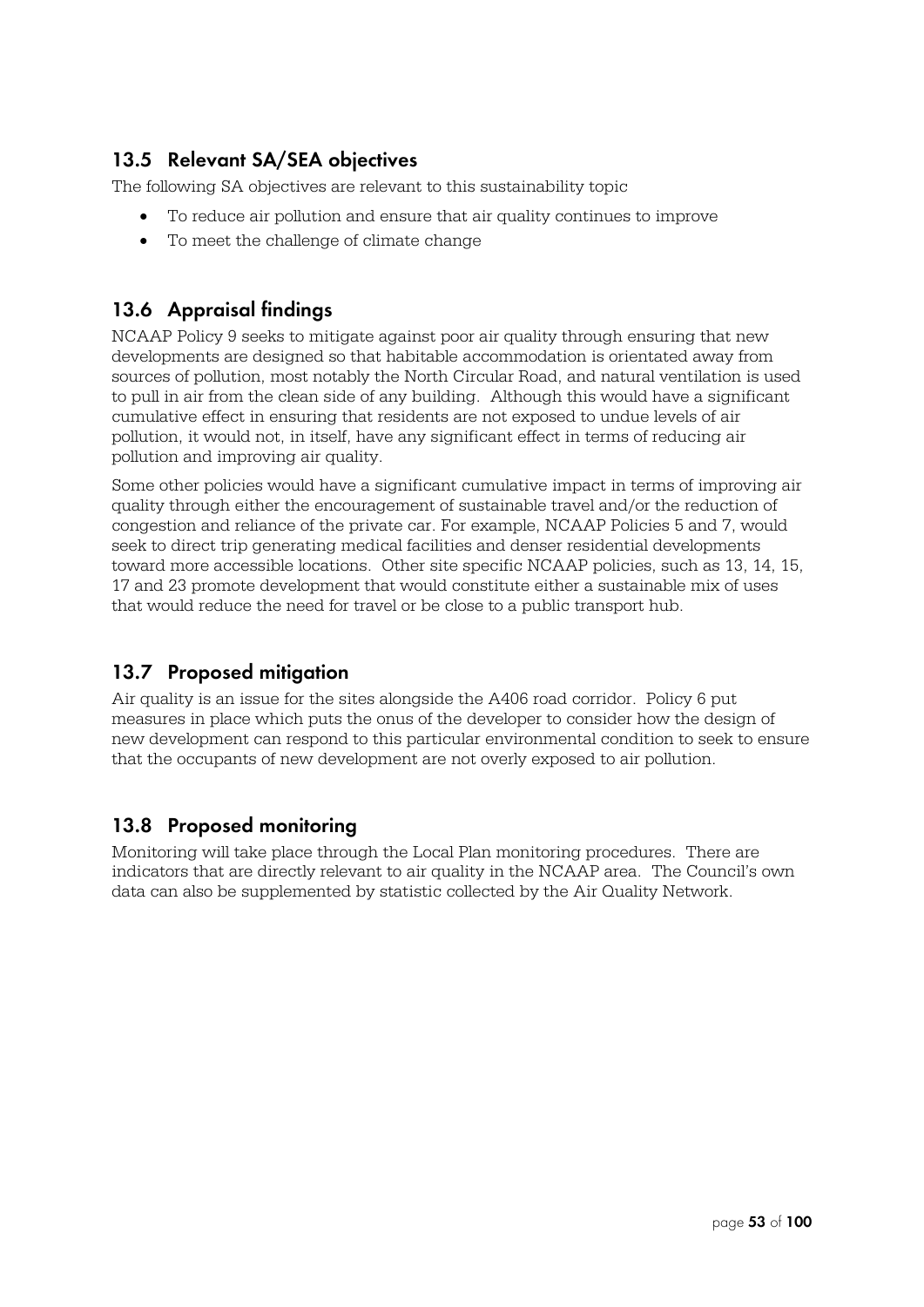## **14. Soil**

Soils are a vital component to the natural environment and biodiversity, while healthy, fertile soils are necessary for successful and productive agriculture.

Soil plays a significant role in managing climate change, with substantial quantities of greenhouse gases locked up in soils. Degradation or destruction of soil would lead to the release of these gases into the atmosphere, adding to the greenhouse effect. Healthy soils will also be vital to adapting successfully to climate change, with healthy soil able to retain moisture, balancing out the expected increased instances of drought and flooding.

For these reasons healthy soils are essential to sustainable development.

#### **14.1 Context review**

The following are the key messages from the context review:

| Key message                             | <b>Source</b>                            |
|-----------------------------------------|------------------------------------------|
| There is a need to reduce pollution and | NPPF; Enfield's Core Strategy; Enfield's |
| enhance land, air and water quality     | Draft Development Management             |
|                                         | Document; EU Water Framework             |
|                                         | Directive (2000/60/EC); Groundwater      |
|                                         | Protection Policy and Practice           |

Table 14.1

#### **14.2 Baseline**

No data.

#### **14.3 Likely future conditions**

It is likely that ongoing redevelopment in the AAP area will result in the continuing cleanup of contaminated land. Developers are required to remediate such contaminated land prior to construction taking place.

It is possible that areas of New Southgate Industrial Estate may need to be remediated. There land has been used historically for industrial uses and under the Preferred Option for Employment Land will be partially redeveloped for residential uses.

#### **14.4 Environmental and sustainability problems**

No problems were identified in the AAP area in relation to soils.

#### **14.5 Relevant SA/SEA objectives**

No SA objectives are relevant to this sustainability topic.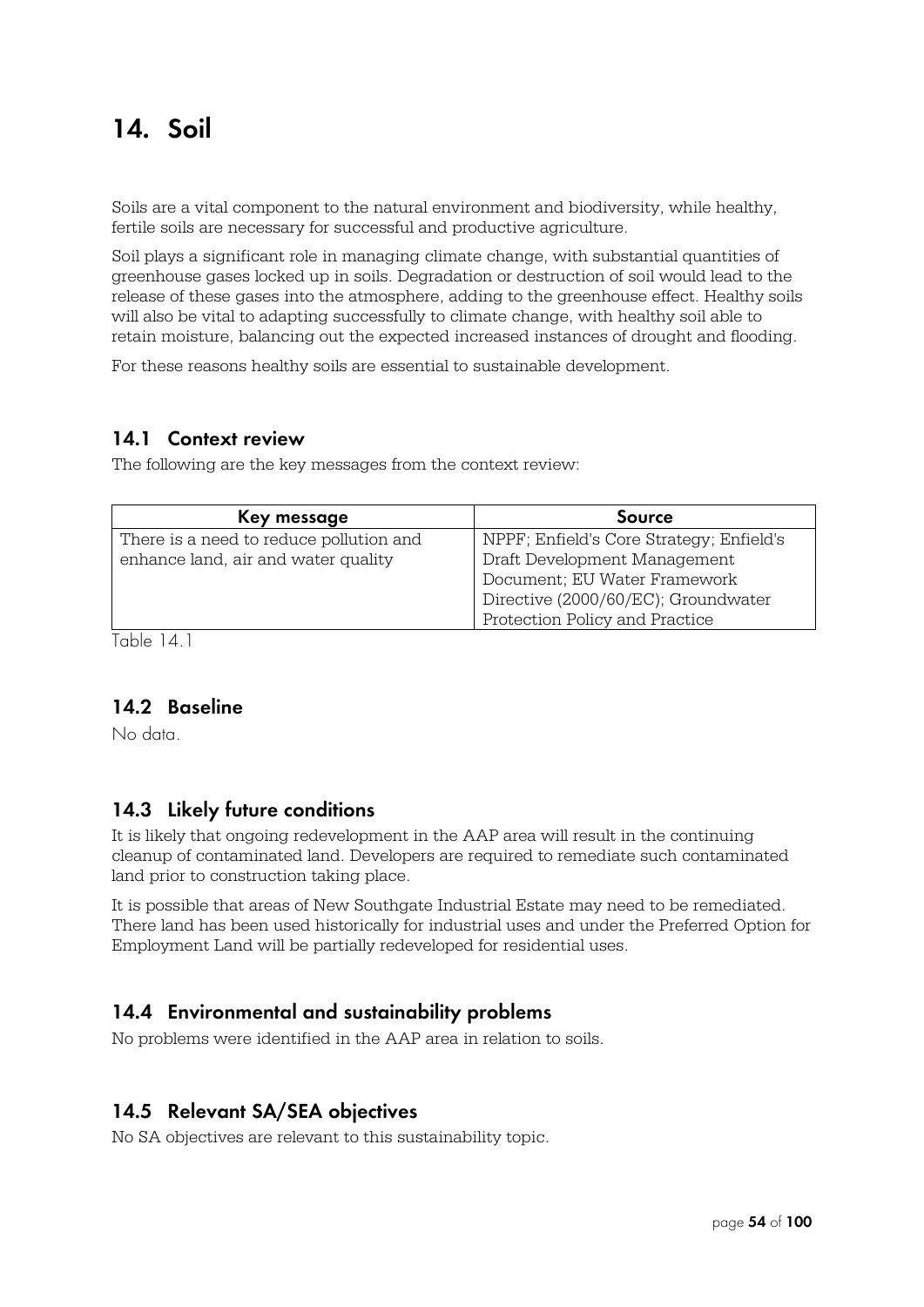## **14.6 Appraisal findings**

It is not thought that the policies would cause any significant impact in relation to soils in the NCAAP area. It is noted that the majority of sites identified for development have been previously developed. Where it is found that land is contaminated, remediation will take place and would result in improved soil quality.

#### **14.7 Proposed mitigation**

If a development site is found to be contaminated, conditions should be attached to any planning application requiring that appropriate remediation takes place.

## **14.8 Proposed monitoring**

The monitoring of planning conditions relating to the remediation of contaminated land will be undertaken by the Planning Department as appropriate and usually on a case-bycase basis.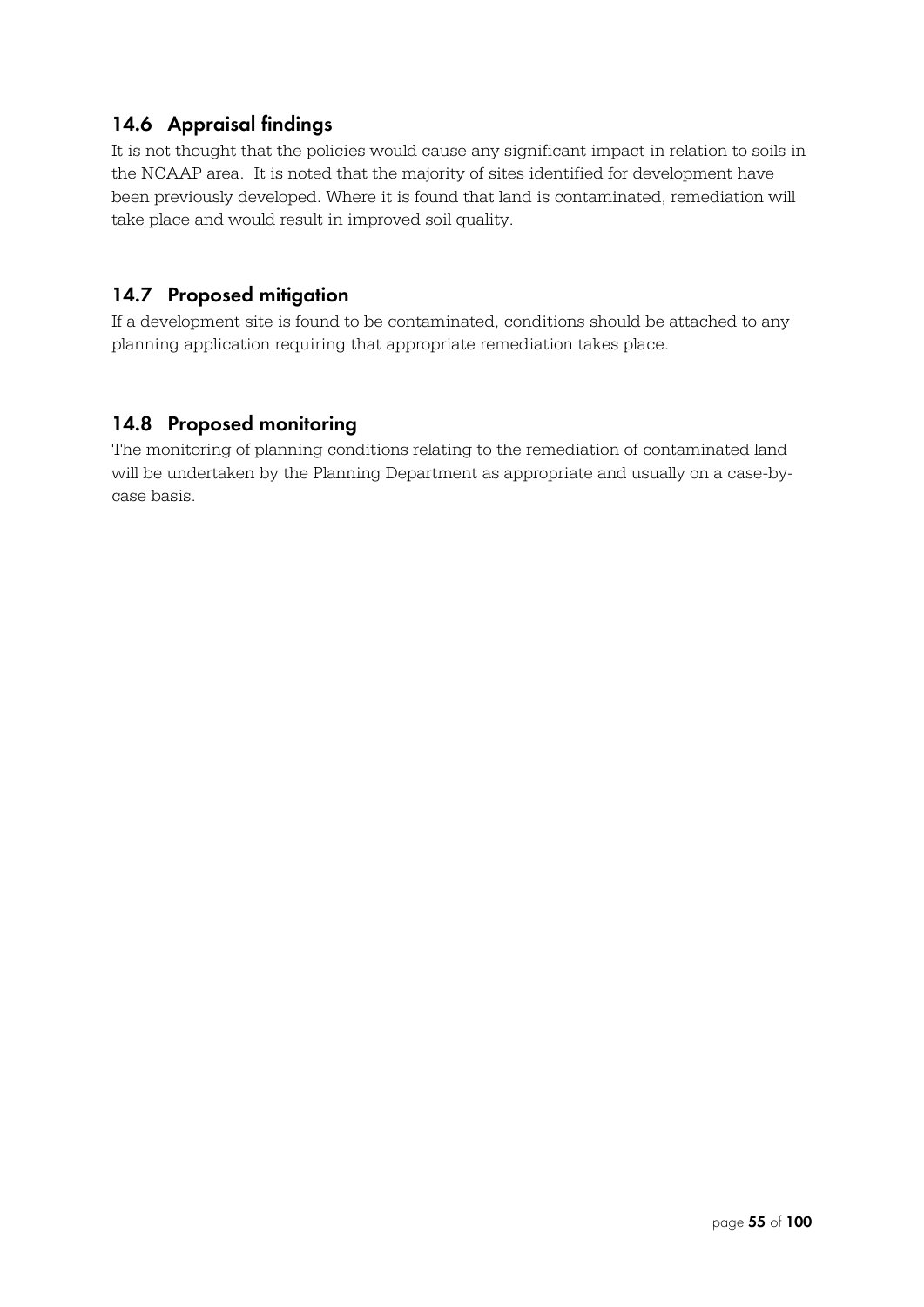## **15. Water**

Sustainable water management includes reduction in water use, tackling water pollution and managing the risk of flooding.

Design standards for new developments can be used to reduce water use in domestic and commercial buildings.

Many activities have the potential to pollute water. Pollution may enter the water environment from a point source, for example effluent discharged from a pipe, or from a diffuse source, such as nitrates in rainwater runoff from agricultural land. Polluted water can most easily be treated if it is contained, for example treating sewage before it is released into the environment. Untreated pollutants can severely damage the natural environment and pose a risk to human health.

In the NCAAP area the main areas at risk of flooding are those areas adjacent to watercourses. Floods need not be caused by prolonged rainfall. They can be localised short-lived events that can happen suddenly, with little or no warning, caused by intense storms that produce more runoff than an area can store or a stream can carry within its normal channel. Urban areas, which have many hard surfaces that restrict infiltration, are at increased risk of this type of flooding.

In high-risk areas defence mechanisms can be put in place to control floods but these are costly and care must be taken not to transfer the problem to another location. Therefore a key aim of land use planning is ensure that flood risk is taken into account at all stages in the planning process to avoid inappropriate development in areas at risk of flooding, and to direct development away from areas at highest risk.

#### **15.1 Context review**

The following are the key messages from the context review:

| Key message                                 | Source                                   |
|---------------------------------------------|------------------------------------------|
| The 'proximity principle' will be           | The London Plan; Enfield's Core Strategy |
| implemented in relation to waste            |                                          |
| There is a need for SUDS (sustainable urban | EU Water Framework Directive             |
| drainage systems)                           | (2000/60/EC); Enfield's Surface Water    |
|                                             | Management Plan; Enfield's Draft         |
|                                             | Development Management Document          |
| There is a need to reduce pollution and     | NPPF; Enfield's Core Strategy; Enfield's |
| enhance land, air and water quality         | Draft Development Management             |
|                                             | Document; EU Water Framework             |
|                                             | Directive (2000/60/EC); Groundwater      |
|                                             | Protection Policy and Practice           |

Table 15.1

## **15.2 Baseline**

The main watercourse in the NCAAP is Pymmes Brook which runs west to east through largely residential areas, running through Arnos Park before it enters the AAP area.

In 2009 measurements of the borough's watercourses showed 80% to meet chemical quality standards and 67% to meet biological standards.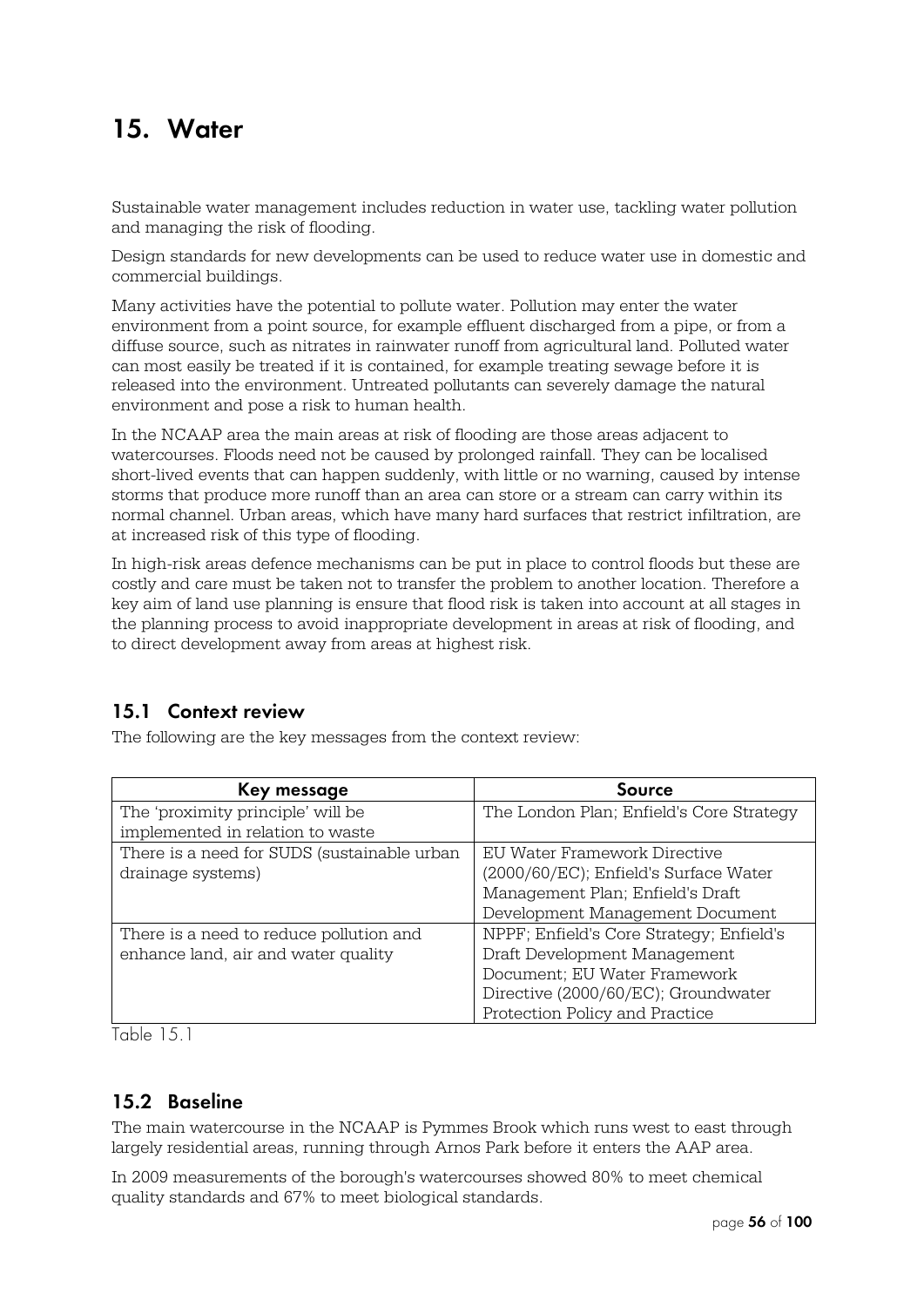Climate change is expected to increase the likelihood of flooding events in the future, and it is important that developments within the NCAAP are compliant with flood risk guidance.

| Year                                                                                                  | <b>Enfield</b>                                                            |                                                                  |                                                                  |                                  |
|-------------------------------------------------------------------------------------------------------|---------------------------------------------------------------------------|------------------------------------------------------------------|------------------------------------------------------------------|----------------------------------|
|                                                                                                       | <b>River Quality -</b><br>Chemical                                        |                                                                  | <b>River Quality -</b><br><b>Biological</b>                      |                                  |
|                                                                                                       | $%$ sites<br>rated<br>fair or<br>better<br>as 3<br>year<br>average        | 3 year<br>rating of<br>each site                                 | % sites<br>rated<br>fair or<br>better<br>as 3<br>year<br>average | 3 year<br>rating of<br>each site |
| 2009                                                                                                  | 80%                                                                       |                                                                  | 67%                                                              |                                  |
| 2008                                                                                                  | 67%                                                                       | 6 sites: A<br>ADEE<br>D                                          | 83%                                                              | 6 sites: B B<br>CCCF             |
| 2007                                                                                                  | 78%                                                                       | 9 sites: A<br>ADBE<br>EDDD                                       | 83%                                                              | 9 sites: B B<br>CCCFF            |
| 2006                                                                                                  | 30%                                                                       |                                                                  |                                                                  |                                  |
| Classification: $A$ – very good, $B$ – good, $C$ – fairly good, $D$ – fair,<br>$E - poor$ , $F - bad$ |                                                                           |                                                                  |                                                                  |                                  |
| used to assess                                                                                        | Monitoring stations                                                       | River Lee (Subsidiary A) – Section:<br>Source - River Lee (2 km) |                                                                  |                                  |
|                                                                                                       | River Lee - Kings Weir - Tottenham<br>performance<br>(results not<br>Lock |                                                                  |                                                                  |                                  |
| available for all<br>stations in any                                                                  |                                                                           | River Lee Navigation B - Kings Weir -<br>Tottenham Lock          |                                                                  |                                  |
| given year):                                                                                          |                                                                           | Turkey Brook - Section: Source - River<br>Small Lee (13.2 km)    |                                                                  |                                  |
| Source: www.environment-agency.gov.uk/maps/info/river                                                 |                                                                           |                                                                  |                                                                  |                                  |

Table 15.2 – water quality

## **15.3 Likely future conditions**

Flood risk is likely to increase in future as a consequence of climate change. Enfield's water courses are likely to remain under pressure in terms of water quality, given their urban setting.

## **15.4 Environmental and sustainability problems**

The following environmental and sustainability problems have been identified:

- Possible increase in flood risk in the future as a consequence of climate change
- Water courses remain under pressure in terms of water quality due to urban setting

## **15.5 Relevant SA objectives**

The following SA objectives are relevant to this sustainability topic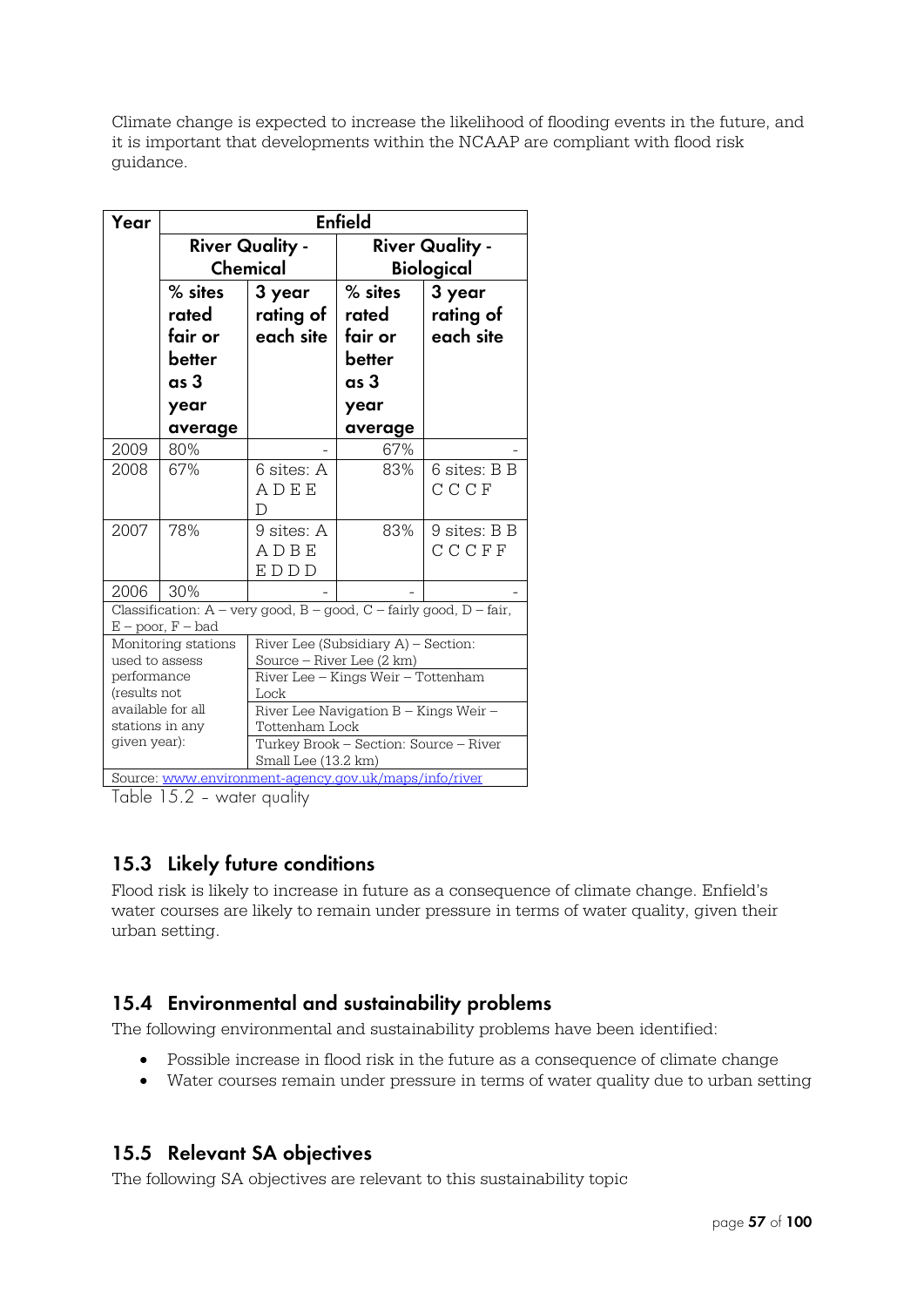- To meet the challenge of climate change
- To achieve sustainable water resources management
- Meet the requirements of sustainable design and construction
- To ensure that everyone has the opportunity to live in a decent, sustainably constructed and affordable home

## **15.6 Appraisal findings**

There are no discernible impacts on water resources management over and above the existing baseline conditions. Indeed, it should be noted that the regeneration of key sites in the NCAAP area would result in the replacement of older housing stock with modern, sustainably designed and constructed buildings. This would mean that, although there would be additional households in the area and a possible increase in demand for water, this would be mitigated through the installation and use of more efficient fittings and appliances, which would limit the amounts of water actually used.

Moreover, the regeneration of key sites in the NCAAP area will also allow for the introduction of SUDS, which would have a positive impact, in terms of a reduction in the level of flood risk.

## **15.7 Proposed mitigation**

Guidance under Policy 10 is included in the AAP which provides references back to the relevant policies and guidance contained within the Core Strategy and the Development Management DPD.

## **15.8 Proposed monitoring**

The availability and quality of water are ensured through regulatory regimes that do not directly involve the Council; however, data on water quality can be obtained from the Environment Agency. Flood risk should be monitored through the Strategic Flood Risk Assessment process and a record of incidents of flooding should be maintained.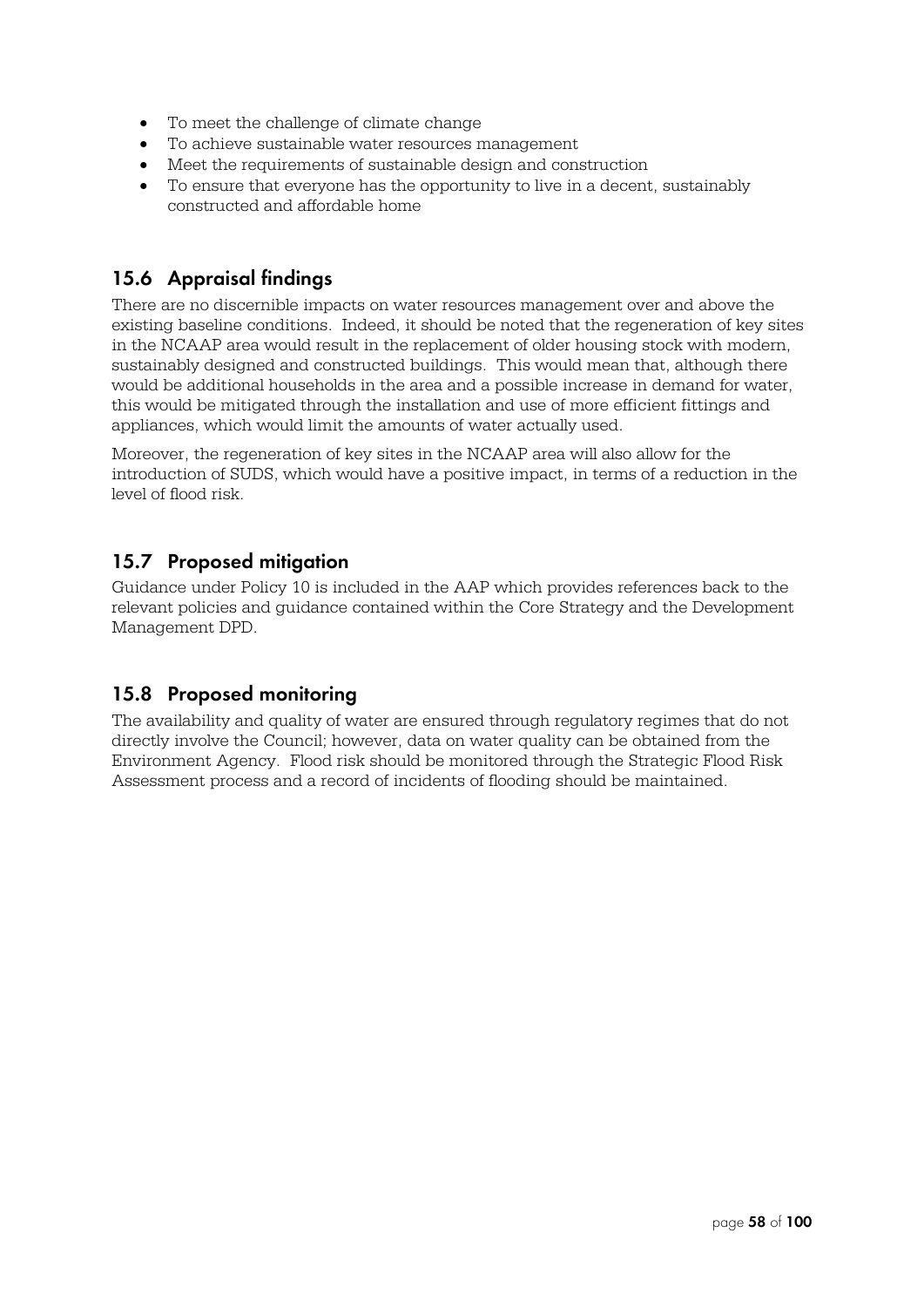## **16. Biodiversity**

Biodiversity is the term used to encompass the variety of life on earth at all levels, from local to global and including animals and plants.

The main threats to biodiversity are associated with human activities causing damage or loss to habitats and ecosystems. Many species populations are being reduced and fragmented below viable sizes. Conserving biodiversity requires long-term solutions from the local to the global level.

Biodiversity has intrinsic value as a part of the natural history of the planet along with an aesthetic and recreational benefit for people. Biodiversity also has value as a provider of "ecological services" to the human economy through such processes as the retention and steady release of rainwater by plants, pollination of crops by insects, and absorption of air pollution by trees.

## **16.1 Context review**

The following are the key messages from the context review:

| Key message                                                                                                                                                                                                                       | <b>Source</b>                                                                                                                                                                         |
|-----------------------------------------------------------------------------------------------------------------------------------------------------------------------------------------------------------------------------------|---------------------------------------------------------------------------------------------------------------------------------------------------------------------------------------|
| Sites of Importance for Nature<br>Conservation (SINCs) represent a valuable<br>ecological resource                                                                                                                                | Enfield's Biodiversity Action Plan; Enfield's<br>Core Strategy; Enfield's Draft Development<br>Management Document; London<br><b>Biodiversity Action Plan</b>                         |
| Open spaces in and around the NCAAP<br>and across the borough need to be<br>provided / protected in order to promote<br>health / well-being, support urban renewal,<br>encourage social cohesion and also benefit<br>biodiversity | NPPF; Enfield Parks and Open Spaces<br>Strategy; Enfield Characterisation Study;<br>Core Strategy; Enfield's Draft Development<br>Management Document                                 |
| Five environmental priority areas: climate<br>change, biodiversity, human health,<br>resource use and waste                                                                                                                       | Mayor's Biodiversity Strategy; Enfield's<br>Biodiversity Action Plan; Enfield's Core<br>Strategy; Enfield's Draft Development<br>Management Document                                  |
| There is a need to conserve and enhance<br>biodiversity                                                                                                                                                                           | EU Sixth Environmental Action Plan;<br>NPPF; Biodiversity and Geological<br>Conservation; Enfield BAP; Enfield's Core<br>Strategy; Enfield's Draft Development<br>Management Document |
| There is a need to identify, monitor and<br>actively manage sites of biodiversity<br>importance                                                                                                                                   | Mayor's Biodiversity Strategy; Enfield<br><b>Biodiversity Action Plan</b>                                                                                                             |
| There is a need to achieve a sustainable<br>economy while living within environmental<br>limits, ensure a strong, healthy and just<br>society<br>.LL 141                                                                          | Enfield's Future: A Sustainable Community<br>Strategy 2009-2019; Enfield's Core<br>Strategy; Local Implementation Plan                                                                |

Table 16.1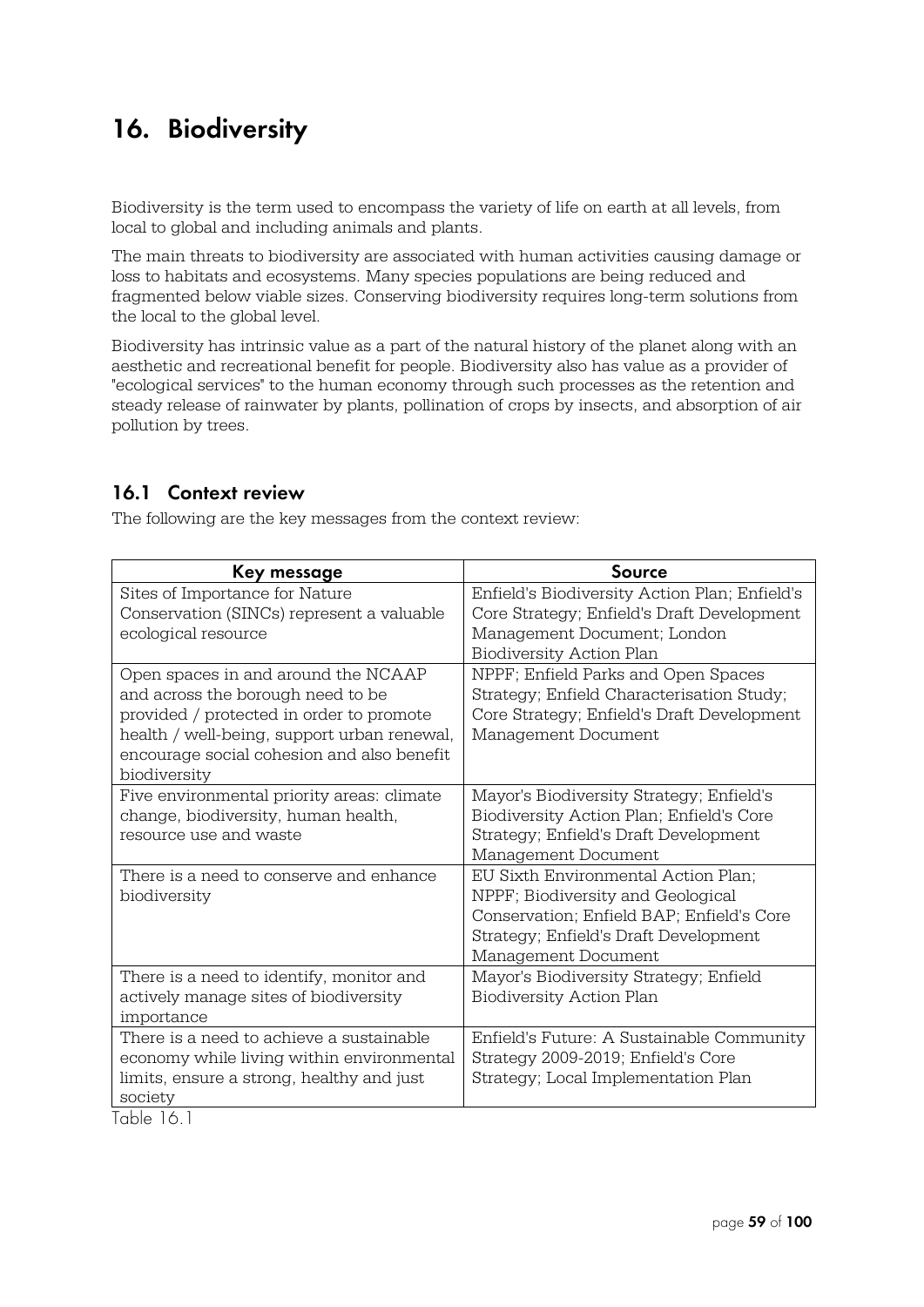## **16.2 Baseline**

Wildlife corridors and green links run along Pymmes Brook, the railway line and the New River. The areas provide valuable habitats and connecting routes for wildlife within and through the NAAP area.

## **16.3 Likely future conditions**

Statutory controls now exist to prevent further losses of biodiversity owing to development and it is assumed that these will be effective. The implications of climate change for biodiversity are another matter however and unchecked climate change could render such controls meaningless in the long term.

#### **16.4 Environmental and sustainability problems**

No problems were identified in the AAP area in relation to biodiversity.

## **16.5 Relevant SA objectives**

The following SA objectives are relevant to this sustainability topic

- To conserve and enhance the NCAAP's biodiversity
- To protect, enhance and make accessible for enjoyment, the NCAAP's green and open spaces

## **16.6 Appraisal findings**

None of the NCAAP's policies would individually have a significant impact on biodiversity. A number of policies, including Policies 9, 10 and 24, would have a cumulatively significant positive impact on biodiversity through requiring that existing green spaces are improved and connected.

## **16.7 Proposed mitigation**

All of the development sites identified in the AAP are previously developed urban sites. Assuming they all come forward for development, none of the sites would involve the loss of any open spaces or fall within sites of importance for nature conservation.

The current protection given to locations within the area currently identified as important for nature conservation is proposed to be carried forward.

## **16.8 Proposed monitoring**

Monitoring will take place through the Local Plan monitoring procedures. There are indicators that are directly relevant to biodiversity in the NCAAP area. Targets relating to biodiversity are set out in the Enfield Biodiversity Action plan and Natural England also holds relevant data.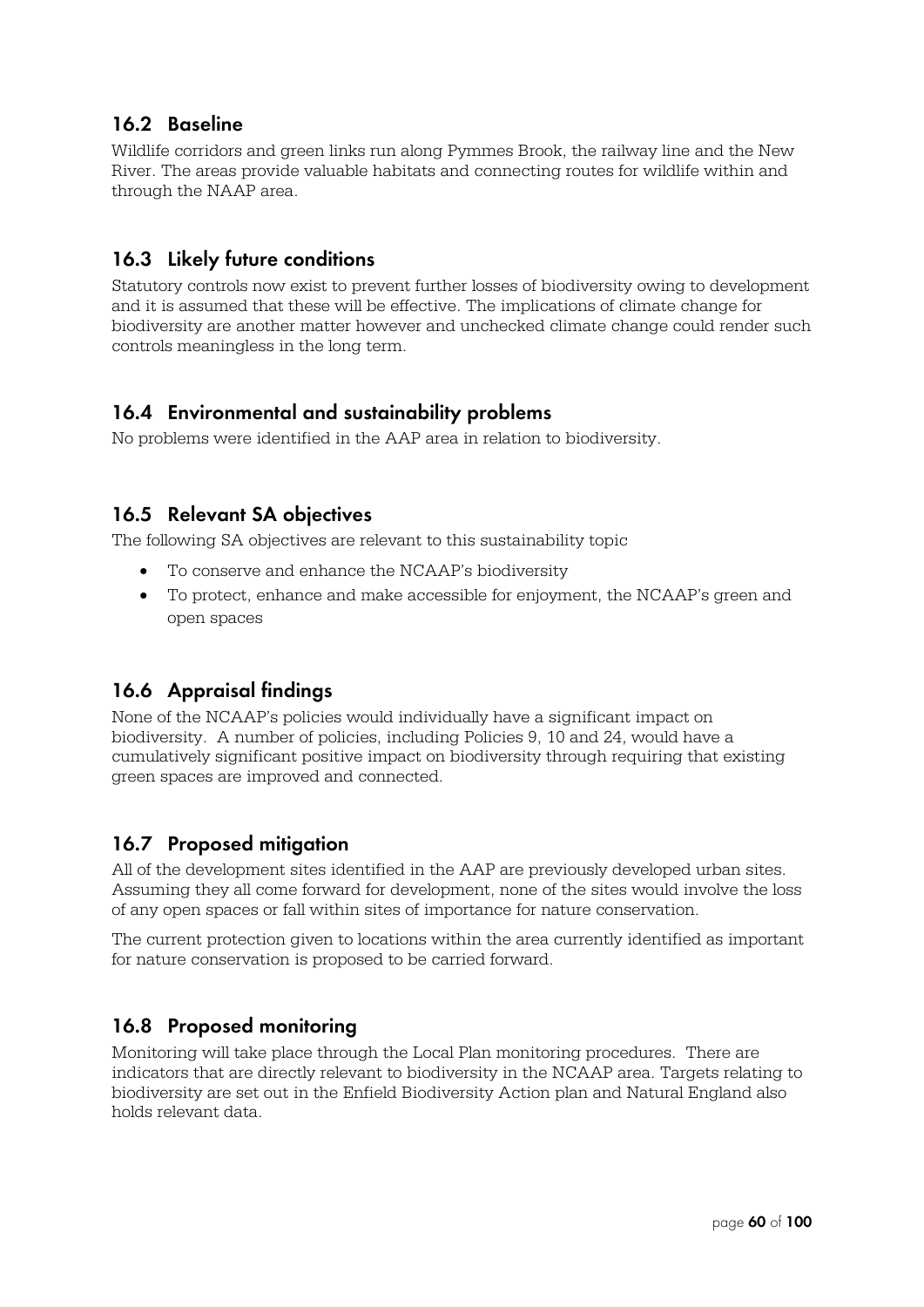## **17. Landscape and townscape**

Landscape character is defined as 'a distinct, recognisable and consistent pattern of elements in the landscape that makes one landscape different from another, rather than better or worse' (Source: Landscape Character Network). Landscape gives a locality its sense of place, making it different from neighbouring localities. Landscapes can be areas designated for their natural beauty or ambiance but can also be 'ordinary' places that are not given statutory protection. Urban landscapes also have a significant role to play in the quality of people's lives, and therefore high quality townscapes are important.

The NCAAP area's townscape includes areas of good quality suburban housing and some areas that are in need of improvement. Enfield Council is engaged in tackling these areas through regeneration.

Enfield Council prepared a Borough-wide characterisation study in 2011 and this study has directly informed the preparation of the AAP.

## **17.1 Context review**

The following are the key messages from the context review:

| Key message                                   | Source                                    |
|-----------------------------------------------|-------------------------------------------|
| Open spaces in and around the NCAAP and       | NPPF; Enfield Parks and Open Spaces       |
| across the borough need to be provided /      | Strategy; Enfield Characterisation Study; |
| protected in order to promote health / well-  | Core Strategy; Enfield's Draft            |
| being, support urban renewal, encourage       | Development Management Document           |
| social cohesion and also benefit biodiversity |                                           |
| There is a need to improve noise              | Mayor's Ambient Noise Strategy;           |
| environments especially for housing,          | Enfield's Core Strategy; Enfield Local    |
| schools, hospitals and other noise sensitive  | <b>Implementation Plan</b>                |
| uses; protect and enhance the tranquillity of |                                           |
| open spaces, green networks and public        |                                           |
| realm                                         |                                           |

Table 17.1

## **17.2 Baseline**

The Enfield Characterisation Study is central to the evidence base in this regard. The NCAAP area is urban or suburban in character. Some elements of the original towns, and villages remain, however, the greatest proportion of housing was constructed in the mid-20th Century, comprising of terraces and semi-detached housing. Post-1945 construction includes a high level of social housing, with tower blocks from this era providing the great majority of Enfield's tallest buildings.

Infrastructure provides a strong element to the landscape of Enfield, with north-south railway lines and the very busy A406 also forming a physical and visual barrier.

## **17.3 Likely future conditions**

The TfL Safety and Improvement Scheme is likely to improve the townscape due to the proposed streetscape improvements and landscaping. In the absence of the AAP and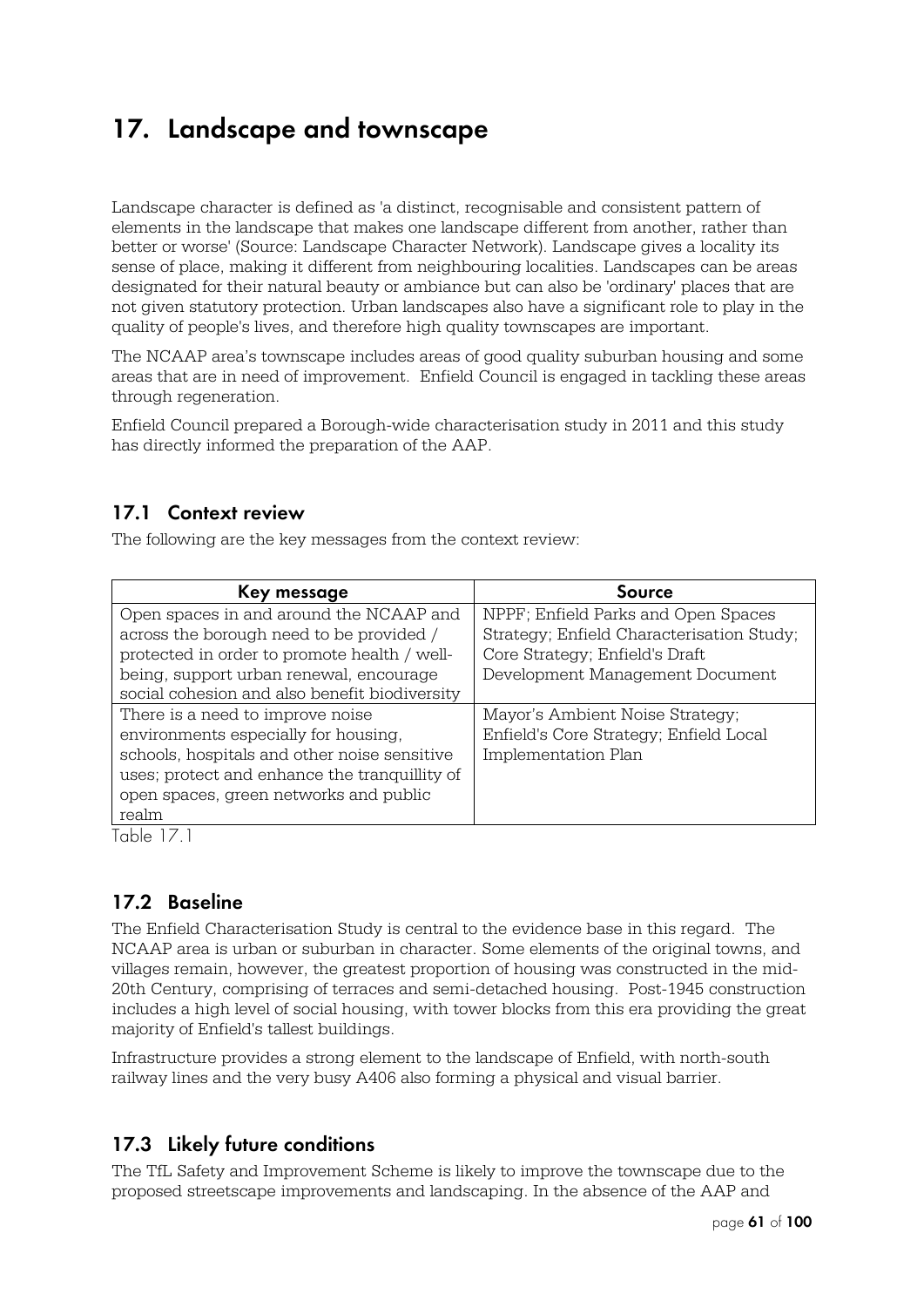planned regeneration of the area, the areas of disused land and vacant buildings within the AAP area are likely to remain.

## **17.4 Environmental and sustainability problems**

The following environmental and sustainability problems have been identified:

 The area suffers from longstanding blight and an environment that has severed the community. The blight has occurred as a consequence of the proposed HA scheme, which resulted in areas becoming derelict, or subject to short term uses with under investment. The NCR has acted to sever the AAP area because of the heavy traffic on the road and the difficulties in crossing it for pedestrians and cyclists

#### **17.5 Relevant SA objectives**

The following SA objectives are relevant to this sustainability topic

- To protect, enhance and make accessible for enjoyment, the NCAAP's green and open spaces
- To protect and enhance heritage and cultural assets in the NCAAP and surrounding area
- To improve efficiency in land use

## **17.6 Appraisal findings**

The NCAAP area's landscape would be positively impacted through NCAAP Policy 10, which would direct contributions for new developments towards key improvements to the existing network of open spaces, and, in particular, those open space alongside waterways. In terms of individual sites, Policies 13 and 24 would make significant and positive on site contributions to open space.

In terms of townscape, it is noted that NCAAP Policy 6 would require development to be sensitive towards and improve the existing townscape, in particular, important buildings, such as listed buildings. Good urban design principles would be expected and should result in development that positively addresses the North Circular Road, and reduces perceptions of the road as a barrier. NCAAP Policy 7 would ensure that any tall or dense developments are located in a manner that is appropriate to their surrounding context. These policies would have a positive impact on the area's townscape.

More generally, the NCAAP's policies would have a significant positive impact cumulatively, because they would promote the redevelopment of vacant land and derelict buildings. This would help to transform blighted areas into places that contribute successfully towards the area's landscape and townscape.

## **17.7 Proposed mitigation**

Taking full account of the heritage assets in the area and promoting, in new developments that come forward, high quality design will be important in mitigating against potential damage to the local townscape and landscape character.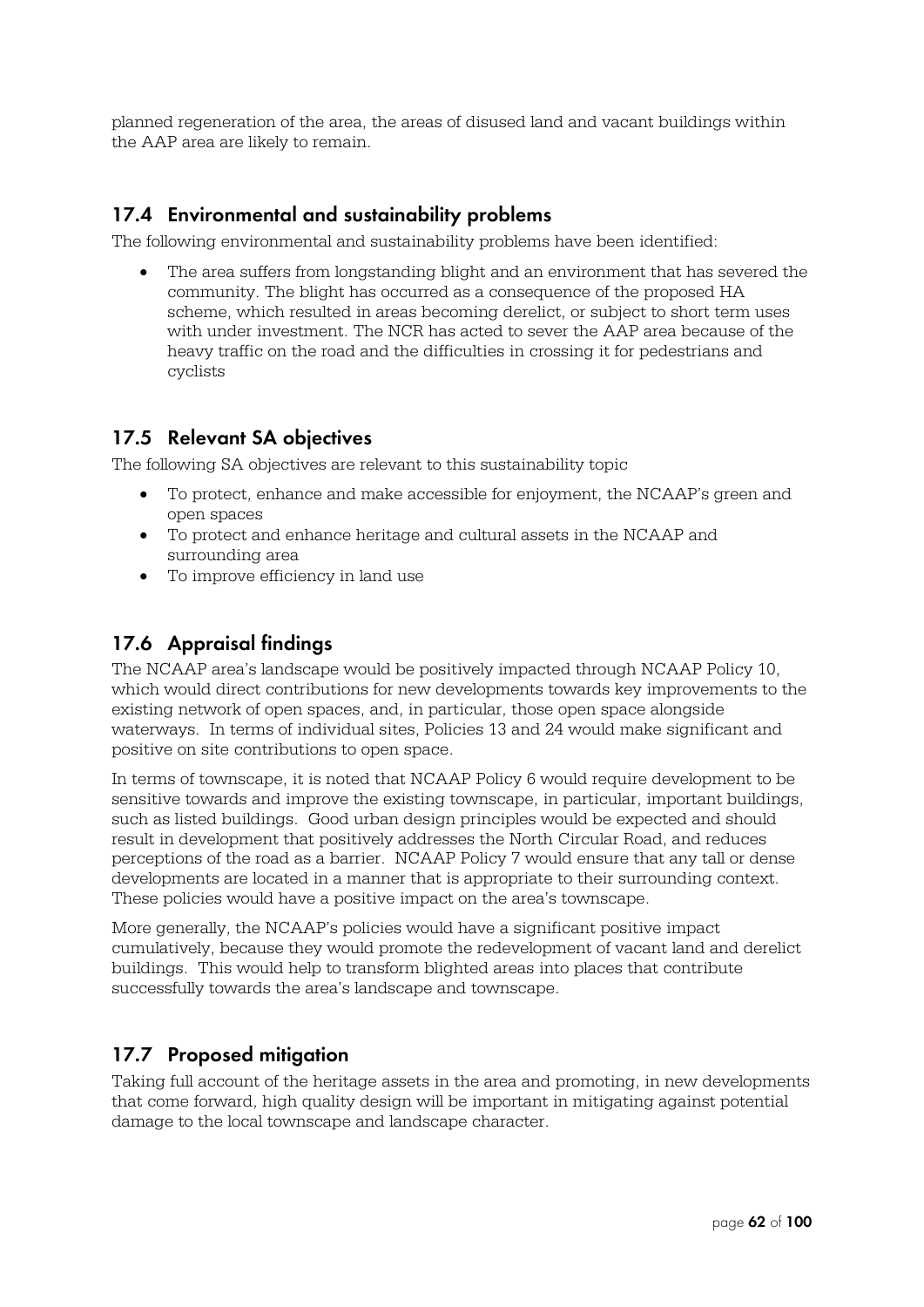## **17.8 Proposed monitoring**

Monitoring should take place through the Council's own mechanisms, should appropriate indicators be identified. It may be appropriate to measure the quantity of open space.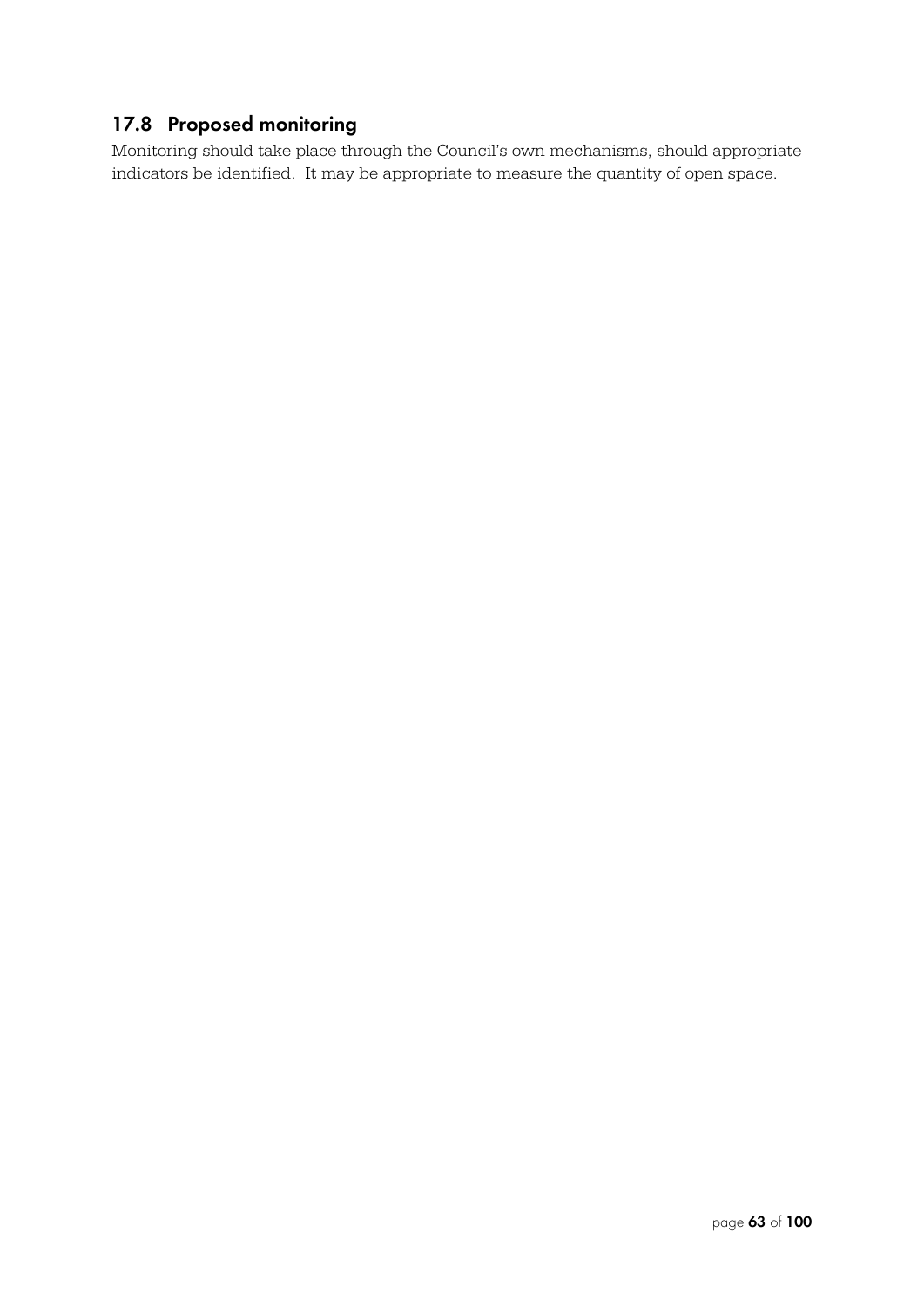## **18. Waste**

The Environmental Protection Act 1990 identifies waste as any substance that constitutes a scrap material, an effluent or other unwanted surplus. This definition was amended by the Waste Management Licensing Regulations 1994 to define waste as 'any substance or object which the producer or the person in possession of it, discards or intends or is required to discard'.

Controlled wastes are subject to regulation since the 1990 Act and include industrial, commercial or household wastes. Some of these wastes are defined as hazardous and are those that have irritant, toxic, harmful, carcinogenic or corrosive properties. These must be handled and treated in specific ways. Non-controlled wastes, from agriculture, mines and quarries, are subject to their own regulations.

#### **18.1 Context review**

The following are the key messages from the context review:

| <b>Key Messages from the Context Review</b>   | <b>Evidence Source</b>                   |
|-----------------------------------------------|------------------------------------------|
| Five environmental priority areas: climate    | Mayor's Biodiversity Strategy; Enfield's |
| change, biodiversity, human health,           | Biodiversity Action Plan; Enfield's Core |
| resource use and waste                        | Strategy; Enfield's Draft Development    |
|                                               | Management Document                      |
| Urgently need to divert waste from landfill - | Council Directive 1999/31/EC Landfill of |
| reduce waste generated, re-use, recycle and   | Waste; PPS 10; The Mayor's Business      |
| recover energy from waste                     | Waste Management Strategy; North         |
|                                               | London Waste Plan; Enfield's Core        |
|                                               | Strategy; Enfield's Draft Development    |
|                                               | Management Document                      |
| The 'proximity principle' will be             | The London Plan; Enfield's Core Strategy |
| implemented in relation to waste              |                                          |

Table 18.1

## **18.2 Baseline**

Enfield is recycling an increasing proportion of its waste following the roll-out of wheeliebins, rising to 32.4% in 2010/11 compared to 31.1% in 2009/10.

The aims of reducing waste, recycling more waste and managing waste close to its source, the 'proximity principle', are present in a number of policy documents, including The Mayor's Municipal Waste Management Strategy and The Mayor's Business Waste Strategy for London.

The borough is one of seven north London borough which are jointly preparing the North London Waste Plan (NLWP) to manage waste over the next 15 years up to 2027. In order to meet self-sufficiency targets, north London requires new waste management facilities. It identifies sites for waste management use and sets out policies for determining waste planning applications.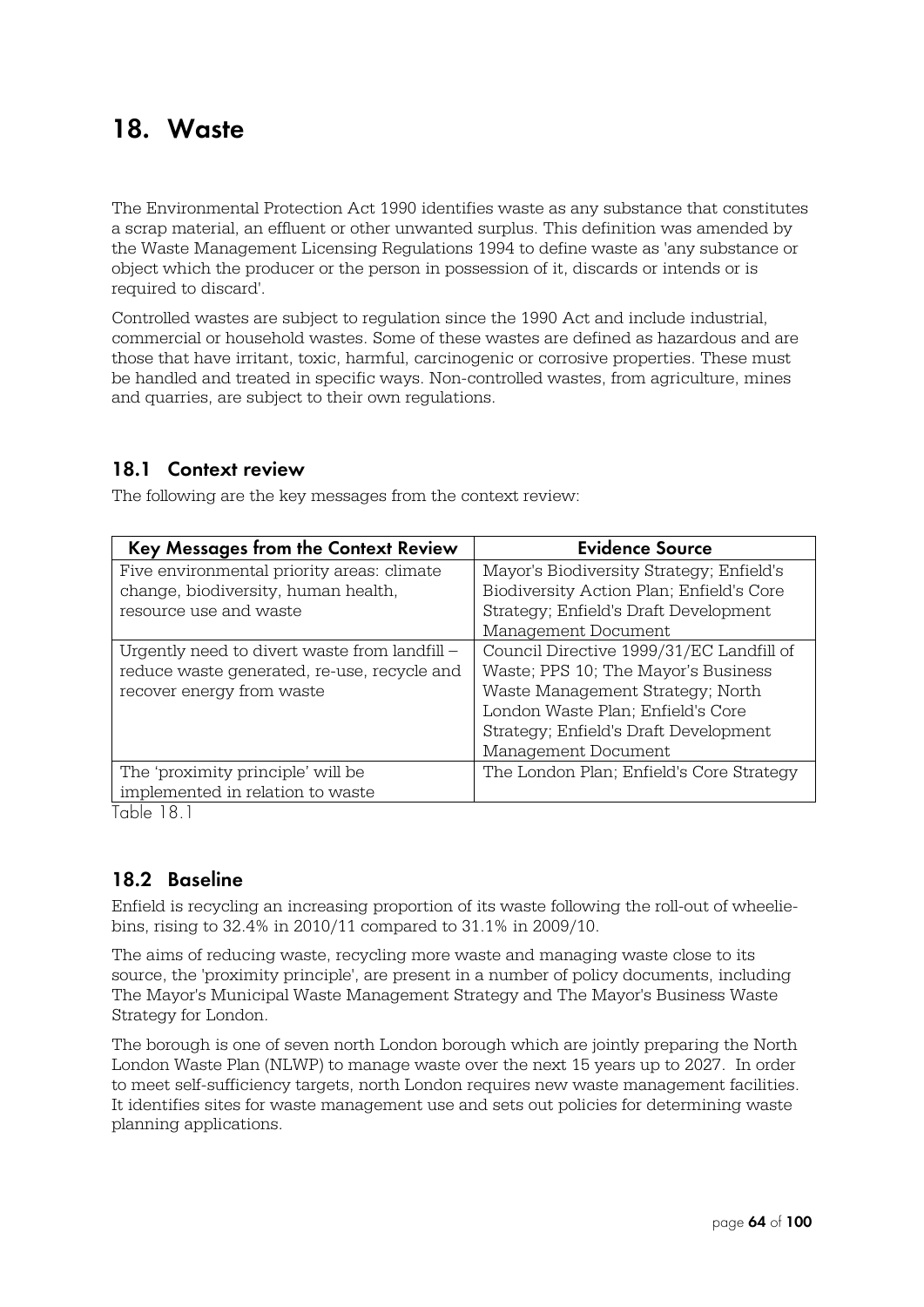| Item                                   | Year    | <b>Enfield</b> |  |  |
|----------------------------------------|---------|----------------|--|--|
| Household                              | 2010/11 | 32.4%          |  |  |
| Waste                                  | 2009/10 | 31.1%          |  |  |
| %                                      | 2008/09 | 28.2%          |  |  |
| recycled                               |         |                |  |  |
| Source: Enfield Council Waste Services |         |                |  |  |
| monitoring data                        |         |                |  |  |

Table 18.2 – sustainable waste management

## **18.3 Likely future conditions**

Government has set targets for waste reduction and it is assumed that these will be met. Therefore it is likely that less waste will be produced in future and that more of what is produced will be reused or recycled.

## **18.4 Environmental and sustainability problems**

The following environmental and sustainability problem has been identified:

 Currently too much waste is produced in Enfield and too much sent to landfill, usually being transported long distances in the process. Not enough waste is reused or recycled

## **18.5 Relevant SA/SEA objectives**

The following SA/SEA objectives are relevant to this sustainability topic

To achieve the sustainable management of waste

## **18.6 Appraisal findings**

No significant impacts have been identified in relation to waste management as a result of any individual policy.

It is not thought that there would be any significant cumulative impact on the management of waste as a result of the NCAAP's policies. It is noted that the creation of new households, as a result of home building, would result in additional household waste. However, the current trend is towards increased recycling and it is considered that new households would conform to this trend and increasingly recycle without any need for additional intervention through the NCAAP.

Further, although the NCAAP would result in redevelopment that may lead to the increase generation of waste in the short term, as existing buildings are demolished, there are opportunities for the reuse or recycling of waste materials. Also, as provided for through NCAAP Policy 2, many properties would be refurbished and reused.

#### **18.7 Proposed mitigation**

Demolition waste should be reused in new development wherever possible. The reuse and/or recycling of materials should normally be required through planning conditions.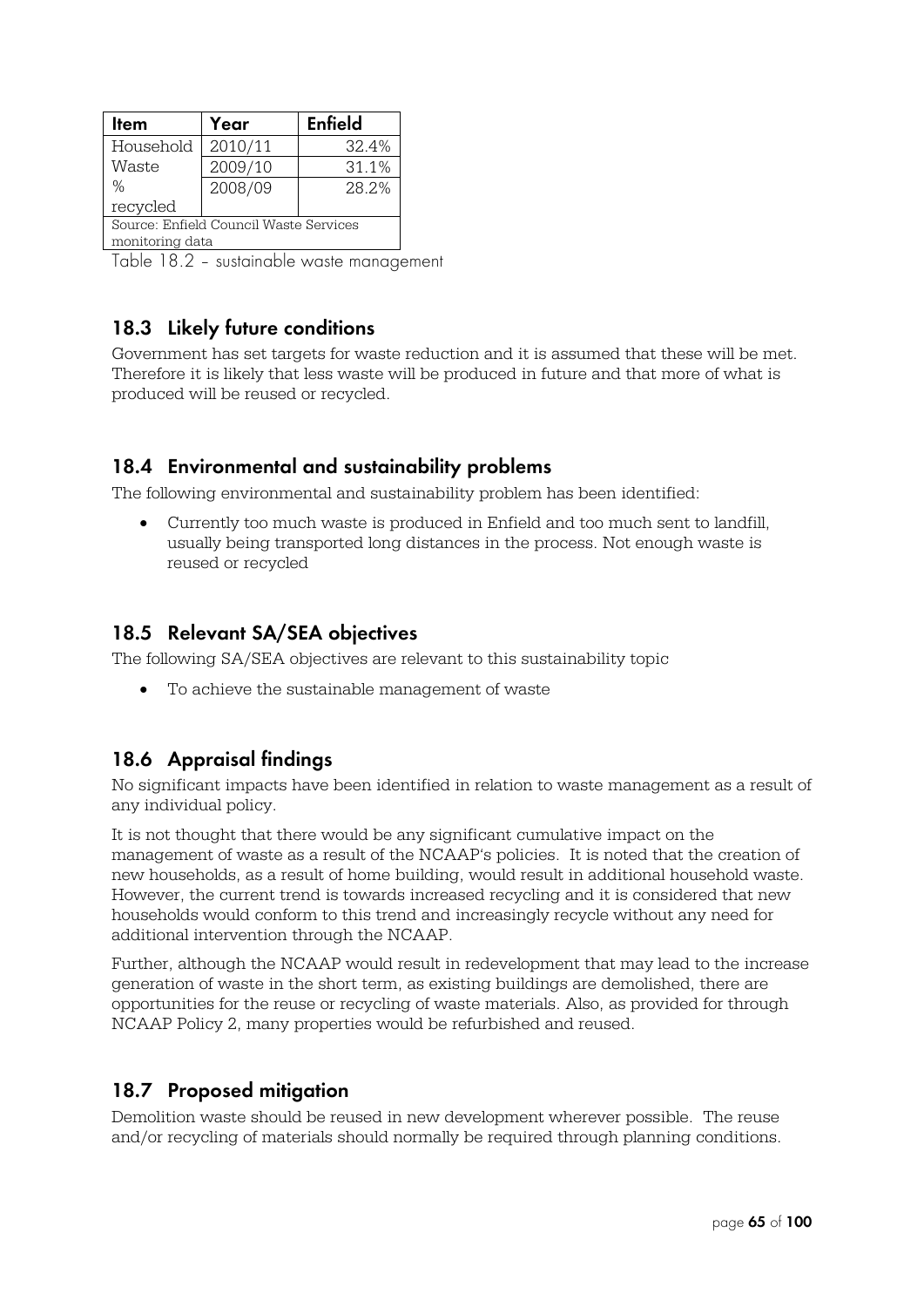## **18.8 Proposed monitoring**

Generally, monitoring will be undertaken through the Council's Waste Services Department and the North London Waste Authority through their normal processes. The monitoring of planning conditions relating to the reuse and/or recycling of waste construction materials will be undertaken by the Planning Department as appropriate and usually on a case-by-case basis.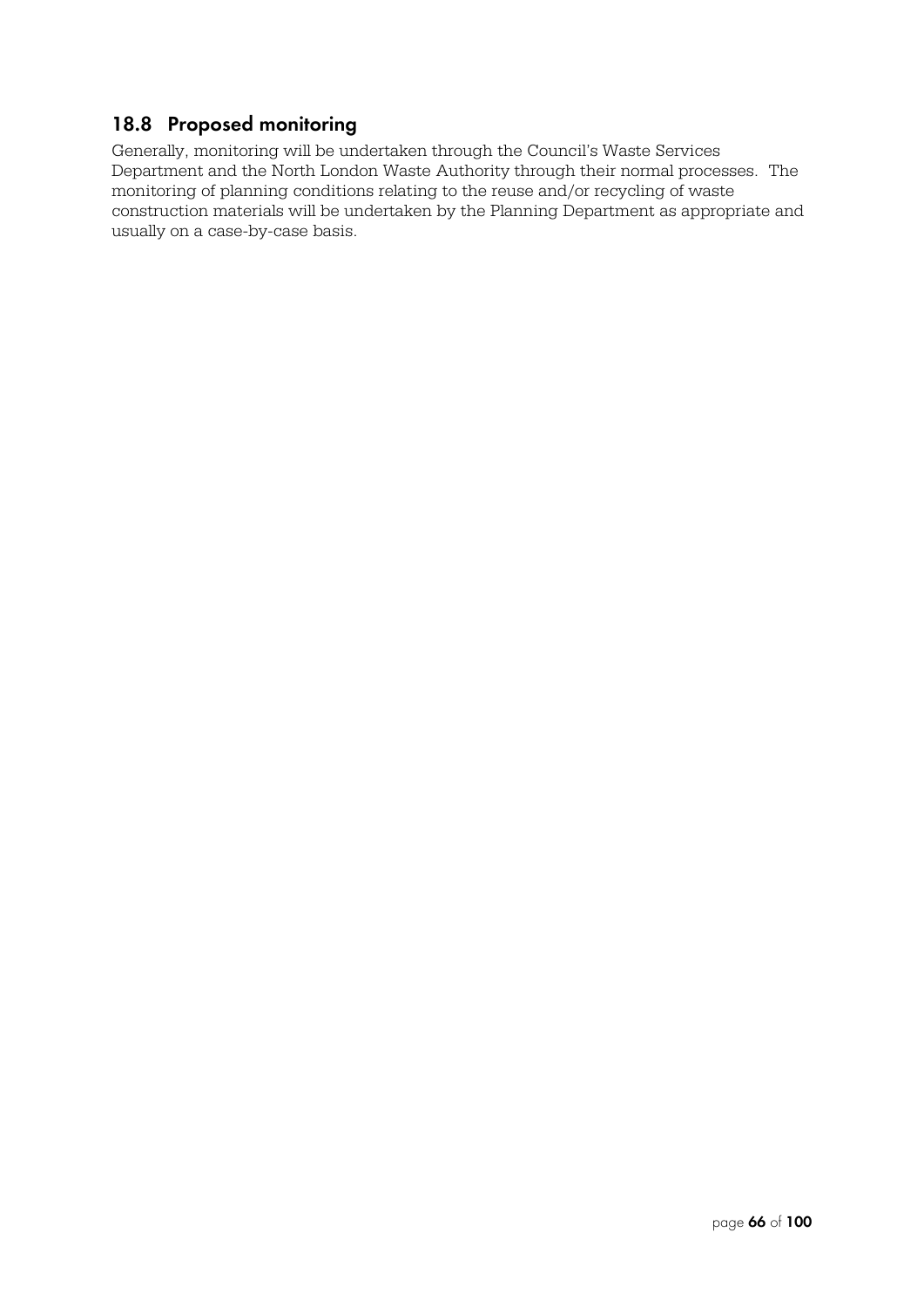## **19. Conclusions and next steps**

The SA has found that the NCAAP would have a significant positive effect through the promotion of social, economic and environmental sustainability in the AAP area. It would have a particularly strong focus on providing for housing, employment and community opportunities, enhancing accessibility and encouraging sustainable travel, design and construction.

Mitigation measures have been identified to address any cumulative negative impacts associated with the growth promoted through the plan.

Following the publication of this document alongside the proposed submission NCAAP this year, the Council intends to submit the AAP and all supporting documents to the Secretary of State, having taken into account of representations received and having made any relatively minor amendments as necessary. An Examination in Public will then be held, led by an independent Planning Inspector. The Inspector's Report will be binding to the Council.

Following adoption of the NCAAP a SA Statement will be produced summarising the SA process and defining ongoing monitoring that will be undertaken by the Council.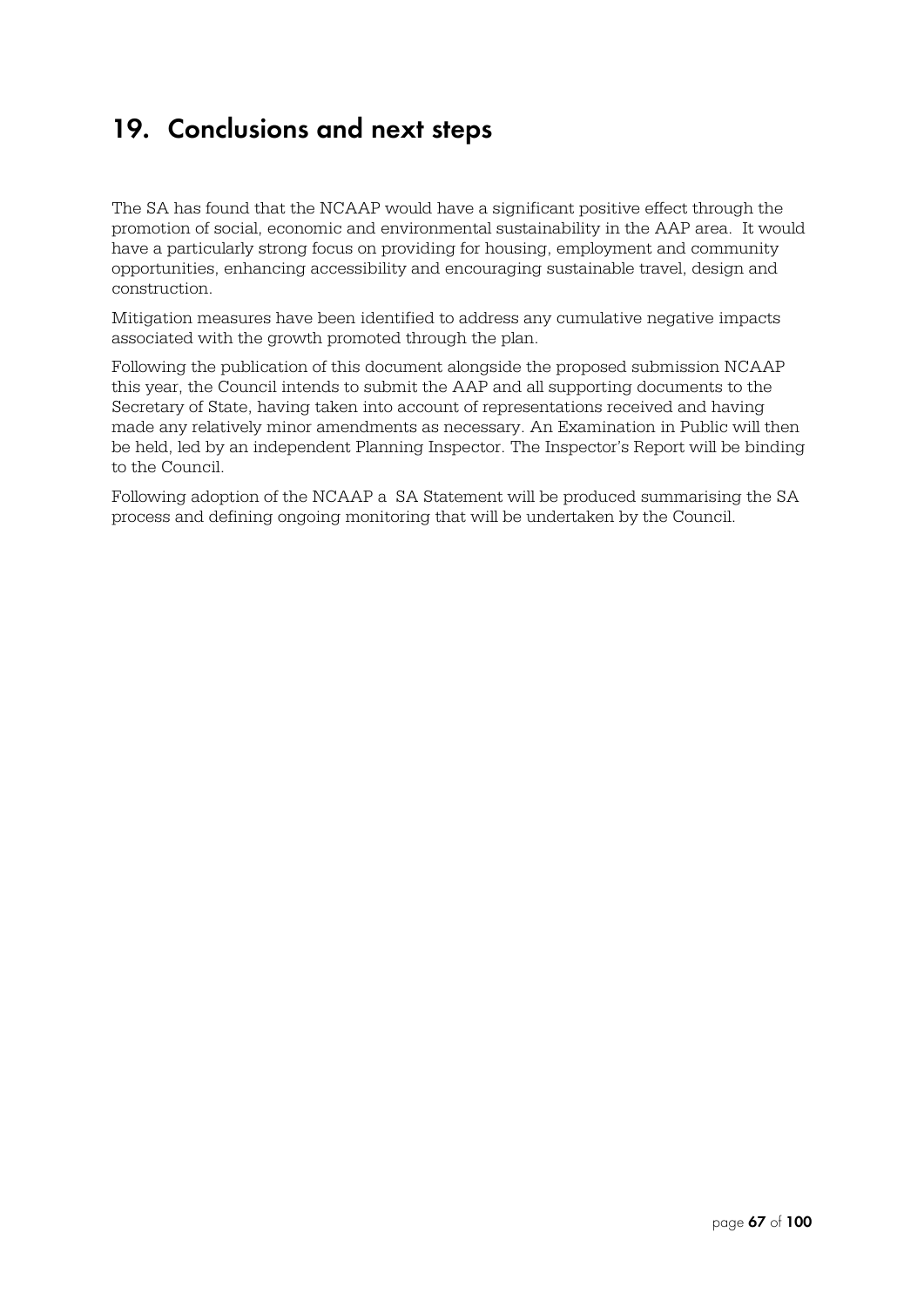# **Appendix 1: draft policy appraisal**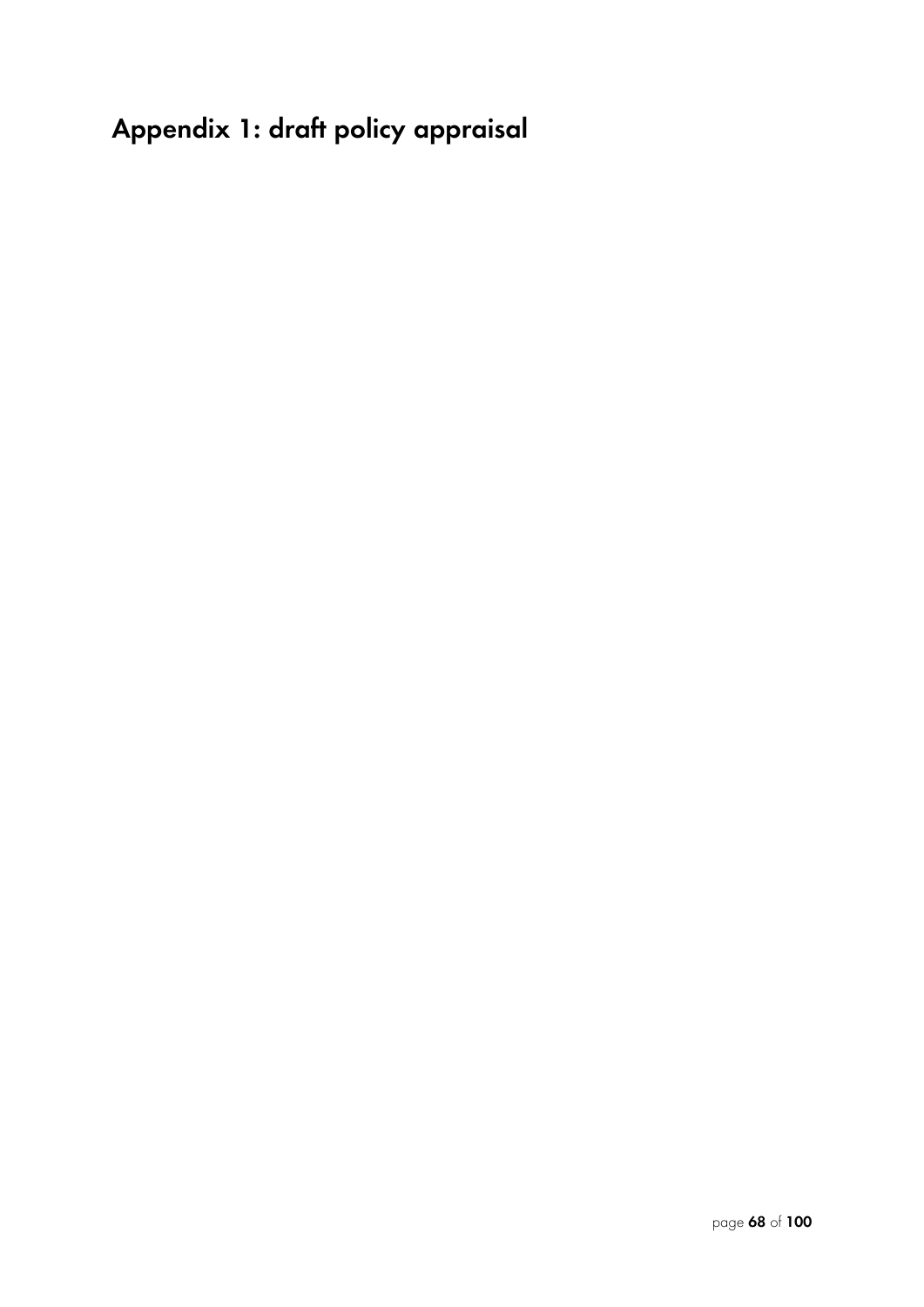| Draft NCAAP Policy 1 - North Circular Area Action Plan Area |                  |                  |                |  |  |  |
|-------------------------------------------------------------|------------------|------------------|----------------|--|--|--|
| <b>SA</b> objective                                         | Short term       | Medium term      | Long term      |  |  |  |
| To reduce air pollution and ensure air quality              | $+$              | $+$              | $+$            |  |  |  |
| continues to improve                                        |                  |                  |                |  |  |  |
| To reduce disturbance from noise                            | $+ +$            | $+ +$            | $+ +$          |  |  |  |
| To meet the challenge of climate change                     | $\circ$          | $+ +$            | $\,+\,$ + $\,$ |  |  |  |
| To conserve and enhance the NCAAP's                         | $+$              | $+$              | $+$            |  |  |  |
| biodiversity                                                |                  |                  |                |  |  |  |
| To protect, enhance and make accessible for                 | $+$              | $+ +$            | $+ +$          |  |  |  |
| enjoyment, the NCAAP's green and open                       |                  |                  |                |  |  |  |
| spaces                                                      |                  |                  |                |  |  |  |
| To protect and enhance heritage and cultural                | $+ +$            | $+ +$            | $+ +$          |  |  |  |
| assets in the NCAAP and surrounding area                    |                  |                  |                |  |  |  |
| To achieve the sustainable management of                    | $\circ$          | $\circ$          | $\circ$        |  |  |  |
| waste                                                       |                  |                  |                |  |  |  |
| To achieve sustainable water resources                      | $\bigcirc$       | $\circ$          | $\circ$        |  |  |  |
| management                                                  |                  |                  |                |  |  |  |
| Meet the requirements of sustainable design                 | $^{+}$           | $+ +$            | $+ +$          |  |  |  |
| and construction                                            |                  |                  |                |  |  |  |
| To ensure that everyone has the opportunity to              | $+ +$            | $+ +$            | $\,+\,$ + $\,$ |  |  |  |
| live in a decent, sustainably constructed and               |                  |                  |                |  |  |  |
| affordable home                                             |                  |                  |                |  |  |  |
| To improve the health and well-being of the                 | $+$              | $+ +$            | $+ +$          |  |  |  |
| NCAAP and reduce inequalities in health                     |                  |                  |                |  |  |  |
| To reduce poverty and social exclusion                      | $+ +$            | $+ +$            | $+ +$          |  |  |  |
| To raise educational achievement levels across              | $+$              | $^{+}$           | $^{+}$         |  |  |  |
| the NCAAP                                                   |                  |                  |                |  |  |  |
| To reduce crime and the fear of crime                       | $+$              | $+$              | $+$            |  |  |  |
| To improve accessibility for all to services and            | $+ +$            | $+ +$            | $+ +$          |  |  |  |
| facilities                                                  |                  |                  |                |  |  |  |
| To improve efficiency in land use                           | $+ +$            | $+ +$            | $+ +$          |  |  |  |
| To sustain economic growth and                              | $+ +$            | $+ +$            | $+ +$          |  |  |  |
| competitiveness                                             |                  |                  |                |  |  |  |
| To ensure high and stable levels of                         | $+ +$            | $++$             | $+ +$          |  |  |  |
| employment                                                  |                  |                  |                |  |  |  |
| Increase the skill levels of NCAAP workforce                | $\circ$          | $\ddot{}$        | $+$            |  |  |  |
| To improve transport infrastructure and reduce              | $\boldsymbol{+}$ | $\boldsymbol{+}$ |                |  |  |  |
| road congestion                                             |                  |                  |                |  |  |  |

## **Commentary:**

The policy promotes sustainable neighbourhoods in the AAP area and sets out the framework within which the other NCAAP policies would operate. As such, it would help to deliver all of the combined benefits of these other policies. In many cases, then, the policy would result in significant benefits, especially in the mid to long term, as larger developments become complete. New development on many of the identified sites should help to mitigate against the negative impact of the busy North Circular Road on the surrounding residential areas and should help to bring land which has long suffered from blight back into productive use. This will help improve the profile of the area which will have far reaching beneficial effects. There are some areas, such as sustainable waste and water resources management, where there would be no discernible impact over and above the existing baseline conditions.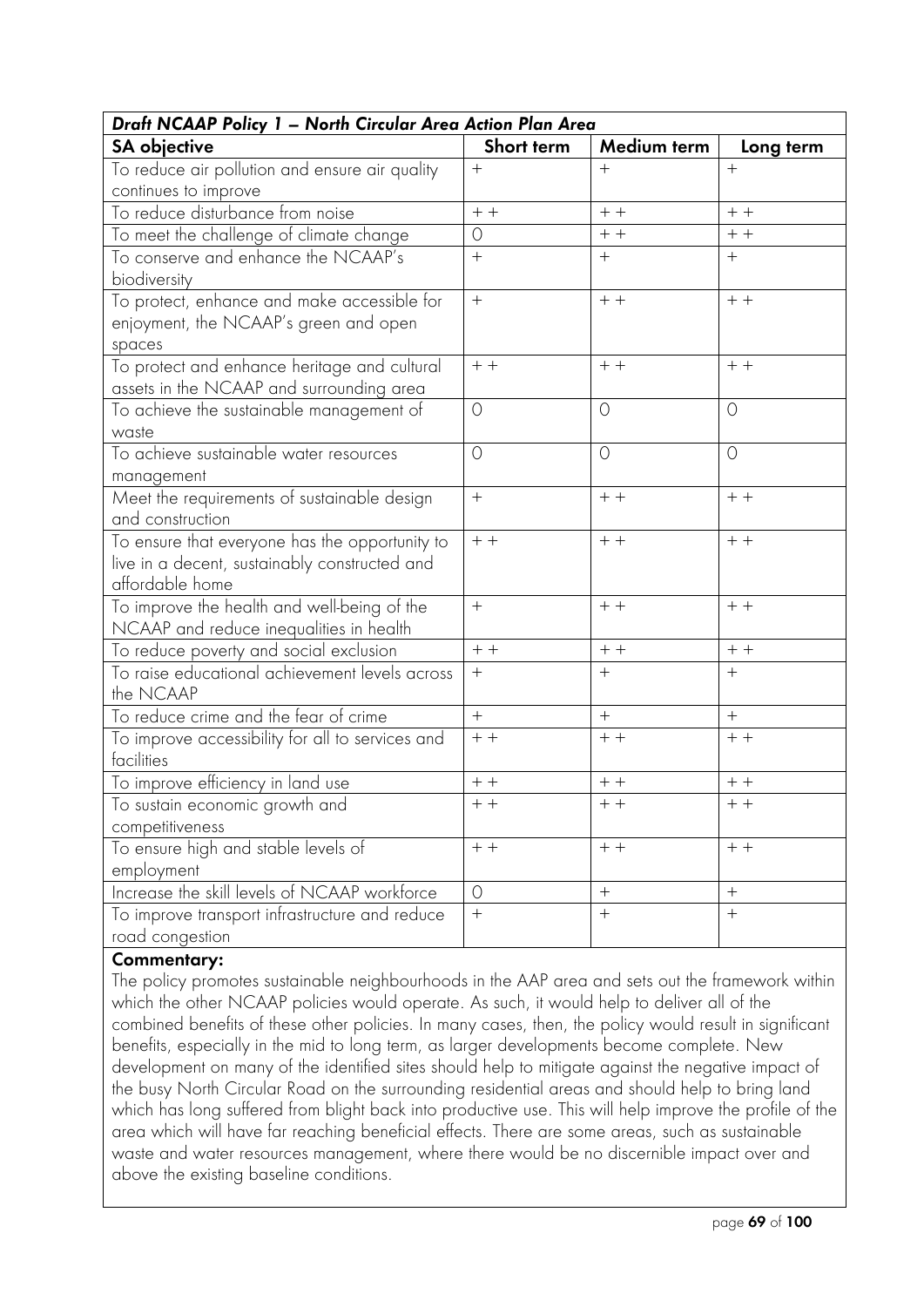| Draft NCAAP Policy 2 - New and refurbished homes                                                                   |            |                |            |  |  |  |
|--------------------------------------------------------------------------------------------------------------------|------------|----------------|------------|--|--|--|
| <b>SA</b> objective                                                                                                | Short term | Medium term    | Long term  |  |  |  |
| To reduce air pollution and ensure air quality                                                                     | $\circ$    | $+$            | $+$        |  |  |  |
| continues to improve                                                                                               |            |                |            |  |  |  |
| To reduce disturbance from noise                                                                                   | $\circ$    | $+$            | $+$        |  |  |  |
| To meet the challenge of climate change                                                                            | $\circ$    | $\circ$        | $\circ$    |  |  |  |
| To conserve and enhance the NCAAP's<br>biodiversity                                                                | $\circ$    | $\circ$        | $\circ$    |  |  |  |
| To protect, enhance and make accessible for<br>enjoyment, the NCAAP's green and open<br>spaces                     | $\circ$    | $\circ$        | $\circ$    |  |  |  |
| To protect and enhance heritage and cultural<br>assets in the NCAAP and surrounding area                           | $\circ$    | $\circ$        | $\circ$    |  |  |  |
| To achieve the sustainable management of<br>waste                                                                  | $\circ$    | $\circ$        | $\circ$    |  |  |  |
| To achieve sustainable water resources<br>management                                                               | $\circ$    | $\circ$        | $\circ$    |  |  |  |
| Meet the requirements of sustainable design<br>and construction                                                    | $+$        | $^{+}$         | $+$        |  |  |  |
| To ensure that everyone has the opportunity to<br>live in a decent, sustainably constructed and<br>affordable home | $+ +$      | $+ +$          | $+ +$      |  |  |  |
| To improve the health and well-being of the<br>NCAAP and reduce inequalities in health                             | $\bigcirc$ | $\circ$        | $\circ$    |  |  |  |
| To reduce poverty and social exclusion                                                                             | $+ +$      | $+ +$          | $++$       |  |  |  |
| To raise educational achievement levels across<br>the NCAAP                                                        | $\circ$    | $\circ$        | $\circ$    |  |  |  |
| To reduce crime and the fear of crime                                                                              | $+$        | $^{+}$         | $+$        |  |  |  |
| To improve accessibility for all to services and<br>facilities                                                     | $^{+}$     | $^{+}$         | $^{+}$     |  |  |  |
| To improve efficiency in land use                                                                                  | $+ +$      | $+ +$          | $+ +$      |  |  |  |
| To sustain economic growth and<br>competitiveness                                                                  | $\bigcirc$ | $\bigcirc$     | $\bigcirc$ |  |  |  |
| To ensure high and stable levels of<br>employment                                                                  | $\circ$    | $\circ$        | $\circ$    |  |  |  |
| Increase the skill levels of NCAAP workforce                                                                       | $\circ$    | $\circ$        | $\circ$    |  |  |  |
| To improve transport infrastructure and reduce<br>road congestion                                                  | $\circ$    | $\overline{O}$ | $\bigcirc$ |  |  |  |

#### **Commentary:**

The policy would help to deliver new homes. These would help to regenerate deprived and blighted parts of the AAP area and make use of previously developed land. There would also be additional benefits, as any refurbished and redeveloped buildings would be constructed to higher environmental standards, the redevelopment of deprived and blighted parts of the AAP area would help to reduce fear of crime, and some development would feature a mix of uses included new services and facilities. New development along the road corridor should help to mitigate against the negative environmental impacts of the road corridor for existing residents.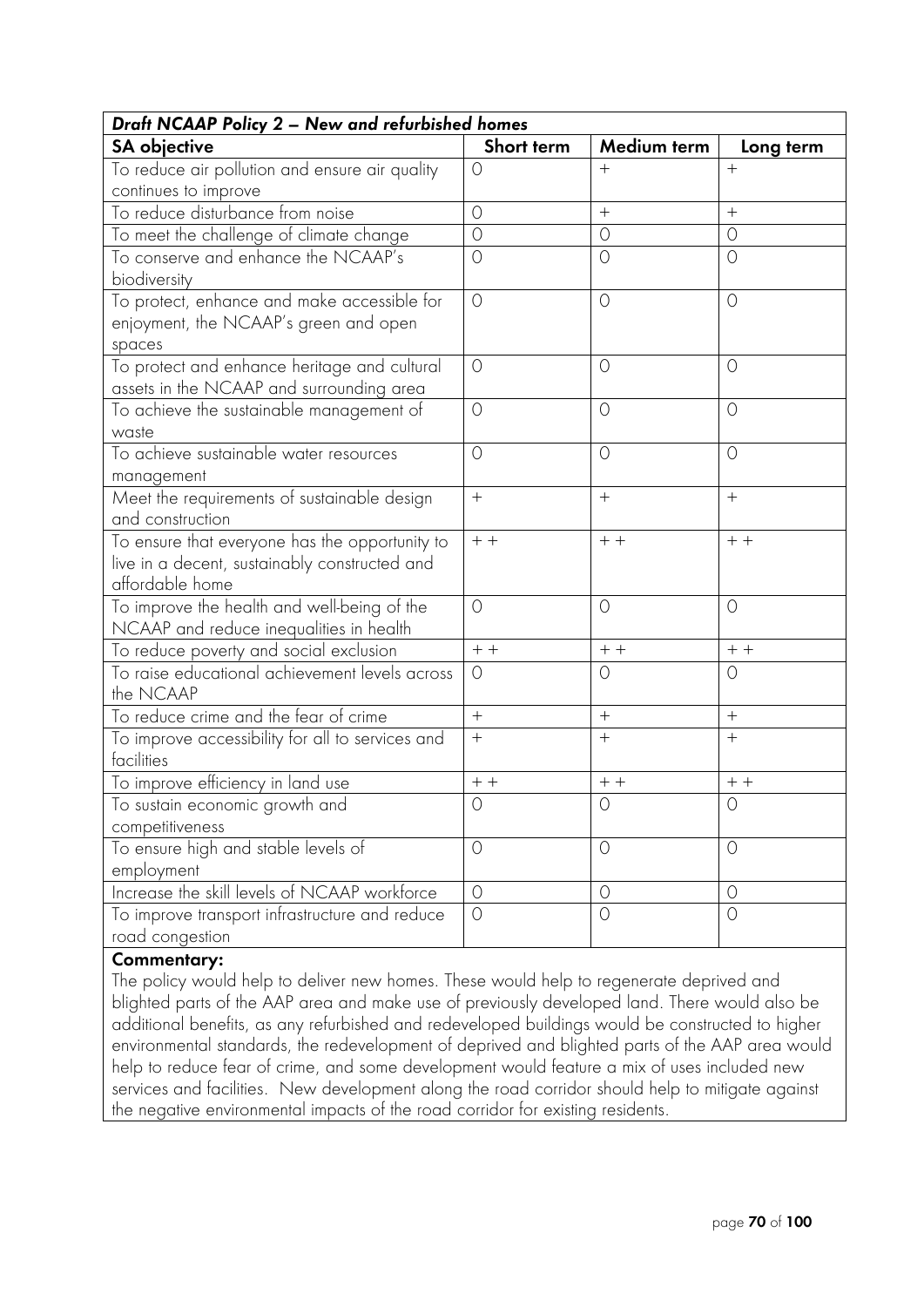| Draft NCAAP Policy 3 - Creating and protecting local jobs in the north circular area                               |            |                  |                   |
|--------------------------------------------------------------------------------------------------------------------|------------|------------------|-------------------|
| <b>SA</b> objective                                                                                                | Short term | Medium term      | Long term         |
| To reduce air pollution and ensure air quality                                                                     | $\circ$    | $\circ$          | $\Omega$          |
| continues to improve                                                                                               |            |                  |                   |
| To reduce disturbance from noise                                                                                   | $\circ$    | $\circ$          | $\circ$           |
| To meet the challenge of climate change                                                                            | $\circ$    | $\circ$          | $\circ$           |
| To conserve and enhance the NCAAP's<br>biodiversity                                                                | $\circ$    | $\circ$          | $\circ$           |
| To protect, enhance and make accessible for<br>enjoyment, the NCAAP's green and open<br>spaces                     | $\circ$    | $\circ$          | $\circ$           |
| To protect and enhance heritage and cultural<br>assets in the NCAAP and surrounding area                           | $\bigcirc$ | $\circ$          | $\circ$           |
| To achieve the sustainable management of<br>waste                                                                  | $\circ$    | $\circ$          | $\circ$           |
| To achieve sustainable water resources<br>management                                                               | $\circ$    | $\circ$          | $\circ$           |
| Meet the requirements of sustainable design<br>and construction                                                    | $\circ$    | $^{+}$           | $^{+}$            |
| To ensure that everyone has the opportunity to<br>live in a decent, sustainably constructed and<br>affordable home | $\circ$    | $\circ$          | $\circ$           |
| To improve the health and well-being of the<br>NCAAP and reduce inequalities in health                             | $\bigcirc$ | $\circ$          | $\circ$           |
| To reduce poverty and social exclusion                                                                             | $\circ$    | $\circ$          | $\circ$           |
| To raise educational achievement levels across<br>the NCAAP                                                        | $\circ$    | $\circ$          | $\circ$           |
| To reduce crime and the fear of crime                                                                              | $\circ$    | $\circ$          | 0                 |
| To improve accessibility for all to services and<br>facilities                                                     | $\bigcirc$ | $\circ$          | $\bigcirc$        |
| To improve efficiency in land use                                                                                  | $\circ$    | $^{+}$           | $+$               |
| To sustain economic growth and                                                                                     | $+ +$      | $+ +$            | $+ +$             |
| competitiveness                                                                                                    |            |                  |                   |
| To ensure high and stable levels of                                                                                | $+ +$      | $++$             | $+ +$             |
| employment                                                                                                         |            |                  |                   |
| Increase the skill levels of NCAAP workforce                                                                       | $\circ$    | $\boldsymbol{+}$ | $\qquad \qquad +$ |
| To improve transport infrastructure and reduce                                                                     | $\circ$    | $\circ$          | $\circ$           |
| road congestion                                                                                                    |            |                  |                   |

The policy would help to protect existing and promote new jobs in the AAP area, with an emphasis on the creation of new jobs for local people. Additionally the policy would also help to reuse previously developed land, through the redevelopment of existing sites, which would also be constructed to higher environmental standards.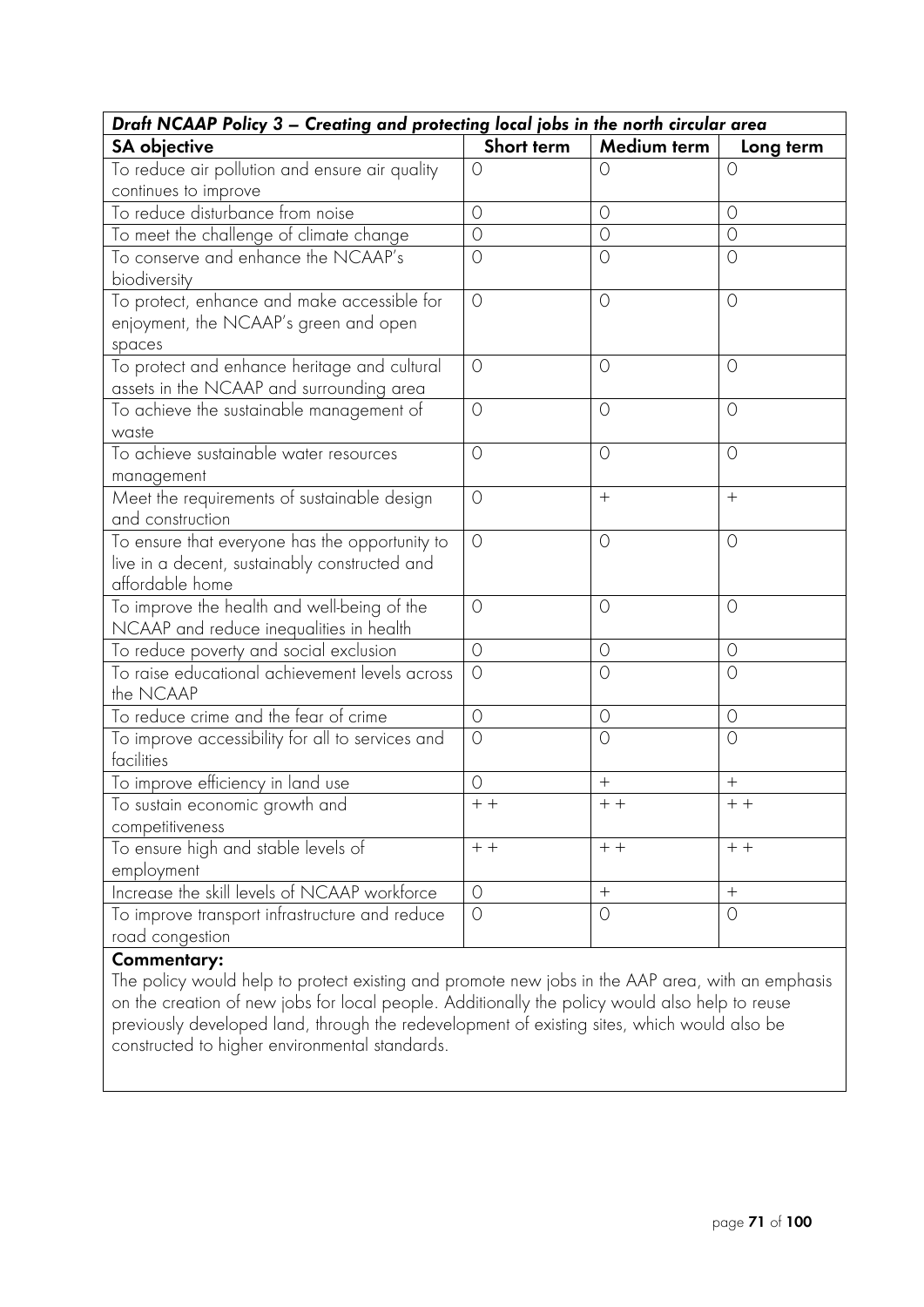| Draft NCAAP Policy 4 - Local education                                                                             |            |             |            |
|--------------------------------------------------------------------------------------------------------------------|------------|-------------|------------|
| <b>SA</b> objective                                                                                                | Short term | Medium term | Long term  |
| To reduce air pollution and ensure air quality                                                                     | $\circ$    | $\circ$     | 0          |
| continues to improve                                                                                               |            |             |            |
| To reduce disturbance from noise                                                                                   | $\circ$    | $\circ$     | $\circ$    |
| To meet the challenge of climate change                                                                            | $\circ$    | $\circ$     | $\circ$    |
| To conserve and enhance the NCAAP's<br>biodiversity                                                                | $\circ$    | $\circ$     | $\circ$    |
| To protect, enhance and make accessible for<br>enjoyment, the NCAAP's green and open<br>spaces                     | $\circ$    | $\circ$     | $\circ$    |
| To protect and enhance heritage and cultural<br>assets in the NCAAP and surrounding area                           | $\circ$    | $\circ$     | $\circ$    |
| To achieve the sustainable management of<br>waste                                                                  | $\circ$    | $\circ$     | $\circ$    |
| To achieve sustainable water resources<br>management                                                               | $\circ$    | $\circ$     | $\circ$    |
| Meet the requirements of sustainable design<br>and construction                                                    | $\circ$    | $\circ$     | $\circ$    |
| To ensure that everyone has the opportunity to<br>live in a decent, sustainably constructed and<br>affordable home | $\circ$    | $\circ$     | $\circ$    |
| To improve the health and well-being of the<br>NCAAP and reduce inequalities in health                             | $\bigcirc$ | $\circ$     | $\circ$    |
| To reduce poverty and social exclusion                                                                             | $\circ$    | $\circ$     | $\circ$    |
| To raise educational achievement levels across<br>the NCAAP                                                        |            | $^{+}$      | $^{+}$     |
| To reduce crime and the fear of crime                                                                              | $\circ$    | $\circ$     | 0          |
| To improve accessibility for all to services and<br>facilities                                                     | $\bigcirc$ | $\circ$     | $\bigcirc$ |
| To improve efficiency in land use                                                                                  | $\circ$    | $\circ$     | 0          |
| To sustain economic growth and<br>competitiveness                                                                  | $\bigcirc$ | $\circ$     | $\circ$    |
| To ensure high and stable levels of<br>employment                                                                  | $\circ$    | $\circ$     | $\circ$    |
| Increase the skill levels of NCAAP workforce                                                                       | $\circ$    | $\circ$     | $\circ$    |
| To improve transport infrastructure and reduce<br>road congestion                                                  | $\circ$    | $\circ$     | $\bigcirc$ |

The policy would help to ensure that financial contributions received in relation to new homes in the AAP area are directed towards identified improvements to local schools. Given that policies requiring such contributions already exist, the benefits that would be derived from this policy are not significant.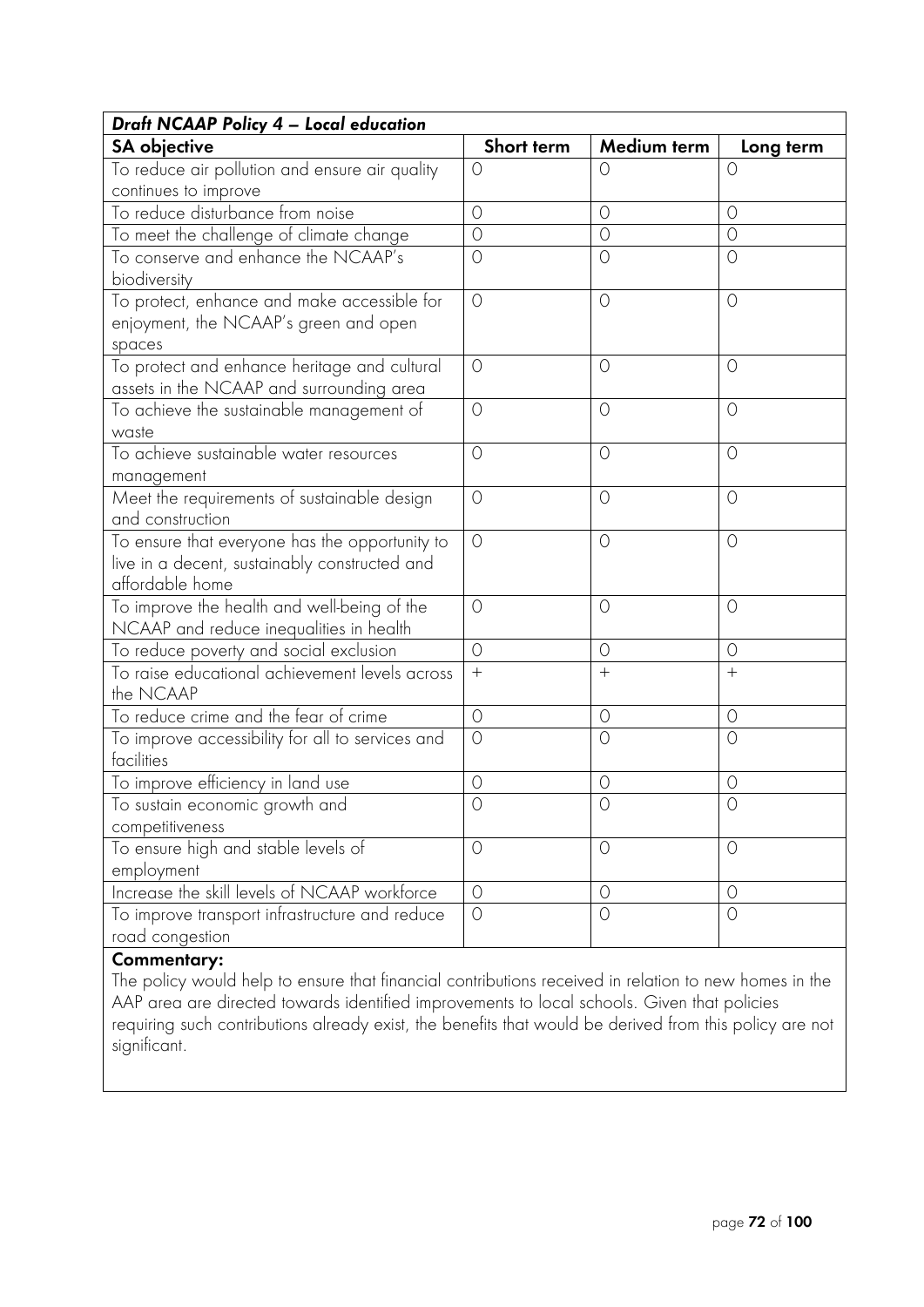| Draft NCAAP Policy 5 - Provision of modern healthcare facilities                                                   |            |                   |            |
|--------------------------------------------------------------------------------------------------------------------|------------|-------------------|------------|
| <b>SA</b> objective                                                                                                | Short term | Medium term       | Long term  |
| To reduce air pollution and ensure air quality                                                                     | O          | $^{+}$            | $+$        |
| continues to improve                                                                                               |            |                   |            |
| To reduce disturbance from noise                                                                                   | $\circ$    | $\circ$           | $\circ$    |
| To meet the challenge of climate change                                                                            | $\circ$    | $\qquad \qquad +$ | $+$        |
| To conserve and enhance the NCAAP's<br>biodiversity                                                                | $\circ$    | $\circ$           | 0          |
| To protect, enhance and make accessible for<br>enjoyment, the NCAAP's green and open<br>spaces                     | $\circ$    | $\circ$           | $\circ$    |
| To protect and enhance heritage and cultural<br>assets in the NCAAP and surrounding area                           | $\circ$    | $\circ$           | $\circ$    |
| To achieve the sustainable management of<br>waste                                                                  | $\circ$    | $\circ$           | $\circ$    |
| To achieve sustainable water resources<br>management                                                               | $\circ$    | $\circ$           | $\circ$    |
| Meet the requirements of sustainable design<br>and construction                                                    | $\circ$    | $\circ$           | $\circ$    |
| To ensure that everyone has the opportunity to<br>live in a decent, sustainably constructed and<br>affordable home | $\circ$    | $\circ$           | $\circ$    |
| To improve the health and well-being of the<br>NCAAP and reduce inequalities in health                             | $+$        | $++$              | $+ +$      |
| To reduce poverty and social exclusion                                                                             | $\circ$    | $\circ$           | $\circ$    |
| To raise educational achievement levels across<br>the NCAAP                                                        | $\circ$    | $\circ$           | $\circ$    |
| To reduce crime and the fear of crime                                                                              | $\circ$    | $\circ$           | $\circ$    |
| To improve accessibility for all to services and<br>facilities                                                     | $^{+}$     | $+$ +             | $+ +$      |
| To improve efficiency in land use                                                                                  | $\circ$    | $\circ$           | $\circ$    |
| To sustain economic growth and<br>competitiveness                                                                  | $\bigcirc$ | $\bigcirc$        | $\bigcirc$ |
| To ensure high and stable levels of<br>employment                                                                  | $\circ$    | $\circ$           | 0          |
| Increase the skill levels of NCAAP workforce                                                                       | $\circ$    | $\circ$           | $\circ$    |
| To improve transport infrastructure and reduce<br>road congestion                                                  | $\bigcirc$ | $\qquad \qquad +$ | $+$        |

In the short term the policy would ensure that contributions received in relation to new homes in the AAP area are directed towards the improvement of healthcare facilities, and in the mid to long term the policy would promote new local facilities. The policy would also promote the use of sustainable transport and reduced reliance on the car through directing new healthcare facilities towards accessible locations. However, as policies requiring contributions towards healthcare facilities already exist, the benefits that would be derived from this policy in the short term are not significant.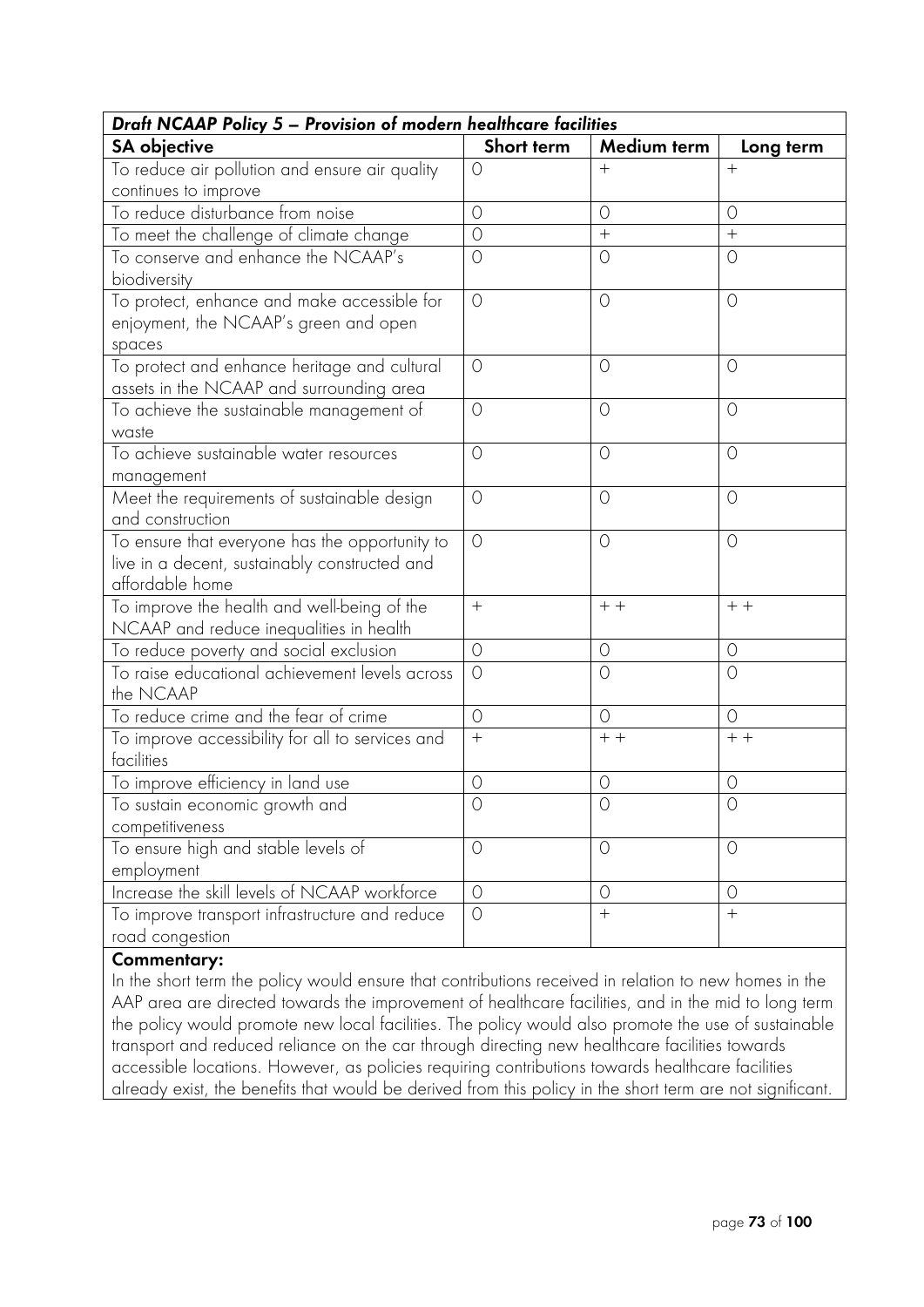|                                                                                                                    | Draft NCAAP Policy 6 - High quality design of new development |             |            |  |
|--------------------------------------------------------------------------------------------------------------------|---------------------------------------------------------------|-------------|------------|--|
| <b>SA</b> objective                                                                                                | Short term                                                    | Medium term | Long term  |  |
| To reduce air pollution and ensure air quality                                                                     | $\circ$                                                       | $\circ$     | $\bigcirc$ |  |
| continues to improve                                                                                               |                                                               |             |            |  |
| To reduce disturbance from noise                                                                                   | $\bigcirc$                                                    | $\circ$     | $\circ$    |  |
| To meet the challenge of climate change                                                                            | $\circ$                                                       | $\circ$     | $\circ$    |  |
| To conserve and enhance the NCAAP's<br>biodiversity                                                                | $\circ$                                                       | $\circ$     | $\circ$    |  |
| To protect, enhance and make accessible for<br>enjoyment, the NCAAP's green and open<br>spaces                     | $\circ$                                                       | $\circ$     | $\circ$    |  |
| To protect and enhance heritage and cultural<br>assets in the NCAAP and surrounding area                           | $+ +$                                                         | $+ +$       | $+ +$      |  |
| To achieve the sustainable management of<br>waste                                                                  | $\circ$                                                       | $\circ$     | $\circ$    |  |
| To achieve sustainable water resources<br>management                                                               | $\circ$                                                       | $\circ$     | $\circ$    |  |
| Meet the requirements of sustainable design<br>and construction                                                    | $+$                                                           | $^{+}$      | $+$        |  |
| To ensure that everyone has the opportunity to<br>live in a decent, sustainably constructed and<br>affordable home | $+$                                                           | $+$         | $+$        |  |
| To improve the health and well-being of the<br>NCAAP and reduce inequalities in health                             | $\circ$                                                       | $\circ$     | $\circ$    |  |
| To reduce poverty and social exclusion                                                                             | $\circ$                                                       | $\circ$     | $\circ$    |  |
| To raise educational achievement levels across<br>the NCAAP                                                        | $\circ$                                                       | $\circ$     | $\circ$    |  |
| To reduce crime and the fear of crime                                                                              | $+$                                                           | $^{+}$      | $^{+}$     |  |
| To improve accessibility for all to services and<br>facilities                                                     | $\circ$                                                       | $\circ$     | $\circ$    |  |
| To improve efficiency in land use                                                                                  | $\circ$                                                       | $\circ$     | $\circ$    |  |
| To sustain economic growth and<br>competitiveness                                                                  | $\bigcirc$                                                    | $\bigcirc$  | $\bigcirc$ |  |
| To ensure high and stable levels of<br>employment                                                                  | $\circ$                                                       | $\circ$     | $\circ$    |  |
| Increase the skill levels of NCAAP workforce                                                                       | $\circ$                                                       | $\circ$     | $\circ$    |  |
| To improve transport infrastructure and reduce<br>road congestion                                                  | $\circ$                                                       | $\circ$     | $\circ$    |  |

The policy would help to promote development that is designed to protect and enhance existing townscape, and heritage and cultural assets. It would be required that development takes careful account of local context and reinforces distinctiveness. The policy supporting text makes specific mention of listed buildings. The employment of good urban design principles in the design of new development will ensure houses and windows provide activity and overlooking to streets. New development will also need to meet modern environmental standards.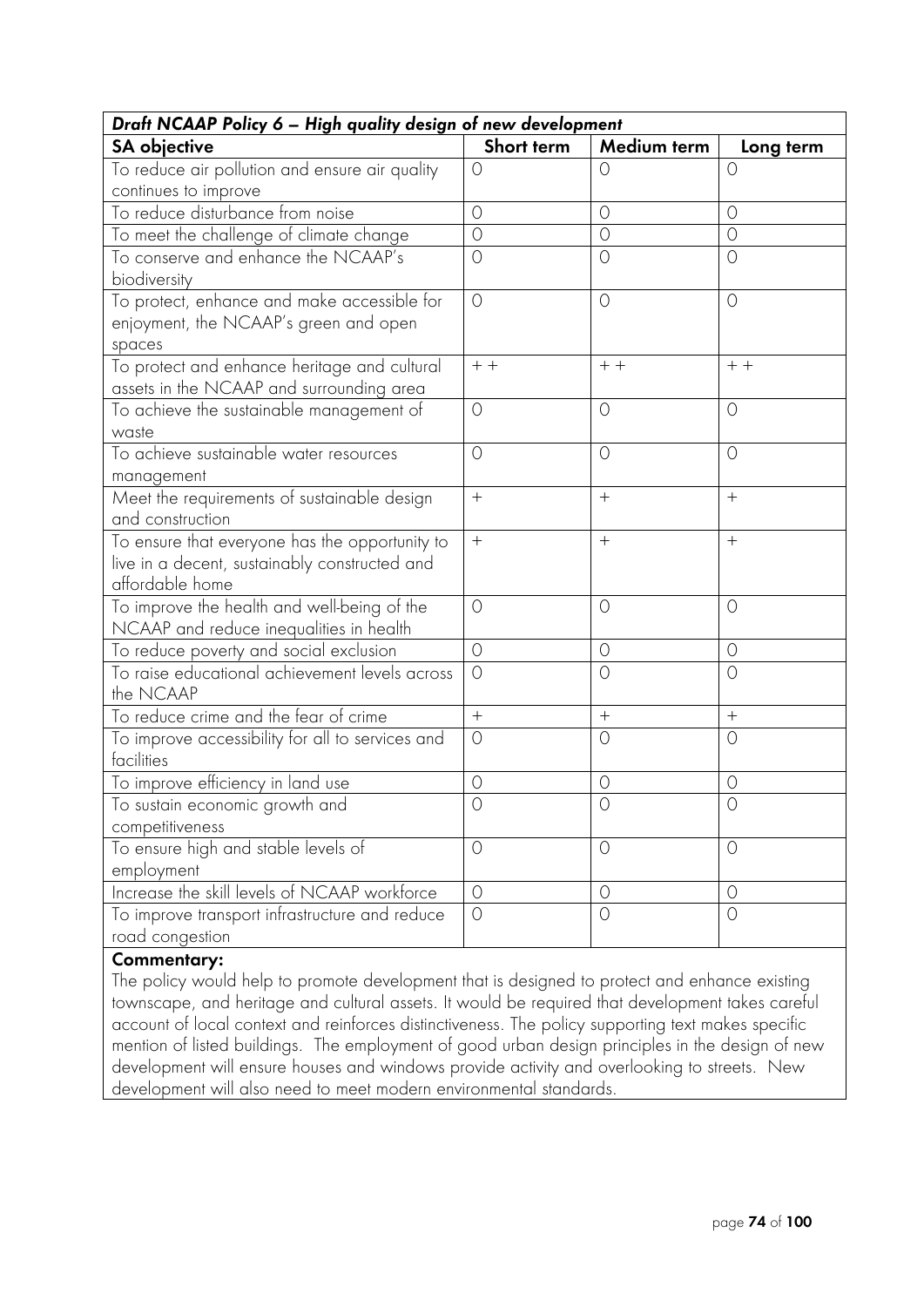| Draft NCAAP Policy 7 - Building heights and development densities                                                  |                |             |            |
|--------------------------------------------------------------------------------------------------------------------|----------------|-------------|------------|
| <b>SA</b> objective                                                                                                | Short term     | Medium term | Long term  |
| To reduce air pollution and ensure air quality                                                                     | $\circ$        | $+$         | $+$        |
| continues to improve                                                                                               |                |             |            |
| To reduce disturbance from noise                                                                                   | $\circ$        | $+$         | $+$        |
| To meet the challenge of climate change                                                                            | $\bigcirc$     | $\ddot{}$   | $^{+}$     |
| To conserve and enhance the NCAAP's<br>biodiversity                                                                | $\bigcirc$     | $\circ$     | $\bigcirc$ |
| To protect, enhance and make accessible for<br>enjoyment, the NCAAP's green and open<br>spaces                     | $\circ$        | $\circ$     | $\circ$    |
| To protect and enhance heritage and cultural<br>assets in the NCAAP and surrounding area                           | $\circ$        | $^{+}$      | $+$        |
| To achieve the sustainable management of<br>waste                                                                  | $\overline{O}$ | $\circ$     | $\circ$    |
| To achieve sustainable water resources<br>management                                                               | $\circ$        | $\circ$     | $\circ$    |
| Meet the requirements of sustainable design<br>and construction                                                    | $\circ$        | $\circ$     | $\circ$    |
| To ensure that everyone has the opportunity to<br>live in a decent, sustainably constructed and<br>affordable home | $\circ$        | $\circ$     | $\circ$    |
| To improve the health and well-being of the<br>NCAAP and reduce inequalities in health                             | $\overline{O}$ | $\circ$     | $\bigcirc$ |
| To reduce poverty and social exclusion                                                                             | $\circ$        | $\circ$     | $\circ$    |
| To raise educational achievement levels across<br>the NCAAP                                                        | $\overline{O}$ | $\circ$     | $\circ$    |
| To reduce crime and the fear of crime                                                                              | $\circ$        | $\circ$     | $\circ$    |
| To improve accessibility for all to services and<br>facilities                                                     | $\overline{O}$ | $\circ$     | $\circ$    |
| To improve efficiency in land use                                                                                  | $\circ$        | $\circ$     | $\circ$    |
| To sustain economic growth and<br>competitiveness                                                                  | $\circ$        | $\circ$     | O          |
| To ensure high and stable levels of<br>employment                                                                  | $\circ$        | $\circ$     | $\circ$    |
| Increase the skill levels of NCAAP workforce                                                                       | $\circ$        | $\circ$     | $\circ$    |
| To improve transport infrastructure and reduce<br>road congestion                                                  | $\circ$        | $\ddot{}$   | $+$        |

The policy directs tall buildings and high density development towards accessible locations and key nodes and requires that such development is appropriate in its context. It would, therefore, ensure that larger developments, which are likely to be completed in the mid to long term, help to reduce reliance on the car and protect and enhance the exiting townscape, and heritage and cultural assets. In the medium to long term, new development at key nodes (i.e. junctions along the North Circular Road corridor) should help the living conditions of existing residents currently more exposed to the negative impacts of the road.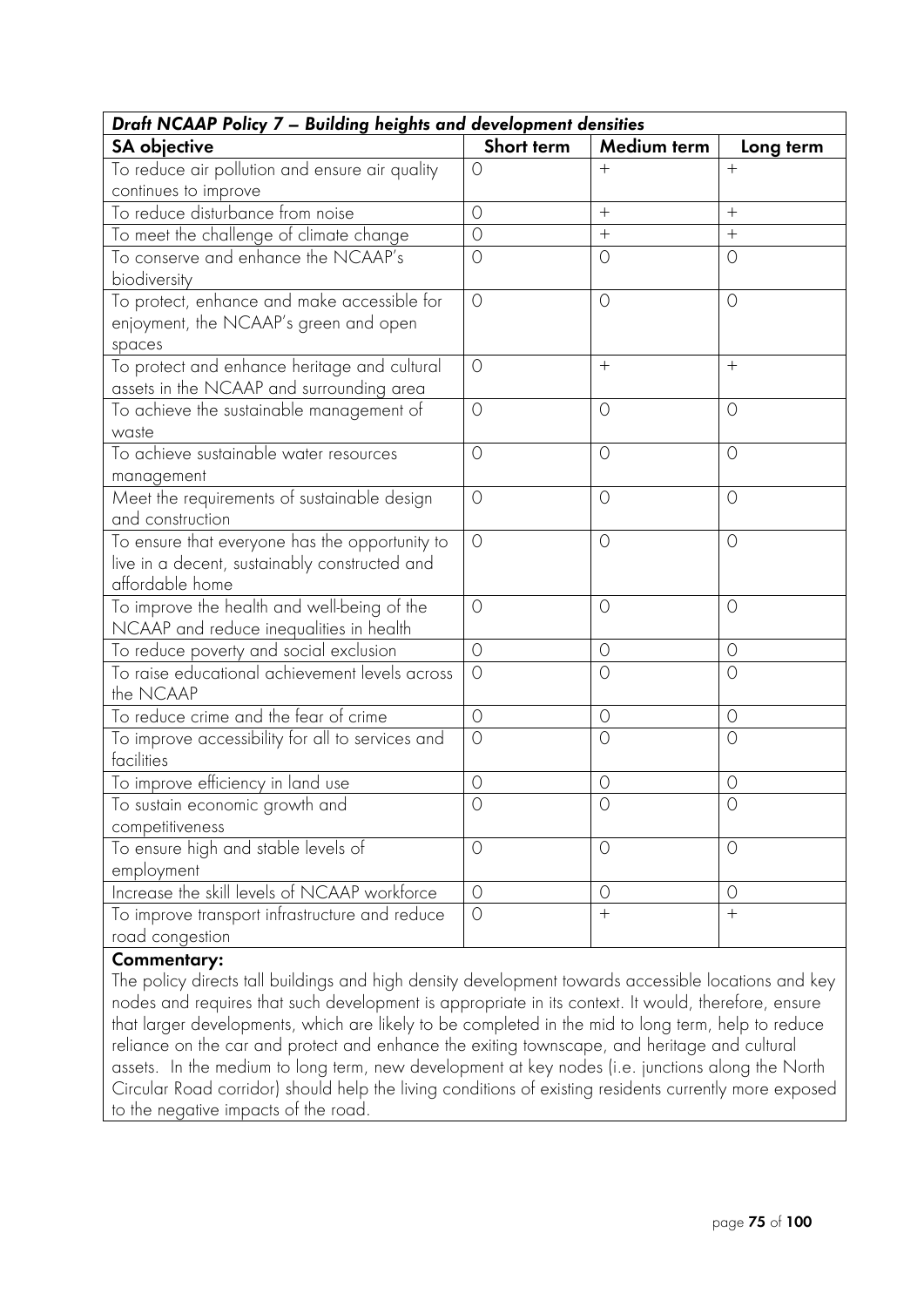| Draft NCAAP Policy 8 - Transport and movement in the NCAAP area |                  |           |  |
|-----------------------------------------------------------------|------------------|-----------|--|
| Short term                                                      | Medium term      | Long term |  |
| $+$                                                             | $\mathrm{+}$     | $+$       |  |
|                                                                 |                  |           |  |
| $\circ$                                                         | $\circ$          | $\circ$   |  |
| $\circ$                                                         | $\circ$          | $\circ$   |  |
| $\circ$                                                         | $\circ$          | $\circ$   |  |
| $\circ$                                                         | $\circ$          | $\circ$   |  |
| $\circ$                                                         | $\circ$          | $\circ$   |  |
| $\circ$                                                         | $\circ$          | $\circ$   |  |
| $\bigcirc$                                                      | $\circ$          | $\circ$   |  |
| $\circ$                                                         | $\circ$          | $\circ$   |  |
| $\circ$                                                         | $\circ$          | $\circ$   |  |
| $\bigcirc$                                                      | $\circ$          | $\circ$   |  |
| $+$                                                             | $+$              | $+ +$     |  |
| $\circ$                                                         | $\circ$          | 0         |  |
| $+$                                                             | $^{+}$           | $+$       |  |
| $\circ$                                                         | $\circ$          | 0         |  |
| $+$                                                             | $^{+}$           | $^{+}$    |  |
| $\ddot{}$                                                       | $+$              | $+$       |  |
| $\circ$                                                         | $\circ$          | $\circ$   |  |
| $\circ$                                                         | $\circ$          | $\circ$   |  |
| $+$                                                             | $\boldsymbol{+}$ | $+$       |  |
|                                                                 |                  |           |  |

The policy commits the Council to working with Transport for London on road network improvements, as opportunities arise, which will allow for better transport infrastructure and, thus, reduced congestion. Through committing to small-scale, rather than large-scale road network improvements, the policy would help to facilitate the redevelopment of land that has been blighted.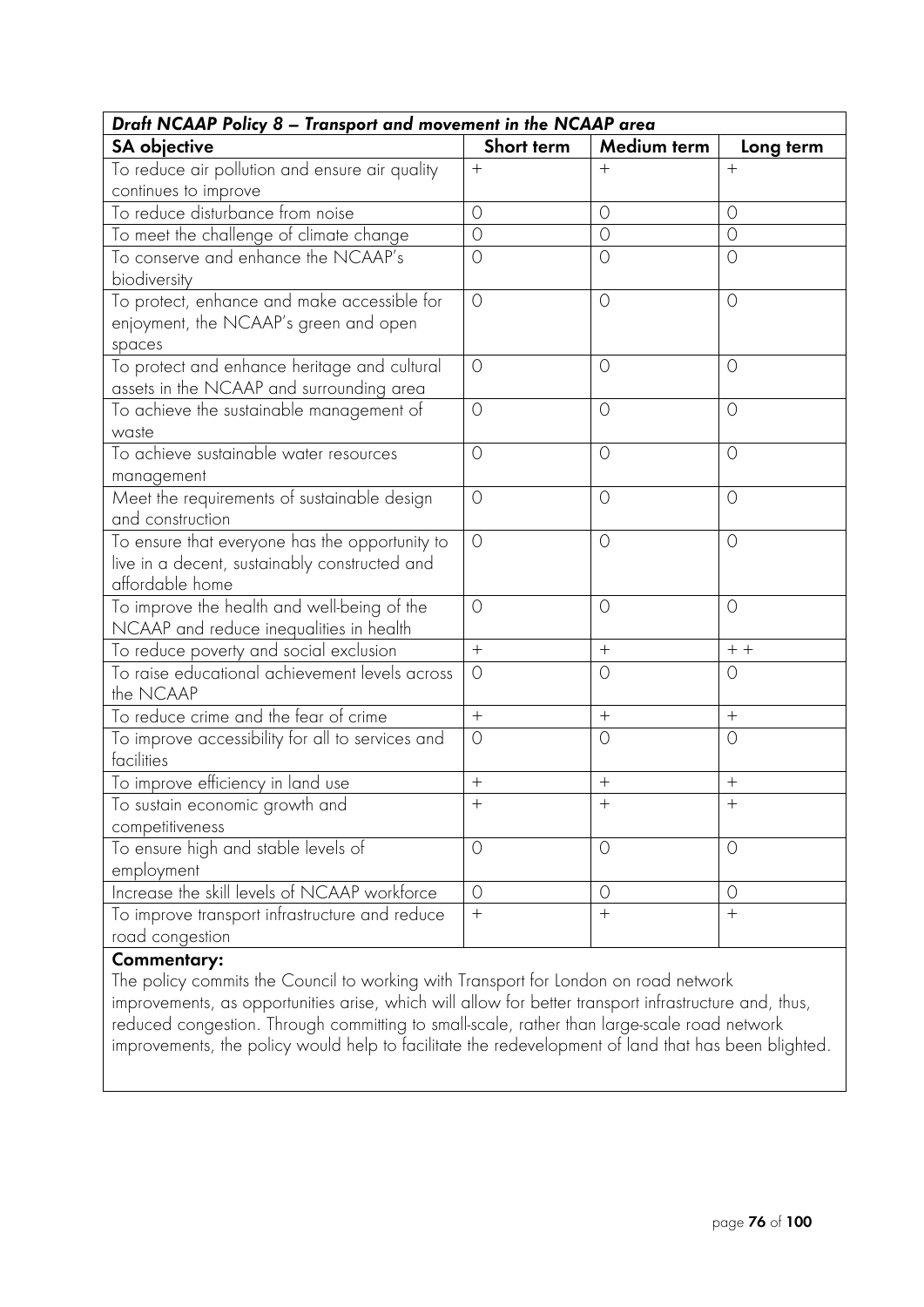| Draft NCAAP Policy 9 - Environmental mitigation - air quality and noise pollution                                  |                |                |                |
|--------------------------------------------------------------------------------------------------------------------|----------------|----------------|----------------|
| <b>SA</b> objective                                                                                                | Short term     | Medium term    | Long term      |
| To reduce air pollution and ensure air quality                                                                     | $^{+}$         | $^{+}$         | $+$            |
| continues to improve                                                                                               |                |                |                |
| To reduce disturbance from noise                                                                                   | $+ +$          | $++$           | $+ +$          |
| To meet the challenge of climate change                                                                            | $\circ$        | $\circ$        | O              |
| To conserve and enhance the NCAAP's<br>biodiversity                                                                | $\bigcirc$     |                | $+$            |
| To protect, enhance and make accessible for<br>enjoyment, the NCAAP's green and open<br>spaces                     | $\circ$        |                | $+$            |
| To protect and enhance heritage and cultural<br>assets in the NCAAP and surrounding area                           | $\circ$        | $\circ$        | $\circ$        |
| To achieve the sustainable management of<br>waste                                                                  | $\circ$        | $\circ$        | $\circ$        |
| To achieve sustainable water resources<br>management                                                               | $\circ$        | $\circ$        | $\circ$        |
| Meet the requirements of sustainable design<br>and construction                                                    | $\circ$        | $\circ$        | $\circ$        |
| To ensure that everyone has the opportunity to<br>live in a decent, sustainably constructed and<br>affordable home | $+$            | $^{+}$         | $+$            |
| To improve the health and well-being of the<br>NCAAP and reduce inequalities in health                             | $+$            |                | $+$            |
| To reduce poverty and social exclusion                                                                             | $\circ$        | $\circ$        | $\circ$        |
| To raise educational achievement levels across<br>the NCAAP                                                        | $\circ$        | $\circ$        | $\circ$        |
| To reduce crime and the fear of crime                                                                              | $\circ$        | $\circ$        | $\circ$        |
| To improve accessibility for all to services and<br>facilities                                                     | $\overline{O}$ | $\overline{O}$ | $\overline{O}$ |
| To improve efficiency in land use                                                                                  | $\circ$        | $\circ$        | $\circ$        |
| To sustain economic growth and<br>competitiveness                                                                  | $\circ$        | $\bigcirc$     | $\bigcap$      |
| To ensure high and stable levels of<br>employment                                                                  | $\circ$        | $\circ$        | 0              |
| Increase the skill levels of NCAAP workforce                                                                       | $\circ$        | $\circ$        | $\circ$        |
| To improve transport infrastructure and reduce<br>road congestion                                                  | $\circ$        | $\overline{O}$ | $\bigcirc$     |

The policy requires that new development addressing the north circular road is designed to reduce exposure to noise pollution and poor air quality, which, amongst other things, would improve local homes. The policy also promotes landscape and biodiversity proposals as a way of improving environmental conditions.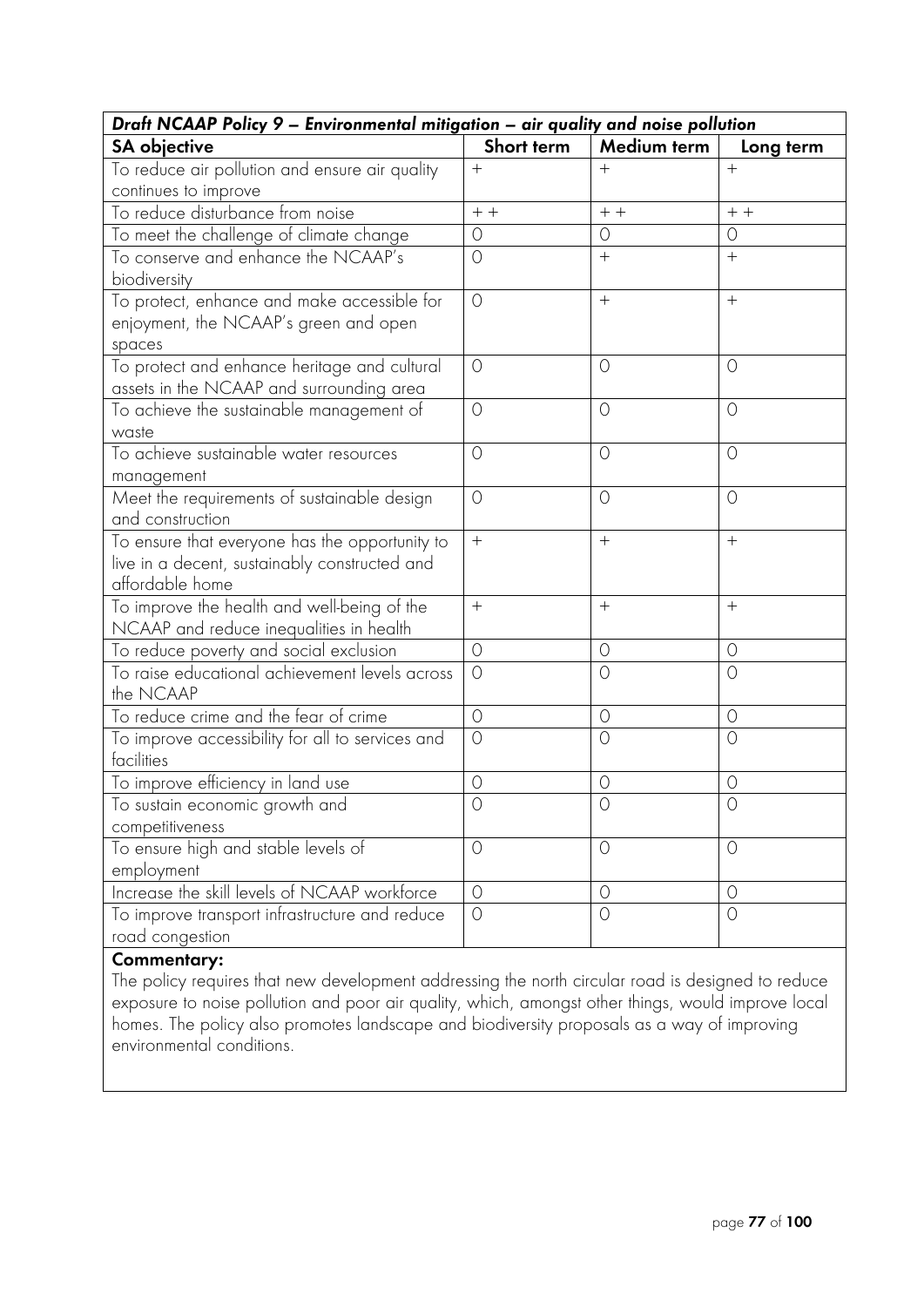| Draft NCAAP Policy 10 - Open spaces, waterways and the blue ribbon network                                         |                  |             |            |
|--------------------------------------------------------------------------------------------------------------------|------------------|-------------|------------|
| <b>SA</b> objective                                                                                                | Short term       | Medium term | Long term  |
| To reduce air pollution and ensure air quality                                                                     | $\circ$          | $\circ$     | $\circ$    |
| continues to improve                                                                                               |                  |             |            |
| To reduce disturbance from noise                                                                                   | $\circ$          | $\circ$     | $\circ$    |
| To meet the challenge of climate change                                                                            | $\overline{O}$   | $\circ$     | $\circ$    |
| To conserve and enhance the NCAAP's<br>biodiversity                                                                | $+$              | $+$         | $+$        |
| To protect, enhance and make accessible for<br>enjoyment, the NCAAP's green and open<br>spaces                     | $\boldsymbol{+}$ |             | $+$        |
| To protect and enhance heritage and cultural<br>assets in the NCAAP and surrounding area                           | $\bigcirc$       | $\circ$     | $\circ$    |
| To achieve the sustainable management of<br>waste                                                                  | $\circ$          | $\circ$     | $\circ$    |
| To achieve sustainable water resources<br>management                                                               | $\bigcirc$       | $\circ$     | $\circ$    |
| Meet the requirements of sustainable design<br>and construction                                                    | $\circ$          | $\circ$     | O          |
| To ensure that everyone has the opportunity to<br>live in a decent, sustainably constructed and<br>affordable home | $\circ$          | $\circ$     | $\circ$    |
| To improve the health and well-being of the<br>NCAAP and reduce inequalities in health                             | $+$              | $+$         | $+$        |
| To reduce poverty and social exclusion                                                                             | $+$              | $^{+}$      | $+$        |
| To raise educational achievement levels across<br>the NCAAP                                                        | $\circ$          | $\circ$     | $\circ$    |
| To reduce crime and the fear of crime                                                                              | $\circ$          | $\circ$     | $\circ$    |
| To improve accessibility for all to services and<br>facilities                                                     | $\bigcirc$       | $\circ$     | $\bigcirc$ |
| To improve efficiency in land use                                                                                  | $\circ$          | $\circ$     | 0          |
| To sustain economic growth and<br>competitiveness                                                                  | $\bigcirc$       | $\circ$     | $\circ$    |
| To ensure high and stable levels of<br>employment                                                                  | $\circ$          | $\circ$     | $\circ$    |
| Increase the skill levels of NCAAP workforce                                                                       | $\circ$          | $\circ$     | $\circ$    |
| To improve transport infrastructure and reduce<br>road congestion                                                  | $\circ$          | $\circ$     | $\circ$    |

The policy would help to ensure that financial contributions received in relation to new development in the AAP area are directed towards identified improvements to the open space network, and highlights spaces alongside waterways as a priority. Given that the most deprived places in the AAP area also suffer from deficiencies in open space, the policy will also help to regenerate these areas. Given that policies requiring such contributions in relation to large developments already exist, the benefits that would be derived from this policy are not significant.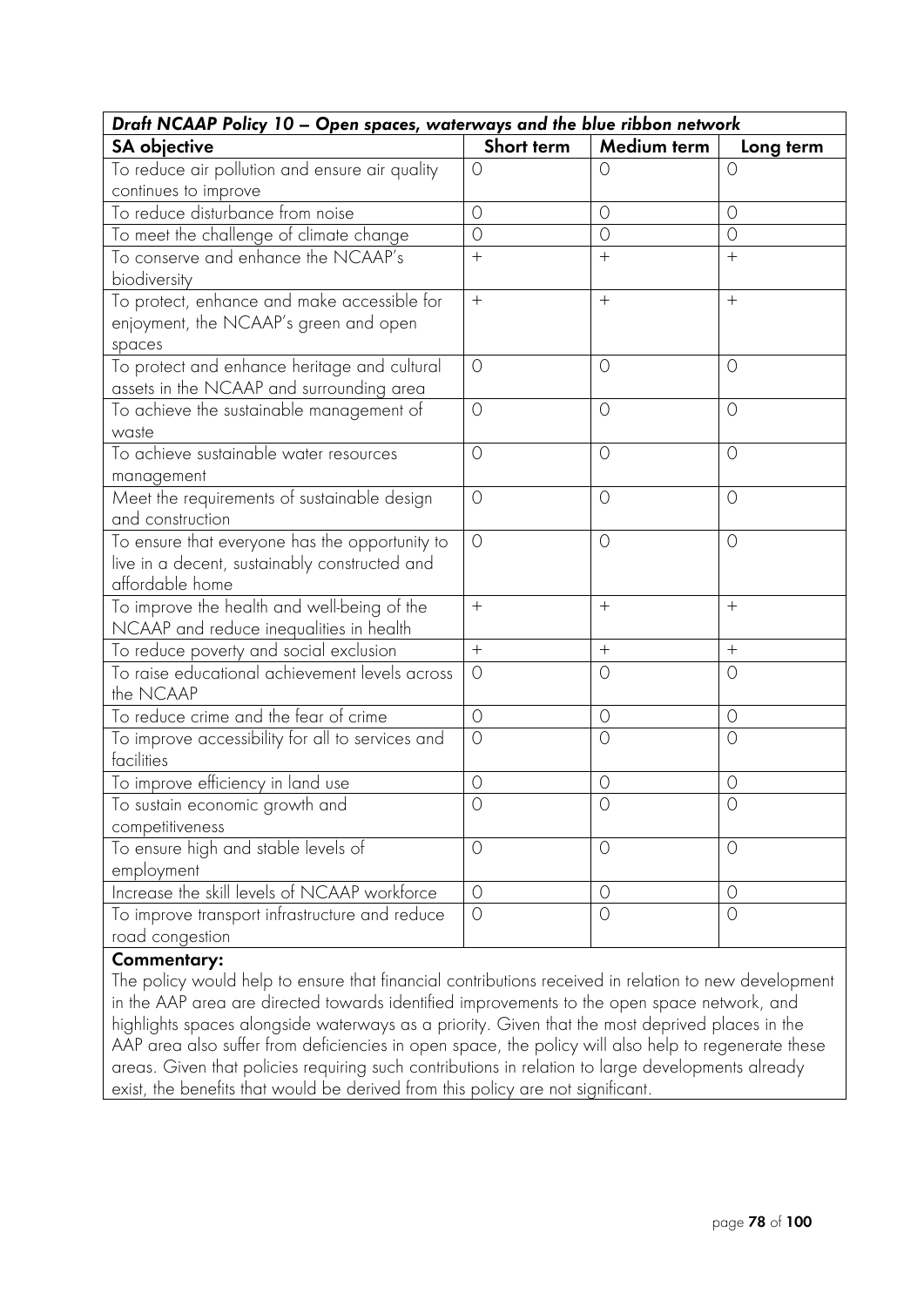| Draft NCAAP Policy 11 - Three neighbourhood places                                                                 |                  |             |                  |
|--------------------------------------------------------------------------------------------------------------------|------------------|-------------|------------------|
| <b>SA objective</b>                                                                                                | Short term       | Medium term | Long term        |
| To reduce air pollution and ensure air quality                                                                     | $\circ$          | $+$         | $+$              |
| continues to improve                                                                                               |                  |             |                  |
| To reduce disturbance from noise                                                                                   | $\bigcirc$       | $+ +$       | $+ +$            |
| To meet the challenge of climate change                                                                            | $\circ$          | $+ +$       | $+ +$            |
| To conserve and enhance the NCAAP's<br>biodiversity                                                                | $\circ$          | $+$         | $+$              |
| To protect, enhance and make accessible for<br>enjoyment, the NCAAP's green and open<br>spaces                     | $\circ$          | $+ +$       | $+$ +            |
| To protect and enhance heritage and cultural<br>assets in the NCAAP and surrounding area                           | $+ +$            | $+ +$       | $+ +$            |
| To achieve the sustainable management of<br>waste                                                                  | $\circ$          | $\circ$     | $\circ$          |
| To achieve sustainable water resources<br>management                                                               | $\bigcirc$       | $\circ$     | $\circ$          |
| Meet the requirements of sustainable design<br>and construction                                                    | $+$              | $+ +$       | $+ +$            |
| To ensure that everyone has the opportunity to<br>live in a decent, sustainably constructed and<br>affordable home | $+ +$            | $+$ +       | $+ +$            |
| To improve the health and well-being of the<br>NCAAP and reduce inequalities in health                             | $^{+}$           | $+ +$       | $+ +$            |
| To reduce poverty and social exclusion                                                                             | $+ +$            | $+ +$       | $+ +$            |
| To raise educational achievement levels across<br>the NCAAP                                                        | $\circ$          | $\circ$     | $\circ$          |
| To reduce crime and the fear of crime                                                                              | $\boldsymbol{+}$ | $^{+}$      | $\boldsymbol{+}$ |
| To improve accessibility for all to services and<br>facilities                                                     | $+ +$            | $+ +$       | $+$ +            |
| To improve efficiency in land use                                                                                  | $+ +$            | $+ +$       | $+ +$            |
| To sustain economic growth and<br>competitiveness                                                                  | $+$              | $++$        | $++$             |
| To ensure high and stable levels of<br>employment                                                                  | $\circ$          |             | $+$              |
| Increase the skill levels of NCAAP workforce                                                                       | $\circ$          | $\circ$     | $\circ$          |
| To improve transport infrastructure and reduce<br>road congestion                                                  | $\circ$          | $^{+}$      | $^{+}$           |

This policy sets priorities for the three neighbourhood places and provides a strategic framework for those NCAAP policies that deal with these and the associated site specific proposals. As such, it would help to deliver all of the combined benefits of these other policies. However, given that most of these policies are targeted at delivering larger housing schemes, the majority of the benefits derived would be in the mid to long term.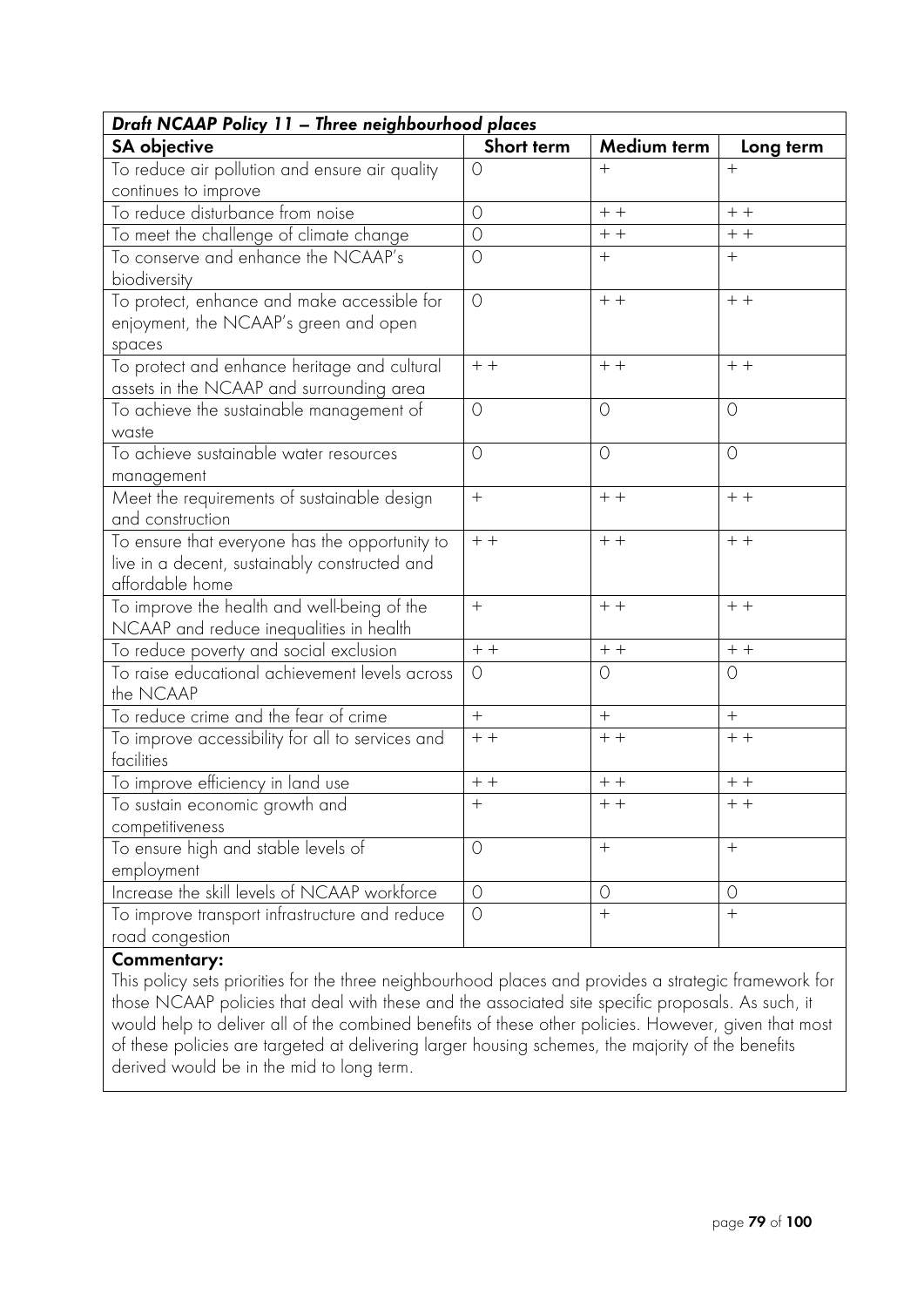| Draft NCAAP Policy 12 - Arnos Grove / New Southgate neighbourhood place                                            |                |             |                |
|--------------------------------------------------------------------------------------------------------------------|----------------|-------------|----------------|
| <b>SA</b> objective                                                                                                | Short term     | Medium term | Long term      |
| To reduce air pollution and ensure air quality                                                                     | $\circ$        | $+$         | $+$            |
| continues to improve                                                                                               |                |             |                |
| To reduce disturbance from noise                                                                                   | $\bigcirc$     | $\circ$     | $\circ$        |
| To meet the challenge of climate change                                                                            | $\circ$        | $+ +$       | $\,+\,$ + $\,$ |
| To conserve and enhance the NCAAP's<br>biodiversity                                                                | $\bigcirc$     |             | $+$            |
| To protect, enhance and make accessible for<br>enjoyment, the NCAAP's green and open<br>spaces                     | $\circ$        | $+ +$       | $+ +$          |
| To protect and enhance heritage and cultural<br>assets in the NCAAP and surrounding area                           | $\bigcirc$     |             | $+$            |
| To achieve the sustainable management of<br>waste                                                                  | $\circ$        | $\circ$     | $\circ$        |
| To achieve sustainable water resources<br>management                                                               | $\circ$        | $\circ$     | $\circ$        |
| Meet the requirements of sustainable design<br>and construction                                                    | $\circ$        | $+ +$       | $+ +$          |
| To ensure that everyone has the opportunity to<br>live in a decent, sustainably constructed and<br>affordable home | $\circ$        | $+ +$       | $+$ +          |
| To improve the health and well-being of the<br>NCAAP and reduce inequalities in health                             | $\bigcirc$     | $+ +$       | $+ +$          |
| To reduce poverty and social exclusion                                                                             | $\circ$        | $+ +$       | $+ +$          |
| To raise educational achievement levels across<br>the NCAAP                                                        | $\circ$        | $\circ$     | 0              |
| To reduce crime and the fear of crime                                                                              | $\bigcirc$     | $+$         | $+$            |
| To improve accessibility for all to services and<br>facilities                                                     | $\overline{O}$ | $+ +$       | $+$ +          |
| To improve efficiency in land use                                                                                  | $\circ$        | $++$        | $+ +$          |
| To sustain economic growth and<br>competitiveness                                                                  | $\circ$        | $+ +$       | $+ +$          |
| To ensure high and stable levels of<br>employment                                                                  | $\circ$        |             | $+$            |
| Increase the skill levels of NCAAP workforce                                                                       | $\overline{O}$ | $\circ$     | $\circ$        |
| To improve transport infrastructure and reduce<br>road congestion                                                  | $\overline{O}$ | $^{+}$      | $+$            |

The policy sets out key principles for site specific development proposals in the Arnos Grove / New Southgate neighbourhood place and supports the individual NCAAP polices that set out these proposals. As such, it would help to deliver all of the combined benefits of these other policies. Most of these polices seek to deliver large, housing-led schemes, that would be completed and bring benefits in the mid to long term. Given that a mix of uses would be delivered on site, there would also be benefits associated with commercial and community uses.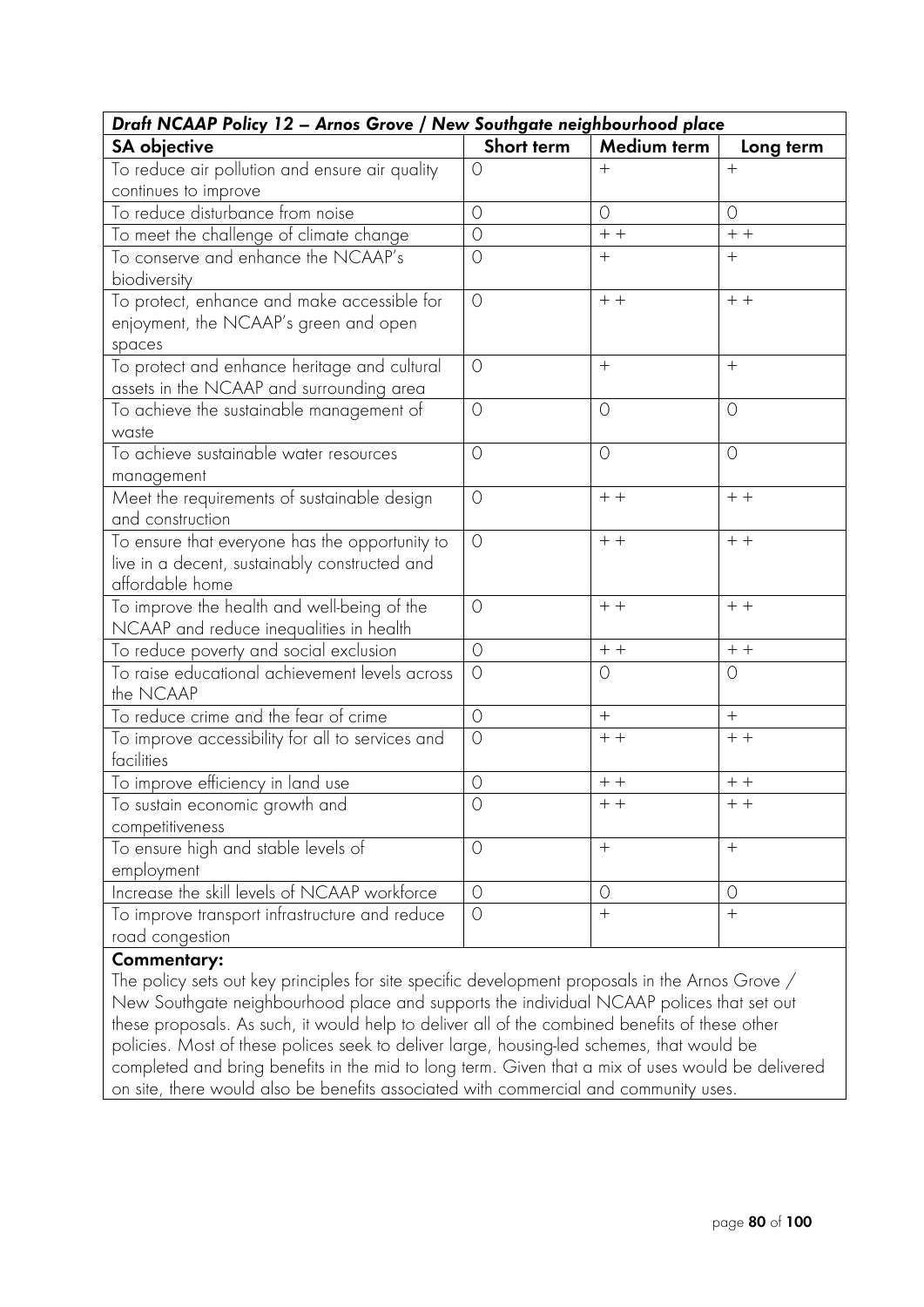| Draft NCAAP Policy 13 - Ladderswood Estate (site 1) |                  |             |            |
|-----------------------------------------------------|------------------|-------------|------------|
| <b>SA</b> objective                                 | Short term       | Medium term | Long term  |
| To reduce air pollution and ensure air quality      | $\circ$          | $\circ$     | $\circ$    |
| continues to improve                                |                  |             |            |
| To reduce disturbance from noise                    | $\bigcirc$       | $\circ$     | $\bigcirc$ |
| To meet the challenge of climate change             | $+ +$            | $+ +$       | $+ +$      |
| To conserve and enhance the NCAAP's                 | $+$              | $+$         | $+$        |
| biodiversity                                        |                  |             |            |
| To protect, enhance and make accessible for         | $\boldsymbol{+}$ | $+ +$       | $+ +$      |
| enjoyment, the NCAAP's green and open               |                  |             |            |
| spaces                                              |                  |             |            |
| To protect and enhance heritage and cultural        | $\circ$          | $\circ$     | $\circ$    |
| assets in the NCAAP and surrounding area            |                  |             |            |
| To achieve the sustainable management of            | $\circ$          | $\circ$     | $\circ$    |
| waste                                               |                  |             |            |
| To achieve sustainable water resources              | $\circ$          | $\circ$     | $\circ$    |
| management                                          |                  |             |            |
| Meet the requirements of sustainable design         | $+ +$            | $+ +$       | $+ +$      |
| and construction                                    |                  |             |            |
| To ensure that everyone has the opportunity to      | $+ +$            | $+ +$       | $+ +$      |
| live in a decent, sustainably constructed and       |                  |             |            |
| affordable home                                     |                  |             |            |
| To improve the health and well-being of the         | $+$              | $+$         | $+$        |
| NCAAP and reduce inequalities in health             |                  |             |            |
| To reduce poverty and social exclusion              | $+ +$            | $+ +$       | $+ +$      |
| To raise educational achievement levels across      | $\circ$          | $\circ$     | $\circ$    |
| the NCAAP                                           |                  |             |            |
| To reduce crime and the fear of crime               | $+ +$            | $+ +$       | $+ +$      |
| To improve accessibility for all to services and    | $+$              | $^{+}$      | $+$        |
| facilities                                          |                  |             |            |
| To improve efficiency in land use                   | $+ +$            | $+ +$       | $+ +$      |
| To sustain economic growth and                      | $+ +$            | $+ +$       | $+ +$      |
| competitiveness                                     |                  |             |            |
| To ensure high and stable levels of                 | $\circ$          | $\circ$     | $\circ$    |
| employment                                          |                  |             |            |
| Increase the skill levels of NCAAP workforce        | $\circ$          | $\circ$     | $\circ$    |
| To improve transport infrastructure and reduce      | $\circ$          | $\circ$     | $\circ$    |
| road congestion                                     |                  |             |            |

The policy promotes the regeneration of an existing estate to provide a net increase in homes. There would also be associated improvements to existing open spaces, and new public realm, community facilities and commercial floorspace, and a CHP that could also serve the wider area. This is a long term project, with a development programme that could span beyond the timescale of the AAP. Delivering better quality homes for local people and creating more inclusive neighbourhoods will help to reduce poverty and social exclusion in the area. Some employment land may be lost to houses uses but this is counterbalanced by radical improvements in the profile of the area which should result in the employment land that remains being more viable as well as the creation of new business opportunities.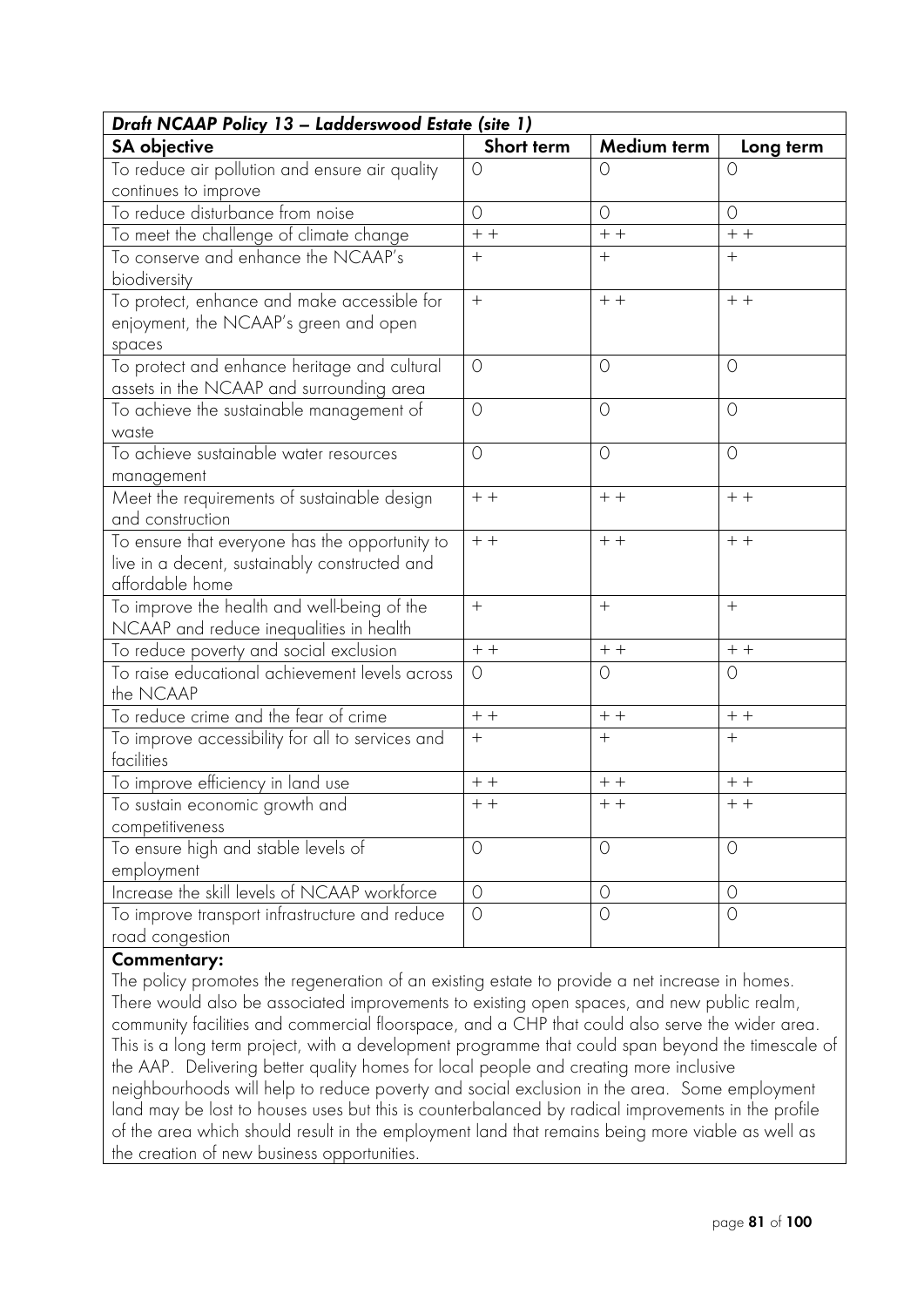| Draft NCAAP Policy 14 - Western Gateway (site number 2, 3 and 4)                                                   |            |             |           |
|--------------------------------------------------------------------------------------------------------------------|------------|-------------|-----------|
| <b>SA</b> objective                                                                                                | Short term | Medium term | Long term |
| To reduce air pollution and ensure air quality                                                                     | $\circ$    | $+$         | $+$       |
| continues to improve                                                                                               |            |             |           |
| To reduce disturbance from noise                                                                                   | $\circ$    | $\circ$     | $\circ$   |
| To meet the challenge of climate change                                                                            | $\circ$    | $^{+}$      | $^{+}$    |
| To conserve and enhance the NCAAP's<br>biodiversity                                                                | $\bigcirc$ | $\circ$     | $\circ$   |
| To protect, enhance and make accessible for<br>enjoyment, the NCAAP's green and open<br>spaces                     | $\circ$    |             | $+$       |
| To protect and enhance heritage and cultural<br>assets in the NCAAP and surrounding area                           | $\circ$    | $\circ$     | $\circ$   |
| To achieve the sustainable management of<br>waste                                                                  | $\circ$    | $\circ$     | $\circ$   |
| To achieve sustainable water resources<br>management                                                               | $\circ$    | $\circ$     | $\circ$   |
| Meet the requirements of sustainable design<br>and construction                                                    | $\circ$    | $^{+}$      | $+$       |
| To ensure that everyone has the opportunity to<br>live in a decent, sustainably constructed and<br>affordable home | $\circ$    | $+ +$       | $+ +$     |
| To improve the health and well-being of the<br>NCAAP and reduce inequalities in health                             | $\bigcirc$ | $\circ$     | $\circ$   |
| To reduce poverty and social exclusion                                                                             | $\circ$    | $+ +$       | $+ +$     |
| To raise educational achievement levels across<br>the NCAAP                                                        | $\circ$    | $\circ$     | O         |
| To reduce crime and the fear of crime                                                                              | $\circ$    | $+$         | $+$       |
| To improve accessibility for all to services and<br>facilities                                                     | $\circ$    | $+ +$       | $+$ +     |
| To improve efficiency in land use                                                                                  | $\circ$    | $++$        | $+ +$     |
| To sustain economic growth and                                                                                     | $\circ$    | $+$         | $+$       |
| competitiveness                                                                                                    |            |             |           |
| To ensure high and stable levels of                                                                                | $\circ$    |             | $+$       |
| employment                                                                                                         |            |             |           |
| Increase the skill levels of NCAAP workforce                                                                       | $\circ$    | $\circ$     | $\circ$   |
| To improve transport infrastructure and reduce<br>road congestion                                                  | $\bigcirc$ | $+$         | $+$       |
|                                                                                                                    |            |             |           |

The policy promotes the regeneration of a previously developed site for a sustainable mix of uses, which will help to reduce reliance on the private car. The proposed development would include new homes, community facilities, retail and commercial floorspace, and improved access to nearby open space. It is unlikely that this large regeneration initiative will come forward in the short term.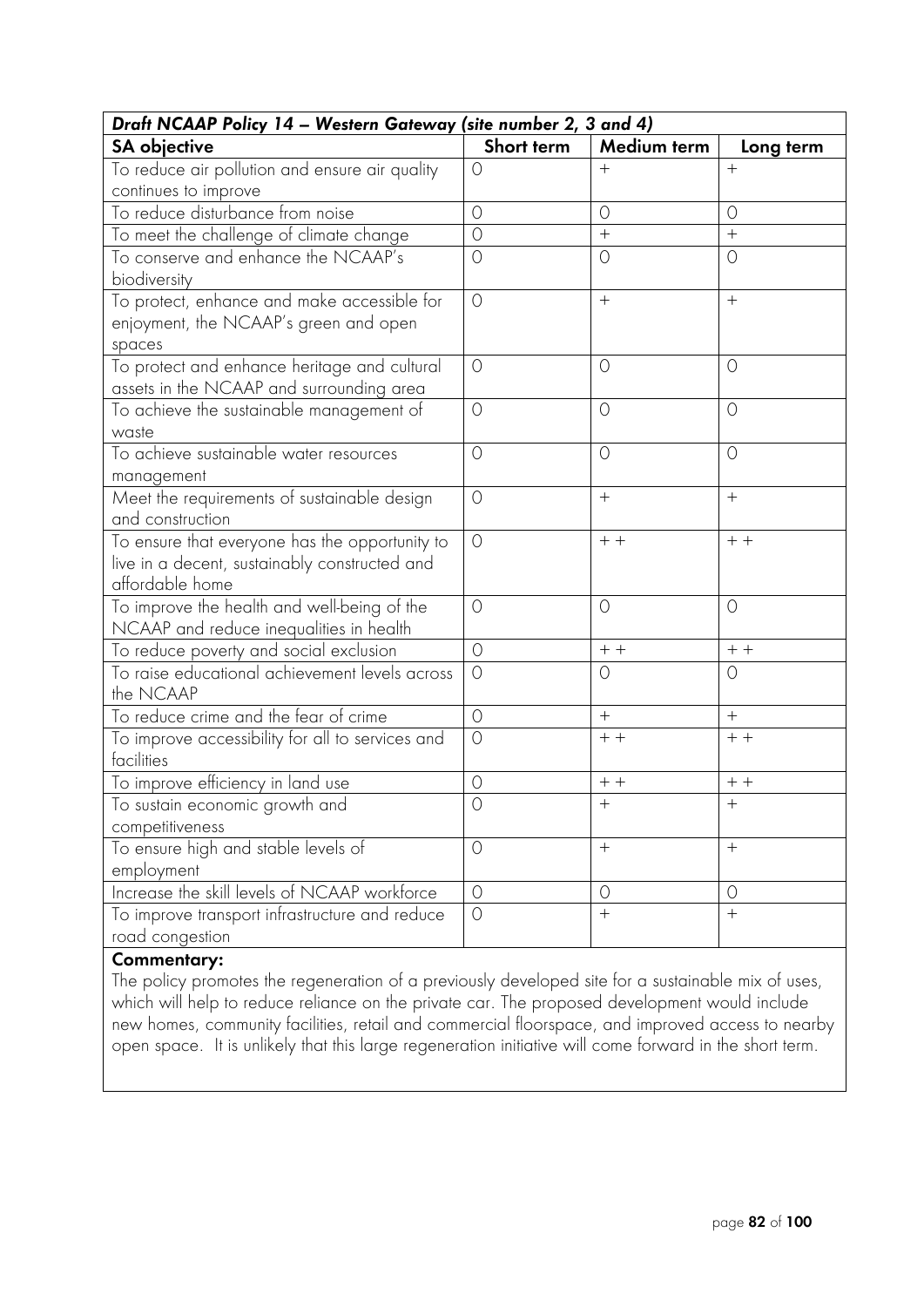| Draft NCAAP Policy 15 - New Southgate station area (site 5)                                                        |            |             |            |
|--------------------------------------------------------------------------------------------------------------------|------------|-------------|------------|
| <b>SA</b> objective                                                                                                | Short term | Medium term | Long term  |
| To reduce air pollution and ensure air quality                                                                     | $\bigcirc$ | $^+$        | $^{+}$     |
| continues to improve                                                                                               |            |             |            |
| To reduce disturbance from noise                                                                                   | $\circ$    | $\circ$     | $\circ$    |
| To meet the challenge of climate change                                                                            | $\circ$    | $^{+}$      | $+$        |
| To conserve and enhance the NCAAP's<br>biodiversity                                                                | $\circ$    | $\circ$     | $\circ$    |
| To protect, enhance and make accessible for<br>enjoyment, the NCAAP's green and open<br>spaces                     | $\circ$    | $\circ$     | $\circ$    |
| To protect and enhance heritage and cultural<br>assets in the NCAAP and surrounding area                           | $\circ$    | $\circ$     | 0          |
| To achieve the sustainable management of<br>waste                                                                  | $\circ$    | $\circ$     | $\circ$    |
| To achieve sustainable water resources<br>management                                                               | $\bigcirc$ | $\circ$     | $\circ$    |
| Meet the requirements of sustainable design<br>and construction                                                    | $\circ$    | $^{+}$      | $+$        |
| To ensure that everyone has the opportunity to<br>live in a decent, sustainably constructed and<br>affordable home | $\circ$    | $+ +$       | $+ +$      |
| To improve the health and well-being of the<br>NCAAP and reduce inequalities in health                             | $\bigcirc$ | $\circ$     | $\circ$    |
| To reduce poverty and social exclusion                                                                             | $\circ$    | $+ +$       | $+ +$      |
| To raise educational achievement levels across<br>the NCAAP                                                        | $\circ$    | $\circ$     | $\circ$    |
| To reduce crime and the fear of crime                                                                              | $\circ$    |             | $+$        |
| To improve accessibility for all to services and<br>facilities                                                     | $\circ$    | $\circ$     | $\circ$    |
| To improve efficiency in land use                                                                                  | $\circ$    | $+ +$       | $+$ +      |
| To sustain economic growth and                                                                                     | $\bigcirc$ | $\circ$     | $\bigcirc$ |
| competitiveness                                                                                                    |            |             |            |
| To ensure high and stable levels of                                                                                | $\circ$    | $\circ$     | $\circ$    |
| employment                                                                                                         |            |             |            |
| Increase the skill levels of NCAAP workforce                                                                       | $\bigcirc$ | $\circ$     | 0          |
| To improve transport infrastructure and reduce<br>road congestion                                                  | $\bigcirc$ | $^{+}$      | $^{+}$     |

The policy promotes new, high-quality homes alongside new commercial (shop) units. This mix of development, in a sustainable location near to New Southgate station, would help to reduce dependence on the car.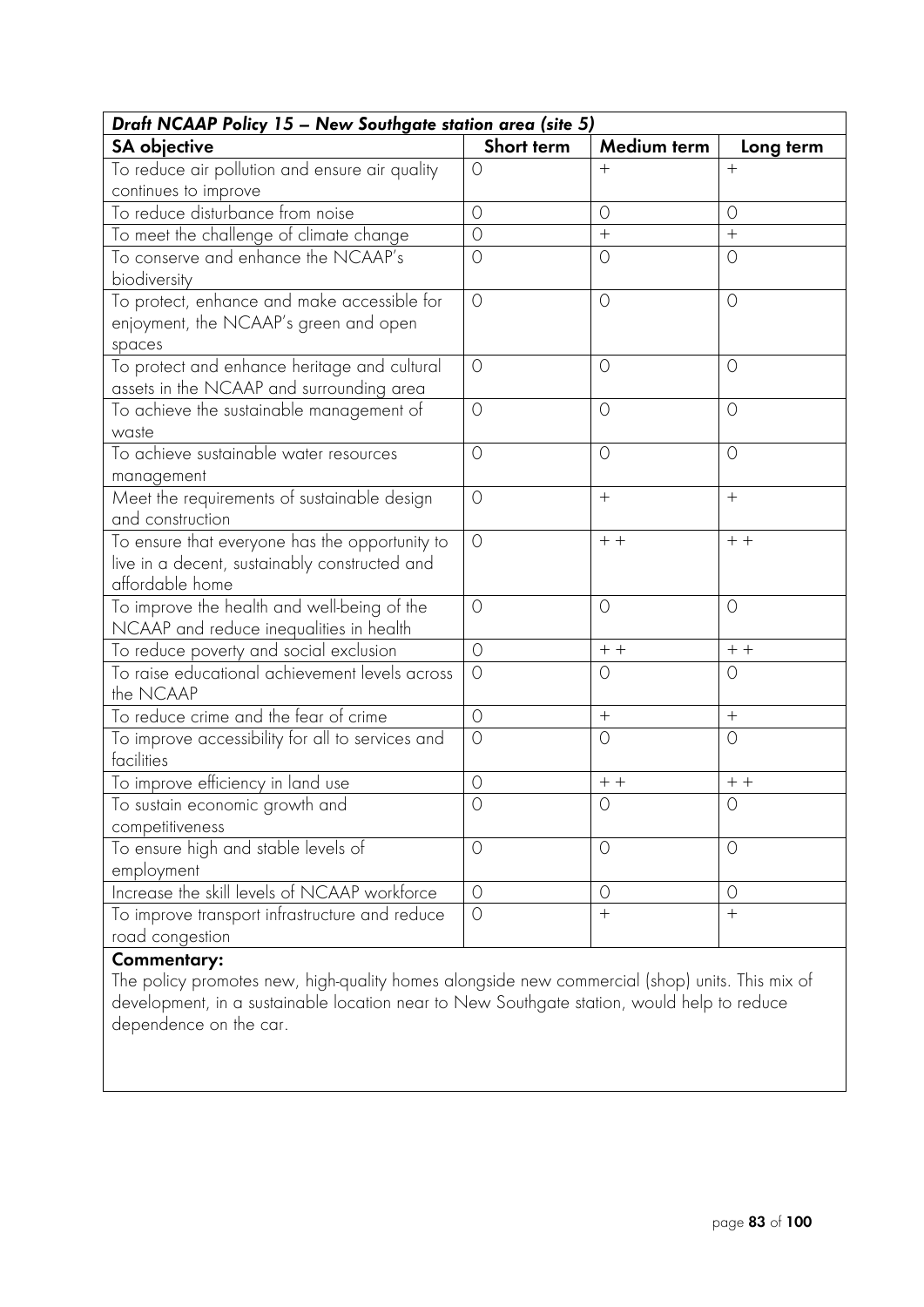| Draft NCAAP Policy 16 - Coppicewood Lodge Care Home site (site 6)                                                  |            |                |            |
|--------------------------------------------------------------------------------------------------------------------|------------|----------------|------------|
| <b>SA</b> objective                                                                                                | Short term | Medium term    | Long term  |
| To reduce air pollution and ensure air quality                                                                     | $\circ$    | $\circ$        | 0          |
| continues to improve                                                                                               |            |                |            |
| To reduce disturbance from noise                                                                                   | $\circ$    | $\circ$        | $\circ$    |
| To meet the challenge of climate change                                                                            | $\circ$    | $\circ$        | $\circ$    |
| To conserve and enhance the NCAAP's<br>biodiversity                                                                | $\circ$    | $\circ$        | $\circ$    |
| To protect, enhance and make accessible for<br>enjoyment, the NCAAP's green and open<br>spaces                     | $\circ$    | $\circ$        | $\circ$    |
| To protect and enhance heritage and cultural<br>assets in the NCAAP and surrounding area                           | $\bigcirc$ | $\circ$        | $\circ$    |
| To achieve the sustainable management of<br>waste                                                                  | $\circ$    | $\circ$        | $\circ$    |
| To achieve sustainable water resources<br>management                                                               | $\circ$    | $\circ$        | $\circ$    |
| Meet the requirements of sustainable design<br>and construction                                                    | $\circ$    | $+$            | $+$        |
| To ensure that everyone has the opportunity to<br>live in a decent, sustainably constructed and<br>affordable home | $\circ$    | $+ +$          | $+$ +      |
| To improve the health and well-being of the<br>NCAAP and reduce inequalities in health                             | $\circ$    | $+ +$          | $+ +$      |
| To reduce poverty and social exclusion                                                                             | $\circ$    | $+ +$          | $++$       |
| To raise educational achievement levels across<br>the NCAAP                                                        | $\circ$    | $\circ$        | $\circ$    |
| To reduce crime and the fear of crime                                                                              | $\circ$    | $+$            | $+$        |
| To improve accessibility for all to services and<br>facilities                                                     | $\bigcirc$ | $+ +$          | $+ +$      |
| To improve efficiency in land use                                                                                  | $\circ$    | $+ +$          | $+ +$      |
| To sustain economic growth and<br>competitiveness                                                                  | $\bigcirc$ | $\circ$        | $\circ$    |
| To ensure high and stable levels of<br>employment                                                                  | $\circ$    | $\circ$        | $\circ$    |
| Increase the skill levels of NCAAP workforce                                                                       | $\circ$    | $\circ$        | $\circ$    |
| To improve transport infrastructure and reduce<br>road congestion                                                  | $\bigcirc$ | $\overline{O}$ | $\bigcirc$ |

The policy promotes the regeneration of a previously developed site, primarily for a mix of housing and community uses. In particular, the policy supporting text promotes a new health centre on the site, which would have a positive impact on health and well-being in the NCAAP area.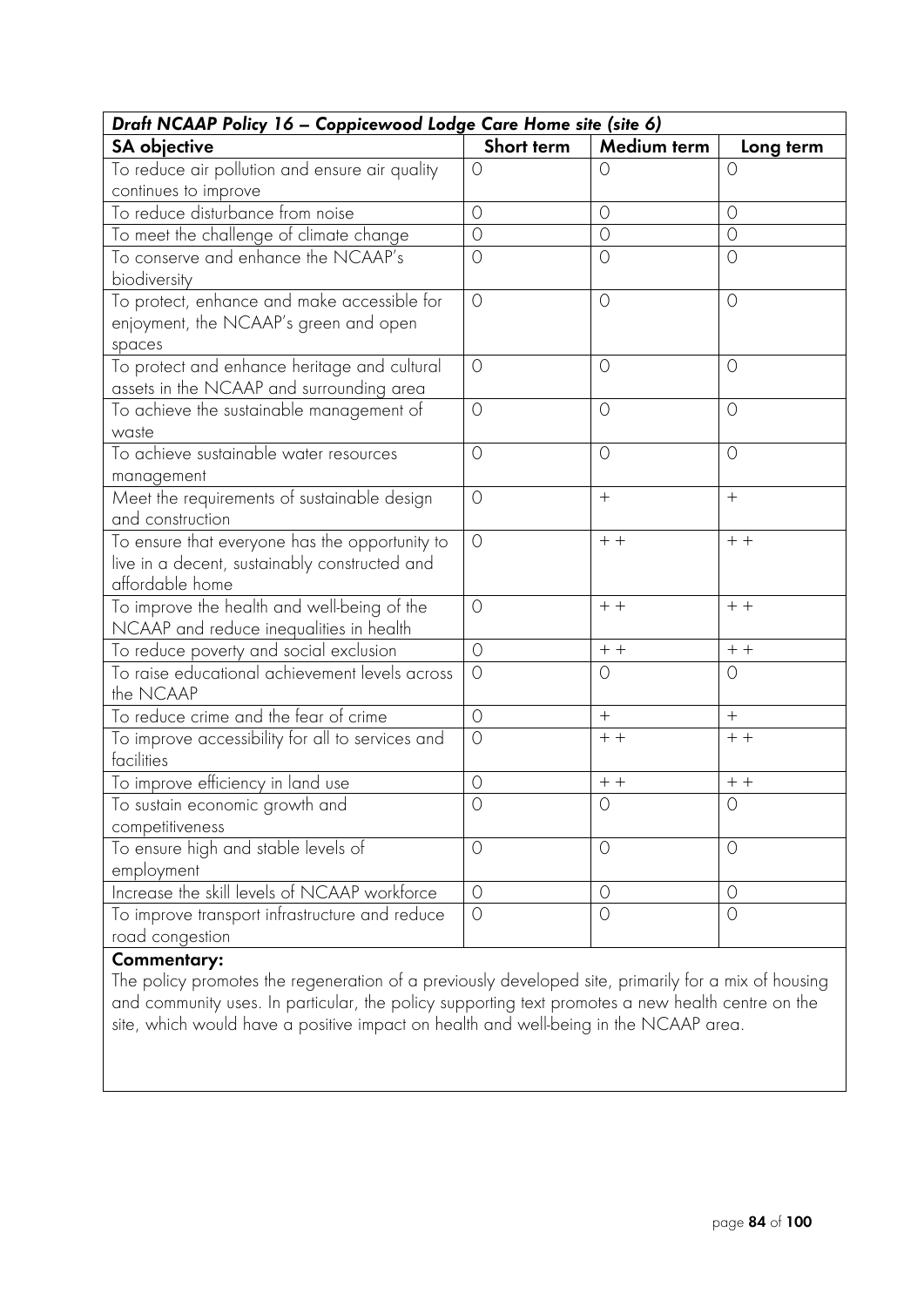|                                                                                                                    | Draft NCAAP Policy 17 - Arnos Grove station site (site 7) |                   |           |  |
|--------------------------------------------------------------------------------------------------------------------|-----------------------------------------------------------|-------------------|-----------|--|
| <b>SA</b> objective                                                                                                | Short term                                                | Medium term       | Long term |  |
| To reduce air pollution and ensure air quality                                                                     | $\circ$                                                   | $^{+}$            | $^{+}$    |  |
| continues to improve                                                                                               |                                                           |                   |           |  |
| To reduce disturbance from noise                                                                                   | $\circ$                                                   | $\circ$           | $\circ$   |  |
| To meet the challenge of climate change                                                                            | $\circ$                                                   |                   | $+$       |  |
| To conserve and enhance the NCAAP's<br>biodiversity                                                                | $\circ$                                                   | $\circ$           | $\circ$   |  |
| To protect, enhance and make accessible for<br>enjoyment, the NCAAP's green and open<br>spaces                     | $\circ$                                                   | $\circ$           | $\circ$   |  |
| To protect and enhance heritage and cultural<br>assets in the NCAAP and surrounding area                           | $\bigcirc$                                                | $+$               | $+$       |  |
| To achieve the sustainable management of<br>waste                                                                  | $\circ$                                                   | $\circ$           | $\circ$   |  |
| To achieve sustainable water resources<br>management                                                               | $\circ$                                                   | $\circ$           | $\circ$   |  |
| Meet the requirements of sustainable design<br>and construction                                                    | $\circ$                                                   | $+$               | $+$       |  |
| To ensure that everyone has the opportunity to<br>live in a decent, sustainably constructed and<br>affordable home | $\circ$                                                   | $+ +$             | $+ +$     |  |
| To improve the health and well-being of the<br>NCAAP and reduce inequalities in health                             | $\circ$                                                   | $\circ$           | $\circ$   |  |
| To reduce poverty and social exclusion                                                                             | $\circ$                                                   | $\circ$           | $\circ$   |  |
| To raise educational achievement levels across<br>the NCAAP                                                        | $\circ$                                                   | $\circ$           | $\circ$   |  |
| To reduce crime and the fear of crime                                                                              | $\circ$                                                   | $\qquad \qquad +$ | $^{+}$    |  |
| To improve accessibility for all to services and<br>facilities                                                     | $\bigcirc$                                                | $\circ$           | $\circ$   |  |
| To improve efficiency in land use                                                                                  | $\circ$                                                   | $+ +$             | $+ +$     |  |
| To sustain economic growth and                                                                                     | $\bigcirc$                                                | $\circ$           | $\circ$   |  |
| competitiveness                                                                                                    |                                                           |                   |           |  |
| To ensure high and stable levels of                                                                                | $\circ$                                                   | $\circ$           | $\circ$   |  |
| employment                                                                                                         |                                                           |                   |           |  |
| Increase the skill levels of NCAAP workforce                                                                       | $\circ$                                                   | $\circ$           | $\circ$   |  |
| To improve transport infrastructure and reduce<br>road congestion                                                  | $\bigcirc$                                                | $^{+}$            | $+$       |  |

The policy would promote new, high quality homes, as well as commercial (shop) units, in a sustainable location close to Arnos Grove station. This would help to reduce dependence on the car. Also, the policy would ensure that any new development respects the setting of the Grade II\* listed Arnos Grove station building.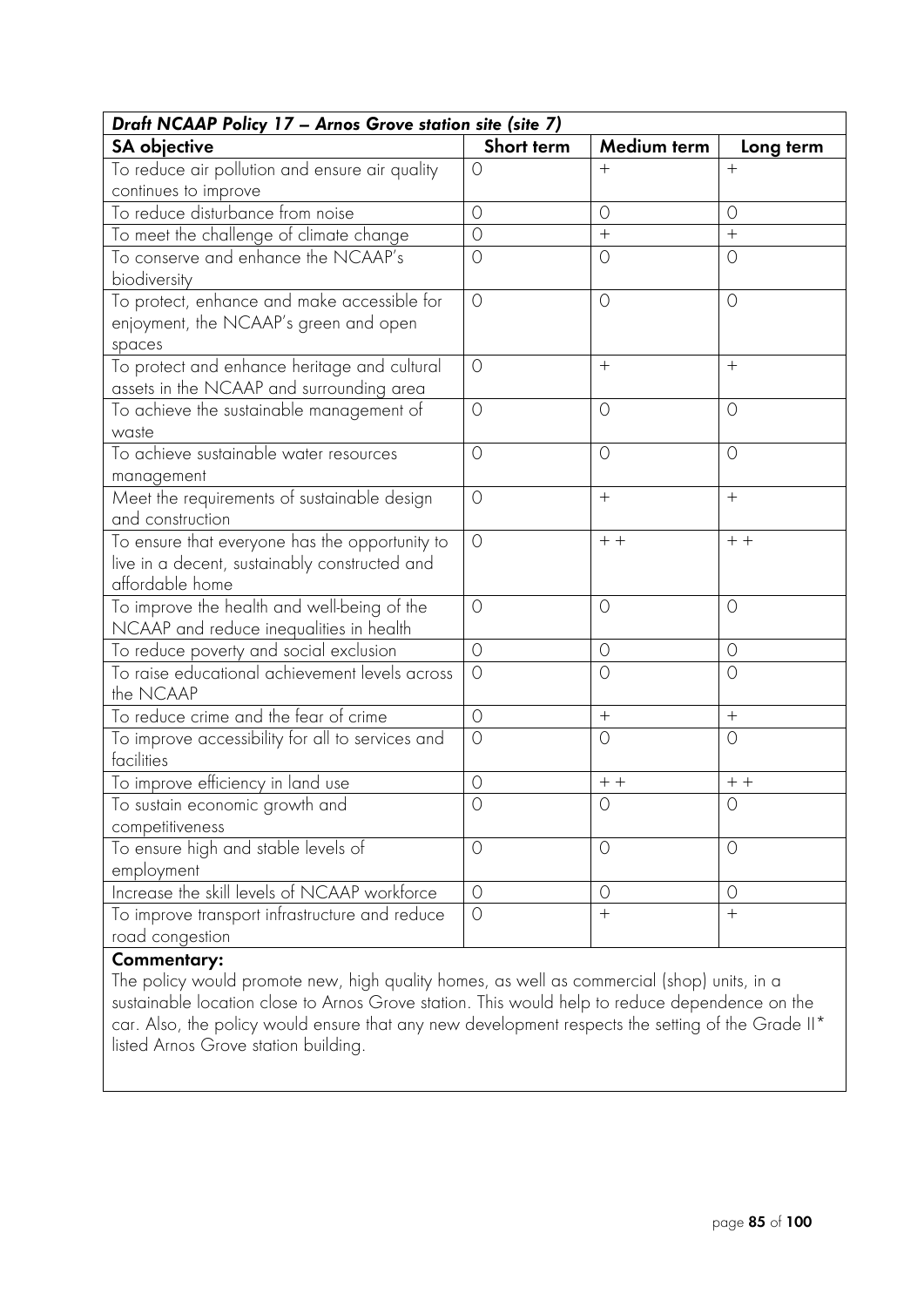# *Draft NCAAP Policy 18 – Arnos Pool, Bowes Road Library and Arnos Grove Medical Centre (site 8)*

| עט אווכן                                         |                |                  |            |
|--------------------------------------------------|----------------|------------------|------------|
| <b>SA</b> objective                              | Short term     | Medium term      | Long term  |
| To reduce air pollution and ensure air quality   | $\circ$        | $\Omega$         | $\bigcirc$ |
| continues to improve                             |                |                  |            |
| To reduce disturbance from noise                 | $\circ$        | $\circ$          | $\circ$    |
| To meet the challenge of climate change          | $\circ$        | $+$              | $\ddot{}$  |
| To conserve and enhance the NCAAP's              | $\overline{O}$ | $+$              | $+$        |
| biodiversity                                     |                |                  |            |
| To protect, enhance and make accessible for      | $\bigcirc$     | $\boldsymbol{+}$ | $+$        |
| enjoyment, the NCAAP's green and open            |                |                  |            |
| spaces                                           |                |                  |            |
| To protect and enhance heritage and cultural     | $\bigcirc$     | $+$              | $+$        |
| assets in the NCAAP and surrounding area         |                |                  |            |
| To achieve the sustainable management of         | $\circ$        | $\circ$          | $\circ$    |
| waste                                            |                |                  |            |
| To achieve sustainable water resources           | $\bigcirc$     | $\circ$          | $\bigcirc$ |
| management                                       |                |                  |            |
| Meet the requirements of sustainable design      | $\circ$        | $^{+}$           | $+$        |
| and construction                                 |                |                  |            |
| To ensure that everyone has the opportunity to   | $\circ$        | $\circ$          | $\circ$    |
| live in a decent, sustainably constructed and    |                |                  |            |
| affordable home                                  |                |                  |            |
| To improve the health and well-being of the      | $\circ$        | $+ +$            | $+ +$      |
| NCAAP and reduce inequalities in health          |                |                  |            |
| To reduce poverty and social exclusion           | $\circ$        |                  | $+$        |
| To raise educational achievement levels across   | $\bigcirc$     | $+$              | $+$        |
| the NCAAP                                        |                |                  |            |
| To reduce crime and the fear of crime            | $\bigcirc$     | $^{+}$           | $+$        |
| To improve accessibility for all to services and | $\bigcirc$     | $+ +$            | $+ +$      |
| facilities                                       |                |                  |            |
| To improve efficiency in land use                | $\circ$        | $^{+}$           | $+$        |
| To sustain economic growth and                   | $\circ$        | $\circ$          | $\circ$    |
| competitiveness                                  |                |                  |            |
| To ensure high and stable levels of              | $\circ$        | $\circ$          | $\circ$    |
| employment                                       |                |                  |            |
| Increase the skill levels of NCAAP workforce     | $\circ$        | $\circ$          | $\circ$    |
| To improve transport infrastructure and reduce   | $\circ$        | $\circ$          | $\circ$    |
| road congestion                                  |                |                  |            |

### **Commentary:**

Whilst investment in the site is unlikely to be delivered in the short term, in seeking to facilitate expanded health and community facilities on this site, the policy will strengthen the already important community facilities in the Arnos Grove area. There is an opportunity to improve the open space within the site and deliver a new building which responds well to the existing listed buildings on the site. Investment in improved community and health facilities on the site will help improve the health and well-being of the NCAAP area help reduce inequalities in health. The site is in a sustainable location, accessible to all by public transport – this is important given the potentially very wide range of services that may be provided in the facilities on site.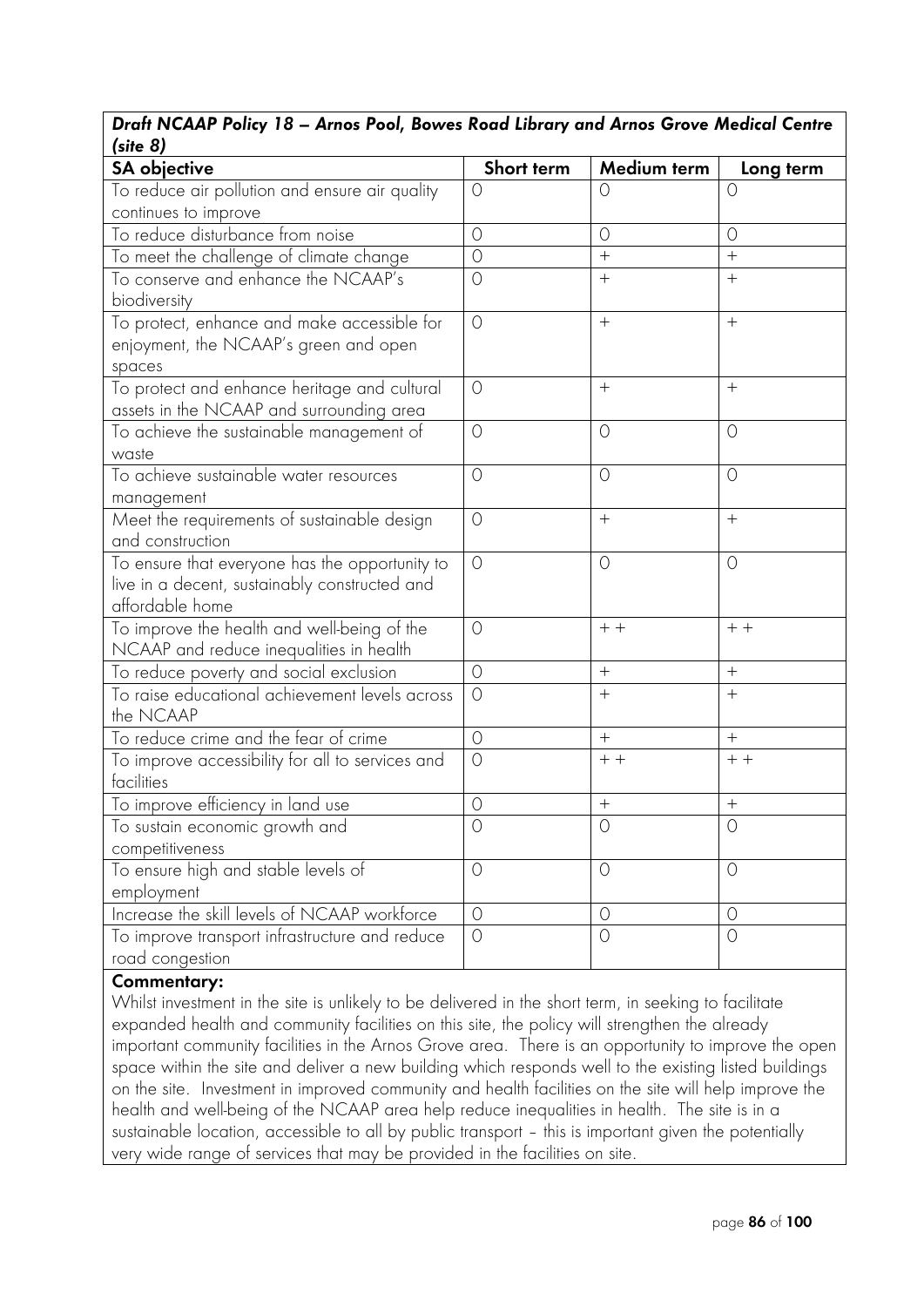| Draft NCAAP Policy 19 - Bowes Road neighbourhood place                                                             |            |             |           |
|--------------------------------------------------------------------------------------------------------------------|------------|-------------|-----------|
| <b>SA</b> objective                                                                                                | Short term | Medium term | Long term |
| To reduce air pollution and ensure air quality                                                                     | $\circ$    | $+$         | $+$       |
| continues to improve                                                                                               |            |             |           |
| To reduce disturbance from noise                                                                                   | $\circ$    | $+ +$       | $+ +$     |
| To meet the challenge of climate change                                                                            | $\circ$    | $^{+}$      | $^{+}$    |
| To conserve and enhance the NCAAP's<br>biodiversity                                                                | $\circ$    | $+$         | $+$       |
| To protect, enhance and make accessible for<br>enjoyment, the NCAAP's green and open<br>spaces                     | $\circ$    | $+ +$       | $+ +$     |
| To protect and enhance heritage and cultural<br>assets in the NCAAP and surrounding area                           | $\circ$    | $\circ$     | $\circ$   |
| To achieve the sustainable management of<br>waste                                                                  | $\circ$    | $\circ$     | $\circ$   |
| To achieve sustainable water resources<br>management                                                               | $\circ$    | $\circ$     | $\circ$   |
| Meet the requirements of sustainable design<br>and construction                                                    | $+$        | $^{+}$      | $^{+}$    |
| To ensure that everyone has the opportunity to<br>live in a decent, sustainably constructed and<br>affordable home | $+ +$      | $+ +$       | $+ +$     |
| To improve the health and well-being of the<br>NCAAP and reduce inequalities in health                             | $\bigcirc$ | $\circ$     | $\circ$   |
| To reduce poverty and social exclusion                                                                             | $+ +$      | $+ +$       | $+ +$     |
| To raise educational achievement levels across<br>the NCAAP                                                        | $\circ$    | $\circ$     | $\circ$   |
| To reduce crime and the fear of crime                                                                              | $+$        | $+$         | $+$       |
| To improve accessibility for all to services and<br>facilities                                                     | $\circ$    | $+ +$       | $+ +$     |
| To improve efficiency in land use                                                                                  | $+ +$      | $+ +$       | $+ +$     |
| To sustain economic growth and<br>competitiveness                                                                  | 0          | $\circ$     | $\circ$   |
| To ensure high and stable levels of                                                                                | $\circ$    | $\circ$     | $\circ$   |
| employment<br>Increase the skill levels of NCAAP workforce                                                         | $\circ$    | $\circ$     | $\circ$   |
| To improve transport infrastructure and reduce<br>road congestion                                                  | $\circ$    | $^{+}$      | $^{+}$    |
|                                                                                                                    |            |             |           |

The policy sets out key principles for site specific development proposals in the Bowes Road neighbourhood place and supports the individual NCAAP polices that set out these proposals. As such, it would help to deliver all of the combined benefits of these other policies. Given that some of the development proposed is small-scale housing, a number of benefits would be felt in the short term.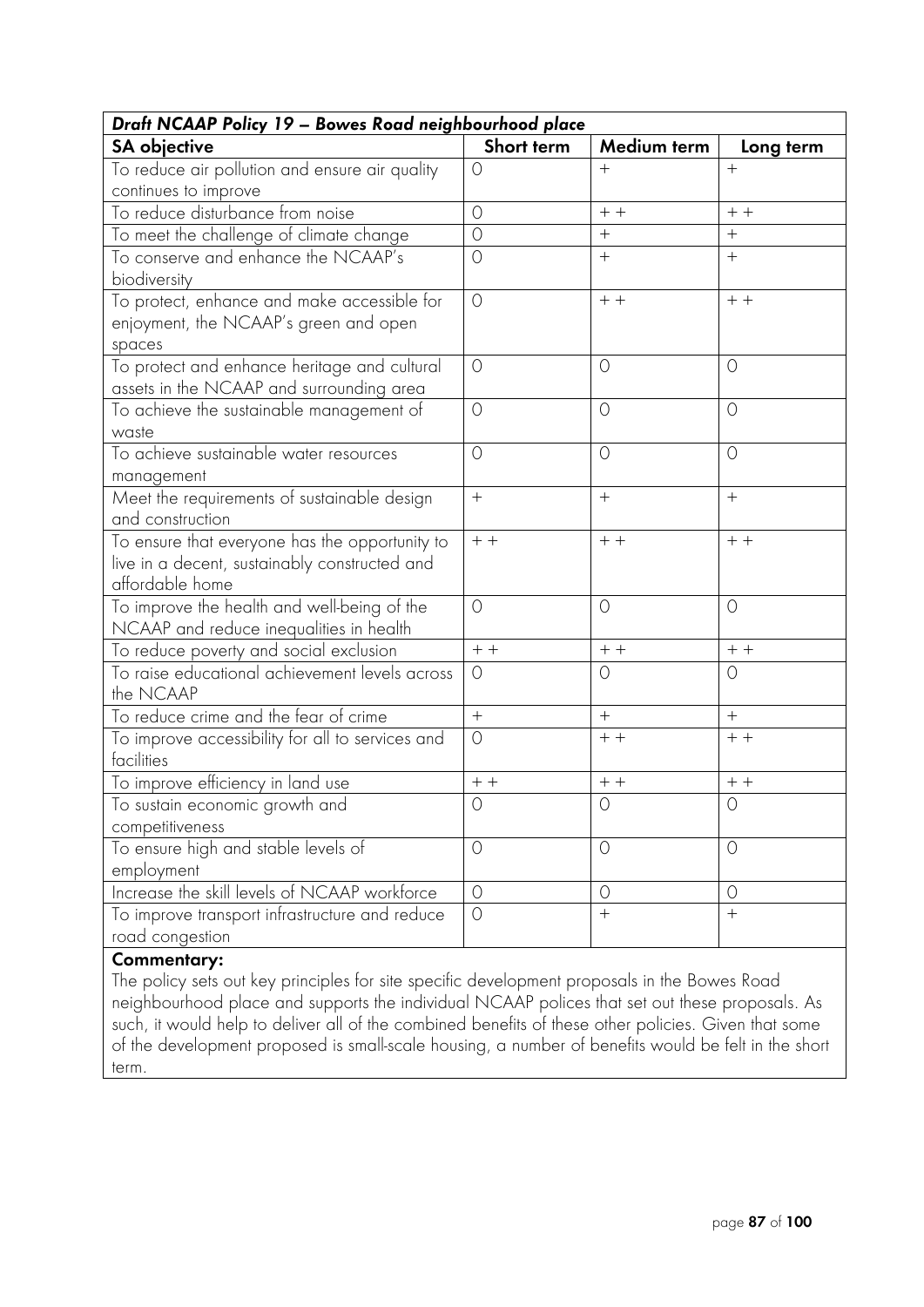| Draft NCAAP Policy 20 - Telford Road sites (sites 9)                                                               |            |             |           |
|--------------------------------------------------------------------------------------------------------------------|------------|-------------|-----------|
| <b>SA</b> objective                                                                                                | Short term | Medium term | Long term |
| To reduce air pollution and ensure air quality                                                                     | $\circ$    | $\circ$     | $\circ$   |
| continues to improve                                                                                               |            |             |           |
| To reduce disturbance from noise                                                                                   | $\circ$    | $\circ$     | $\circ$   |
| To meet the challenge of climate change                                                                            | $\circ$    | $\circ$     | $\circ$   |
| To conserve and enhance the NCAAP's<br>biodiversity                                                                | $\circ$    | $\circ$     | $\circ$   |
| To protect, enhance and make accessible for<br>enjoyment, the NCAAP's green and open<br>spaces                     | $\circ$    | $\circ$     | $\circ$   |
| To protect and enhance heritage and cultural<br>assets in the NCAAP and surrounding area                           | $\bigcirc$ | $\circ$     | $\circ$   |
| To achieve the sustainable management of<br>waste                                                                  | $\circ$    | $\circ$     | $\circ$   |
| To achieve sustainable water resources<br>management                                                               | $\circ$    | $\circ$     | $\circ$   |
| Meet the requirements of sustainable design<br>and construction                                                    | $+$        | $^{+}$      | $^{+}$    |
| To ensure that everyone has the opportunity to<br>live in a decent, sustainably constructed and<br>affordable home | $+ +$      | $+ +$       | $+ +$     |
| To improve the health and well-being of the<br>NCAAP and reduce inequalities in health                             | $\bigcirc$ | $\circ$     | $\circ$   |
| To reduce poverty and social exclusion                                                                             | $+ +$      | $+ +$       | $+ +$     |
| To raise educational achievement levels across<br>the NCAAP                                                        | $\circ$    | $\circ$     | $\circ$   |
| To reduce crime and the fear of crime                                                                              | $+$        | $+$         | $+$       |
| To improve accessibility for all to services and<br>facilities                                                     | $\circ$    | $\circ$     | $\circ$   |
| To improve efficiency in land use                                                                                  | $+ +$      | $+ +$       | $+ +$     |
| To sustain economic growth and                                                                                     | $\circ$    | $\circ$     | $\circ$   |
| competitiveness<br>To ensure high and stable levels of<br>employment                                               | $\circ$    | $\circ$     | $\circ$   |
| Increase the skill levels of NCAAP workforce                                                                       | $\circ$    | $\circ$     | $\circ$   |
| To improve transport infrastructure and reduce<br>road congestion                                                  | $\circ$    | $\circ$     | $\circ$   |
|                                                                                                                    |            |             |           |

The policy would promote new homes on previously developed land, helping to regenerate the area. Given that the land has already been cleared and any development would be of a small scale, it is considered that some units may come forward in the shorter term.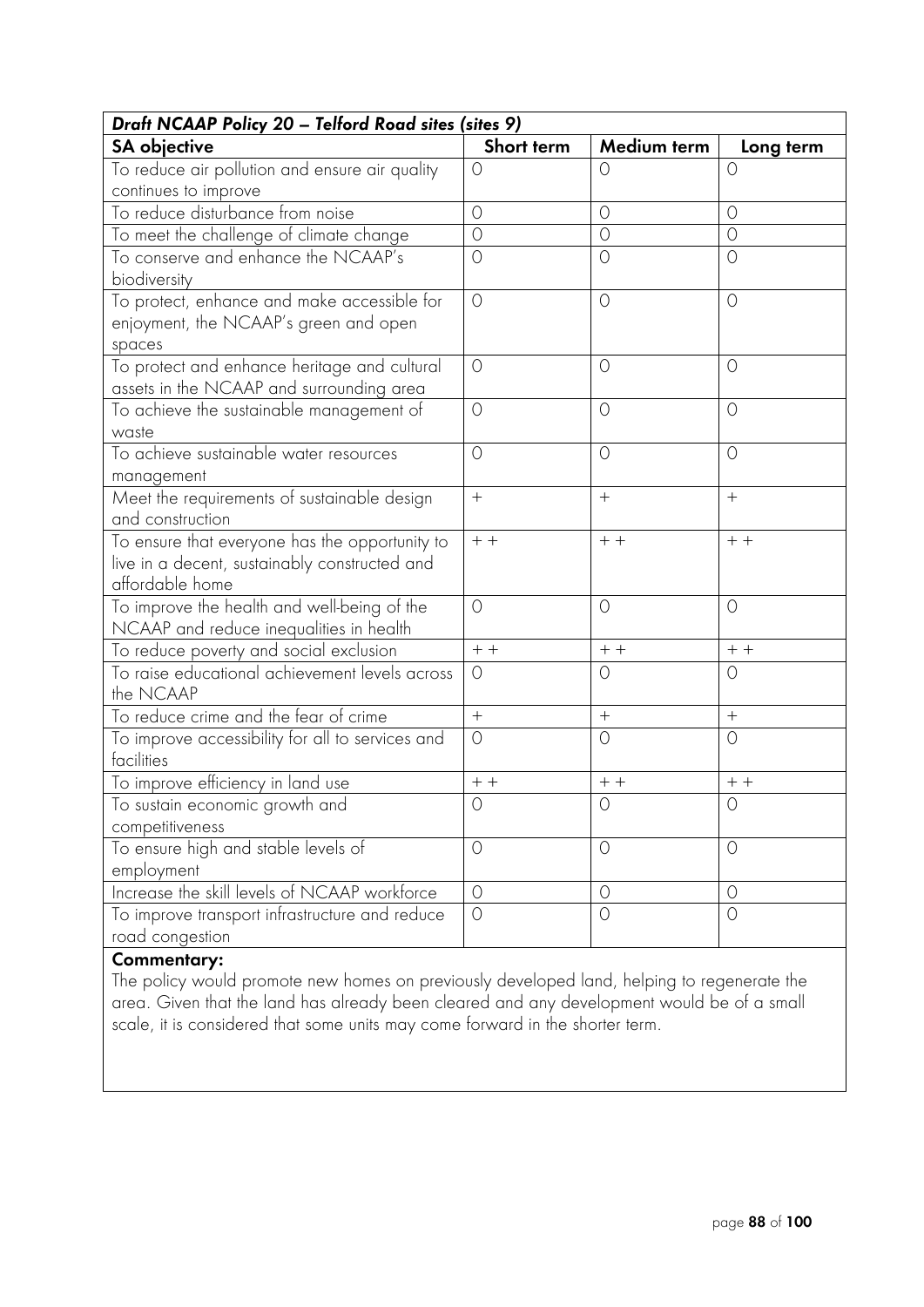| Draft NCAAP Policy 21 - Telford Road / Bowes Road corner sites (site 10) |                                                            |                             |  |
|--------------------------------------------------------------------------|------------------------------------------------------------|-----------------------------|--|
| Short term                                                               | <b>Medium term</b>                                         | Long term                   |  |
| $\circ$                                                                  | $+$                                                        | $+$                         |  |
|                                                                          |                                                            |                             |  |
|                                                                          |                                                            | $+ +$                       |  |
|                                                                          | $\circ$                                                    | $\circ$                     |  |
|                                                                          |                                                            | $\circ$                     |  |
| $\circ$                                                                  | $\circ$                                                    | $\circ$                     |  |
| $\bigcirc$                                                               | $\circ$                                                    | $\circ$                     |  |
| $\circ$                                                                  | $\circ$                                                    | $\circ$                     |  |
| $\bigcirc$                                                               | $\circ$                                                    | $\circ$                     |  |
| $\circ$                                                                  | $^{+}$                                                     | $^{+}$                      |  |
| $\circ$                                                                  | $+ +$                                                      | $+$ +                       |  |
| $\bigcirc$                                                               | $+$                                                        | $+$                         |  |
| $\circ$                                                                  | $+ +$                                                      | $+ +$                       |  |
| $\circ$                                                                  | $\circ$                                                    | $\circ$                     |  |
| $\circ$                                                                  | $+$                                                        | $+$                         |  |
| $\bigcirc$                                                               | $^{+}$                                                     | $+$                         |  |
| $\circ$                                                                  | $+ +$                                                      | $+ +$                       |  |
| $\bigcirc$                                                               | $\circ$                                                    | $\circ$                     |  |
|                                                                          |                                                            |                             |  |
| $\circ$                                                                  | $\circ$                                                    | $\circ$                     |  |
|                                                                          |                                                            |                             |  |
|                                                                          | $\circ$                                                    | $\circ$                     |  |
|                                                                          |                                                            | $\circ$                     |  |
|                                                                          | $\circ$<br>$\overline{O}$<br>$\circ$<br>$\circ$<br>$\circ$ | $+ +$<br>$\circ$<br>$\circ$ |  |

The policy would promote a net increase of new homes on the site, helping to regenerate previously blighted land. The ground floor is identified as suitable for community uses which could complement and support existing facilities in the area. The policy also includes a specific requirement to incorporate measures that would help to mitigate the impacts of air pollution and noise.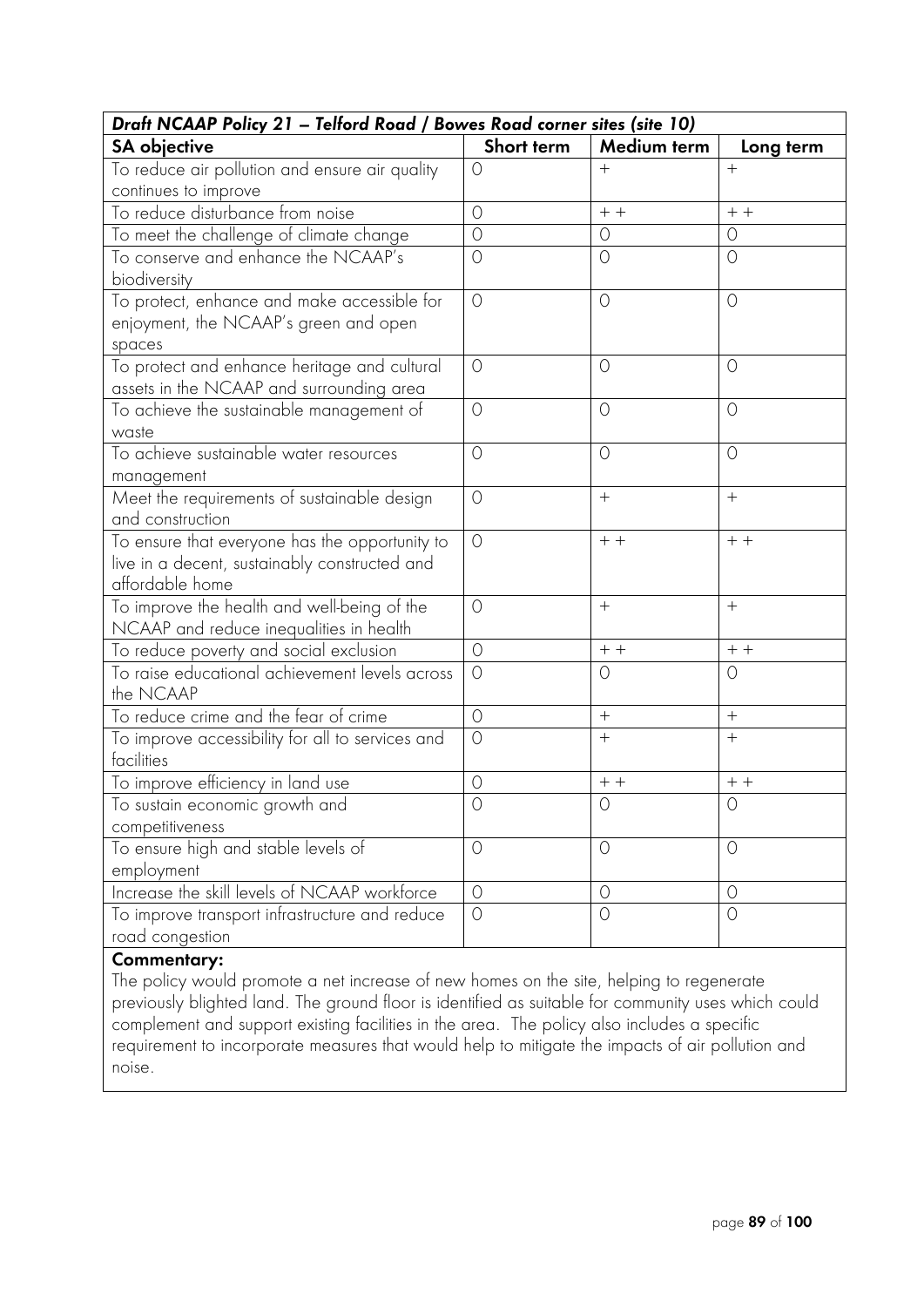| Draft NCAAP Policy 22 - Bowes Road / Wilmer Way Sites (sites 11)                                                   |            |             |            |
|--------------------------------------------------------------------------------------------------------------------|------------|-------------|------------|
| <b>SA</b> objective                                                                                                | Short term | Medium term | Long term  |
| To reduce air pollution and ensure air quality                                                                     | $\circ$    | $+$         | $+$        |
| continues to improve                                                                                               |            |             |            |
| To reduce disturbance from noise                                                                                   | $\circ$    | $+ +$       | $+ +$      |
| To meet the challenge of climate change                                                                            | $\circ$    | $\circ$     | $\circ$    |
| To conserve and enhance the NCAAP's<br>biodiversity                                                                | $\circ$    | $\circ$     | $\circ$    |
| To protect, enhance and make accessible for<br>enjoyment, the NCAAP's green and open<br>spaces                     | $\circ$    | $\circ$     | $\circ$    |
| To protect and enhance heritage and cultural<br>assets in the NCAAP and surrounding area                           | $\circ$    | $\circ$     | $\circ$    |
| To achieve the sustainable management of<br>waste                                                                  | $\circ$    | $\circ$     | $\circ$    |
| To achieve sustainable water resources<br>management                                                               | $\circ$    | $\circ$     | $\circ$    |
| Meet the requirements of sustainable design<br>and construction                                                    | $\circ$    | $^{+}$      | $^{+}$     |
| To ensure that everyone has the opportunity to<br>live in a decent, sustainably constructed and<br>affordable home | $\circ$    | $+ +$       | $+ +$      |
| To improve the health and well-being of the<br>NCAAP and reduce inequalities in health                             | $\bigcirc$ | $\circ$     | $\circ$    |
| To reduce poverty and social exclusion                                                                             | $\circ$    | $+ +$       | $+ +$      |
| To raise educational achievement levels across<br>the NCAAP                                                        | $\circ$    | $\circ$     | $\circ$    |
| To reduce crime and the fear of crime                                                                              | $\circ$    | $+$         | $+$        |
| To improve accessibility for all to services and<br>facilities                                                     | $\bigcirc$ | $+ +$       | $+ +$      |
| To improve efficiency in land use                                                                                  | $\circ$    | $^{+}$      | $+$        |
| To sustain economic growth and<br>competitiveness                                                                  | 0          | $\circ$     | $\circ$    |
| To ensure high and stable levels of<br>employment                                                                  | $\circ$    | $\circ$     | $\circ$    |
| Increase the skill levels of NCAAP workforce                                                                       | $\circ$    | $\circ$     | $\circ$    |
| To improve transport infrastructure and reduce<br>road congestion                                                  | $\circ$    | $\circ$     | $\bigcirc$ |

The policy would promote a net increase of new homes on the site of old, abandoned houses, and associated backland, helping to regenerate previously blighted land. The policy also includes a specific requirement to incorporate measures that would help to mitigate the impacts of air pollution and noise.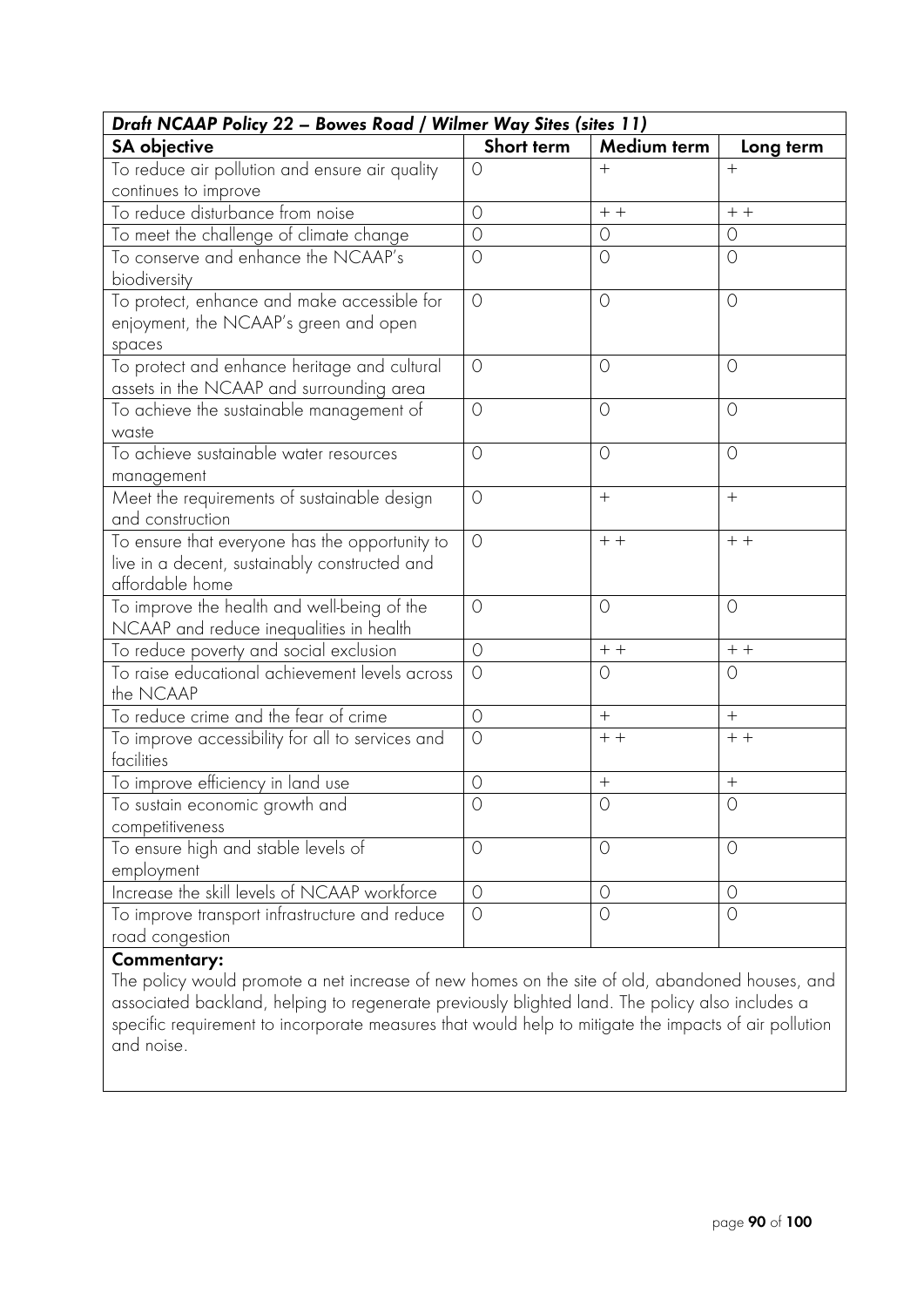| Draft NCAAP Policy 23 - Ritz Parade (site 12)    |                |             |           |
|--------------------------------------------------|----------------|-------------|-----------|
| <b>SA</b> objective                              | Short term     | Medium term | Long term |
| To reduce air pollution and ensure air quality   | $\bigcirc$     | $^{+}$      | $+$       |
| continues to improve                             |                |             |           |
| To reduce disturbance from noise                 | $\circ$        | $\circ$     | $\circ$   |
| To meet the challenge of climate change          | $\circ$        | $+$         | $+$       |
| To conserve and enhance the NCAAP's              | $\circ$        | $\circ$     | $\circ$   |
| biodiversity                                     |                |             |           |
| To protect, enhance and make accessible for      | $\circ$        | $\circ$     | $\circ$   |
| enjoyment, the NCAAP's green and open            |                |             |           |
| spaces                                           |                |             |           |
| To protect and enhance heritage and cultural     | $\bigcirc$     | $\circ$     | $\circ$   |
| assets in the NCAAP and surrounding area         |                |             |           |
| To achieve the sustainable management of         | $\circ$        | $\circ$     | $\circ$   |
| waste                                            |                |             |           |
| To achieve sustainable water resources           | $\bigcirc$     | $\circ$     | $\circ$   |
| management                                       |                |             |           |
| Meet the requirements of sustainable design      | $\circ$        |             | $+$       |
| and construction                                 |                |             |           |
| To ensure that everyone has the opportunity to   | $\circ$        | $+ +$       | $+ +$     |
| live in a decent, sustainably constructed and    |                |             |           |
| affordable home                                  |                |             |           |
| To improve the health and well-being of the      | $\bigcirc$     | $^{+}$      | $^{+}$    |
| NCAAP and reduce inequalities in health          |                |             |           |
| To reduce poverty and social exclusion           | $\circ$        | $\circ$     | $\circ$   |
| To raise educational achievement levels across   | $\circ$        | $\circ$     | $\circ$   |
| the NCAAP                                        |                |             |           |
| To reduce crime and the fear of crime            | $\circ$        | $^{+}$      | $+$       |
| To improve accessibility for all to services and | $\bigcirc$     | $+$         | $+$       |
| facilities                                       |                |             |           |
| To improve efficiency in land use                | $\circ$        | $+ +$       | $+ +$     |
| To sustain economic growth and                   | $\bigcirc$     | $+$         | $+$       |
| competitiveness                                  |                |             |           |
| To ensure high and stable levels of              | $\circ$        | $^{+}$      | $^{+}$    |
| employment                                       |                |             |           |
| Increase the skill levels of NCAAP workforce     | $\overline{O}$ | $\circ$     | $\circ$   |
| To improve transport infrastructure and reduce   | $\circ$        | $\! + \!$   | $^{+}$    |
| road congestion                                  |                |             |           |

The policy would promote high quality new homes as part of a mixed use redevelopment of the site, including commercial (shop) units, and potentially a foodstore. The long term economic viability of the existing commercial units has been harmed by the recent TfL improvements to the North Circular Road corridor. Partial redevelopment of the parade will help ensure new commercial uses are more appropriately designed to take account of the access and parking arrangements. More comprehensive development of the entire parade would also be in line with the policy guidance and this would result in a more sustainable development with a more viable mix of uses. However, this would be balanced by some existing businesses and facilities needing to close.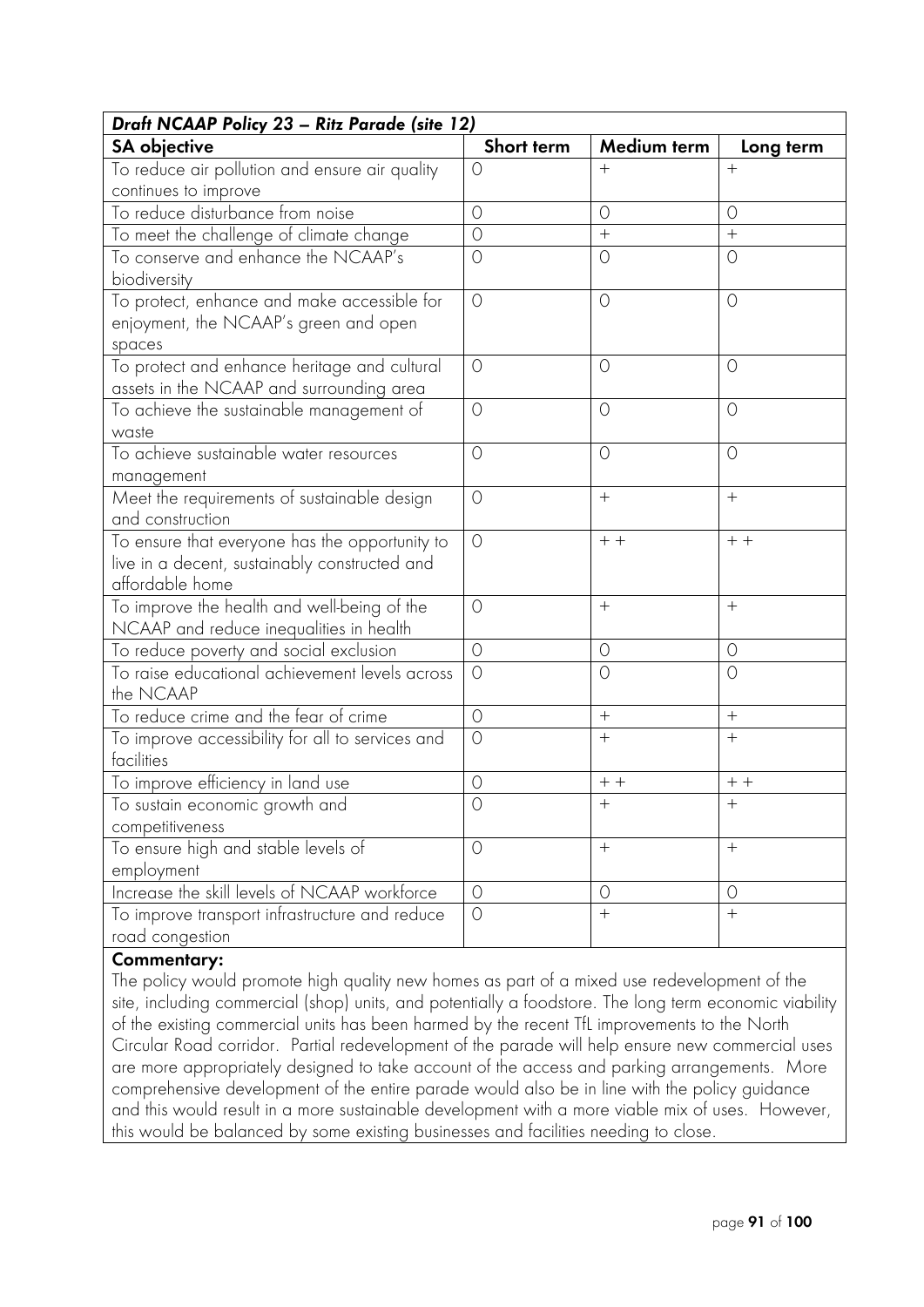| Draft NCAAP Policy 24 - Bowes Road sites (site 13 - Powys Lane to Broomfield Road)                                 |            |             |            |
|--------------------------------------------------------------------------------------------------------------------|------------|-------------|------------|
| <b>SA</b> objective                                                                                                | Short term | Medium term | Long term  |
| To reduce air pollution and ensure air quality                                                                     | $\bigcirc$ | $^+$        | $+$        |
| continues to improve                                                                                               |            |             |            |
| To reduce disturbance from noise                                                                                   | $\circ$    | $+$         | $+$        |
| To meet the challenge of climate change                                                                            | $\circ$    | $\circ$     | $\circ$    |
| To conserve and enhance the NCAAP's<br>biodiversity                                                                | $\circ$    | $^{+}$      | $\ddot{}$  |
| To protect, enhance and make accessible for<br>enjoyment, the NCAAP's green and open<br>spaces                     | $\circ$    | $+ +$       | $+ +$      |
| To protect and enhance heritage and cultural<br>assets in the NCAAP and surrounding area                           | $\circ$    | $\circ$     | 0          |
| To achieve the sustainable management of<br>waste                                                                  | $\circ$    | $\circ$     | $\circ$    |
| To achieve sustainable water resources<br>management                                                               | $\bigcirc$ | $\circ$     | $\bigcirc$ |
| Meet the requirements of sustainable design<br>and construction                                                    | $\circ$    | $^{+}$      | $+$        |
| To ensure that everyone has the opportunity to<br>live in a decent, sustainably constructed and<br>affordable home | $\circ$    | $+ +$       | $+ +$      |
| To improve the health and well-being of the<br>NCAAP and reduce inequalities in health                             | $\bigcirc$ | $\circ$     | $\circ$    |
| To reduce poverty and social exclusion                                                                             | $\circ$    | $\circ$     | $\circ$    |
| To raise educational achievement levels across<br>the NCAAP                                                        | $\circ$    | $\circ$     | $\circ$    |
| To reduce crime and the fear of crime                                                                              | $\circ$    |             | $+$        |
| To improve accessibility for all to services and<br>facilities                                                     | $\circ$    | $\circ$     | $\circ$    |
| To improve efficiency in land use                                                                                  | $\circ$    | $+ +$       | $+$ +      |
| To sustain economic growth and                                                                                     | $\bigcirc$ | $\circ$     | $\bigcirc$ |
| competitiveness                                                                                                    |            |             |            |
| To ensure high and stable levels of                                                                                | $\circ$    | $\circ$     | $\circ$    |
| employment                                                                                                         |            |             |            |
| Increase the skill levels of NCAAP workforce                                                                       | $\bigcirc$ | $\circ$     | 0          |
| To improve transport infrastructure and reduce<br>road congestion                                                  | $\bigcirc$ | $\circ$     | $\bigcirc$ |

The policy would promote the redevelopment of previously developed land for a significant number of new homes. Any scheme would also have to include open amenity space and improved access to the local network of green spaces.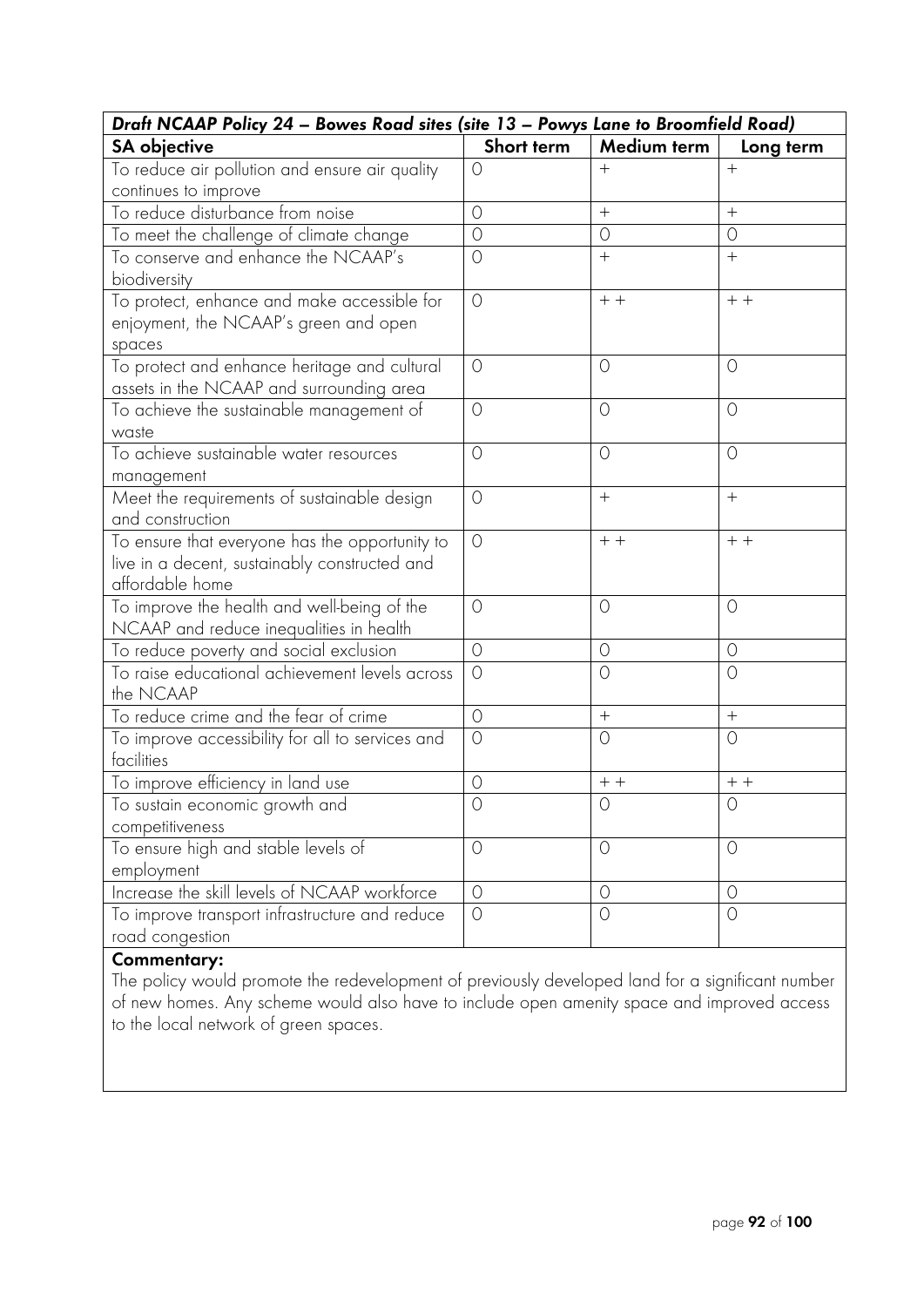| Draft NCAAP Policy 25 - Green Lanes Neighbourhood Place                                                            |                |             |           |
|--------------------------------------------------------------------------------------------------------------------|----------------|-------------|-----------|
| <b>SA</b> objective                                                                                                | Short term     | Medium term | Long term |
| To reduce air pollution and ensure air quality                                                                     | $\circ$        | $\circ$     | $\circ$   |
| continues to improve                                                                                               |                |             |           |
| To reduce disturbance from noise                                                                                   | $\bigcirc$     | $\circ$     | $\circ$   |
| To meet the challenge of climate change                                                                            | $\circ$        | $\circ$     | $\circ$   |
| To conserve and enhance the NCAAP's<br>biodiversity                                                                | $\bigcirc$     | $\circ$     | $\circ$   |
| To protect, enhance and make accessible for<br>enjoyment, the NCAAP's green and open<br>spaces                     | $\circ$        |             | $+$       |
| To protect and enhance heritage and cultural<br>assets in the NCAAP and surrounding area                           | $+ +$          | $+ +$       | $+ +$     |
| To achieve the sustainable management of<br>waste                                                                  | $\circ$        | $\circ$     | $\circ$   |
| To achieve sustainable water resources<br>management                                                               | $\circ$        | $\circ$     | $\circ$   |
| Meet the requirements of sustainable design<br>and construction                                                    | $+$            | $^{+}$      | $+$       |
| To ensure that everyone has the opportunity to<br>live in a decent, sustainably constructed and<br>affordable home | $+ +$          | $+ +$       | $+$ +     |
| To improve the health and well-being of the<br>NCAAP and reduce inequalities in health                             | $+$            |             | $+$       |
| To reduce poverty and social exclusion                                                                             | $+ +$          | $+ +$       | $+ +$     |
| To raise educational achievement levels across<br>the NCAAP                                                        | $\circ$        | $\circ$     | O         |
| To reduce crime and the fear of crime                                                                              | $^{+}$         | $+$         | $+$       |
| To improve accessibility for all to services and<br>facilities                                                     | $+$ +          | $+ +$       | $+$ +     |
| To improve efficiency in land use                                                                                  | $+ +$          | $++$        | $+ +$     |
| To sustain economic growth and<br>competitiveness                                                                  | $+$            | $+ +$       | $+ +$     |
| To ensure high and stable levels of<br>employment                                                                  | $\circ$        | $\circ$     | $\circ$   |
| Increase the skill levels of NCAAP workforce                                                                       | $\overline{O}$ | $\circ$     | $\circ$   |
| To improve transport infrastructure and reduce<br>road congestion                                                  | $\overline{O}$ | $\bigcirc$  | $\circ$   |

The policy sets out key principles for site specific development proposals in the Green Lanes neighbourhood place and supports the individual NCAAP polices that set out these proposals. As such, it would help to deliver all of the combined benefits of these other policies. The policy would deliver a number of benefits associated with the redevelopment of dilapidated residential sites, as well as new community and commercial facilities through the refurbishment of the Southgate Town Hall site. As the town hall refurbishment and some of the housing sites would be small scale. The policies seek to protect and support the key commercial function of Green Lanes.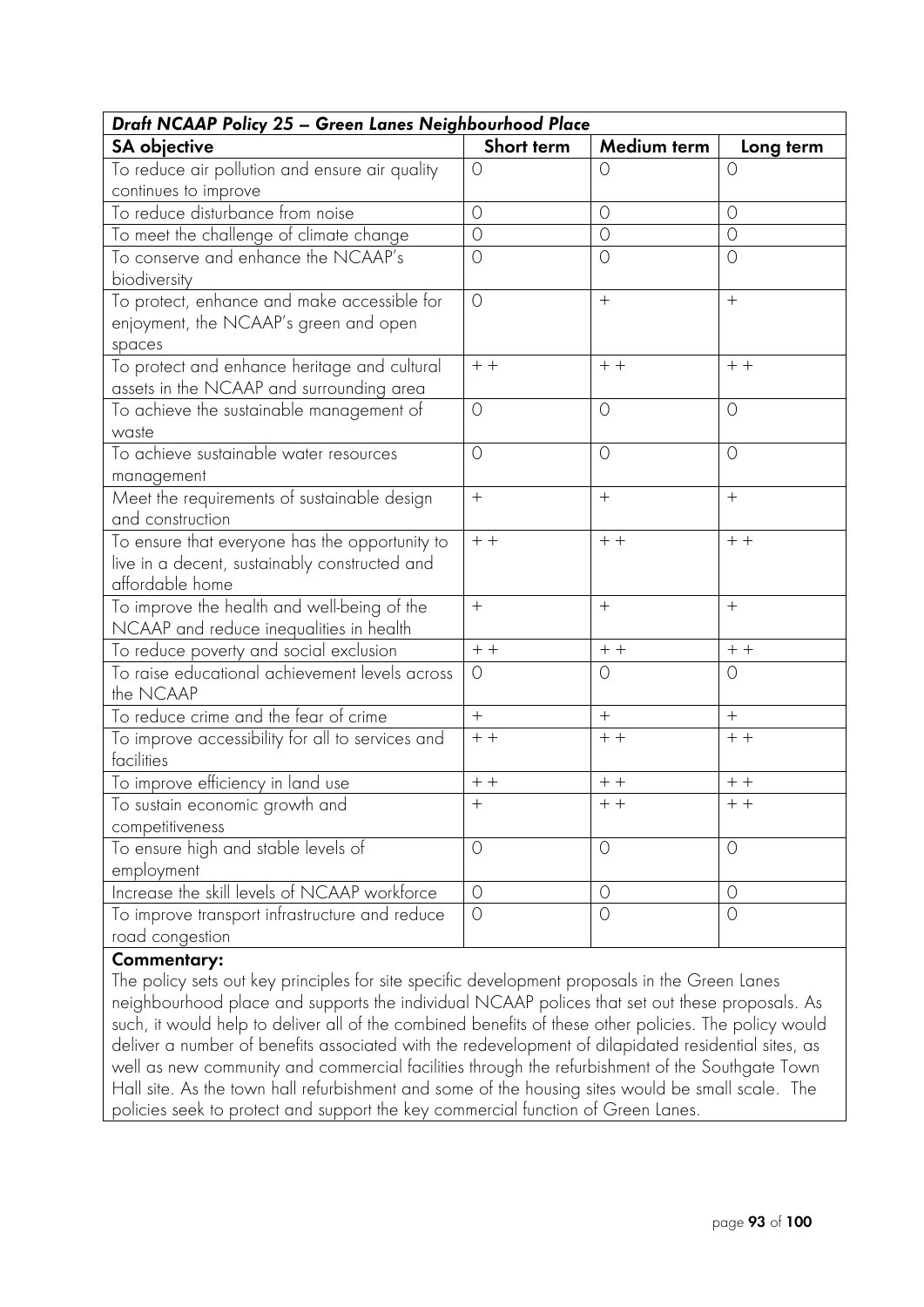| Draft NCAAP Policy 26 - Southgate Town Hall (site 14) |            |                  |             |
|-------------------------------------------------------|------------|------------------|-------------|
| <b>SA objective</b>                                   | Short term | Medium term      | Long term   |
| To reduce air pollution and ensure air quality        | $\bigcirc$ | $\bigcirc$       | $\bigcirc$  |
| continues to improve                                  |            |                  |             |
| To reduce disturbance from noise                      | $\circ$    | $\circ$          | $\circ$     |
| To meet the challenge of climate change               | $\bigcirc$ | $\circ$          | $\circ$     |
| To conserve and enhance the NCAAP's                   | $\circ$    | $\circ$          | $\circ$     |
| biodiversity                                          |            |                  |             |
| To protect, enhance and make accessible for           | $\circ$    | $\circ$          | $\circ$     |
| enjoyment, the NCAAP's green and open                 |            |                  |             |
| spaces                                                |            |                  |             |
| To protect and enhance heritage and cultural          | $+ +$      | $+ +$            | $+ +$       |
| assets in the NCAAP and surrounding area              |            |                  |             |
| To achieve the sustainable management of              | $\circ$    | $\circ$          | $\circ$     |
| waste                                                 |            |                  |             |
| To achieve sustainable water resources                | $\bigcirc$ | $\circ$          | $\circ$     |
| management                                            |            |                  |             |
| Meet the requirements of sustainable design           | $+$        | $\boldsymbol{+}$ | $+$         |
| and construction                                      |            |                  |             |
| To ensure that everyone has the opportunity to        | $\circ$    | $+ +$            | $+ +$       |
| live in a decent, sustainably constructed and         |            |                  |             |
| affordable home                                       |            |                  |             |
| To improve the health and well-being of the           | $+$        |                  | $+$         |
| NCAAP and reduce inequalities in health               |            |                  |             |
| To reduce poverty and social exclusion                | $+ +$      | $++$             | $+ +$       |
| To raise educational achievement levels across        | $\circ$    | $\circ$          | $\circ$     |
| the NCAAP                                             |            |                  |             |
| To reduce crime and the fear of crime                 | $+$        | $+$              | $^{+}$      |
| To improve accessibility for all to services and      | $+ +$      | $++$             | $+ +$       |
| facilities                                            |            |                  |             |
| To improve efficiency in land use                     | $++$       | $++$             | $\,+\,$ $+$ |
| To sustain economic growth and                        | $+$        | $+$              | $+$         |
| competitiveness                                       |            |                  |             |
| To ensure high and stable levels of                   | $\circ$    | $\circ$          | $\circ$     |
| employment                                            |            |                  |             |
| Increase the skill levels of NCAAP workforce          | $\bigcirc$ | $\circ$          | $\circ$     |
| To improve transport infrastructure and reduce        | $\bigcirc$ | $\circ$          | $\bigcirc$  |
| road congestion                                       |            |                  |             |

The policy seeks to conserve the existing town hall, and promotes its refurbishment it for a mix of community and office or commercial uses as well as new residential development. This would improve access to services and facilities, which would be housed in modern accommodation, and provide space for some higher paid office jobs in the AAP area. The policy also promotes new homes on the site and would help to regenerate a deprived area.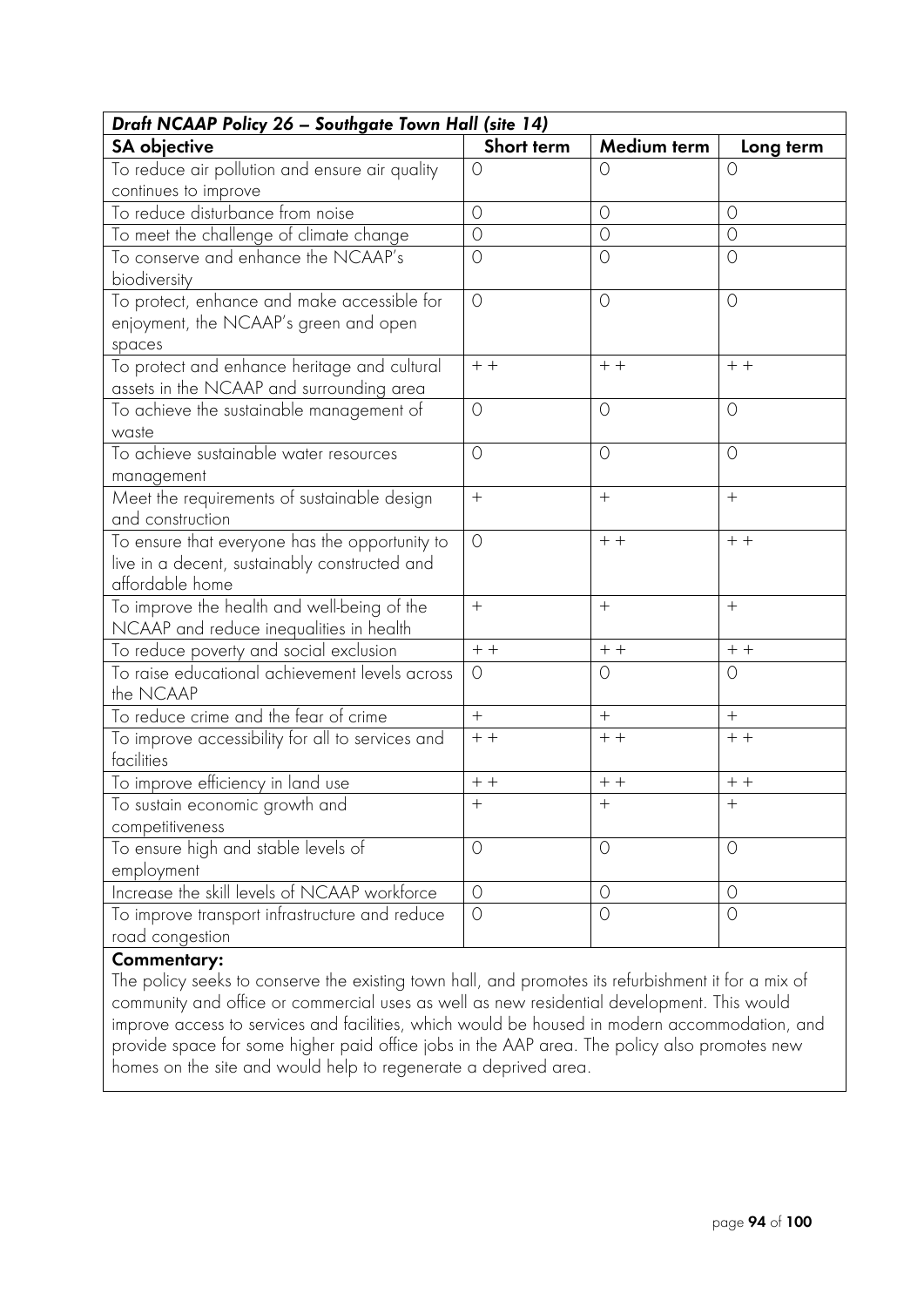| Draft NCAAP Policy 27 - Green Lane Sites (site 15) |                               |                    |  |  |  |
|----------------------------------------------------|-------------------------------|--------------------|--|--|--|
| Short term                                         | Medium term                   | Long term          |  |  |  |
| $\circ$                                            | $\circ$                       | $\Omega$           |  |  |  |
|                                                    |                               |                    |  |  |  |
|                                                    |                               | $\circ$            |  |  |  |
|                                                    | $\circ$                       | $\circ$            |  |  |  |
|                                                    |                               | $\circ$            |  |  |  |
| $\circ$                                            | $\circ$                       | $\circ$            |  |  |  |
| $\bigcirc$                                         | $\circ$                       | $\circ$            |  |  |  |
| $\circ$                                            | $\circ$                       | $\circ$            |  |  |  |
| $\circ$                                            | $\circ$                       | $\circ$            |  |  |  |
| $\circ$                                            | $^{+}$                        | $^{+}$             |  |  |  |
| $\circ$                                            | $^{+}$                        | $+$                |  |  |  |
| $\bigcirc$                                         | $\circ$                       | $\circ$            |  |  |  |
| $\circ$                                            | $+ +$                         | $+ +$              |  |  |  |
| $\circ$                                            | $\circ$                       | $\circ$            |  |  |  |
| $\circ$                                            | $+$                           | $+$                |  |  |  |
| $\bigcirc$                                         | $\circ$                       | $\circ$            |  |  |  |
| $\circ$                                            | $+ +$                         | $+ +$              |  |  |  |
| $\bigcirc$                                         | $\circ$                       | $\circ$            |  |  |  |
|                                                    |                               |                    |  |  |  |
| $\circ$                                            | $\circ$                       | $\circ$            |  |  |  |
|                                                    |                               |                    |  |  |  |
| $\circ$                                            | $\circ$                       | $\circ$            |  |  |  |
| $\circ$                                            | $\circ$                       | $\circ$            |  |  |  |
|                                                    | $\circ$<br>$\circ$<br>$\circ$ | $\circ$<br>$\circ$ |  |  |  |

The policy promotes potential additional homes on previously developed land, and would help to regenerate the area. There is an opportunity for some commercial ground floor uses, but no requirement. Given that it has been established that there is no need for commercial ground floor uses, it is not considered that this would cause an adverse impact.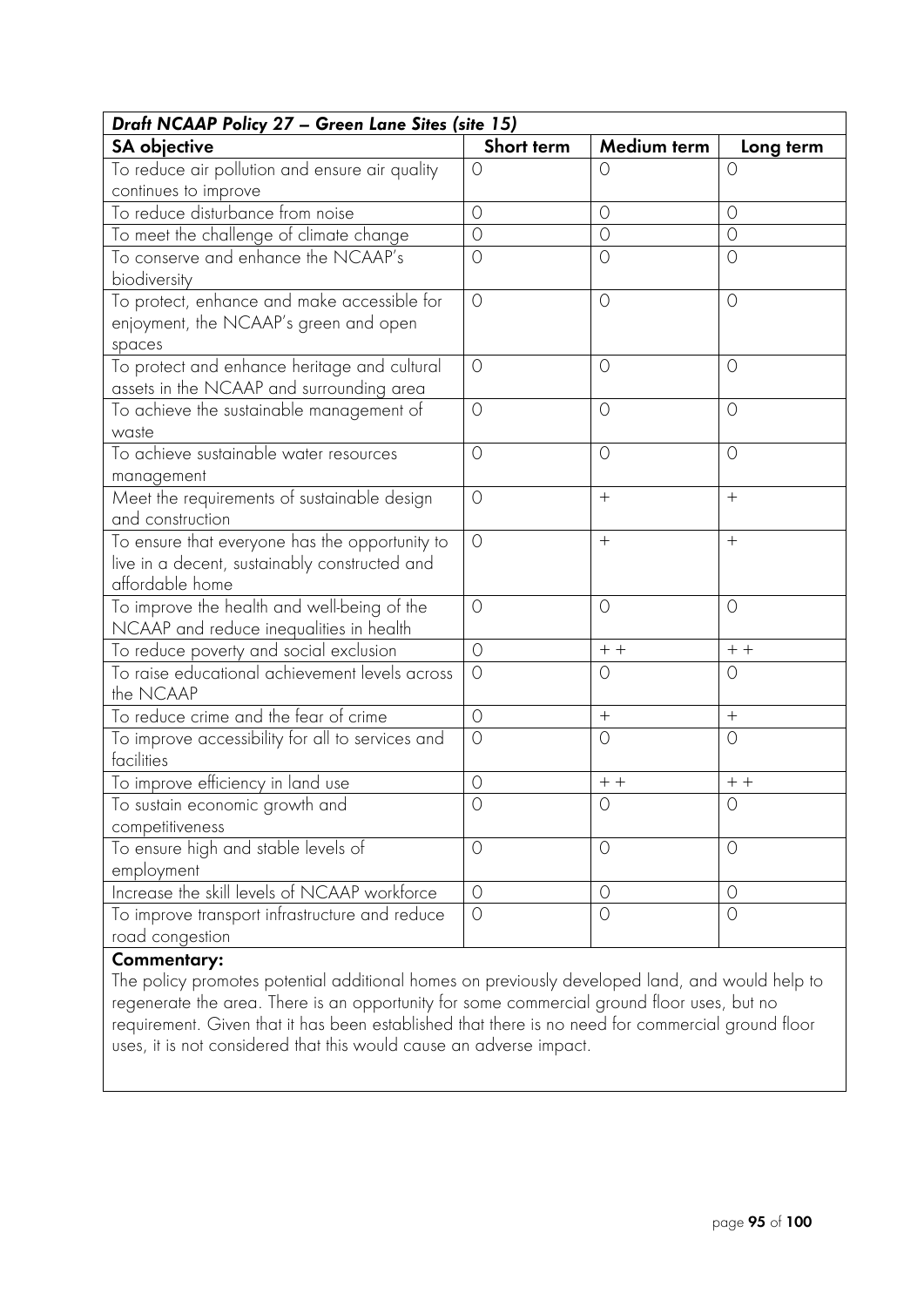| Draft NCAAP Policy 28 - Green Lanes / A406 junction north (sites 16 and 17)                                        |            |                  |                  |
|--------------------------------------------------------------------------------------------------------------------|------------|------------------|------------------|
| <b>SA objective</b>                                                                                                | Short term | Medium term      | Long term        |
| To reduce air pollution and ensure air quality                                                                     | $\circ$    | $\circ$          | 0                |
| continues to improve                                                                                               |            |                  |                  |
| To reduce disturbance from noise                                                                                   | $\circ$    | $\circ$          | $\circ$          |
| To meet the challenge of climate change                                                                            | $\circ$    | $\circ$          | $\circ$          |
| To conserve and enhance the NCAAP's<br>biodiversity                                                                | $\circ$    | $\circ$          | $\circ$          |
| To protect, enhance and make accessible for<br>enjoyment, the NCAAP's green and open<br>spaces                     | $\circ$    | $\circ$          | $\circ$          |
| To protect and enhance heritage and cultural<br>assets in the NCAAP and surrounding area                           | $\bigcirc$ | $\circ$          | $\circ$          |
| To achieve the sustainable management of<br>waste                                                                  | $\circ$    | $\circ$          | $\circ$          |
| To achieve sustainable water resources<br>management                                                               | $\circ$    | $\circ$          | $\circ$          |
| Meet the requirements of sustainable design<br>and construction                                                    | $\circ$    |                  | $+$              |
| To ensure that everyone has the opportunity to<br>live in a decent, sustainably constructed and<br>affordable home | $\circ$    | $+$              | $^{+}$           |
| To improve the health and well-being of the<br>NCAAP and reduce inequalities in health                             | $\circ$    | $\circ$          | $\circ$          |
| To reduce poverty and social exclusion                                                                             | $\circ$    | $+ +$            | $++$             |
| To raise educational achievement levels across<br>the NCAAP                                                        | $\circ$    | $\circ$          | $\circ$          |
| To reduce crime and the fear of crime                                                                              | $\circ$    | $\boldsymbol{+}$ | $\boldsymbol{+}$ |
| To improve accessibility for all to services and<br>facilities                                                     | $\bigcirc$ | $\circ$          | $\circ$          |
| To improve efficiency in land use                                                                                  | $\circ$    | $+ +$            | $+ +$            |
| To sustain economic growth and                                                                                     | $\bigcirc$ | $+$              | $+$              |
| competitiveness                                                                                                    |            |                  |                  |
| To ensure high and stable levels of                                                                                | $\circ$    | $\circ$          | $\circ$          |
| employment                                                                                                         |            |                  |                  |
| Increase the skill levels of NCAAP workforce                                                                       | $\circ$    | $\circ$          | $\circ$          |
| To improve transport infrastructure and reduce<br>road congestion                                                  | $\bigcirc$ | $\overline{O}$   | $\bigcirc$       |
|                                                                                                                    |            |                  |                  |

The policy promotes potential additional homes and offices or commercial uses on previously developed land, and would help to regenerate the area. In particular, office uses could help to attract increase higher paid jobs into the AAP area.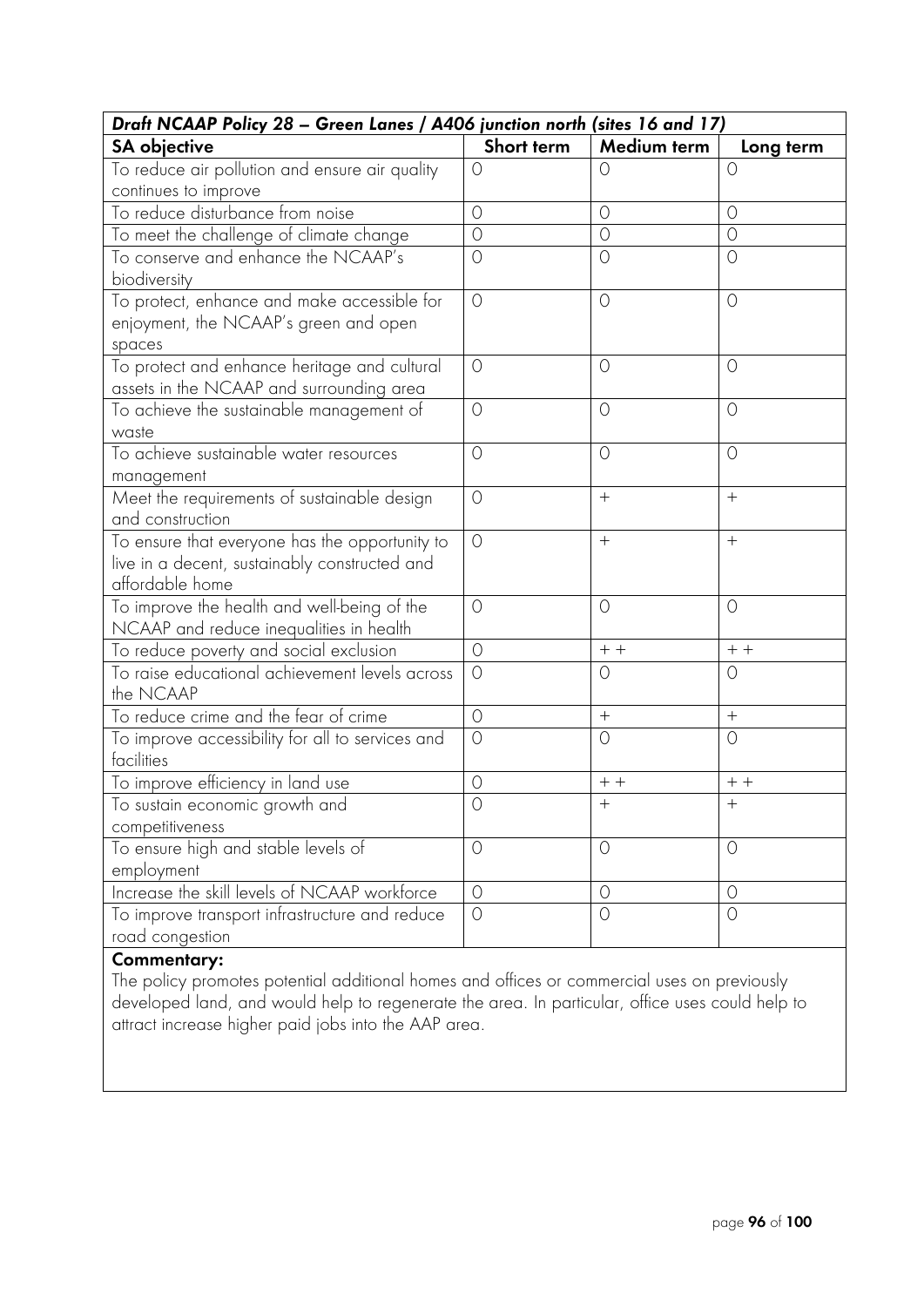| Draft NCAAP Policy 29 - Green Lanes / A406 junction site south west (site 18)                                      |                |             |           |  |
|--------------------------------------------------------------------------------------------------------------------|----------------|-------------|-----------|--|
| <b>SA</b> objective                                                                                                | Short term     | Medium term | Long term |  |
| To reduce air pollution and ensure air quality                                                                     | $\circ$        | $\circ$     | $\circ$   |  |
| continues to improve                                                                                               |                |             |           |  |
| To reduce disturbance from noise                                                                                   | $\circ$        | $\circ$     | $\circ$   |  |
| To meet the challenge of climate change                                                                            | $\overline{O}$ | $\circ$     | $\circ$   |  |
| To conserve and enhance the NCAAP's<br>biodiversity                                                                | $\circ$        | $\circ$     | $\circ$   |  |
| To protect, enhance and make accessible for<br>enjoyment, the NCAAP's green and open<br>spaces                     | $\circ$        | $\circ$     | $\circ$   |  |
| To protect and enhance heritage and cultural<br>assets in the NCAAP and surrounding area                           | $\bigcirc$     | $\circ$     | $\circ$   |  |
| To achieve the sustainable management of<br>waste                                                                  | $\circ$        | $\circ$     | $\circ$   |  |
| To achieve sustainable water resources<br>management                                                               | $\bigcirc$     | $\circ$     | $\circ$   |  |
| Meet the requirements of sustainable design<br>and construction                                                    | $^{+}$         | $^{+}$      | $^{+}$    |  |
| To ensure that everyone has the opportunity to<br>live in a decent, sustainably constructed and<br>affordable home | $+ +$          | $+ +$       | $+$ +     |  |
| To improve the health and well-being of the<br>NCAAP and reduce inequalities in health                             | $\bigcirc$     | $\circ$     | $\circ$   |  |
| To reduce poverty and social exclusion                                                                             | $+ +$          | $+ +$       | $+ +$     |  |
| To raise educational achievement levels across<br>the NCAAP                                                        | $\circ$        | $\circ$     | $\circ$   |  |
| To reduce crime and the fear of crime                                                                              | $+$            | $^{+}$      | $+$       |  |
| To improve accessibility for all to services and<br>facilities                                                     | $\circ$        | $\circ$     | $\circ$   |  |
| To improve efficiency in land use                                                                                  | $\circ$        | $\circ$     | 0         |  |
| To sustain economic growth and<br>competitiveness                                                                  | $\bigcirc$     | $\circ$     | $\circ$   |  |
| To ensure high and stable levels of<br>employment                                                                  | $\circ$        | $\circ$     | $\circ$   |  |
| Increase the skill levels of NCAAP workforce                                                                       | $\circ$        | $\circ$     | $\circ$   |  |
| To improve transport infrastructure and reduce<br>road congestion                                                  | $\circ$        | $\circ$     | $\circ$   |  |

The policy promotes new housing, which would assist in the regeneration of the area. As the proposal is small scale, it could come forward in the short term. It is relevant that the policy does not include the commercial parade along Green Lanes located immediately adjacent to the site. Whilst some interest has been expressed regarding the redevelopment potential of this site, it is considered that the scale and form of existing development and the range of mix of uses contained within it is already sustainable and therefore redevelopment should not be promoted.